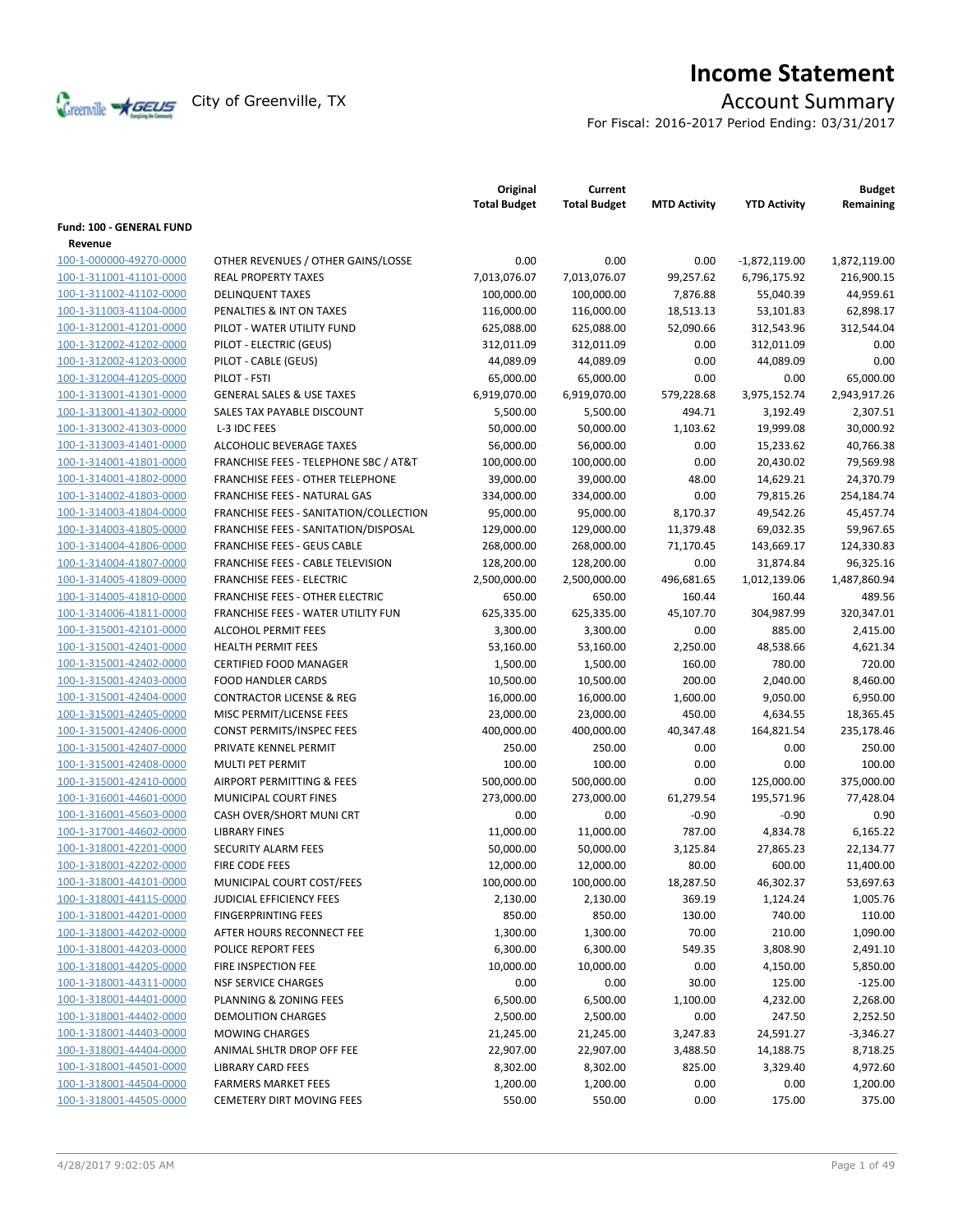|                         |                                        | Original<br><b>Total Budget</b> | Current<br><b>Total Budget</b> | <b>MTD Activity</b> | <b>YTD Activity</b> | <b>Budget</b><br>Remaining |
|-------------------------|----------------------------------------|---------------------------------|--------------------------------|---------------------|---------------------|----------------------------|
| 100-1-319001-44102-0000 | <b>SALE OF CITY PUBLICATIONS</b>       | 1.080.00                        | 1,080.00                       | 0.00                | 0.00                | 1,080.00                   |
| 100-1-319001-44506-0000 | LIBRARY COPY MACHINE                   | 5,500.00                        | 5,500.00                       | 342.81              | 2,153.60            | 3,346.40                   |
| 100-1-319001-45302-0000 | <b>CEMETERY LOTS SALES</b>             | 150.00                          | 150.00                         | 0.00                | 0.00                | 150.00                     |
| 100-1-319001-45304-0000 | <b>PROPERTY SALES</b>                  | 0.00                            | 0.00                           | 0.00                | 6,013.29            | $-6,013.29$                |
| 100-1-319001-45305-0000 | <b>AUCTION PROCEEDS</b>                | 1,500.00                        | 1,500.00                       | 0.00                | 0.00                | 1,500.00                   |
| 100-1-319001-45401-0000 | <b>INTEREST REVENUES</b>               | 30,000.00                       | 30,000.00                      | 1,290.21            | 2,479.42            | 27,520.58                  |
| 100-1-319001-45501-0000 | LIBRARY MTG ROOM RENTAL                | 600.00                          | 600.00                         | 130.00              | 440.00              | 160.00                     |
| 100-1-319001-45503-0000 | <b>PAVILION RENTALS</b>                | 13,990.00                       | 13,990.00                      | 1,579.87            | 3,715.57            | 10,274.43                  |
| 100-1-319001-45601-0000 | MISCELLANEOUS REVENUES                 | 32,000.00                       | 32,000.00                      | 19.60               | 21,637.77           | 10,362.23                  |
| 100-1-319001-45602-0000 | PRIOR YEAR REIMBURSEMENTS              | 10,000.00                       | 10,000.00                      | 0.00                | 0.00                | 10,000.00                  |
| 100-1-319001-45604-0000 | OTHER REVENUE / OVER/SHORT             | 0.00                            | 0.00                           | 0.00                | $-3,083.52$         | 3,083.52                   |
| 100-1-322001-43002-0000 | ANIMAL SHELTER CONTRIB                 | 100,000.00                      | 100,000.00                     | 25,000.00           | 75,000.00           | 25,000.00                  |
| 100-1-322001-43003-0000 | HUNT CO CONTRIB - FIRE                 | 28,800.00                       | 28,800.00                      | 2,400.00            | 14,400.00           | 14,400.00                  |
| 100-1-322001-43004-0000 | HUNT CO MEM HOSP REIM                  | 21,000.00                       | 21,000.00                      | 1,866.67            | 11,200.02           | 9,799.98                   |
| 100-1-323001-46008-0000 | <b>XFR - TOURISM FUND</b>              | 90,000.00                       | 90,000.00                      | 7,500.00            | 45,000.00           | 45,000.00                  |
| 100-1-324001-46506-0000 | <b>CA - RECREATION FUND</b>            | 6,157.00                        | 6,157.00                       | 513.08              | 3,078.48            | 3,078.52                   |
| 100-1-324001-46509-0000 | CA - VENUE MGMT FUND                   | 6,459.00                        | 6,459.00                       | 538.25              | 3,229.50            | 3,229.50                   |
| 100-1-324001-46537-0000 | CA - MAIL MACHINE LEASE                | 3,132.00                        | 3,132.00                       | 0.00                | 1,305.00            | 1,827.00                   |
| 100-1-324001-46614-0000 | CA - SANITATION FUND COLLECTION        | 25,439.00                       | 25,439.00                      | 2,119.92            | 12,719.52           | 12,719.48                  |
| 100-1-324001-46650-0000 | CA - UTILITY FUND TO GENERAL GOVERNME  | 369,256.00                      | 369,256.00                     | 30,771.33           | 184,627.98          | 184,628.02                 |
| 100-1-324001-46651-0000 | CA - UTILITY FUND TO PUBLIC WORKS      | 172,134.00                      | 172,134.00                     | 14,344.50           | 86,067.00           | 86,067.00                  |
| 100-1-324001-46801-0000 | <b>CA - SPENCE FUND</b>                | 600.00                          | 600.00                         | 50.00               | 300.00              | 300.00                     |
| 100-1-324009-46901-0000 | CA - ELECTRIC UTILITY                  | 312,482.00                      | 312,482.00                     | 26,040.17           | 156,241.02          | 156,240.98                 |
| 100-1-324009-46906-0000 | <b>CA - CABLE UTILITY</b>              | 52,488.00                       | 52,488.00                      | 4,374.00            | 26,244.00           | 26,244.00                  |
|                         | <b>Revenue Total:</b>                  | 22,345,380.25                   | 22,345,380.25                  | 1,648,540.13        | 12,781,315.71       | 9,564,064.54               |
| <b>Expense</b>          |                                        |                                 |                                |                     |                     |                            |
| 100-1-411000-52001-0000 | <b>OFFICE SUPPLIES</b>                 | 60.00                           | 60.00                          | 0.00                | 46.96               | 13.04                      |
| 100-1-411000-52005-0000 | PRINTED MATERIALS                      | 96.00                           | 96.00                          | 0.00                | 0.00                | 96.00                      |
| 100-1-411000-52103-0000 | <b>MEETING SUPPLIES</b>                | 1,800.00                        | 1,800.00                       | 79.47               | 414.67              | 1,385.33                   |
| 100-1-411000-54001-0000 | <b>TELEPHONE CHARGES</b>               | 4,002.00                        | 4,002.00                       | 259.91              | 1,300.09            | 2,701.91                   |
| 100-1-411000-54201-0000 | MEMBERSHIPS & SUBSCRIPTIONS            | 6,900.00                        | 6,900.00                       | 0.00                | 2,104.00            | 4,796.00                   |
| 100-1-411000-54204-0000 | <b>PUBLIC RELATIONS</b>                | 500.00                          | 500.00                         | 0.00                | 500.00              | 0.00                       |
| 100-1-411000-54213-0000 | PLAQUES AND AWARDS                     | 500.00                          | 500.00                         | 0.00                | 32.00               | 468.00                     |
| 100-1-411000-54214-0000 | <b>TRAVEL &amp; TRAINING</b>           | 14,000.00                       | 14,000.00                      | 1,433.03            | 8,964.57            | 5,035.43                   |
| 100-1-411400-51001-0000 | REGULAR SALARIES                       | 73,620.00                       | 73,620.00                      | 5,736.48            | 37,287.11           | 36,332.89                  |
| 100-1-411400-51021-0000 | LONGEVITY                              | 1,206.00                        | 1,206.00                       | 0.00                | 1,200.00            | 6.00                       |
| 100-1-411400-51116-0000 | CAR ALLOWANCE                          | 4,200.00                        | 4,200.00                       | 323.08              | 2,100.02            | 2,099.98                   |
| 100-1-411400-51117-0000 | <b>CELL PHONE ALLOWANCE</b>            | 696.00                          | 696.00                         | 53.54               | 348.01              | 347.99                     |
| 100-1-411400-51201-0000 | <b>FICA</b>                            | 4,943.00                        | 4,943.00                       | 367.82              | 2,470.11            | 2,472.89                   |
| 100-1-411400-51202-0000 | MEDICARE                               | 1,156.00                        | 1,156.00                       | 86.02               | 577.67              | 578.33                     |
| 100-1-411400-51203-0000 | <b>HEALTH INSURANCE</b>                | 9,700.00                        | 9,700.00                       | 808.33              | 4,849.98            | 4,850.02                   |
| 100-1-411400-51204-0000 | <b>WORKERS COMPENSATION</b>            | 218.00                          | 218.00                         | 18.17               | 109.02              | 108.98                     |
| 100-1-411400-51205-0000 | STATE UNEMPLOYMENT                     | 77.00                           | 77.00                          | $-154.48$           | 16.51               | 60.49                      |
| 100-1-411400-51301-0000 | <b>TMRS</b>                            | 8,781.00                        | 8,781.00                       | 683.44              | 4,481.52            | 4,299.48                   |
| 100-1-411400-52001-0000 | <b>OFFICE SUPPLIES</b>                 | 100.00                          | 100.00                         | 44.98               | 44.98               | 55.02                      |
| 100-1-411400-52002-0000 | POSTAGE / FREIGHT                      | 150.00                          | 150.00                         | 0.00                | 122.03              | 27.97                      |
| 100-1-411400-52005-0000 | PRINTED MATERIALS                      | 25.00                           | 25.00                          | 0.00                | 0.00                | 25.00                      |
| 100-1-411400-54001-0000 | <b>TELEPHONE CHARGES</b>               | 2,100.00                        | 2,100.00                       | 69.91               | 385.22              | 1,714.78                   |
| 100-1-411400-54101-0000 | PROFESSIONAL SERVICES                  | 900.00                          | 900.00                         | 0.00                | 375.00              | 525.00                     |
| 100-1-411400-54201-0000 | <b>MEMBERSHIPS &amp; SUBSCRIPTIONS</b> | 130.00                          | 130.00                         | 0.00                | 125.00              | 5.00                       |
| 100-1-411400-54206-0000 | <b>ELECTION EXPENSE</b>                | 5,125.00                        | 5,125.00                       | 0.00                | 123.33              | 5,001.67                   |
| 100-1-411400-54212-0000 | <b>PRINTING</b>                        | 4,160.00                        | 4,160.00                       | 675.00              | 2,467.50            | 1,692.50                   |
| 100-1-411400-54214-0000 | <b>TRAVEL &amp; TRAINING</b>           | 975.00                          | 975.00                         | 0.00                | 403.86              | 571.14                     |
| 100-1-412100-51001-0000 | <b>REGULAR SALARIES</b>                | 171,353.00                      | 171,353.00                     | 12,970.04           | 81,890.59           | 89,462.41                  |
| 100-1-412100-51020-0000 | <b>OVERTIME</b>                        | 6,778.00                        | 6,778.00                       | 939.15              | 2,484.22            | 4,293.78                   |
| 100-1-412100-51021-0000 | LONGEVITY                              | 4,650.00                        | 4,650.00                       | 0.00                | 4,614.00            | 36.00                      |
| 100-1-412100-51101-0000 | <b>CERTIFICATION PAY</b>               | 3,600.00                        | 3,600.00                       | 230.78              | 1,500.07            | 2,099.93                   |
| 100-1-412100-51201-0000 | <b>FICA</b>                            | 11,556.00                       | 11,556.00                      | 823.31              | 5,354.96            | 6,201.04                   |
| 100-1-412100-51202-0000 | MEDICARE                               | 2,703.00                        | 2,703.00                       | 194.79              | 1,254.62            | 1,448.38                   |
|                         |                                        |                                 |                                |                     |                     |                            |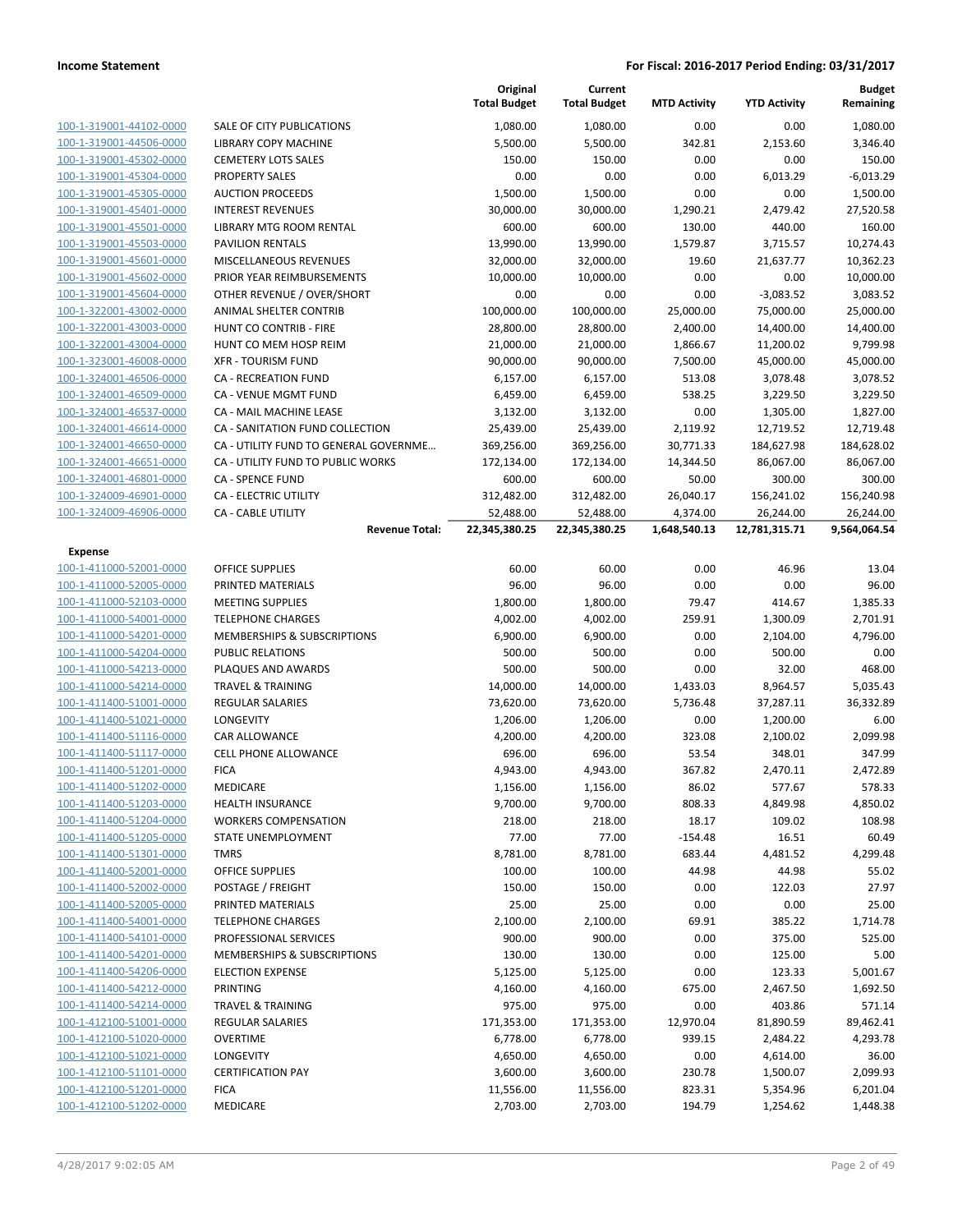| 100-1-412100-51203-0000                                   |
|-----------------------------------------------------------|
| 100-1-412100-51204-0000                                   |
| 100-1-412100-51205-0000                                   |
| 100-1-412100-51301-0000                                   |
| 100-1-412100-52001-0000                                   |
| 100-1-412100-52002-0000                                   |
| 100-1-412100-52005-0000                                   |
| 100-1-412100-52102-0000                                   |
| 100-1-412100-52110-0000                                   |
| 100-1-412100-53201-0000                                   |
| 100-1-412100-54001-0000                                   |
| 100-1-412100-54101-0000                                   |
| 100-1-412100-54201-0000                                   |
| 100-1-412100-54207-0000                                   |
| 100-1-412100-54214-0000                                   |
| 100-1-413200-51001-0000                                   |
| 100-1-413200-51020-0000                                   |
| 100-1-413200-51021-0000                                   |
| 100-1-413200-51101-0000                                   |
| 100-1-413200-51116-0000                                   |
| 100-1-413200-51201-0000                                   |
| 100-1-413200-51202-0000                                   |
| 100-1-413200-51203-0000                                   |
| 100-1-413200-51204-0000                                   |
| 100-1-413200-51205-0000                                   |
| 100-1-413200-51301-0000                                   |
| 100-1-413200-52001-0000                                   |
| 100-1-413200-52002-0000                                   |
| 100-1-413200-52102-0000                                   |
| 100-1-413200-52103-0000                                   |
| 100-1-413200-52201-0000                                   |
| 100-1-413200-54001-0000                                   |
| 100-1-413200-54101-0000                                   |
| 100-1-413200-54201-0000                                   |
| 100-1-413200-54205-0000                                   |
| 100-1-413200-54212-0000                                   |
| 100-1-413200-54214-0000                                   |
| 100-1-415100-51001-0000                                   |
| 100-1-415100-51020-0000                                   |
| 100-1-415100-51021-0000                                   |
| 100-1-415100-51116-0000                                   |
| <u>100-1-415100-51117-0000</u>                            |
| 100-1-415100-51201-0000<br>100-1-415100-51202-0000        |
| 100-1-415100-51203-0000                                   |
|                                                           |
| 100-1-415100-51204-0000                                   |
| <u>100-1-415100-51205-0000</u>                            |
| <u>100-1-415100-51301-0000</u>                            |
| <u>100-1-415100-51401-0000</u>                            |
| 100-1-415100-52001-0000                                   |
| <u>100-1-415100-52002-0000</u><br>100-1-415100-52005-0000 |
| <u>100-1-415100-54001-0000</u>                            |
| 100-1-415100-54110-0000                                   |
| 100-1-415100-54201-0000                                   |
| <u>100-1-415100-54211-0000</u>                            |
| <u>100-1-415100-54212-0000</u>                            |
| <u>100-1-415100-54214-0000</u>                            |
| 100-1-415150-54401-0000                                   |
|                                                           |

|                         |                               | Original<br><b>Total Budget</b> | Current<br><b>Total Budget</b> | <b>MTD Activity</b> | <b>YTD Activity</b> | <b>Budget</b><br>Remaining |
|-------------------------|-------------------------------|---------------------------------|--------------------------------|---------------------|---------------------|----------------------------|
| 100-1-412100-51203-0000 | <b>HEALTH INSURANCE</b>       | 38,800.00                       | 38,800.00                      | 3,233.33            | 19,399.98           | 19,400.02                  |
| 100-1-412100-51204-0000 | <b>WORKERS COMPENSATION</b>   | 510.00                          | 510.00                         | 42.50               | 255.00              | 255.00                     |
| 100-1-412100-51205-0000 | STATE UNEMPLOYMENT            | 444.00                          | 444.00                         | $-468.85$           | 63.67               | 380.33                     |
| 100-1-412100-51301-0000 | <b>TMRS</b>                   | 19,775.00                       | 19,775.00                      | 1,352.64            | 8,539.21            | 11,235.79                  |
| 100-1-412100-52001-0000 | <b>OFFICE SUPPLIES</b>        | 880.00                          | 880.00                         | 104.32              | 212.12              | 667.88                     |
| 100-1-412100-52002-0000 | POSTAGE / FREIGHT             | 3,500.00                        | 3,500.00                       | 28.75               | 1,353.41            | 2,146.59                   |
| 100-1-412100-52005-0000 | PRINTED MATERIALS             | 1,400.00                        | 1,400.00                       | 0.00                | 0.00                | 1,400.00                   |
| 100-1-412100-52102-0000 | <b>BOOKS / REF SUPPLIES</b>   | 220.00                          | 220.00                         | 0.00                | 0.00                | 220.00                     |
| 100-1-412100-52110-0000 | <b>TICKET WRITER SUPPLIES</b> | 8,630.00                        | 8,630.00                       | 0.00                | 0.00                | 8,630.00                   |
| 100-1-412100-53201-0000 | FURNITURE & OFFICE EQUIPMENT  | 1,712.00                        | 1,712.00                       | 0.00                | 1,211.54            | 500.46                     |
| 100-1-412100-54001-0000 | <b>TELEPHONE CHARGES</b>      | 10,000.00                       | 10,000.00                      | 483.91              | 3,043.88            | 6,956.12                   |
| 100-1-412100-54101-0000 | PROFESSIONAL SERVICES         | 24,720.00                       | 24,720.00                      | 20,812.48           | 22,662.48           | 2,057.52                   |
| 100-1-412100-54201-0000 | MEMBERSHIPS & SUBSCRIPTIONS   | 850.00                          | 850.00                         | 0.00                | 474.17              | 375.83                     |
| 100-1-412100-54207-0000 | COURT COSTS, JURY, WIT FEES   | 360.00                          | 360.00                         | 0.00                | 72.00               | 288.00                     |
| 100-1-412100-54214-0000 | <b>TRAVEL &amp; TRAINING</b>  | 8,150.00                        | 8,150.00                       | 384.39              | 2,513.98            | 5,636.02                   |
| 100-1-413200-51001-0000 | REGULAR SALARIES              | 207,132.00                      | 207,132.00                     | 16,134.24           | 104,846.98          | 102,285.02                 |
| 100-1-413200-51020-0000 | <b>OVERTIME</b>               | 120.00                          | 120.00                         | 0.00                | 24.49               | 95.51                      |
| 100-1-413200-51021-0000 | <b>LONGEVITY</b>              | 1,800.00                        | 1,800.00                       | 0.00                | 1,800.00            | 0.00                       |
| 100-1-413200-51101-0000 | <b>CERTIFICATION PAY</b>      | 1,200.00                        | 1,200.00                       | 92.30               | 599.95              | 600.05                     |
| 100-1-413200-51116-0000 | <b>CAR ALLOWANCE</b>          | 7,380.00                        | 7,380.00                       | 567.70              | 3,690.05            | 3,689.95                   |
| 100-1-413200-51201-0000 | <b>FICA</b>                   | 8,734.00                        | 8,734.00                       | 1,022.92            | 3,593.25            | 5,140.75                   |
| 100-1-413200-51202-0000 | MEDICARE                      | 3,156.00                        | 3,156.00                       | 239.24              | 1,584.34            | 1,571.66                   |
| 100-1-413200-51203-0000 | <b>HEALTH INSURANCE</b>       | 19,400.00                       | 19,400.00                      | 1,616.66            | 9,699.96            | 9,700.04                   |
| 100-1-413200-51204-0000 | <b>WORKERS COMPENSATION</b>   | 595.00                          | 595.00                         | 49.58               | 297.48              | 297.52                     |
| 100-1-413200-51205-0000 | STATE UNEMPLOYMENT            | 154.00                          | 154.00                         | $-241.67$           | 28.61               | 125.39                     |
| 100-1-413200-51301-0000 | <b>TMRS</b>                   | 23,972.00                       | 23,972.00                      | 1,877.60            | 12,154.34           | 11,817.66                  |
| 100-1-413200-52001-0000 | <b>OFFICE SUPPLIES</b>        | 550.00                          | 550.00                         | 59.99               | 112.40              | 437.60                     |
| 100-1-413200-52002-0000 | POSTAGE / FREIGHT             | 200.00                          | 200.00                         | 0.00                | 12.33               | 187.67                     |
| 100-1-413200-52102-0000 | <b>BOOKS / REF SUPPLIES</b>   | 100.00                          | 100.00                         | 0.00                | 0.00                | 100.00                     |
| 100-1-413200-52103-0000 | <b>MEETING SUPPLIES</b>       | 475.00                          | 475.00                         | 8.28                | 106.72              | 368.28                     |
| 100-1-413200-52201-0000 | MINOR TOOLS & EQUIPMENT       | 125.00                          | 125.00                         | 0.00                | 0.00                | 125.00                     |
| 100-1-413200-54001-0000 | <b>TELEPHONE CHARGES</b>      | 6,000.00                        | 6,000.00                       | 474.34              | 2,661.67            | 3,338.33                   |
| 100-1-413200-54101-0000 | PROFESSIONAL SERVICES         | 0.00                            | 0.00                           | 0.00                | 60.00               | $-60.00$                   |
| 100-1-413200-54201-0000 | MEMBERSHIPS & SUBSCRIPTIONS   | 3,000.00                        | 3,000.00                       | 590.00              | 615.00              | 2,385.00                   |
| 100-1-413200-54205-0000 | <b>BUSINESS MEALS</b>         | 1,000.00                        | 1,000.00                       | 0.00                | 0.00                | 1,000.00                   |
| 100-1-413200-54212-0000 | <b>PRINTING</b>               | 750.00                          | 750.00                         | 0.00                | 0.00                | 750.00                     |
| 100-1-413200-54214-0000 | <b>TRAVEL &amp; TRAINING</b>  | 6,740.00                        | 6,740.00                       | 552.13              | 2,886.60            | 3,853.40                   |
| 100-1-415100-51001-0000 | <b>REGULAR SALARIES</b>       | 301,904.00                      | 301,904.00                     | 19,392.15           | 125,783.23          | 176,120.77                 |
| 100-1-415100-51020-0000 | <b>OVERTIME</b>               | 1,010.00                        | 1,010.00                       | 81.87               | 472.04              | 537.96                     |
| 100-1-415100-51021-0000 | <b>LONGEVITY</b>              | 2,994.00                        | 2,994.00                       | 0.00                | 2,970.00            | 24.00                      |
| 100-1-415100-51116-0000 | CAR ALLOWANCE                 | 4,200.00                        | 4,200.00                       | 184.62              | 1,200.03            | 2,999.97                   |
| 100-1-415100-51117-0000 | CELL PHONE ALLOWANCE          | 420.00                          | 420.00                         | 32.30               | 209.95              | 210.05                     |
| 100-1-415100-51201-0000 | <b>FICA</b>                   | 19,253.00                       | 19,253.00                      | 1,136.14            | 7,629.32            | 11,623.68                  |
| 100-1-415100-51202-0000 | MEDICARE                      | 4,503.00                        | 4,503.00                       | 265.71              | 1,784.27            | 2,718.73                   |
| 100-1-415100-51203-0000 | <b>HEALTH INSURANCE</b>       | 67,900.00                       | 67,900.00                      | 5,658.33            | 33,949.98           | 33,950.02                  |
| 100-1-415100-51204-0000 | <b>WORKERS COMPENSATION</b>   | 850.00                          | 850.00                         | 70.83               | 424.98              | 425.02                     |
| 100-1-415100-51205-0000 | STATE UNEMPLOYMENT            | 539.00                          | 539.00                         | $-734.02$           | 89.18               | 449.82                     |
| 100-1-415100-51301-0000 | <b>TMRS</b>                   | 34,205.00                       | 34,205.00                      | 2,201.43            | 14,305.64           | 19,899.36                  |
| 100-1-415100-51401-0000 | <b>CONTRA - SALARIES</b>      | $-20,722.00$                    | $-20,722.00$                   | 0.00                | 0.00                | $-20,722.00$               |
| 100-1-415100-52001-0000 | <b>OFFICE SUPPLIES</b>        | 1,950.00                        | 1,950.00                       | 0.00                | 893.31              | 1,056.69                   |
| 100-1-415100-52002-0000 | POSTAGE / FREIGHT             | 5,000.00                        | 5,000.00                       | 0.00                | 1,114.69            | 3,885.31                   |
| 100-1-415100-52005-0000 | PRINTED MATERIALS             | 0.00                            | 0.00                           | 0.00                | 24.00               | $-24.00$                   |
| 100-1-415100-54001-0000 | <b>TELEPHONE CHARGES</b>      | 3,400.00                        | 3,400.00                       | 249.47              | 1,347.55            | 2,052.45                   |
| 100-1-415100-54110-0000 | <b>AUDIT</b>                  | 56,650.00                       | 56,650.00                      | 23,000.00           | 56,000.00           | 650.00                     |
| 100-1-415100-54201-0000 | MEMBERSHIPS & SUBSCRIPTIONS   | 2,400.00                        | 2,400.00                       | 690.00              | 1,845.00            | 555.00                     |
| 100-1-415100-54211-0000 | ADVERTISING                   | 25,000.00                       | 25,000.00                      | 0.00                | 8,281.70            | 16,718.30                  |
| 100-1-415100-54212-0000 | <b>PRINTING</b>               | 3,102.00                        | 3,102.00                       | 0.00                | 0.00                | 3,102.00                   |
| 100-1-415100-54214-0000 | <b>TRAVEL &amp; TRAINING</b>  | 6,000.00                        | 6,000.00                       | 981.08              | 2,537.45            | 3,462.55                   |
| 100-1-415150-54401-0000 | APPRAISER                     | 220,000.00                      | 220,000.00                     | 58,047.81           | 116,095.62          | 103,904.38                 |
|                         |                               |                                 |                                |                     |                     |                            |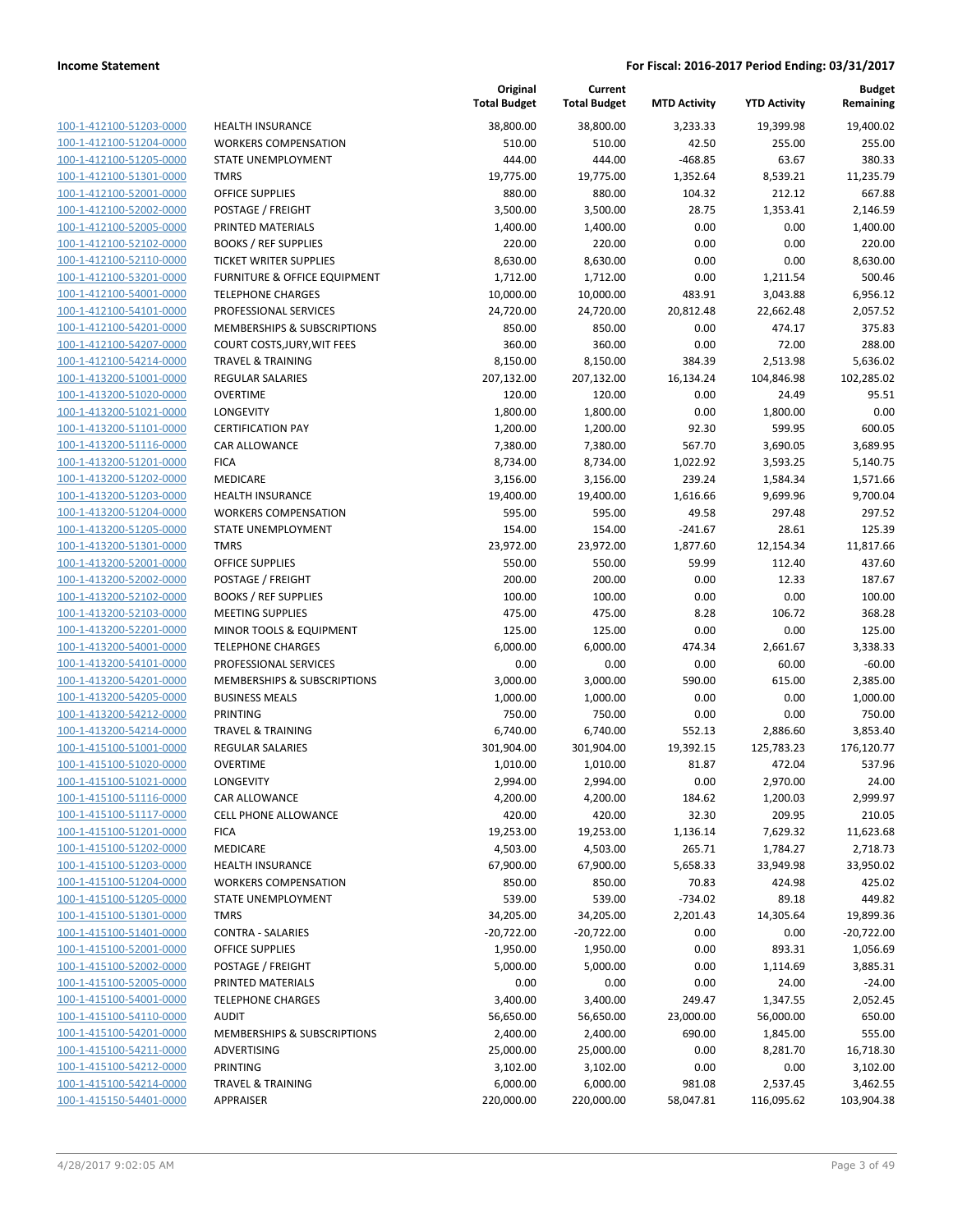| 100-1-415150-54402-0000             |
|-------------------------------------|
| 100-1-415300-54106-0000             |
| 100-1-415500-51001-0000             |
| 100-1-415500-51020-0000             |
| <u>100-1-415500-51021-0000</u>      |
| 100-1-415500-51102-0000             |
| 100-1-415500-51116-0000             |
| 100-1-415500-51117-0000             |
| 100-1-415500-51201-0000             |
| 100-1-415500-51202-0000             |
| 100-1-415500-51203-0000             |
| 100-1-415500-51204-0000             |
| 100-1-415500-51205-0000             |
| 100-1-415500-51301-0000             |
| <u>100-1-415500-52001-0000</u>      |
| 100-1-415500-52002-0000             |
| 100-1-415500-52303-0000             |
| 100-1-415500-52401-0000             |
| 100-1-415500-54001-0000             |
|                                     |
| 100-1-415500-54102-0000             |
| 100-1-415500-54103-0000             |
| 100-1-415500-54107-0000             |
| 100-1-415500-54118-0000             |
| 100-1-415500-54119-0000             |
| <u>100-1-415500-54201-0000</u>      |
| 100-1-415500-54213-0000             |
| 100-1-415500-54214-0000             |
| 100-1-421100-51001-0000             |
| 100-1-421100-51020-0000             |
| 100-1-421100-51021-0000             |
| 100-1-421100-51101-0000             |
| 100-1-421100-51115-0000             |
| 100-1-421100-51117-0000             |
| 100-1-421100-51201-0000             |
| 100-1-421100-51202-0000             |
| 100-1-421100-51203-0000             |
| 100-1-421100-51204-0000             |
| 100-1-421100-51205-0000             |
| 100-1-421100-51301-0000             |
| 100-1-421100-51401-0000             |
| 100-1-421100-52001-0000             |
| 100-1-421100-52002-0000             |
| 100-1-421100-52004-0000             |
| <u>100-1-421100-52005-0000</u>      |
| 100-1-421100-52103-0000             |
|                                     |
| 100-1-421100-52104-0000             |
| 100-1-421100-52201-0000             |
| 100-1-421100-52203-0000             |
| 100-1-421100-52302-0000             |
| <u>100-1-421100-52305-0000</u>      |
| <u>100-1-421100-53202-0000</u>      |
| 100-1-421100-53205-0000             |
| 100-1-421100-54001-0000             |
| <u>100-1-421100-54002-0000</u>      |
| 100-1-421100-54201-0000             |
| <u>100-1-421100-54205-0000</u>      |
| 1-421100-54212-0000<br><u> 100-</u> |
| 100-1-421100-54213-0000             |
| 100-1-421100-54214-0000             |
|                                     |

|                                                    |                                         | Original<br><b>Total Budget</b> | Current<br><b>Total Budget</b> | <b>MTD Activity</b>   | <b>YTD Activity</b> | <b>Budget</b><br>Remaining |
|----------------------------------------------------|-----------------------------------------|---------------------------------|--------------------------------|-----------------------|---------------------|----------------------------|
| 100-1-415150-54402-0000                            | <b>COLLECTOR</b>                        | 15,350.00                       | 15,350.00                      | 0.00                  | 15,884.05           | $-534.05$                  |
| 100-1-415300-54106-0000                            | <b>ATTORNEY FEES</b>                    | 200,000.00                      | 200,000.00                     | 17,701.39             | 85,247.01           | 114,752.99                 |
| 100-1-415500-51001-0000                            | <b>REGULAR SALARIES</b>                 | 159,633.00                      | 159,633.00                     | 12,171.79             | 78,718.23           | 80,914.77                  |
| 100-1-415500-51020-0000                            | <b>OVERTIME</b>                         | 719.00                          | 719.00                         | 0.00                  | 119.76              | 599.24                     |
| 100-1-415500-51021-0000                            | LONGEVITY                               | 3,030.00                        | 3,030.00                       | 0.00                  | 1,992.00            | 1,038.00                   |
| 100-1-415500-51102-0000                            | <b>BILINGUAL PAY</b>                    | 600.00                          | 600.00                         | 0.00                  | 0.00                | 600.00                     |
| 100-1-415500-51116-0000                            | CAR ALLOWANCE                           | 4,200.00                        | 4,200.00                       | 323.08                | 2,100.02            | 2,099.98                   |
| 100-1-415500-51117-0000                            | <b>CELL PHONE ALLOWANCE</b>             | 960.00                          | 960.00                         | 73.84                 | 479.96              | 480.04                     |
| 100-1-415500-51201-0000                            | <b>FICA</b>                             | 10,487.00                       | 10,487.00                      | 746.43                | 5,039.54            | 5,447.46                   |
| 100-1-415500-51202-0000                            | MEDICARE                                | 2,453.00                        | 2,453.00                       | 174.57                | 1,178.60            | 1,274.40                   |
| 100-1-415500-51203-0000                            | HEALTH INSURANCE                        | 29,100.00                       | 29,100.00                      | 2,425.00              | 14,550.00           | 14,550.00                  |
| 100-1-415500-51204-0000                            | <b>WORKERS COMPENSATION</b>             | 463.00                          | 463.00                         | 38.58                 | 231.48              | 231.52                     |
| 100-1-415500-51205-0000                            | STATE UNEMPLOYMENT                      | 231.00                          | 231.00                         | $-387.08$             | 47.34               | 183.66                     |
| 100-1-415500-51301-0000                            | <b>TMRS</b>                             | 18,631.00                       | 18,631.00                      | 1,405.19              | 9,086.23            | 9,544.77                   |
| 100-1-415500-52001-0000                            | <b>OFFICE SUPPLIES</b>                  | 1,500.00                        | 1,500.00                       | 0.00                  | 587.83              | 912.17                     |
| 100-1-415500-52002-0000                            | POSTAGE / FREIGHT                       | 700.00                          | 700.00                         | 11.40                 | 340.54              | 359.46                     |
| 100-1-415500-52303-0000                            | <b>TRAINING SUPPLIES</b>                | 500.00                          | 500.00                         | 0.00                  | 114.65              | 385.35                     |
| 100-1-415500-52401-0000                            | RECREATIONAL SUPPLIES                   | 2,800.00                        | 2,800.00                       | 0.00                  | 0.00                | 2,800.00                   |
| 100-1-415500-54001-0000                            | <b>TELEPHONE CHARGES</b>                | 2,500.00                        | 2,500.00                       | 151.66                | 951.14              | 1,548.86                   |
| 100-1-415500-54102-0000                            | <b>MVR CHECKS</b>                       | 200.00                          | 200.00                         | 0.00                  | 32.84               | 167.16                     |
| 100-1-415500-54103-0000                            | CONSULTING                              | 300.00                          | 300.00                         | 0.00                  | 0.00                | 300.00                     |
| 100-1-415500-54107-0000                            | <b>MEDICAL</b>                          | 5,000.00                        | 5,000.00                       | 374.00                | 2,826.00            | 2,174.00                   |
| 100-1-415500-54118-0000                            | <b>MEDICAL - POLICE</b>                 | 2,500.00                        | 2,500.00                       | 560.00                | 777.00              | 1,723.00                   |
| 100-1-415500-54119-0000                            | <b>MEDICAL - FIRE</b>                   | 1,000.00                        | 1,000.00                       | 0.00                  | 0.00                | 1,000.00                   |
| 100-1-415500-54201-0000                            | MEMBERSHIPS & SUBSCRIPTIONS             | 3,500.00                        | 3,500.00                       | 330.77                | 1,384.68            | 2,115.32                   |
| 100-1-415500-54213-0000                            | PLAQUES AND AWARDS                      | 8,500.00                        | 8,500.00                       | 0.00                  | 7,055.98            | 1,444.02                   |
| 100-1-415500-54214-0000                            | <b>TRAVEL &amp; TRAINING</b>            | 3,550.00                        | 3,550.00                       | 0.00                  | 0.00                | 3,550.00                   |
| 100-1-421100-51001-0000                            | <b>REGULAR SALARIES</b>                 | 257,202.00                      | 257,202.00                     | 19,844.96             | 129,208.66          | 127,993.34                 |
| 100-1-421100-51020-0000                            | <b>OVERTIME</b>                         | 1,651.00                        | 1,651.00                       | 949.80                | 2,925.77            | $-1,274.77$                |
| 100-1-421100-51021-0000                            | LONGEVITY                               | 3,480.00                        | 3,480.00                       | 0.00                  | 3,468.00            | 12.00                      |
| 100-1-421100-51101-0000                            | <b>CERTIFICATION PAY</b>                | 3,000.00                        | 3,000.00                       | 276.92                | 1,661.50            | 1,338.50                   |
| 100-1-421100-51115-0000                            | <b>CLOTHING ALLOWANCE</b>               | 600.00                          | 600.00                         | 0.00                  | 300.00              | 300.00                     |
| 100-1-421100-51117-0000                            | CELL PHONE ALLOWANCE                    | 1,560.00                        | 1,560.00                       | 120.00                | 780.00              | 780.00                     |
| 100-1-421100-51201-0000                            | <b>FICA</b>                             | 16,585.00                       | 16,585.00                      | 1,245.41              | 8,150.43            | 8,434.57                   |
| 100-1-421100-51202-0000                            | MEDICARE                                | 3,879.00                        | 3,879.00                       | 291.27                | 1,906.15            | 1,972.85                   |
| 100-1-421100-51203-0000                            | <b>HEALTH INSURANCE</b>                 | 38,800.00                       | 38,800.00                      | 3,233.33              | 19,399.98           | 19,400.02                  |
| 100-1-421100-51204-0000                            | <b>WORKERS COMPENSATION</b>             | 4,915.00                        | 4,915.00                       | 409.58                | 2,457.48            | 2,457.52                   |
| 100-1-421100-51205-0000                            | STATE UNEMPLOYMENT                      | 308.00                          | 308.00                         | $-512.07$             | 61.00               | 247.00                     |
| 100-1-421100-51301-0000                            | <b>TMRS</b><br><b>CONTRA - SALARIES</b> | 29,464.00<br>0.00               | 29,464.00                      | 2,369.23<br>$-868.39$ | 15,159.66           | 14,304.34                  |
| 100-1-421100-51401-0000<br>100-1-421100-52001-0000 | <b>OFFICE SUPPLIES</b>                  | 1,402.92                        | 0.00<br>1,402.92               | 39.99                 | -868.39<br>309.85   | 868.39<br>1,093.07         |
| 100-1-421100-52002-0000                            | POSTAGE / FREIGHT                       | 240.00                          | 240.00                         | 0.00                  | 1,673.55            | $-1,433.55$                |
| 100-1-421100-52004-0000                            | <b>COMPUTER SUPPLIES</b>                | 335.04                          | 335.04                         | 0.00                  | 0.00                | 335.04                     |
| 100-1-421100-52005-0000                            | PRINTED MATERIALS                       | 210.00                          | 210.00                         | 0.00                  | 0.00                | 210.00                     |
| 100-1-421100-52103-0000                            | <b>MEETING SUPPLIES</b>                 | 2,595.00                        | 2,595.00                       | 55.95                 | 561.78              | 2,033.22                   |
| 100-1-421100-52104-0000                            | <b>WEARING APPAREL</b>                  | 312.00                          | 312.00                         | 39.99                 | 110.91              | 201.09                     |
| 100-1-421100-52201-0000                            | MINOR TOOLS & EQUIPMENT                 | 632.00                          | 632.00                         | 0.00                  | 0.00                | 632.00                     |
| 100-1-421100-52203-0000                            | <b>MOTOR VEHICLE FUEL</b>               | 3,945.00                        | 3,945.00                       | 446.03                | 1,674.47            | 2,270.53                   |
| 100-1-421100-52302-0000                            | <b>MEDICAL SUPPLIES</b>                 | 400.00                          | 400.00                         | 0.00                  | 125.99              | 274.01                     |
| 100-1-421100-52305-0000                            | PUBLIC EDUCATION                        | 8,112.00                        | 8,112.00                       | 35.00                 | 928.08              | 7,183.92                   |
| 100-1-421100-53202-0000                            | MACHINE, TOOLS & IMPLMNTS               | 150.00                          | 150.00                         | 0.00                  | 0.00                | 150.00                     |
| 100-1-421100-53205-0000                            | <b>MOTOR VEHICLES</b>                   | 2,500.00                        | 2,500.00                       | 141.73                | 606.67              | 1,893.33                   |
| 100-1-421100-54001-0000                            | <b>TELEPHONE CHARGES</b>                | 34,659.90                       | 34,659.90                      | 639.42                | 10,956.19           | 23,703.71                  |
| 100-1-421100-54002-0000                            | UTILITY CHARGES                         | 78,032.11                       | 78,032.11                      | 5,063.09              | 35,320.33           | 42,711.78                  |
| 100-1-421100-54201-0000                            | MEMBERSHIPS & SUBSCRIPTIONS             | 2,479.00                        | 2,479.00                       | 28.00                 | 2,467.18            | 11.82                      |
| 100-1-421100-54205-0000                            | <b>BUSINESS MEALS</b>                   | 200.00                          | 200.00                         | 0.00                  | 11.08               | 188.92                     |
| 100-1-421100-54212-0000                            | PRINTING                                | 200.00                          | 200.00                         | 0.00                  | 0.00                | 200.00                     |
| 100-1-421100-54213-0000                            | PLAQUES AND AWARDS                      | 200.00                          | 200.00                         | 0.00                  | 0.00                | 200.00                     |
| 100-1-421100-54214-0000                            | <b>TRAVEL &amp; TRAINING</b>            | 8,275.00                        | 8,275.00                       | 190.00                | 2,701.21            | 5,573.79                   |
|                                                    |                                         |                                 |                                |                       |                     |                            |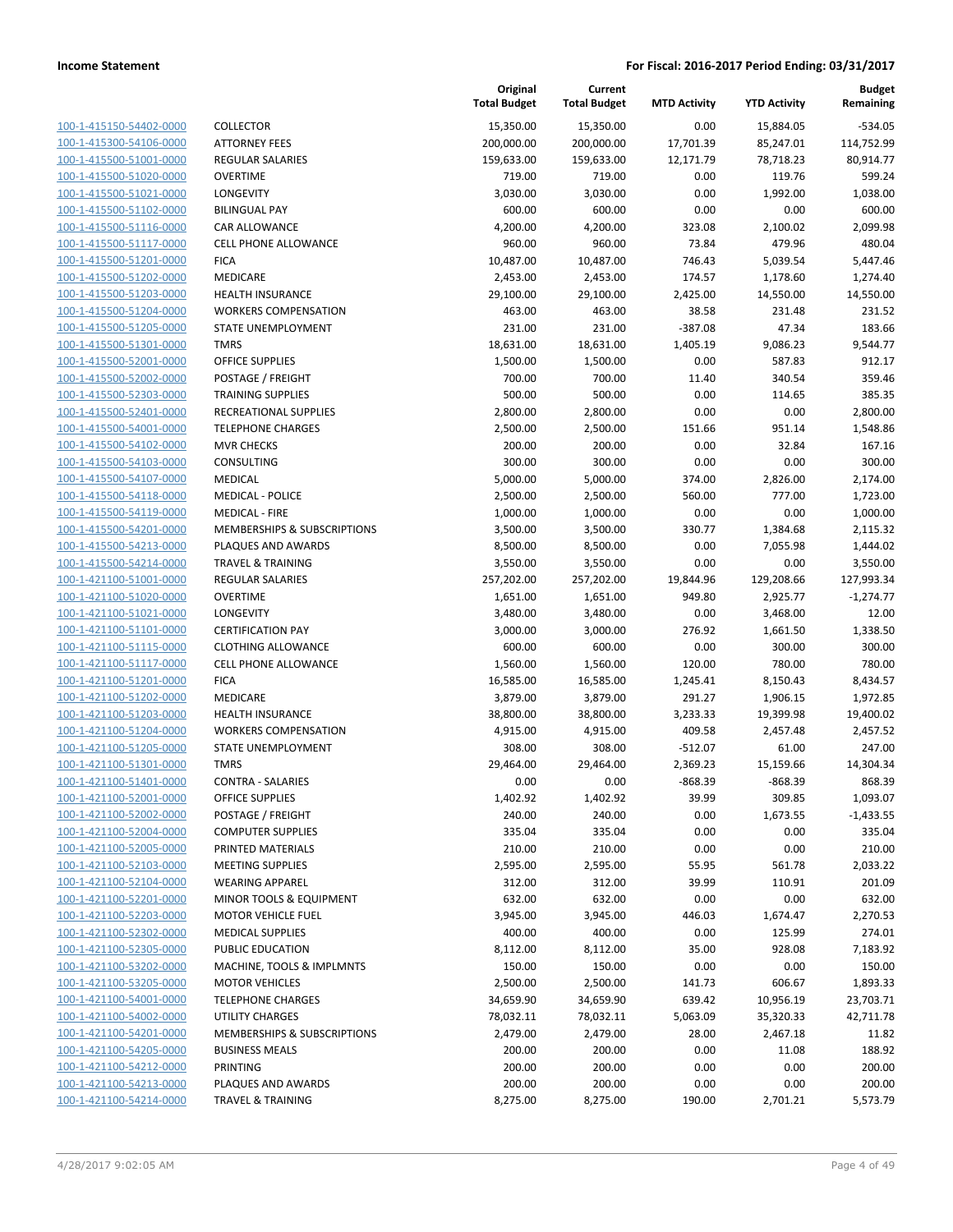| 100-1-421210-51001-0000                 |
|-----------------------------------------|
| 100-1-421210-51020-0000                 |
| 100-1-421210-51021-0000                 |
| 100-1-421210-51101-0000                 |
| 100-1-421210-51115-0000                 |
| 100-1-421210-51117-0000                 |
| 100-1-421210-51201-0000                 |
| 100-1-421210-51202-0000                 |
| 100-1-421210-51203-0000                 |
| 100-1-421210-51204-0000                 |
| 100-1-421210-51205-0000                 |
| $-421210 - 51301$<br>$100 - 1$<br>-0000 |
| 100-1-421210-51401-0000                 |
| 100-1-421210-52001-0000                 |
| <u>100-1-421210-52002-0000</u>          |
| <u>100-1-421210-52004-0000</u>          |
| 100-1-421210-52005-0000                 |
| 100-1-421210-52102-0000                 |
| 100-1-421210-52104-0000                 |
| 100-1-421210-52201-0000                 |
| 100-1-421210-52203-0000                 |
| -421210-53203-0000<br>$100 - 1$         |
| 100-1-421210-53205-0000                 |
| 100-1-421210-54001-0000                 |
| <u>100-1-421210-54201-0000</u>          |
| <u>100-1-421210-54208-0000</u>          |
| 100-1-421210-54214-0000                 |
| 100-1-421210-54215-0000                 |
| 100-1-421210-54216-0000                 |
| 100-1-421230-51001-0000                 |
| 100-1-421230-51020-0000                 |
| 100-1-421230-51021-0000                 |
| 100-1-421230-51101-0000                 |
| 100-1-421230-51102-0000                 |
| 100-1-421230-51115-0000                 |
| 100-1-421230-51117-0000                 |
| 100-1-421230-51201-0000                 |
| 100-1-421230-51202-0000                 |
| 100-1-421230-51203-0000                 |
| 100-1-421230-51204-0000                 |
| 100-1-421230-51205-0000                 |
| 100-1-421230-51301-0000                 |
| 100-1-421230-51401-0000                 |
| <u>100-1-421230-52001-0000</u>          |
| <u>100-1-421230-52002-0000</u>          |
| 100-1-421230-52004-0000                 |
| 100-1-421230-52005-0000                 |
| 100-1-421230-52102-0000                 |
| <u>100-1-421230-52104-0000</u>          |
| <u>100-1-421230-52108-0000</u>          |
| <u>100-1-421230-52109-0000</u>          |
| 100-1-421230-52111-0000                 |
| 100-1-421230-52201-0000                 |
| <u>100-1-421230-52203-0000</u>          |
| <u>100-1-421230-52303-0000</u>          |
| <u>100-1-421230-53202-0000</u>          |
| <u>100-1-421230-53205-0000</u>          |
| 100-1-421230-54001-0000                 |
| 100-1-421230-54108-0000                 |

| REGULAR SALARIES            |
|-----------------------------|
| OVERTIME                    |
| LONGEVITY                   |
| <b>CERTIFICATION PAY</b>    |
| CLOTHING ALLOWANCE          |
| <b>CELL PHONE ALLOWANCE</b> |
| FICA                        |
| MEDICARE                    |
| HEALTH INSURANCE            |
| WORKERS COMPENSATION        |
| STATE UNEMPLOYMENT          |
| TMRS                        |
| CONTRA - SALARIES           |
| OFFICE SUPPLIES             |
| POSTAGE / FREIGHT           |
| COMPUTER SUPPLIES           |
| PRINTED MATERIALS           |
| <b>BOOKS / REF SUPPLIES</b> |
| <b>WEARING APPAREL</b>      |
| MINOR TOOLS & EQUIPMENT     |
| <b>MOTOR VEHICLE FUEL</b>   |
| INSTRUMENTS & APPARATUS     |
| <b>MOTOR VEHICLES</b>       |
| <b>TELEPHONE CHARGES</b>    |
| MEMBERSHIPS & SUBSCRIPTIONS |
| LABORATORY WORK             |
| TRAVEL & TRAINING           |
| EVIDENCE PURCHASES          |
| INFORMANT EXPENSES          |
| REGULAR SALARIES            |
| OVERTIME                    |
| LONGEVITY                   |
| CERTIFICATION PAY           |
| BILINGUAL PAY               |
| CLOTHING ALLOWANCE          |
| <b>CELL PHONE ALLOWANCE</b> |
| FICA                        |
| MEDICARE                    |
| HEALTH INSURANCE            |
| WORKERS COMPENSATION        |
| STATE UNEMPLOYMENT          |
| TMRS                        |
| CONTRA - SALARIES           |
| OFFICE SUPPLIES             |
| POSTAGE / FREIGHT           |
| <b>COMPUTER SUPPLIES</b>    |
| PRINTED MATERIALS           |
| <b>BOOKS / REF SUPPLIES</b> |
| WEARING APPAREL             |
| <b>MENAGERIE SUPPLIES</b>   |
| <b>SUPPORT OF PRISONERS</b> |
| AMMUNITION                  |
| MINOR TOOLS & EQUIPMENT     |
| MOTOR VEHICLE FUEL          |
| TRAINING SUPPLIES           |
| MACHINE, TOOLS & IMPLMNTS   |
| <b>MOTOR VEHICLES</b>       |
| <b>TELEPHONE CHARGES</b>    |

|                         |                                    | Original<br><b>Total Budget</b> | Current<br><b>Total Budget</b> | <b>MTD Activity</b> | <b>YTD Activity</b> | <b>Budget</b><br>Remaining |
|-------------------------|------------------------------------|---------------------------------|--------------------------------|---------------------|---------------------|----------------------------|
| 100-1-421210-51001-0000 | REGULAR SALARIES                   | 727,921.00                      | 727,921.00                     | 50,343.71           | 329,120.41          | 398,800.59                 |
| 100-1-421210-51020-0000 | <b>OVERTIME</b>                    | 40,680.00                       | 40,680.00                      | 4,304.03            | 30,060.63           | 10,619.37                  |
| 100-1-421210-51021-0000 | <b>LONGEVITY</b>                   | 14,322.00                       | 14,322.00                      | 138.46              | 10,667.99           | 3,654.01                   |
| 100-1-421210-51101-0000 | <b>CERTIFICATION PAY</b>           | 18,600.00                       | 18,600.00                      | 1,292.28            | 8,399.82            | 10,200.18                  |
| 100-1-421210-51115-0000 | <b>CLOTHING ALLOWANCE</b>          | 6,600.00                        | 6,600.00                       | 0.00                | 2,700.00            | 3,900.00                   |
| 100-1-421210-51117-0000 | <b>CELL PHONE ALLOWANCE</b>        | 4,680.00                        | 4,680.00                       | 378.48              | 2,460.12            | 2,219.88                   |
| 100-1-421210-51201-0000 | <b>FICA</b>                        | 50,394.00                       | 50,394.00                      | 3,289.97            | 22,596.84           | 27,797.16                  |
| 100-1-421210-51202-0000 | MEDICARE                           | 11,786.00                       | 11,786.00                      | 769.43              | 5,284.76            | 6,501.24                   |
| 100-1-421210-51203-0000 | <b>HEALTH INSURANCE</b>            | 106,700.00                      | 106,700.00                     | 8,891.67            | 53,350.02           | 53,349.98                  |
| 100-1-421210-51204-0000 | <b>WORKERS COMPENSATION</b>        | 20,509.00                       | 20,509.00                      | 1,709.08            | 10,254.48           | 10,254.52                  |
| 100-1-421210-51205-0000 | STATE UNEMPLOYMENT                 | 848.00                          | 848.00                         | $-1,559.24$         | 166.63              | 681.37                     |
| 100-1-421210-51301-0000 | <b>TMRS</b>                        | 89,530.00                       | 89,530.00                      | 6,311.88            | 41,999.10           | 47,530.90                  |
| 100-1-421210-51401-0000 | <b>CONTRA - SALARIES</b>           | 0.00                            | 0.00                           | $-15,202.19$        | $-15,202.19$        | 15,202.19                  |
| 100-1-421210-52001-0000 | <b>OFFICE SUPPLIES</b>             | 1,605.00                        | 1,605.00                       | 0.00                | 25.34               | 1,579.66                   |
| 100-1-421210-52002-0000 | POSTAGE / FREIGHT                  | 150.00                          | 150.00                         | 0.00                | 109.57              | 40.43                      |
| 100-1-421210-52004-0000 | <b>COMPUTER SUPPLIES</b>           | 1,615.00                        | 1,615.00                       | 0.00                | 0.00                | 1,615.00                   |
| 100-1-421210-52005-0000 | PRINTED MATERIALS                  | 100.00                          | 100.00                         | 0.00                | 0.00                | 100.00                     |
| 100-1-421210-52102-0000 | <b>BOOKS / REF SUPPLIES</b>        | 120.00                          | 120.00                         | 0.00                | 0.00                | 120.00                     |
| 100-1-421210-52104-0000 | <b>WEARING APPAREL</b>             | 180.00                          | 180.00                         | 0.00                | 0.00                | 180.00                     |
| 100-1-421210-52201-0000 | MINOR TOOLS & EQUIPMENT            | 1,460.00                        | 1,460.00                       | 0.00                | $-62.07$            | 1,522.07                   |
| 100-1-421210-52203-0000 | <b>MOTOR VEHICLE FUEL</b>          | 10,427.00                       | 10,427.00                      | 595.75              | 2,670.94            | 7,756.06                   |
| 100-1-421210-53203-0000 | <b>INSTRUMENTS &amp; APPARATUS</b> | 300.00                          | 300.00                         | 0.00                | 0.00                | 300.00                     |
| 100-1-421210-53205-0000 | <b>MOTOR VEHICLES</b>              | 3,000.00                        | 3,000.00                       | $-53.94$            | 1,953.75            | 1,046.25                   |
| 100-1-421210-54001-0000 | <b>TELEPHONE CHARGES</b>           | 37,806.24                       | 37,806.24                      | 1,429.02            | 15,544.19           | 22,262.05                  |
| 100-1-421210-54201-0000 | MEMBERSHIPS & SUBSCRIPTIONS        | 6,997.00                        | 6,997.00                       | 0.00                | 5,952.66            | 1,044.34                   |
| 100-1-421210-54208-0000 | <b>LABORATORY WORK</b>             | 5,500.00                        | 5,500.00                       | 41.19               | 1,014.57            | 4,485.43                   |
| 100-1-421210-54214-0000 | <b>TRAVEL &amp; TRAINING</b>       | 7,350.00                        | 7,350.00                       | 800.00              | 4,487.09            | 2,862.91                   |
| 100-1-421210-54215-0000 | <b>EVIDENCE PURCHASES</b>          | 1,000.00                        | 1,000.00                       | 0.00                | 0.00                | 1,000.00                   |
| 100-1-421210-54216-0000 | <b>INFORMANT EXPENSES</b>          | 1,000.00                        | 1,000.00                       | 0.00                | 0.00                | 1,000.00                   |
| 100-1-421230-51001-0000 | REGULAR SALARIES                   | 2,774,200.00                    | 2,774,200.00                   | 184,221.31          | 1,277,630.02        | 1,496,569.98               |
| 100-1-421230-51020-0000 | <b>OVERTIME</b>                    | 196,990.00                      | 196,990.00                     | 20,882.63           | 128,846.50          | 68,143.50                  |
| 100-1-421230-51021-0000 | LONGEVITY                          | 35,802.00                       | 35,802.00                      | 376.60              | 29,648.05           | 6,153.95                   |
| 100-1-421230-51101-0000 | <b>CERTIFICATION PAY</b>           | 50,400.00                       | 50,400.00                      | 3,276.88            | 23,030.47           | 27,369.53                  |
| 100-1-421230-51102-0000 | <b>BILINGUAL PAY</b>               | 900.00                          | 900.00                         | 69.24               | 461.60              | 438.40                     |
| 100-1-421230-51115-0000 | <b>CLOTHING ALLOWANCE</b>          | 600.00                          | 600.00                         | 0.00                | 300.00              | 300.00                     |
| 100-1-421230-51117-0000 | <b>CELL PHONE ALLOWANCE</b>        | 1,920.00                        | 1,920.00                       | 147.68              | 959.92              | 960.08                     |
| 100-1-421230-51201-0000 | <b>FICA</b>                        | 189,770.00                      | 189,770.00                     | 12,371.93           | 90,930.25           | 98,839.75                  |
| 100-1-421230-51202-0000 | MEDICARE                           | 44,382.00                       | 44,382.00                      | 2,893.44            | 21,265.94           | 23,116.06                  |
| 100-1-421230-51203-0000 | <b>HEALTH INSURANCE</b>            | 421,950.00                      | 421,950.00                     | 35,162.50           | 210,975.00          | 210,975.00                 |
| 100-1-421230-51204-0000 | <b>WORKERS COMPENSATION</b>        | 76,821.00                       | 76,821.00                      | 6,401.75            | 38,410.50           | 38,410.50                  |
| 100-1-421230-51205-0000 | STATE UNEMPLOYMENT                 | 3,352.00                        | 3,352.00                       | $-6,278.91$         | 680.21              | 2,671.79                   |
| 100-1-421230-51301-0000 | TMRS                               | 337,148.00                      | 337,148.00                     | 23,363.25           | 167,596.47          | 169,551.53                 |
| 100-1-421230-51401-0000 | <b>CONTRA - SALARIES</b>           | 0.00                            | 0.00                           | $-5,905.70$         | $-19,912.47$        | 19,912.47                  |
| 100-1-421230-52001-0000 | <b>OFFICE SUPPLIES</b>             | 1,200.00                        | 1,200.00                       | 114.70              | 751.91              | 448.09                     |
| 100-1-421230-52002-0000 | POSTAGE / FREIGHT                  | 390.00                          | 390.00                         | 0.00                | 81.56               | 308.44                     |
| 100-1-421230-52004-0000 | <b>COMPUTER SUPPLIES</b>           | 400.00                          | 400.00                         | 0.00                | 0.00                | 400.00                     |
| 100-1-421230-52005-0000 | PRINTED MATERIALS                  | 1,000.00                        | 1,000.00                       | 0.00                | 24.00               | 976.00                     |
| 100-1-421230-52102-0000 | <b>BOOKS / REF SUPPLIES</b>        | 800.00                          | 800.00                         | 0.00                | 0.00                | 800.00                     |
| 100-1-421230-52104-0000 | <b>WEARING APPAREL</b>             | 19,048.00                       | 19,048.00                      | 124.49              | 4,870.75            | 14,177.25                  |
| 100-1-421230-52108-0000 | <b>MENAGERIE SUPPLIES</b>          | 475.00                          | 475.00                         | 0.00                | 0.00                | 475.00                     |
| 100-1-421230-52109-0000 | <b>SUPPORT OF PRISONERS</b>        | 2,400.00                        | 2,400.00                       | 187.89              | 1,270.64            | 1,129.36                   |
| 100-1-421230-52111-0000 | AMMUNITION                         | 15,163.00                       | 15,163.00                      | 999.48              | 2,436.48            | 12,726.52                  |
| 100-1-421230-52201-0000 | MINOR TOOLS & EQUIPMENT            | 22,272.00                       | 23,972.00                      | 2,831.43            | 6,340.72            | 17,631.28                  |
| 100-1-421230-52203-0000 | <b>MOTOR VEHICLE FUEL</b>          | 109,896.00                      | 109,896.00                     | 9,390.33            | 38,163.54           | 71,732.46                  |
| 100-1-421230-52303-0000 | <b>TRAINING SUPPLIES</b>           | 97.00                           | 97.00                          | 0.00                | 0.00                | 97.00                      |
| 100-1-421230-53202-0000 | MACHINE, TOOLS & IMPLMNTS          | 1,500.00                        | 1,500.00                       | 0.00                | 850.70              | 649.30                     |
| 100-1-421230-53205-0000 | <b>MOTOR VEHICLES</b>              | 67,790.00                       | 67,790.00                      | 1,552.95            | 1,693.31            | 66,096.69                  |
| 100-1-421230-54001-0000 | <b>TELEPHONE CHARGES</b>           | 55,640.00                       | 55,640.00                      | 3,371.01            | 27,308.09           | 28,331.91                  |
| 100-1-421230-54108-0000 | <b>VETERINARY SERVICES</b>         | 900.00                          | 900.00                         | 0.00                | 232.00              | 668.00                     |
|                         |                                    |                                 |                                |                     |                     |                            |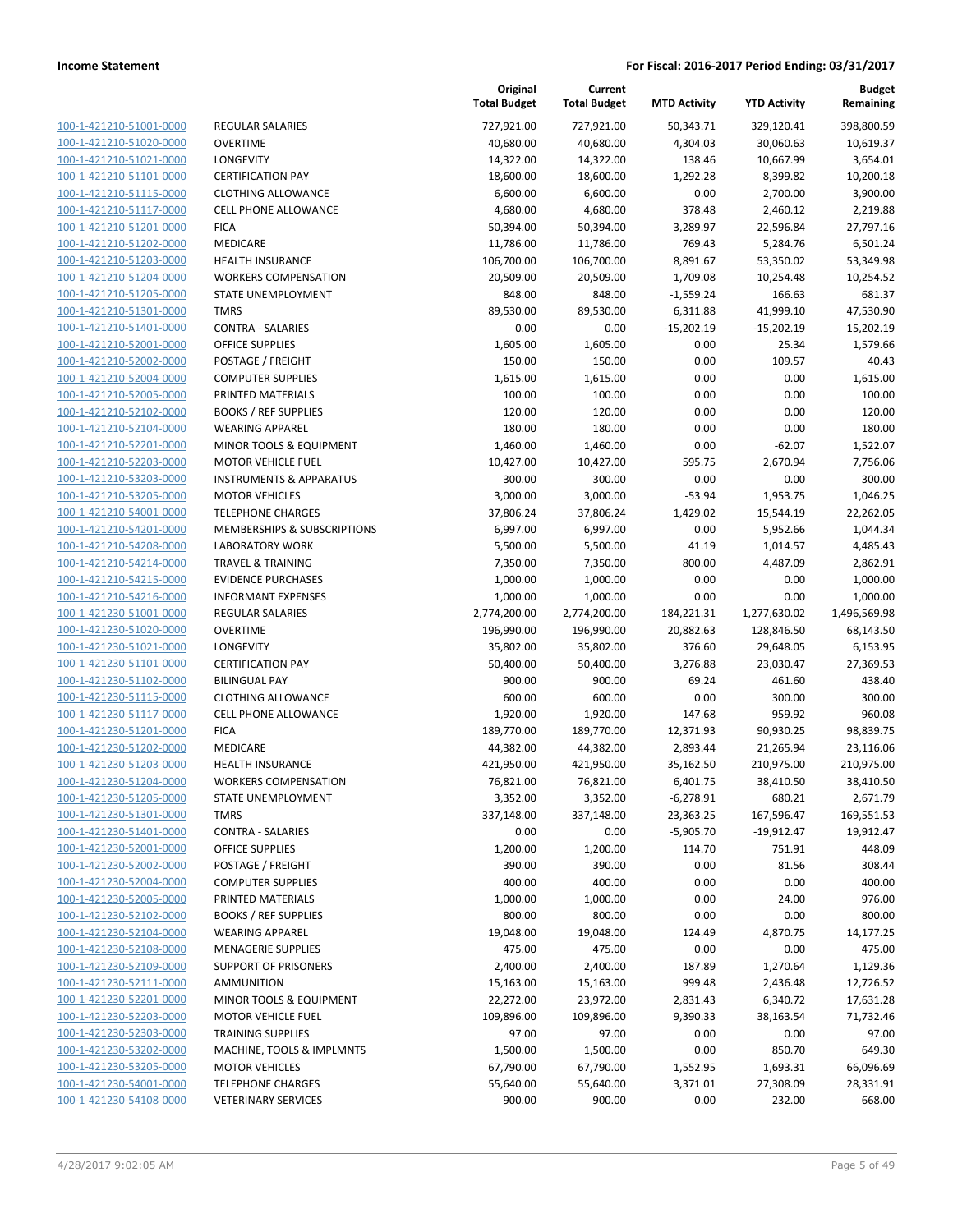| 100-1-421230-54201-0000         |
|---------------------------------|
| 100-1-421230-54214-0000         |
| 100-1-421240-51001-0000         |
| 100-1-421240-51020-0000         |
| 100-1-421240-51021-0000         |
| 100-1-421240-51101-0000         |
| 100-1-421240-51102-0000         |
| 100-1-421240-51117-0000         |
| 100-1-421240-51201-0000         |
| <u>100-1-421240-51202-0000</u>  |
| 100-1-421240-51203-0000         |
| -421240-51204-0000<br>$100 - 1$ |
| 100-1-421240-51205-0000         |
| 100-1-421240-51301-0000         |
| <u>100-1-421240-51302-0000</u>  |
| 100-1-421240-51401-0000         |
| -421240-52001-0000<br>$100 - 1$ |
| 100-1-421240-52002-0000         |
| 100-1-421240-52004-0000         |
|                                 |
| <u>100-1-421240-52005-0000</u>  |
| 100-1-421240-52102-0000         |
| -421240-52104-0000<br>$100 - 1$ |
| 100-1-421240-52201-0000         |
| 100-1-421240-52203-0000         |
| <u>100-1-421240-52303-0000</u>  |
| 100-1-421240-53202-0000         |
| -421240-53205-0000<br>$100 - 1$ |
| 100-1-421240-53207-0000         |
| 100-1-421240-54001-0000         |
| 100-1-421240-54101-0000         |
| 100-1-421240-54201-0000         |
| -421240-54212-0000<br>$100 - 1$ |
| 100-1-421240-54214-0000         |
| 100-1-421240-55232-0000         |
| <u>100-1-421600-52104-0000</u>  |
| 100-1-421600-52111-0000         |
| 100-1-421600-52201-0000         |
| 100-1-421600-52206-0000         |
| 100-1-421600-53202-0000         |
| <u>100-1-421600-54201-0000</u>  |
| 100-1-421600-54214-0000         |
| <u>100-1-421600-55201-0000</u>  |
| 100-1-422100-51001-0000         |
| <u>100-1-422100-51020-0000</u>  |
| <u>100-1-422100-51021-0000</u>  |
| <u>100-1-422100-51101-0000</u>  |
| 100-1-422100-51116-0000         |
| 100-1-422100-51117-0000         |
| <u>100-1-422100-51201-0000</u>  |
|                                 |
| <u>100-1-422100-51202-0000</u>  |
| <u>100-1-422100-51203-0000</u>  |
| 100-1-422100-51204-0000         |
| 100-1-422100-51205-0000         |
| <u>100-1-422100-51301-0000</u>  |
| 100-1-422100-51302-0000         |
| <u>100-1-422100-52001-0000</u>  |
| <u>100-1-422100-52002-0000</u>  |
| 100-1-422100-52102-0000         |
| 100-1-422100-52103-0000         |

|                                                    |                                                   | Original<br><b>Total Budget</b> | Current<br><b>Total Budget</b> | <b>MTD Activity</b> | <b>YTD Activity</b> | <b>Budget</b><br>Remaining |
|----------------------------------------------------|---------------------------------------------------|---------------------------------|--------------------------------|---------------------|---------------------|----------------------------|
| 100-1-421230-54201-0000                            | MEMBERSHIPS & SUBSCRIPTIONS                       | 90.00                           | 90.00                          | 0.00                | 50.00               | 40.00                      |
| 100-1-421230-54214-0000                            | <b>TRAVEL &amp; TRAINING</b>                      | 4,049.00                        | 2,349.00                       | 15.00               | 350.00              | 1,999.00                   |
| 100-1-421240-51001-0000                            | <b>REGULAR SALARIES</b>                           | 739,684.00                      | 739,684.00                     | 56,700.93           | 350,801.03          | 388,882.97                 |
| 100-1-421240-51020-0000                            | <b>OVERTIME</b>                                   | 50,174.00                       | 50,174.00                      | 2,061.84            | 24,602.71           | 25,571.29                  |
| 100-1-421240-51021-0000                            | LONGEVITY                                         | 10,356.00                       | 10,356.00                      | 132.92              | 8,468.98            | 1,887.02                   |
| 100-1-421240-51101-0000                            | <b>CERTIFICATION PAY</b>                          | 13,200.00                       | 13,200.00                      | 1,246.12            | 7,892.10            | 5,307.90                   |
| 100-1-421240-51102-0000                            | <b>BILINGUAL PAY</b>                              | 2,100.00                        | 2,100.00                       | 115.40              | 738.56              | 1,361.44                   |
| 100-1-421240-51117-0000                            | <b>CELL PHONE ALLOWANCE</b>                       | 1,920.00                        | 1,920.00                       | 147.68              | 959.92              | 960.08                     |
| 100-1-421240-51201-0000                            | <b>FICA</b>                                       | 22,207.00                       | 22,207.00                      | 1,667.24            | 9,973.91            | 12,233.09                  |
| 100-1-421240-51202-0000                            | MEDICARE                                          | 11,853.00                       | 11,853.00                      | 836.85              | 5,561.18            | 6,291.82                   |
| 100-1-421240-51203-0000                            | <b>HEALTH INSURANCE</b>                           | 179,350.00                      | 179,350.00                     | 14,945.83           | 89,674.98           | 89,675.02                  |
| 100-1-421240-51204-0000                            | <b>WORKERS COMPENSATION</b>                       | 4,381.00                        | 4,381.00                       | 365.08              | 2,190.48            | 2,190.52                   |
| 100-1-421240-51205-0000                            | STATE UNEMPLOYMENT                                | 1,503.00                        | 1,503.00                       | $-2,061.26$         | 272.75              | 1,230.25                   |
| 100-1-421240-51301-0000                            | <b>TMRS</b>                                       | 50,671.00                       | 50,671.00                      | 3,212.36            | 19,041.36           | 31,629.64                  |
| 100-1-421240-51302-0000                            | <b>FR&amp;R RETIREMENT</b>                        | 62,368.00                       | 62,368.00                      | 5,205.36            | 37,264.50           | 25,103.50                  |
| 100-1-421240-51401-0000                            | <b>CONTRA - SALARIES</b>                          | 0.00                            | 0.00                           | $-1,015.90$         | $-1,015.90$         | 1,015.90                   |
| 100-1-421240-52001-0000                            | <b>OFFICE SUPPLIES</b>                            | 2,247.00                        | 2,247.00                       | 19.99               | 574.07              | 1,672.93                   |
| 100-1-421240-52002-0000                            | POSTAGE / FREIGHT                                 | 2,500.00                        | 2,500.00                       | 0.00                | 66.00               | 2,434.00                   |
| 100-1-421240-52004-0000                            | <b>COMPUTER SUPPLIES</b>                          | 500.00                          | 500.00                         | 0.00                | 196.66              | 303.34                     |
| 100-1-421240-52005-0000<br>100-1-421240-52102-0000 | PRINTED MATERIALS                                 | 1,150.50                        | 1,150.50                       | 0.00                | 0.00                | 1,150.50                   |
|                                                    | <b>REFERENCE SUPPLIES</b>                         | 3,569.35                        | 3,569.35                       | 0.00                | 0.00                | 3,569.35                   |
| 100-1-421240-52104-0000<br>100-1-421240-52201-0000 | <b>WEARING APPAREL</b><br>MINOR TOOLS & EQUIPMENT | 1,800.00                        | 1,800.00<br>2,200.00           | 0.00<br>0.00        | 0.00                | 1,800.00                   |
| 100-1-421240-52203-0000                            | <b>MOTOR VEHICLE FUEL</b>                         | 2,200.00                        |                                | 60.51               | 210.81              | 1,989.19<br>402.96         |
| 100-1-421240-52303-0000                            | <b>TRAINING SUPPLIES</b>                          | 664.00<br>970.00                | 664.00<br>970.00               | 0.00                | 261.04<br>111.15    | 858.85                     |
| 100-1-421240-53202-0000                            | MACHINE, TOOLS & IMPLMNTS                         | 194.00                          | 194.00                         | 0.00                | 0.00                | 194.00                     |
| 100-1-421240-53205-0000                            | <b>MOTOR VEHICLES</b>                             | 840.00                          | 840.00                         | 0.00                | 44.94               | 795.06                     |
| 100-1-421240-53207-0000                            | RADIO/COMMUNICATIONS                              | 37,388.00                       | 37,388.00                      | 0.00                | 41,496.00           | $-4,108.00$                |
| 100-1-421240-54001-0000                            | <b>TELEPHONE CHARGES</b>                          | 36,000.00                       | 36,000.00                      | 1,516.34            | 16,646.82           | 19,353.18                  |
| 100-1-421240-54101-0000                            | PROFESSIONAL SERVICES                             | 8,316.00                        | 8,316.00                       | 1,172.66            | 10,690.66           | $-2,374.66$                |
| 100-1-421240-54201-0000                            | MEMBERSHIPS & SUBSCRIPTIONS                       | 1,263.00                        | 1,263.00                       | 875.00              | 875.00              | 388.00                     |
| 100-1-421240-54212-0000                            | PRINTING                                          | 485.00                          | 485.00                         | 0.00                | 0.00                | 485.00                     |
| 100-1-421240-54214-0000                            | <b>TRAVEL &amp; TRAINING</b>                      | 19,769.00                       | 19,769.00                      | 2,495.00            | 7,318.74            | 12,450.26                  |
| 100-1-421240-55232-0000                            | <b>FIREARMS PROGRAM</b>                           | 9,600.00                        | 9,600.00                       | 3,225.05            | 4,541.81            | 5,058.19                   |
| 100-1-421600-52104-0000                            | <b>WEARING APPAREL</b>                            | 2,924.62                        | 2,924.62                       | 360.95              | 1,688.36            | 1,236.26                   |
| 100-1-421600-52111-0000                            | <b>AMMUNITION</b>                                 | 6,500.08                        | 6,500.08                       | 0.00                | 6,490.82            | 9.26                       |
| 100-1-421600-52201-0000                            | MINOR TOOLS & EQUIPMENT                           | 5,718.88                        | 5,718.88                       | 0.00                | 1,566.02            | 4,152.86                   |
| 100-1-421600-52206-0000                            | SPECIAL OPS EQUIPMENT                             | 5,810.19                        | 5,810.19                       | 0.00                | 0.00                | 5,810.19                   |
| 100-1-421600-53202-0000                            | MACHINE, TOOLS & IMPLMNTS                         | 50.00                           | 50.00                          | 0.00                | 37.50               | 12.50                      |
| 100-1-421600-54201-0000                            | MEMBERSHIPS & SUBSCRIPTIONS                       | 440.00                          | 440.00                         | 0.00                | 0.00                | 440.00                     |
| 100-1-421600-54214-0000                            | <b>TRAVEL &amp; TRAINING</b>                      | 6,400.00                        | 6,400.00                       | 100.00              | 2,946.78            | 3,453.22                   |
| 100-1-421600-55201-0000                            | <b>EQUIPMENT PURCHASES</b>                        | 5,340.25                        | 5,340.25                       | 0.00                | 6,865.37            | $-1,525.12$                |
| 100-1-422100-51001-0000                            | REGULAR SALARIES                                  | 235,540.00                      | 235,540.00                     | 18,089.12           | 117,459.73          | 118,080.27                 |
| 100-1-422100-51020-0000                            | <b>OVERTIME</b>                                   | 1,310.00                        | 1,310.00                       | 0.00                | 0.00                | 1,310.00                   |
| 100-1-422100-51021-0000                            | <b>LONGEVITY</b>                                  | 3,906.00                        | 3,906.00                       | 94.16               | 2,459.11            | 1,446.89                   |
| 100-1-422100-51101-0000                            | <b>CERTIFICATION PAY</b>                          | 3,720.00                        | 3,720.00                       | 295.40              | 1,920.10            | 1,799.90                   |
| 100-1-422100-51116-0000                            | CAR ALLOWANCE                                     | 7,800.00                        | 7,800.00                       | 507.68              | 3,299.92            | 4,500.08                   |
| 100-1-422100-51117-0000                            | <b>CELL PHONE ALLOWANCE</b>                       | 1,920.00                        | 1,920.00                       | 120.00              | 780.00              | 1,140.00                   |
| 100-1-422100-51201-0000                            | <b>FICA</b>                                       | 3,008.00                        | 3,008.00                       | 200.80              | 1,337.73            | 1,670.27                   |
| 100-1-422100-51202-0000                            | MEDICARE                                          | 3,686.00                        | 3,686.00                       | 272.40              | 1,787.30            | 1,898.70                   |
| 100-1-422100-51203-0000                            | HEALTH INSURANCE                                  | 29,100.00                       | 29,100.00                      | 2,425.00            | 14,550.00           | 14,550.00                  |
| 100-1-422100-51204-0000                            | <b>WORKERS COMPENSATION</b>                       | 4,178.00                        | 4,178.00                       | 348.17              | 2,089.02            | 2,088.98                   |
| 100-1-422100-51205-0000                            | STATE UNEMPLOYMENT                                | 231.00                          | 231.00                         | $-428.04$           | 49.37               | 181.63                     |
| 100-1-422100-51301-0000                            | <b>TMRS</b>                                       | 5,344.00                        | 5,344.00                       | 398.38              | 2,654.72            | 2,689.28                   |
| 100-1-422100-51302-0000                            | <b>FR&amp;R RETIREMENT</b>                        | 34,554.00                       | 34,554.00                      | 2,611.22            | 17,000.90           | 17,553.10                  |
| 100-1-422100-52001-0000                            | OFFICE SUPPLIES                                   | 1,114.00                        | 1,114.00                       | 0.00                | 364.96              | 749.04                     |
| 100-1-422100-52002-0000                            | POSTAGE / FREIGHT                                 | 250.00                          | 250.00                         | 0.00                | 73.94               | 176.06                     |
| 100-1-422100-52102-0000                            | REFERENCE SUPPLIES                                | 968.00                          | 968.00                         | 0.00                | 0.00                | 968.00                     |
| 100-1-422100-52103-0000                            | <b>MEETING SUPPLIES</b>                           | 964.00                          | 964.00                         | 0.00                | 306.27              | 657.73                     |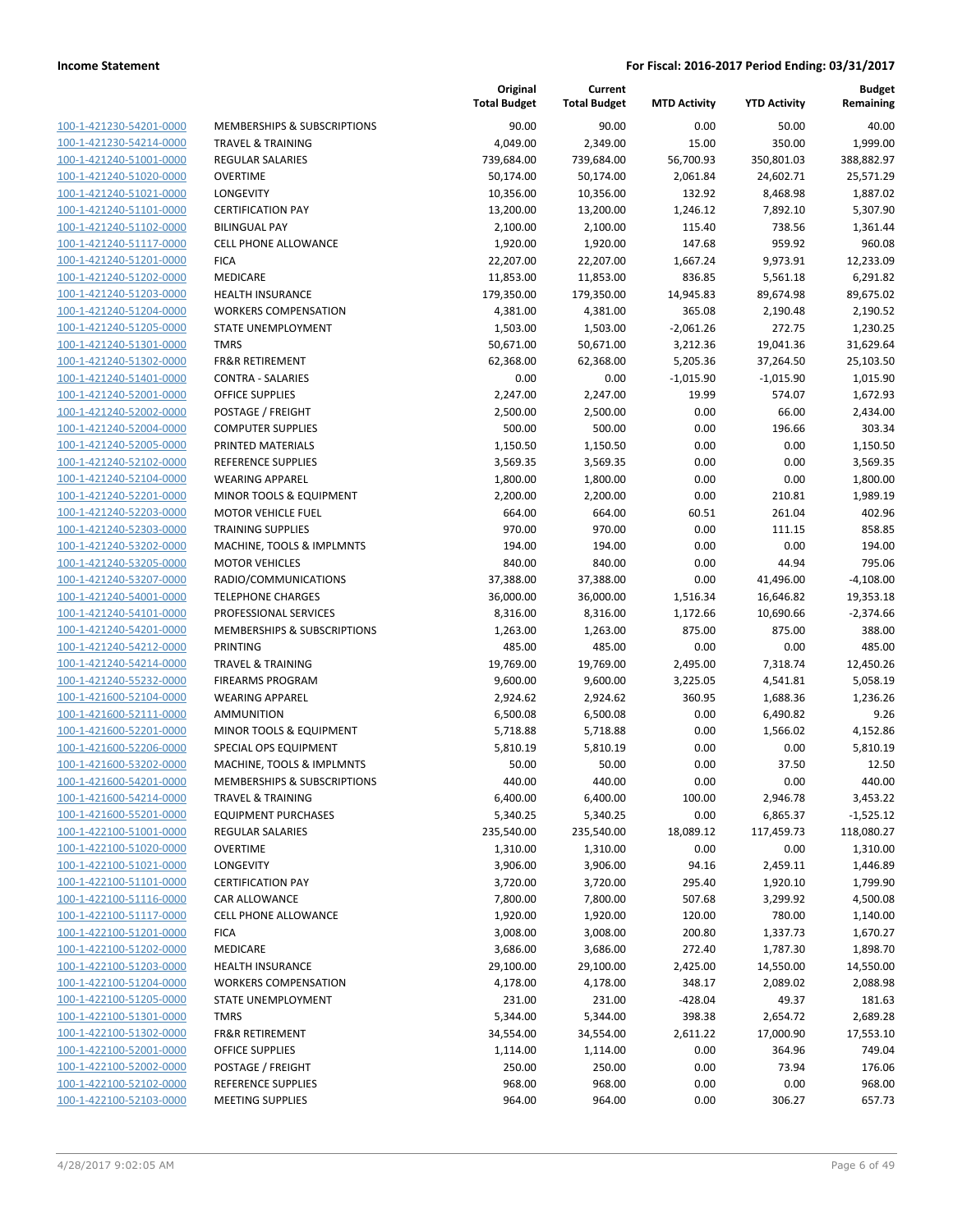| 100-1-422100-52104-0000        |
|--------------------------------|
| 100-1-422100-53207-0000        |
| <u>100-1-422100-53402-0000</u> |
| <u>100-1-422100-54001-0000</u> |
| 100-1-422100-54002-0000        |
| 100-1-422100-54101-0000        |
| 100-1-422100-54201-0000        |
| <u>100-1-422100-54214-0000</u> |
| <u>100-1-422200-51001-0000</u> |
| 100-1-422200-51020-0000        |
| 100-1-422200-51021-0000        |
| 100-1-422200-51101-0000        |
| <u>100-1-422200-51102-0000</u> |
| <u>100-1-422200-51117-0000</u> |
| 100-1-422200-51202-0000        |
| 100-1-422200-51203-0000        |
| 100-1-422200-51204-0000        |
| <u>100-1-422200-51205-0000</u> |
| <u>100-1-422200-51302-0000</u> |
| 100-1-422200-51401-0000        |
| 100-1-422200-52001-0000        |
| 100-1-422200-52101-0000        |
| <u>100-1-422200-52104-0000</u> |
| 100-1-422200-52201-0000        |
| 100-1-422200-52203-0000        |
| 100-1-422200-52205-0000        |
| 100-1-422200-52207-0000        |
| <u>100-1-422200-52306-0000</u> |
| <u>100-1-422200-53202-0000</u> |
| 100-1-422200-53205-0000        |
| 100-1-422200-53208-0000        |
| 100-1-422200-53213-0000        |
| <u>100-1-422200-53402-0000</u> |
| <u>100-1-422200-54001-0000</u> |
| 100-1-422200-54002-0000        |
| 100-1-422200-54109-0000        |
| 100-1-422200-54214-0000        |
| <u>100-1-422200-54908-0000</u> |
| <u>100-1-422200-55203-0000</u> |
| 100-1-422200-55207-0000        |
| 100-1-422300-51001-0000        |
| <u>100-1-422300-51020-0000</u> |
| <u>100-1-422300-51021-0000</u> |
| 100-1-422300-51101-0000        |
| <u>100-1-422300-51117-0000</u> |
| 100-1-422300-51201-0000        |
| <u>100-1-422300-51202-0000</u> |
| <u>100-1-422300-51203-0000</u> |
| 100-1-422300-51204-0000        |
| <u>100-1-422300-51205-0000</u> |
| 100-1-422300-51302-0000        |
| 100-1-422300-51401-0000        |
| <u>100-1-422300-52001-0000</u> |
| 100-1-422300-52002-0000        |
| <u>100-1-422300-52005-0000</u> |
| 100-1-422300-52104-0000        |
| 100-1-422300-52201-0000        |
| <u>100-1-422300-52203-0000</u> |
| <u>100-1-422300-52304-0000</u> |

|                         |                               | Original<br><b>Total Budget</b> | Current<br><b>Total Budget</b> | <b>MTD Activity</b> | <b>YTD Activity</b> | <b>Budget</b><br>Remaining |
|-------------------------|-------------------------------|---------------------------------|--------------------------------|---------------------|---------------------|----------------------------|
| 100-1-422100-52104-0000 | <b>WEARING APPAREL</b>        | 1,028.00                        | 1,028.00                       | 0.00                | 79.91               | 948.09                     |
| 100-1-422100-53207-0000 | RADIO/COMMUNICATIONS          | 3,500.00                        | 3,500.00                       | 0.00                | 200.00              | 3,300.00                   |
| 100-1-422100-53402-0000 | <b>BUILDING MAINTENANCE</b>   | 1,500.00                        | 1,500.00                       | 0.00                | 0.00                | 1,500.00                   |
| 100-1-422100-54001-0000 | <b>TELEPHONE CHARGES</b>      | 4,500.00                        | 4,500.00                       | 435.07              | 2,348.73            | 2,151.27                   |
| 100-1-422100-54002-0000 | <b>UTILITY CHARGES</b>        | 5,400.00                        | 5,400.00                       | 354.19              | 2,330.42            | 3,069.58                   |
| 100-1-422100-54101-0000 | PROFESSIONAL SERVICES         | 5,200.00                        | 5,200.00                       | 0.00                | 5,605.00            | $-405.00$                  |
| 100-1-422100-54201-0000 | MEMBERSHIPS & SUBSCRIPTIONS   | 7,175.00                        | 7,175.00                       | 71.00               | 4,011.21            | 3,163.79                   |
| 100-1-422100-54214-0000 | <b>TRAVEL &amp; TRAINING</b>  | 5,200.00                        | 5,200.00                       | 1,380.12            | 1,386.12            | 3,813.88                   |
| 100-1-422200-51001-0000 | <b>REGULAR SALARIES</b>       | 2,828,930.00                    | 2,828,930.00                   | 215,356.23          | 1,378,927.41        | 1,450,002.59               |
| 100-1-422200-51020-0000 | <b>OVERTIME</b>               | 343,047.00                      | 343,047.00                     | 25,217.34           | 166,224.37          | 176,822.63                 |
| 100-1-422200-51021-0000 | LONGEVITY                     | 39,666.00                       | 39,666.00                      | 221.52              | 36,743.04           | 2,922.96                   |
| 100-1-422200-51101-0000 | <b>CERTIFICATION PAY</b>      | 61,440.00                       | 61,440.00                      | 4,873.94            | 31,311.41           | 30,128.59                  |
| 100-1-422200-51102-0000 | <b>BILINGUAL PAY</b>          | 600.00                          | 600.00                         | 46.16               | 300.04              | 299.96                     |
| 100-1-422200-51117-0000 | <b>CELL PHONE ALLOWANCE</b>   | 1,560.00                        | 1,560.00                       | 119.06              | 773.89              | 786.11                     |
| 100-1-422200-51202-0000 | MEDICARE                      | 47,491.00                       | 47,491.00                      | 3,550.76            | 23,317.12           | 24,173.88                  |
| 100-1-422200-51203-0000 | <b>HEALTH INSURANCE</b>       | 465,600.00                      | 465,600.00                     | 38,800.00           | 232,800.00          | 232,800.00                 |
| 100-1-422200-51204-0000 | <b>WORKERS COMPENSATION</b>   | 64,321.00                       | 64,321.00                      | 5,360.08            | 32,160.48           | 32,160.52                  |
| 100-1-422200-51205-0000 | STATE UNEMPLOYMENT            | 3,699.00                        | 3,699.00                       | $-7,040.61$         | 759.60              | 2,939.40                   |
| 100-1-422200-51302-0000 | <b>FR&amp;R RETIREMENT</b>    | 550,241.00                      | 550,241.00                     | 41,300.13           | 270,016.54          | 280,224.46                 |
| 100-1-422200-51401-0000 | <b>CONTRA - SALARIES</b>      | 0.00                            | 0.00                           | $-210.00$           | $-300.00$           | 300.00                     |
| 100-1-422200-52001-0000 | <b>OFFICE SUPPLIES</b>        | 998.00                          | 998.00                         | 0.00                | 0.00                | 998.00                     |
| 100-1-422200-52101-0000 | <b>JANITORIAL SUPPLIES</b>    | 5,800.00                        | 5,800.00                       | 684.74              | 3,595.88            | 2,204.12                   |
| 100-1-422200-52104-0000 | <b>WEARING APPAREL</b>        | 20,600.00                       | 20,600.00                      | 0.00                | 3,918.91            | 16,681.09                  |
| 100-1-422200-52201-0000 | MINOR TOOLS & EQUIPMENT       | 12,450.00                       | 12,450.00                      | 282.49              | 7,595.98            | 4,854.02                   |
| 100-1-422200-52203-0000 | <b>MOTOR VEHICLE FUEL</b>     | 30,000.00                       | 30,000.00                      | 2,581.58            | 11,118.86           | 18,881.14                  |
| 100-1-422200-52205-0000 | FIRST RESPONDER SUPPLIES      | 19,400.00                       | 19,400.00                      | 224.00              | 5,961.89            | 13,438.11                  |
| 100-1-422200-52207-0000 | <b>BUNKER GEAR</b>            | 35,250.00                       | 35,250.00                      | 96.97               | 20,922.15           | 14,327.85                  |
| 100-1-422200-52306-0000 | <b>HAZMAT SUPPLIES</b>        | 10,300.00                       | 10,300.00                      | 1,087.00            | 1,087.00            | 9,213.00                   |
| 100-1-422200-53202-0000 | MACHINE, TOOLS & IMPLMNTS     | 1,800.00                        | 1,800.00                       | 0.00                | 0.00                | 1,800.00                   |
| 100-1-422200-53205-0000 | <b>MOTOR VEHICLES</b>         | 55,000.00                       | 55,000.00                      | 14,979.65           | 23,773.90           | 31,226.10                  |
| 100-1-422200-53208-0000 | FIRE HOSE/NOZZLES             | 5,750.00                        | 5,750.00                       | 0.00                | 884.30              | 4,865.70                   |
| 100-1-422200-53213-0000 | <b>SCBA MAINTENANCE</b>       | 4,500.00                        | 4,500.00                       | 445.75              | 933.08              | 3,566.92                   |
| 100-1-422200-53402-0000 | <b>BUILDING MAINTENANCE</b>   | 1,650.00                        | 1,650.00                       | 0.00                | 449.05              | 1,200.95                   |
| 100-1-422200-54001-0000 | <b>TELEPHONE CHARGES</b>      | 5,000.00                        | 5,000.00                       | 562.02              | 3,418.77            | 1,581.23                   |
| 100-1-422200-54002-0000 | <b>UTILITY CHARGES</b>        | 50,000.00                       | 50,000.00                      | 3,533.17            | 24,637.84           | 25,362.16                  |
| 100-1-422200-54109-0000 | INSPECTIONS/TESTING           | 9,780.00                        | 9,780.00                       | 0.00                | 997.50              | 8,782.50                   |
| 100-1-422200-54214-0000 | <b>TRAVEL &amp; TRAINING</b>  | 20,150.00                       | 20,150.00                      | 3,334.30            | 7,166.43            | 12,983.57                  |
| 100-1-422200-54908-0000 | LEASE PURCHASE PAYMENTS       | 65,037.00                       | 65,037.00                      | 0.00                | 0.00                | 65,037.00                  |
| 100-1-422200-55203-0000 | <b>FURNITURE/OFFICE EQUIP</b> | 1,860.00                        | 1,860.00                       | 0.00                | 619.97              | 1,240.03                   |
| 100-1-422200-55207-0000 | RADIO COMMUNICATION EQUIP     | 4,200.00                        | 4,200.00                       | 0.00                | 462.00              | 3,738.00                   |
| 100-1-422300-51001-0000 | REGULAR SALARIES              | 80,619.00                       | 80,619.00                      | 7,447.31            | 47,708.18           | 32,910.82                  |
| 100-1-422300-51020-0000 | <b>OVERTIME</b>               | 17,556.00                       | 17,556.00                      | 0.00                | 2,665.90            | 14,890.10                  |
| 100-1-422300-51021-0000 | LONGEVITY                     | 1,272.00                        | 1,272.00                       | 0.00                | 1,266.00            | 6.00                       |
| 100-1-422300-51101-0000 | <b>CERTIFICATION PAY</b>      | 1,920.00                        | 1,920.00                       | 147.70              | 960.05              | 959.95                     |
| 100-1-422300-51117-0000 | <b>CELL PHONE ALLOWANCE</b>   | 600.00                          | 600.00                         | 46.16               | 300.04              | 299.96                     |
| 100-1-422300-51201-0000 | <b>FICA</b>                   | 6,322.00                        | 6,322.00                       | 0.00                | 0.00                | 6,322.00                   |
| 100-1-422300-51202-0000 | MEDICARE                      | 1,479.00                        | 1,479.00                       | 109.89              | 761.37              | 717.63                     |
| 100-1-422300-51203-0000 | <b>HEALTH INSURANCE</b>       | 9,700.00                        | 9,700.00                       | 808.33              | 4,849.98            | 4,850.02                   |
| 100-1-422300-51204-0000 | <b>WORKERS COMPENSATION</b>   | 2,002.00                        | 2,002.00                       | 166.83              | 1,000.98            | 1,001.02                   |
| 100-1-422300-51205-0000 | STATE UNEMPLOYMENT            | 77.00                           | 77.00                          | $-154.50$           | 16.50               | 60.50                      |
| 100-1-422300-51302-0000 | FR&R RETIREMENT               | 17,130.00                       | 17,130.00                      | 1,283.72            | 8,846.06            | 8,283.94                   |
| 100-1-422300-51401-0000 | <b>CONTRA - SALARIES</b>      | 0.00                            | 0.00                           | $-1,113.21$         | $-6,507.58$         | 6,507.58                   |
| 100-1-422300-52001-0000 | OFFICE SUPPLIES               | 621.00                          | 621.00                         | 0.00                | 107.55              | 513.45                     |
| 100-1-422300-52002-0000 | POSTAGE / FREIGHT             | 100.00                          | 100.00                         | 0.00                | 74.28               | 25.72                      |
| 100-1-422300-52005-0000 | PRINTED MATERIALS             | 424.00                          | 424.00                         | 0.00                | 160.50              | 263.50                     |
| 100-1-422300-52104-0000 | <b>WEARING APPAREL</b>        | 573.00                          | 573.00                         | 0.00                | 0.00                | 573.00                     |
| 100-1-422300-52201-0000 | MINOR TOOLS & EQUIPMENT       | 1,957.99                        | 1,957.99                       | 45.00               | 386.69              | 1,571.30                   |
| 100-1-422300-52203-0000 | <b>MOTOR VEHICLE FUEL</b>     | 2,000.00                        | 2,000.00                       | 91.55               | 528.71              | 1,471.29                   |
| 100-1-422300-52304-0000 | FIRE PREVENTION SUPPLIES      | 9,623.00                        | 9,623.00                       | 452.08              | 2,783.57            | 6,839.43                   |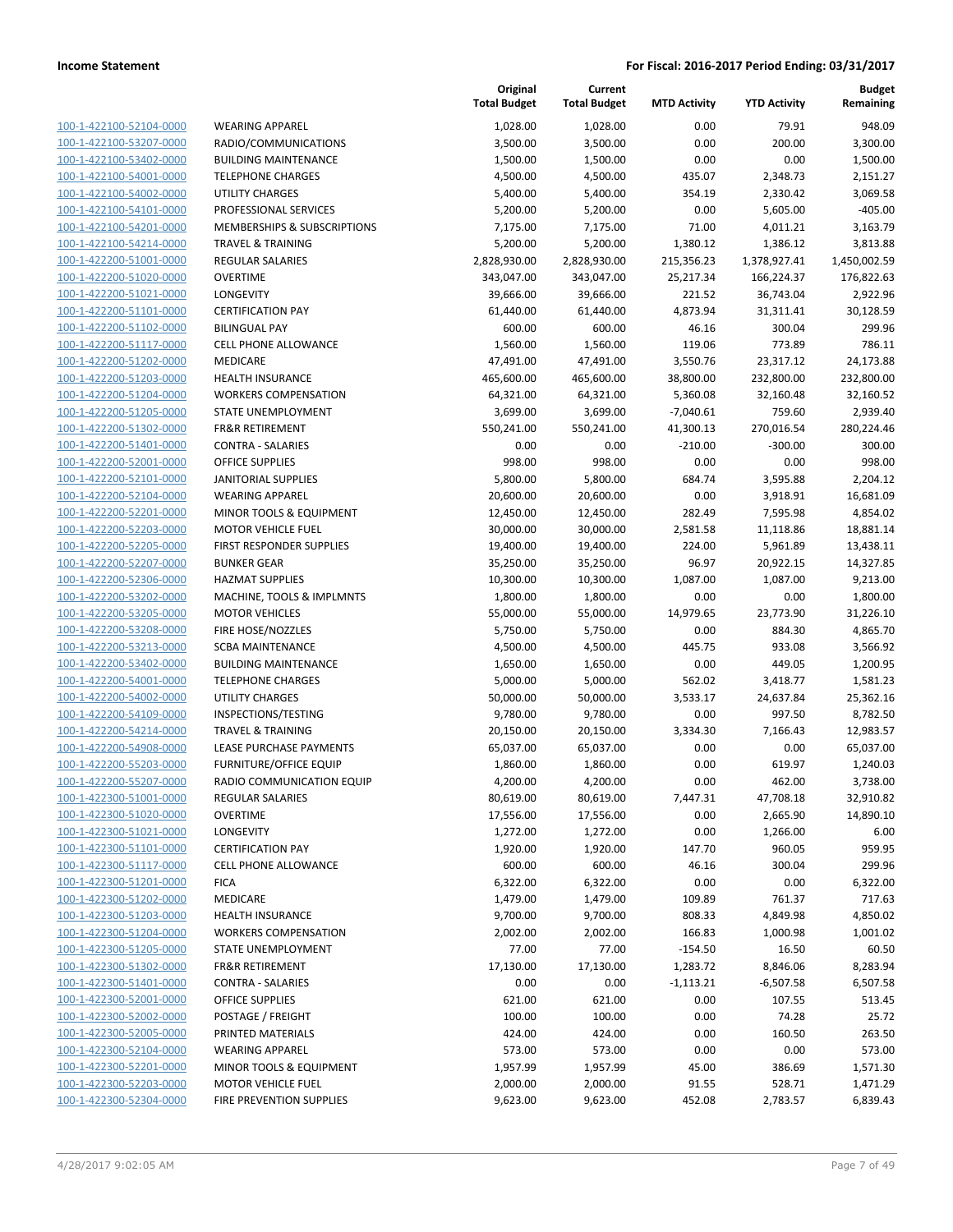|                         |                                        | Original<br><b>Total Budget</b> | Current<br><b>Total Budget</b> | <b>MTD Activity</b> | <b>YTD Activity</b> | Budget<br>Remaining |
|-------------------------|----------------------------------------|---------------------------------|--------------------------------|---------------------|---------------------|---------------------|
| 100-1-422300-53205-0000 | <b>MOTOR VEHICLES</b>                  | 600.00                          | 600.00                         | 0.00                | 23.56               | 576.44              |
| 100-1-422300-54001-0000 | <b>TELEPHONE CHARGES</b>               | 1,000.00                        | 1,000.00                       | 30.56               | 183.77              | 816.23              |
| 100-1-422300-54201-0000 | <b>MEMBERSHIPS &amp; SUBSCRIPTIONS</b> | 1,825.00                        | 1,825.00                       | 0.00                | 0.00                | 1,825.00            |
| 100-1-422300-54208-0000 | <b>LABORATORY WORK</b>                 | 600.00                          | 600.00                         | 0.00                | 440.00              | 160.00              |
| 100-1-422300-54210-0000 | PHOTO PROCESSING                       | 100.00                          | 100.00                         | 0.00                | 0.00                | 100.00              |
| 100-1-422300-54214-0000 | <b>TRAVEL &amp; TRAINING</b>           | 4,020.00                        | 4,020.00                       | 1,769.70            | 3,281.32            | 738.68              |
| 100-1-422300-54217-0000 | <b>AWARDS PROGRAM</b>                  | 320.00                          | 320.00                         | 0.00                | 0.00                | 320.00              |
| 100-1-422400-53209-0000 | HARDWARE/SOFTWARE                      | 10,000.00                       | 10,000.00                      | 0.00                | 10,000.00           | 0.00                |
| 100-1-422400-54001-0000 | <b>TELEPHONE CHARGES</b>               | 4,630.00                        | 4,630.00                       | 171.81              | 1,189.93            | 3,440.07            |
| 100-1-431100-51001-0000 | <b>REGULAR SALARIES</b>                | 127,020.00                      | 127,020.00                     | 9,718.40            | 65,780.89           | 61,239.11           |
| 100-1-431100-51021-0000 | LONGEVITY                              | 258.00                          | 258.00                         | 0.00                | 390.00              | $-132.00$           |
| 100-1-431100-51116-0000 | CAR ALLOWANCE                          | 4,200.00                        | 4,200.00                       | 323.08              | 2,100.02            | 2,099.98            |
| 100-1-431100-51117-0000 | SALARIES / CELL PHONE ALLOWANCE        | 0.00                            | 0.00                           | 32.30               | 193.80              | $-193.80$           |
| 100-1-431100-51201-0000 | <b>FICA</b>                            | 8,732.00                        | 8,732.00                       | 596.98              | 4,148.94            | 4,583.06            |
| 100-1-431100-51202-0000 | MEDICARE                               | 1,906.00                        | 1,906.00                       | 139.62              | 970.34              | 935.66              |
| 100-1-431100-51203-0000 | <b>HEALTH INSURANCE</b>                | 19,400.00                       | 19,400.00                      | 1,616.66            | 9,699.96            | 9,700.04            |
| 100-1-431100-51204-0000 | <b>WORKERS COMPENSATION</b>            | 360.00                          | 360.00                         | 30.00               | 180.00              | 180.00              |
| 100-1-431100-51205-0000 | STATE UNEMPLOYMENT                     | 154.00                          | 154.00                         | $-372.67$           | 42.60               | 111.40              |
| 100-1-431100-51301-0000 | <b>TMRS</b>                            | 14,482.00                       | 14,482.00                      | 1,126.24            | 6,947.19            | 7,534.81            |
| 100-1-431100-52001-0000 | OFFICE SUPPLIES                        | 600.00                          | 600.00                         | 120.11              | 396.49              | 203.51              |
| 100-1-431100-52002-0000 | POSTAGE / FREIGHT                      | 200.00                          | 200.00                         | 0.00                | 0.00                | 200.00              |
| 100-1-431100-52203-0000 | <b>MOTOR VEHICLE FUEL</b>              | 343.00                          | 343.00                         | 0.00                | 29.53               | 313.47              |
| 100-1-431100-53201-0000 | FURNITURE & OFFICE EQUIPMENT           | 150.00                          | 150.00                         | 0.00                | 0.00                | 150.00              |
| 100-1-431100-53205-0000 | <b>MOTOR VEHICLES</b>                  | 400.00                          | 400.00                         | 0.00                | $-288.05$           | 688.05              |
| 100-1-431100-53207-0000 | RADIO/COMMUNICATIONS                   | 800.00                          | 800.00                         | 0.00                | 0.00                | 800.00              |
| 100-1-431100-54001-0000 | <b>TELEPHONE CHARGES</b>               | 5,000.00                        | 5,000.00                       | 198.30              | 1,157.16            | 3,842.84            |
| 100-1-431100-54002-0000 | <b>UTILITY CHARGES</b>                 | 2,000.00                        | 2,000.00                       | 86.62               | 568.74              | 1,431.26            |
| 100-1-431100-54101-0000 | PROFESSIONAL SERVICES                  | 1,000.00                        | 1,000.00                       | 0.00                | 0.00                | 1,000.00            |
| 100-1-431100-54201-0000 | MEMBERSHIPS & SUBSCRIPTIONS            | 600.00                          | 600.00                         | 0.00                | 227.29              | 372.71              |
| 100-1-431100-54214-0000 | <b>TRAVEL &amp; TRAINING</b>           | 1,500.00                        | 1,500.00                       | 277.87              | 627.87              | 872.13              |
| 100-1-431200-51001-0000 | <b>REGULAR SALARIES</b>                | 348,473.00                      | 348,473.00                     | 20,529.85           | 143,286.18          | 205,186.82          |
| 100-1-431200-51020-0000 | <b>OVERTIME</b>                        | 28,497.00                       | 28,497.00                      | 293.99              | 3,189.77            | 25,307.23           |
| 100-1-431200-51021-0000 | LONGEVITY                              | 6,378.00                        | 6,378.00                       | 0.00                | 5,718.00            | 660.00              |
| 100-1-431200-51117-0000 | <b>CELL PHONE ALLOWANCE</b>            | 864.00                          | 864.00                         | 33.22               | 332.20              | 531.80              |
| 100-1-431200-51201-0000 | <b>FICA</b>                            | 23,821.00                       | 23,821.00                      | 1,219.40            | 10,082.02           | 13,738.98           |
| 100-1-431200-51202-0000 | <b>MEDICARE</b>                        | 5,571.00                        | 5,571.00                       | 285.18              | 2,357.90            | 3,213.10            |
| 100-1-431200-51203-0000 | <b>HEALTH INSURANCE</b>                | 106,700.00                      | 106,700.00                     | 8,891.67            | 53,350.02           | 53,349.98           |
| 100-1-431200-51204-0000 | <b>WORKERS COMPENSATION</b>            | 19,082.00                       | 19,082.00                      | 1,590.17            | 9,541.02            | 9,540.98            |
| 100-1-431200-51205-0000 | STATE UNEMPLOYMENT                     | 848.00                          | 848.00                         | $-769.62$           | 102.12              | 745.88              |
| 100-1-431200-51301-0000 | <b>TMRS</b>                            | 42,321.00                       | 42,321.00                      | 2,331.82            | 18,475.96           | 23,845.04           |
| 100-1-431200-51401-0000 | <b>CONTRA - SALARIES</b>               | 0.00                            | 0.00                           | 0.00                | $-157.50$           | 157.50              |
| 100-1-431200-52001-0000 | <b>OFFICE SUPPLIES</b>                 | 350.00                          | 350.00                         | 0.00                | 334.49              | 15.51               |
| 100-1-431200-52002-0000 | POSTAGE / FREIGHT                      | 20.00                           | 20.00                          | 0.00                | 0.83                | 19.17               |
| 100-1-431200-52103-0000 | <b>MEETING SUPPLIES</b>                | 200.00                          | 200.00                         | 0.00                | 71.00               | 129.00              |
| 100-1-431200-52104-0000 | <b>WEARING APPAREL</b>                 | 10,000.00                       | 10,000.00                      | 1,042.23            | 6,434.41            | 3,565.59            |
| 100-1-431200-52106-0000 | <b>CHEMICAL SUPPLIES</b>               | 2,000.00                        | 2,000.00                       | 76.94               | 208.69              | 1,791.31            |
| 100-1-431200-52107-0000 | <b>BOTANICAL SUPPLIES</b>              | 250.00                          | 250.00                         | 0.00                | 0.00                | 250.00              |
| 100-1-431200-52201-0000 | MINOR TOOLS & EQUIPMENT                | 6,000.00                        | 6,000.00                       | 95.88               | 466.89              | 5,533.11            |
| 100-1-431200-52203-0000 | <b>MOTOR VEHICLE FUEL</b>              | 43,000.00                       | 43,000.00                      | 3,548.88            | 12,468.80           | 30,531.20           |
| 100-1-431200-52302-0000 | <b>MEDICAL SUPPLIES</b>                | 150.00                          | 150.00                         | 0.00                | 0.00                | 150.00              |
| 100-1-431200-52303-0000 | <b>TRAINING SUPPLIES</b>               | 200.00                          | 200.00                         | 0.00                | 0.00                | 200.00              |
| 100-1-431200-53202-0000 | MACHINE, TOOLS & IMPLMNTS              | 3,000.00                        | 3,000.00                       | 0.00                | 360.32              | 2,639.68            |
| 100-1-431200-53205-0000 | <b>MOTOR VEHICLES</b>                  | 45,000.00                       | 45,000.00                      | 3,280.83            | 14,223.00           | 30,777.00           |
| 100-1-431200-53207-0000 | RADIO/COMMUNICATIONS                   | 1,700.00                        | 1,700.00                       | 0.00                | 0.00                | 1,700.00            |
| 100-1-431200-53301-0000 | SIDEWALKS, CURBS, & GUTTERS            | 12,000.00                       | 12,000.00                      | 663.50              | 2,506.75            | 9,493.25            |
| 100-1-431200-53303-0000 | MAINT - STREET /ALLEY/APRN/RNWY        | 111,000.00                      | 111,000.00                     | 1,982.22            | 17,780.33           | 93,219.67           |
| 100-1-431200-53305-0000 | <b>BRIDGES &amp; CULVERTS</b>          | 5,500.00                        | 5,500.00                       | 0.00                | 725.76              | 4,774.24            |
| 100-1-431200-53308-0000 | <b>STORM SEWERS</b>                    | 4,000.00                        | 4,000.00                       | 0.00                | 0.00                | 4,000.00            |
| 100-1-431200-54001-0000 | <b>TELEPHONE CHARGES</b>               | 1,975.00                        | 1,975.00                       | 161.14              | 1,150.30            | 824.70              |
|                         |                                        |                                 |                                |                     |                     |                     |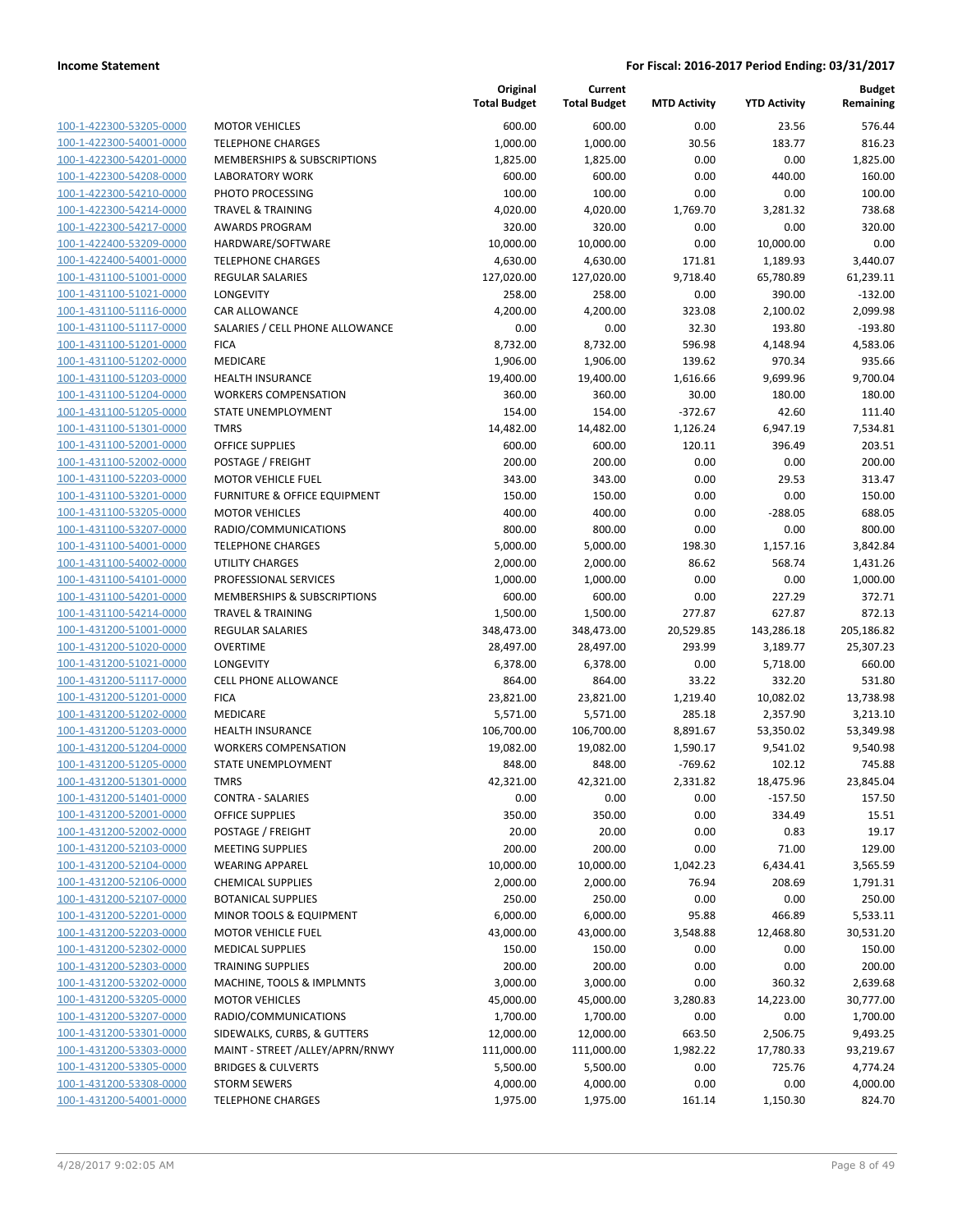| 100-1-431200-54002-0000        |
|--------------------------------|
| 100-1-431200-54201-0000        |
| 100-1-431200-54214-0000        |
| 100-1-431600-51001-0000        |
| 100-1-431600-51020-0000        |
| 100-1-431600-51021-0000        |
| 100-1-431600-51101-0000        |
| 100-1-431600-51201-0000        |
| 100-1-431600-51202-0000        |
| 100-1-431600-51203-0000        |
| 100-1-431600-51204-0000        |
| 100-1-431600-51205-0000        |
| 100-1-431600-51301-0000        |
| 100-1-431600-52001-0000        |
| <u>100-1-431600-52104-0000</u> |
| 100-1-431600-52106-0000        |
|                                |
| 100-1-431600-52201-0000        |
| 100-1-431600-52203-0000        |
| 100-1-431600-53202-0000        |
| 100-1-431600-53205-0000        |
| 100-1-431600-53207-0000        |
| 100-1-431600-53303-0000        |
| 100-1-431600-54001-0000        |
| 100-1-431600-54002-0000        |
| <u>100-1-431600-54214-0000</u> |
| 100-1-431700-51001-0000        |
| 100-1-431700-51020-0000        |
| 100-1-431700-51021-0000        |
| 100-1-431700-51117-0000        |
| 100-1-431700-51201-0000        |
| 100-1-431700-51202-0000        |
| 100-1-431700-51203-0000        |
|                                |
| 100-1-431700-51204-0000        |
| 100-1-431700-51205-0000        |
| <u>100-1-431700-51301-0000</u> |
| 100-1-431700-52001-0000        |
| 100-1-431700-52002-0000        |
| 100-1-431700-52104-0000        |
| 100-1-431700-52201-0000        |
| 100-1-431700-52203-0000        |
| 100-1-431700-52303-0000        |
| 100-1-431700-53201-0000        |
| 100-1-431700-53205-0000        |
| 100-1-431700-53207-0000        |
| 100-1-431700-54001-0000        |
| 100-1-431700-54002-0000        |
| 100-1-431700-54201-0000        |
|                                |
| 100-1-431700-54212-0000        |
| 100-1-431700-54214-0000        |
| <u>100-1-431700-54410-0000</u> |
| 100-1-441100-51001-0000        |
| 100-1-441100-51020-0000        |
| 100-1-441100-51021-0000        |
| <u>100-1-441100-51102-0000</u> |
| <u>100-1-441100-51201-0000</u> |
| 100-1-441100-51202-0000        |
| 100-1-441100-51203-0000        |
| 100-1-441100-51204-0000        |
| <u>100-1-441100-51205-0000</u> |
|                                |

|                         |                                        | Original<br><b>Total Budget</b> | Current<br><b>Total Budget</b> | <b>MTD Activity</b> | <b>YTD Activity</b> | <b>Budget</b><br>Remaining |
|-------------------------|----------------------------------------|---------------------------------|--------------------------------|---------------------|---------------------|----------------------------|
| 100-1-431200-54002-0000 | <b>UTILITY CHARGES</b>                 | 8,700.00                        | 8,700.00                       | 601.21              | 2,975.54            | 5,724.46                   |
| 100-1-431200-54201-0000 | <b>MEMBERSHIPS &amp; SUBSCRIPTIONS</b> | 300.00                          | 300.00                         | 0.00                | 0.00                | 300.00                     |
| 100-1-431200-54214-0000 | <b>TRAVEL &amp; TRAINING</b>           | 100.00                          | 100.00                         | 0.00                | 40.00               | 60.00                      |
| 100-1-431600-51001-0000 | <b>REGULAR SALARIES</b>                | 67,488.00                       | 67,488.00                      | 5,190.40            | 33,686.65           | 33,801.35                  |
| 100-1-431600-51020-0000 | <b>OVERTIME</b>                        | 2,440.00                        | 2,440.00                       | 0.00                | 1,172.28            | 1,267.72                   |
| 100-1-431600-51021-0000 | LONGEVITY                              | 2,040.00                        | 2,040.00                       | 0.00                | 2,028.00            | 12.00                      |
| 100-1-431600-51101-0000 | <b>CERTIFICATION PAY</b>               | 600.00                          | 600.00                         | 46.16               | 300.04              | 299.96                     |
| 100-1-431600-51201-0000 | <b>FICA</b>                            | 4,499.00                        | 4,499.00                       | 316.84              | 2,266.06            | 2,232.94                   |
| 100-1-431600-51202-0000 | <b>MEDICARE</b>                        | 1,052.00                        | 1,052.00                       | 74.10               | 529.97              | 522.03                     |
| 100-1-431600-51203-0000 | <b>HEALTH INSURANCE</b>                | 19,400.00                       | 19,400.00                      | 1,616.66            | 9,699.96            | 9,700.04                   |
| 100-1-431600-51204-0000 | <b>WORKERS COMPENSATION</b>            | 4,650.00                        | 4,650.00                       | 387.50              | 2,325.00            | 2,325.00                   |
| 100-1-431600-51205-0000 | <b>STATE UNEMPLOYMENT</b>              | 154.00                          | 154.00                         | $-175.20$           | 24.32               | 129.68                     |
| 100-1-431600-51301-0000 | <b>TMRS</b>                            | 7,993.00                        | 7,993.00                       | 585.44              | 4,062.43            | 3,930.57                   |
| 100-1-431600-52001-0000 | <b>OFFICE SUPPLIES</b>                 | 200.00                          | 200.00                         | 38.98               | 116.97              | 83.03                      |
| 100-1-431600-52104-0000 | <b>WEARING APPAREL</b>                 | 1,800.00                        | 1,800.00                       | 393.48              | 1,278.71            | 521.29                     |
| 100-1-431600-52106-0000 | <b>CHEMICAL SUPPLIES</b>               | 300.00                          | 300.00                         | 0.00                | 0.00                | 300.00                     |
| 100-1-431600-52201-0000 | MINOR TOOLS & EQUIPMENT                | 2,000.00                        | 2,000.00                       | 155.80              | 424.33              | 1,575.67                   |
| 100-1-431600-52203-0000 | <b>MOTOR VEHICLE FUEL</b>              | 5,400.00                        | 5,400.00                       | 474.54              | 1,827.28            | 3,572.72                   |
| 100-1-431600-53202-0000 | MACHINE, TOOLS & IMPLMNTS              | 400.00                          | 400.00                         | 0.00                | 0.00                | 400.00                     |
| 100-1-431600-53205-0000 | <b>MOTOR VEHICLES</b>                  | 2,628.00                        | 2,628.00                       | 14.89               | 542.24              | 2,085.76                   |
| 100-1-431600-53207-0000 | RADIO/COMMUNICATIONS                   | 500.00                          | 500.00                         | 0.00                | 0.00                | 500.00                     |
| 100-1-431600-53303-0000 | MAINT - STREET /ALLEY/APRN/RNWY        | 22,000.00                       | 22,000.00                      | 45.05               | 5,761.15            | 16,238.85                  |
| 100-1-431600-54001-0000 | <b>TELEPHONE CHARGES</b>               | 1,350.00                        | 1,350.00                       | 76.12               | 457.65              | 892.35                     |
| 100-1-431600-54002-0000 | <b>UTILITY CHARGES</b>                 | 323,436.00                      | 323,436.00                     | 22,944.43           | 148,518.13          | 174,917.87                 |
| 100-1-431600-54214-0000 | <b>TRAVEL &amp; TRAINING</b>           | 100.00                          | 100.00                         | 0.00                | 40.00               | 60.00                      |
| 100-1-431700-51001-0000 | REGULAR SALARIES                       | 104,022.00                      | 104,022.00                     | 11,012.64           | 65,481.58           | 38,540.42                  |
| 100-1-431700-51020-0000 | <b>OVERTIME</b>                        | 323.00                          | 323.00                         | 0.00                | 0.00                | 323.00                     |
| 100-1-431700-51021-0000 | LONGEVITY                              | 1,386.00                        | 1,386.00                       | 0.00                | 1,374.00            | 12.00                      |
| 100-1-431700-51117-0000 | CELL PHONE ALLOWANCE                   | 432.00                          | 432.00                         | 65.52               | 359.44              | 72.56                      |
| 100-1-431700-51201-0000 | <b>FICA</b>                            | 6,582.00                        | 6,582.00                       | 648.12              | 3,942.84            | 2,639.16                   |
| 100-1-431700-51202-0000 | <b>MEDICARE</b>                        | 1,539.00                        | 1,539.00                       | 151.58              | 922.14              | 616.86                     |
| 100-1-431700-51203-0000 | <b>HEALTH INSURANCE</b>                | 19,400.00                       | 19,400.00                      | 1,616.66            | 9,699.96            | 9,700.04                   |
| 100-1-431700-51204-0000 | <b>WORKERS COMPENSATION</b>            | 658.00                          | 658.00                         | 54.83               | 328.98              | 329.02                     |
| 100-1-431700-51205-0000 | STATE UNEMPLOYMENT                     | 154.00                          | 154.00                         | $-373.30$           | 46.72               | 107.28                     |
| 100-1-431700-51301-0000 | <b>TMRS</b>                            | 11,694.00                       | 11,694.00                      | 1,238.54            | 7,388.37            | 4,305.63                   |
| 100-1-431700-52001-0000 | <b>OFFICE SUPPLIES</b>                 | 800.00                          | 800.00                         | 44.95               | 124.93              | 675.07                     |
| 100-1-431700-52002-0000 | POSTAGE / FREIGHT                      | 100.00                          | 100.00                         | 0.00                | 179.16              | $-79.16$                   |
| 100-1-431700-52104-0000 | <b>WEARING APPAREL</b>                 | 800.00                          | 800.00                         | 459.59              | 683.59              | 116.41                     |
| 100-1-431700-52201-0000 | <b>MINOR TOOLS &amp; EQUIPMENT</b>     | 500.00                          | 500.00                         | 0.00                | 205.27              | 294.73                     |
| 100-1-431700-52203-0000 | <b>MOTOR VEHICLE FUEL</b>              | 3,240.00                        | 3,240.00                       | 351.02              | 1,058.76            | 2,181.24                   |
| 100-1-431700-52303-0000 | <b>TRAINING SUPPLIES</b>               | 100.00                          | 100.00                         | 131.15              | 202.15              | $-102.15$                  |
| 100-1-431700-53201-0000 | FURNITURE & OFFICE EQUIPMENT           | 800.00                          | 800.00                         | 0.00                | 0.00                | 800.00                     |
| 100-1-431700-53205-0000 | <b>MOTOR VEHICLES</b>                  | 1,100.00                        | 1,100.00                       | 0.00                | 10.00               | 1,090.00                   |
| 100-1-431700-53207-0000 | RADIO/COMMUNICATIONS                   | 100.00                          | 100.00                         | 0.00                | 0.00                | 100.00                     |
| 100-1-431700-54001-0000 | <b>TELEPHONE CHARGES</b>               | 1,440.00                        | 1,440.00                       | 111.68              | 651.40              | 788.60                     |
| 100-1-431700-54002-0000 | UTILITY CHARGES                        | 1,000.00                        | 1,000.00                       | 86.63               | 568.75              | 431.25                     |
| 100-1-431700-54201-0000 | <b>MEMBERSHIPS &amp; SUBSCRIPTIONS</b> | 600.00                          | 600.00                         | 0.00                | 224.00              | 376.00                     |
| 100-1-431700-54212-0000 | PRINTING                               | 200.00                          | 200.00                         | 0.00                | 24.00               | 176.00                     |
| 100-1-431700-54214-0000 | <b>TRAVEL &amp; TRAINING</b>           | 1,300.00                        | 1,300.00                       | 0.00                | 111.00              | 1,189.00                   |
| 100-1-431700-54410-0000 | PERMITS/FEES                           | 200.00                          | 200.00                         | 0.00                | 0.00                | 200.00                     |
| 100-1-441100-51001-0000 | REGULAR SALARIES                       | 59,575.00                       | 59,575.00                      | 4,581.92            | 29,754.10           | 29,820.90                  |
| 100-1-441100-51020-0000 | OVERTIME                               | 1,011.00                        | 1,011.00                       | 0.00                | 245.19              | 765.81                     |
| 100-1-441100-51021-0000 | LONGEVITY                              | 474.00                          | 474.00                         | 0.00                | 462.00              | 12.00                      |
| 100-1-441100-51102-0000 | <b>BILINGUAL PAY</b>                   | 1,200.00                        | 1,200.00                       | 92.32               | 600.08              | 599.92                     |
| 100-1-441100-51201-0000 | <b>FICA</b>                            | 3,860.00                        | 3,860.00                       | 269.24              | 1,804.00            | 2,056.00                   |
| 100-1-441100-51202-0000 | MEDICARE                               | 903.00                          | 903.00                         | 62.96               | 421.87              | 481.13                     |
| 100-1-441100-51203-0000 | HEALTH INSURANCE                       | 19,400.00                       | 19,400.00                      | 1,616.66            | 9,699.96            | 9,700.04                   |
| 100-1-441100-51204-0000 | <b>WORKERS COMPENSATION</b>            | 170.00                          | 170.00                         | 14.17               | 85.02               | 84.98                      |
| 100-1-441100-51205-0000 | STATE UNEMPLOYMENT                     | 154.00                          | 154.00                         | $-156.55$           | 21.72               | 132.28                     |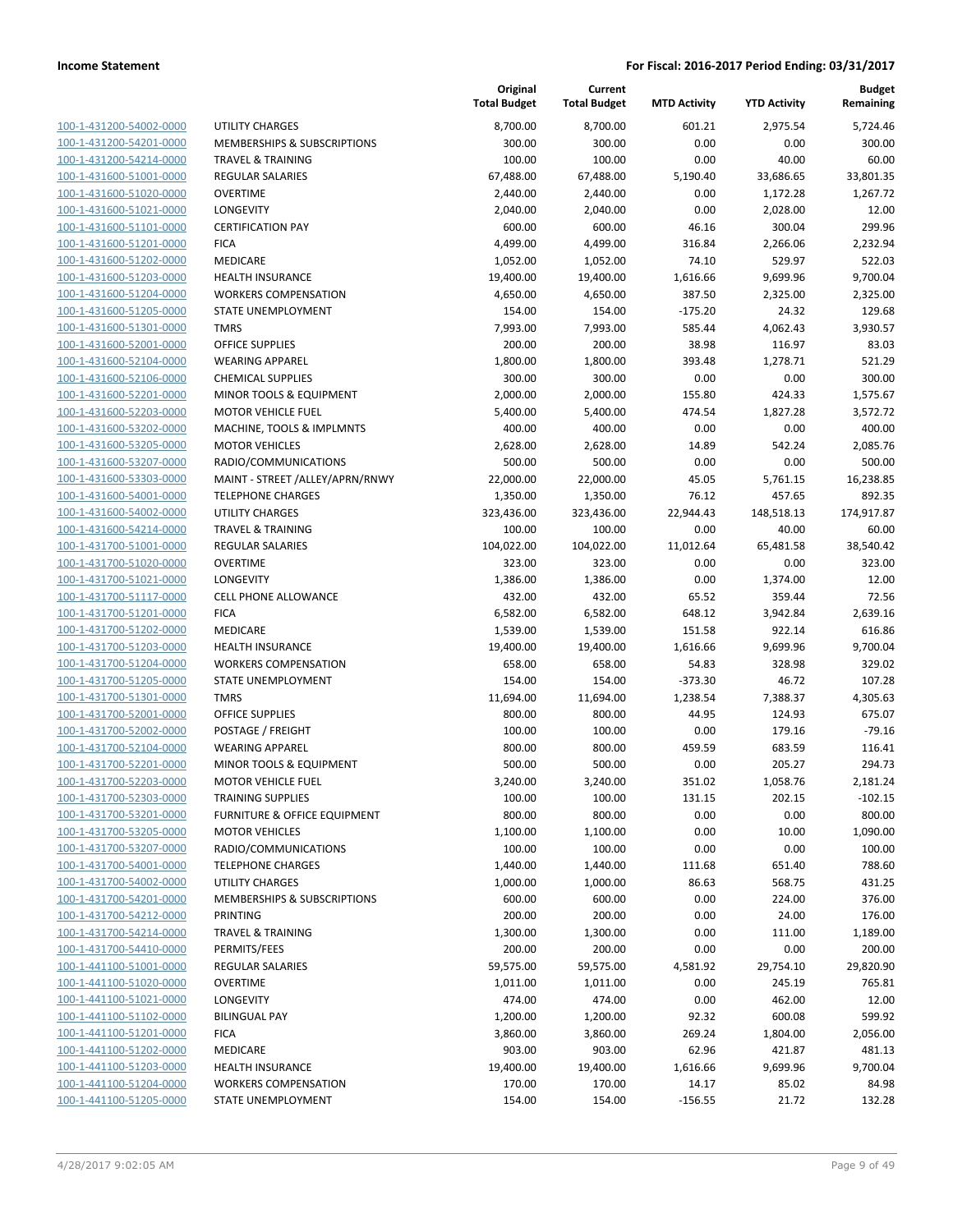| 100-1-441100-51301-0000                 |
|-----------------------------------------|
| 100-1-441100-52001-0000                 |
| 100-1-441100-52002-0000                 |
| 100-1-441100-52005-0000                 |
| 100-1-441100-53207-0000                 |
| <u>100-1-441100-54001-0000</u>          |
| 100-1-441100-54002-0000                 |
| 100-1-441200-51001-0000                 |
| 100-1-441200-51021-0000                 |
| 100-1-441200-51101-0000                 |
| 100-1-441200-51117-0000                 |
| 100-1-441200-51201-0000                 |
| -441200-51202-0000<br>$100 - 1$         |
| 100-1-441200-51203-0000                 |
| 100-1-441200-51204-0000                 |
| 100-1-441200-51205-0000                 |
| 100-1-441200-51301-0000                 |
| 100-1-441200-52102-0000                 |
| 100-1-441200-52104-0000                 |
|                                         |
| 100-1-441200-54201-0000                 |
| 100-1-441200-54214-0000                 |
| 100-1-441300-51001-0000                 |
| $-441300 - 51021$<br>$100 - 1$<br>-0000 |
| 100-1-441300-51101-0000                 |
| 100-1-441300-51117-0000                 |
| 100-1-441300-51201-0000                 |
| 100-1-441300-51202-0000                 |
| 100-1-441300-51203-0000                 |
| 100-1-441300-51204-0000                 |
| 100-1-441300-51205-0000                 |
| <u>100-1-441300-51301-0000</u>          |
| 100-1-441300-52002-0000                 |
| 100-1-441300-52005-0000                 |
| 100-1-441300-52102-0000                 |
| 100-1-441300-52104-0000                 |
| <u>100-1-441300-52201-0000</u>          |
| 100-1-441300-52203-0000                 |
| 100-1-441300-53205-0000                 |
| 100-1-441300-53207-0000                 |
| 100-1-441300-54001-0000                 |
| 100-1-441300-54002-0000                 |
| <u>100-1-441300-54201-0000</u>          |
| 100-1-441300-54212-0000                 |
| 100-1-441300-54214-0000                 |
| <u>100-1-441300-54410-0000</u>          |
| <u>100-1-443200-51001-0000</u>          |
| 100-1-443200-51020-0000                 |
| 100-1-443200-51021<br>$-0000$           |
| 100-1-443200-51117-0000                 |
|                                         |
| <u>100-1-443200-51201-0000</u>          |
| <u>100-1-443200-51202-0000</u>          |
| <u>100-1-443200-51203-0000</u>          |
| 100-1-443200-51204-0000                 |
| 100-1-443200-51205-0000                 |
| <u>100-1-443200-51301-0000</u>          |
| <u>100-1-443200-52001-0000</u>          |
| <u>100-1-443200-52002-0000</u>          |
| 100-1-443200-52101-<br><u>-0000</u>     |
| 100-1-443200-52104-0000                 |

|                                                    |                                                   | Original<br><b>Total Budget</b> | Current<br><b>Total Budget</b> | <b>MTD Activity</b> | <b>YTD Activity</b> | <b>Budget</b><br>Remaining |
|----------------------------------------------------|---------------------------------------------------|---------------------------------|--------------------------------|---------------------|---------------------|----------------------------|
| 100-1-441100-51301-0000                            | <b>TMRS</b>                                       | 6,858.00                        | 6,858.00                       | 522.58              | 3,402.02            | 3,455.98                   |
| 100-1-441100-52001-0000                            | <b>OFFICE SUPPLIES</b>                            | 2,680.00                        | 2,680.00                       | 172.07              | 324.93              | 2,355.07                   |
| 100-1-441100-52002-0000                            | POSTAGE / FREIGHT                                 | 500.00                          | 500.00                         | 0.00                | 422.51              | 77.49                      |
| 100-1-441100-52005-0000                            | PRINTED MATERIALS                                 | 285.00                          | 285.00                         | 0.00                | 223.68              | 61.32                      |
| 100-1-441100-53207-0000                            | RADIO/COMMUNICATIONS                              | 228.00                          | 228.00                         | 0.00                | 0.00                | 228.00                     |
| 100-1-441100-54001-0000                            | <b>TELEPHONE CHARGES</b>                          | 1,208.00                        | 1,208.00                       | 403.89              | 916.15              | 291.85                     |
| 100-1-441100-54002-0000                            | <b>UTILITY CHARGES</b>                            | 1,000.00                        | 1,000.00                       | 86.63               | 568.76              | 431.24                     |
| 100-1-441200-51001-0000                            | <b>REGULAR SALARIES</b>                           | 41,838.00                       | 41,838.00                      | 3,218.08            | 20,885.99           | 20,952.01                  |
| 100-1-441200-51021-0000                            | LONGEVITY                                         | 150.00                          | 150.00                         | 0.00                | 150.00              | 0.00                       |
| 100-1-441200-51101-0000                            | <b>CERTIFICATION PAY</b>                          | 1,200.00                        | 1,200.00                       | 0.00                | 0.00                | 1,200.00                   |
| 100-1-441200-51117-0000                            | CELL PHONE ALLOWANCE                              | 432.00                          | 432.00                         | 0.00                | 0.00                | 432.00                     |
| 100-1-441200-51201-0000                            | <b>FICA</b>                                       | 2,704.00                        | 2,704.00                       | 177.06              | 1,236.85            | 1,467.15                   |
| 100-1-441200-51202-0000                            | MEDICARE                                          | 632.00                          | 632.00                         | 41.40               | 289.23              | 342.77                     |
| 100-1-441200-51203-0000                            | <b>HEALTH INSURANCE</b>                           | 9,700.00                        | 9,700.00                       | 808.33              | 4,849.98            | 4,850.02                   |
| 100-1-441200-51204-0000                            | <b>WORKERS COMPENSATION</b>                       | 271.00                          | 271.00                         | 22.58               | 135.48              | 135.52                     |
| 100-1-441200-51205-0000                            | STATE UNEMPLOYMENT                                | 77.00                           | 77.00                          | $-107.43$           | 14.85               | 62.15                      |
| 100-1-441200-51301-0000                            | <b>TMRS</b>                                       | 4,805.00                        | 4,805.00                       | 359.78              | 2,305.17            | 2,499.83                   |
| 100-1-441200-52102-0000                            | <b>BOOKS / REF SUPPLIES</b>                       | 500.00                          | 500.00                         | 0.00                | 0.00                | 500.00                     |
| 100-1-441200-52104-0000                            | <b>WEARING APPAREL</b>                            | 500.04                          | 500.04                         | 0.00                | 0.00                | 500.04                     |
| 100-1-441200-54201-0000                            | MEMBERSHIPS & SUBSCRIPTIONS                       | 250.00                          | 250.00                         | 0.00                | 0.00                | 250.00                     |
| 100-1-441200-54214-0000                            | <b>TRAVEL &amp; TRAINING</b>                      | 500.00                          | 500.00                         | 111.00              | 726.00              | $-226.00$                  |
| 100-1-441300-51001-0000                            | <b>REGULAR SALARIES</b>                           | 243,157.00                      | 243,157.00                     | 18,988.96           | 123,510.46          | 119,646.54                 |
| 100-1-441300-51021-0000                            | LONGEVITY                                         | 1,590.00                        | 1,590.00                       | 0.00                | 1,782.00            | $-192.00$                  |
| 100-1-441300-51101-0000                            | <b>CERTIFICATION PAY</b>                          | 1,800.00                        | 1,800.00                       | 138.46              | 899.99              | 900.01                     |
| 100-1-441300-51117-0000                            | <b>CELL PHONE ALLOWANCE</b>                       | 1,824.00                        | 1,824.00                       | 98.74               | 641.81              | 1,182.19                   |
| 100-1-441300-51201-0000                            | <b>FICA</b>                                       | 15,399.00                       | 15,399.00                      | 1,168.16            | 7,784.14            | 7,614.86                   |
| 100-1-441300-51202-0000                            | MEDICARE                                          | 3,601.00                        | 3,601.00                       | 273.20              | 1,820.48            | 1,780.52                   |
| 100-1-441300-51203-0000                            | <b>HEALTH INSURANCE</b>                           | 48,500.00                       | 48,500.00                      | 4,041.67            | 24,250.02           | 24,249.98                  |
| 100-1-441300-51204-0000                            | <b>WORKERS COMPENSATION</b>                       | 1,591.00                        | 1,591.00                       | 132.58              | 795.48              | 795.52                     |
| 100-1-441300-51205-0000                            | STATE UNEMPLOYMENT                                | 385.00                          | 385.00                         | $-591.46$           | 76.85               | 308.15                     |
| 100-1-441300-51301-0000                            | <b>TMRS</b>                                       | 27,358.00                       | 27,358.00                      | 2,149.52            | 13,981.12           | 13,376.88                  |
| 100-1-441300-52002-0000                            | POSTAGE / FREIGHT                                 | 6,000.00                        | 6,000.00                       | 0.00                | 510.27              | 5,489.73                   |
| 100-1-441300-52005-0000                            | PRINTED MATERIALS                                 | 400.00                          | 400.00                         | 0.00                | 312.55              | 87.45                      |
| 100-1-441300-52102-0000<br>100-1-441300-52104-0000 | <b>BOOKS / REF SUPPLIES</b>                       | 1,500.00                        | 1,500.00                       | 0.00<br>99.99       | 0.00<br>99.99       | 1,500.00<br>2,300.01       |
| 100-1-441300-52201-0000                            | <b>WEARING APPAREL</b><br>MINOR TOOLS & EQUIPMENT | 2,400.00<br>500.00              | 2,400.00<br>500.00             | 0.00                | 351.00              | 149.00                     |
| 100-1-441300-52203-0000                            | <b>MOTOR VEHICLE FUEL</b>                         | 4,245.00                        | 4,245.00                       | 496.18              | 1,674.14            | 2,570.86                   |
| 100-1-441300-53205-0000                            | <b>MOTOR VEHICLES</b>                             | 2,500.00                        | 2,500.00                       | 0.00                | 194.85              | 2,305.15                   |
| 100-1-441300-53207-0000                            | RADIO/COMMUNICATIONS                              | 114.00                          | 114.00                         | 0.00                | 0.00                | 114.00                     |
| 100-1-441300-54001-0000                            | <b>TELEPHONE CHARGES</b>                          | 7,200.00                        | 7,200.00                       | 333.67              | 2,290.93            | 4,909.07                   |
| 100-1-441300-54002-0000                            | <b>UTILITY CHARGES</b>                            | 1,000.00                        | 1,000.00                       | 86.63               | 568.76              | 431.24                     |
| 100-1-441300-54201-0000                            | MEMBERSHIPS & SUBSCRIPTIONS                       | 750.00                          | 750.00                         | 0.00                | 50.00               | 700.00                     |
| 100-1-441300-54212-0000                            | PRINTING                                          | 24.00                           | 24.00                          | 0.00                | 0.00                | 24.00                      |
| 100-1-441300-54214-0000                            | <b>TRAVEL &amp; TRAINING</b>                      | 4,600.00                        | 4,600.00                       | 1,222.00            | 1,402.00            | 3,198.00                   |
| 100-1-441300-54410-0000                            | PERMITS/FEES                                      | 15,600.00                       | 15,600.00                      | 75.00               | 450.00              | 15,150.00                  |
| 100-1-443200-51001-0000                            | <b>REGULAR SALARIES</b>                           | 138,053.00                      | 138,053.00                     | 10,735.48           | 69,189.36           | 68,863.64                  |
| 100-1-443200-51020-0000                            | <b>OVERTIME</b>                                   | 5,999.00                        | 5,999.00                       | 499.71              | 3,963.40            | 2,035.60                   |
| 100-1-443200-51021-0000                            | LONGEVITY                                         | 4,980.00                        | 4,980.00                       | 0.00                | 4,956.00            | 24.00                      |
| 100-1-443200-51117-0000                            | <b>CELL PHONE ALLOWANCE</b>                       | 432.00                          | 432.00                         | 33.22               | 215.93              | 216.07                     |
| 100-1-443200-51201-0000                            | <b>FICA</b>                                       | 9,267.00                        | 9,267.00                       | 617.64              | 4,370.08            | 4,896.92                   |
| 100-1-443200-51202-0000                            | MEDICARE                                          | 2,167.00                        | 2,167.00                       | 144.45              | 1,022.05            | 1,144.95                   |
| 100-1-443200-51203-0000                            | <b>HEALTH INSURANCE</b>                           | 38,800.00                       | 38,800.00                      | 3,233.33            | 19,399.98           | 19,400.02                  |
| 100-1-443200-51204-0000                            | <b>WORKERS COMPENSATION</b>                       | 4,689.00                        | 4,689.00                       | 390.75              | 2,344.50            | 2,344.50                   |
| 100-1-443200-51205-0000                            | STATE UNEMPLOYMENT                                | 308.00                          | 308.00                         | $-376.48$           | 52.05               | 255.95                     |
| 100-1-443200-51301-0000                            | <b>TMRS</b>                                       | 16,463.00                       | 16,463.00                      | 1,259.80            | 8,562.82            | 7,900.18                   |
| 100-1-443200-52001-0000                            | <b>OFFICE SUPPLIES</b>                            | 1,100.00                        | 1,100.00                       | 24.00               | 550.44              | 549.56                     |
| 100-1-443200-52002-0000                            | POSTAGE / FREIGHT                                 | 20.00                           | 20.00                          | 0.00                | 22.57               | $-2.57$                    |
| 100-1-443200-52101-0000                            | JANITORIAL SUPPLIES                               | 1,000.00                        | 1,000.00                       | 329.56              | 974.62              | 25.38                      |
| 100-1-443200-52104-0000                            | <b>WEARING APPAREL</b>                            | 1,870.00                        | 1,870.00                       | 0.00                | 653.94              | 1,216.06                   |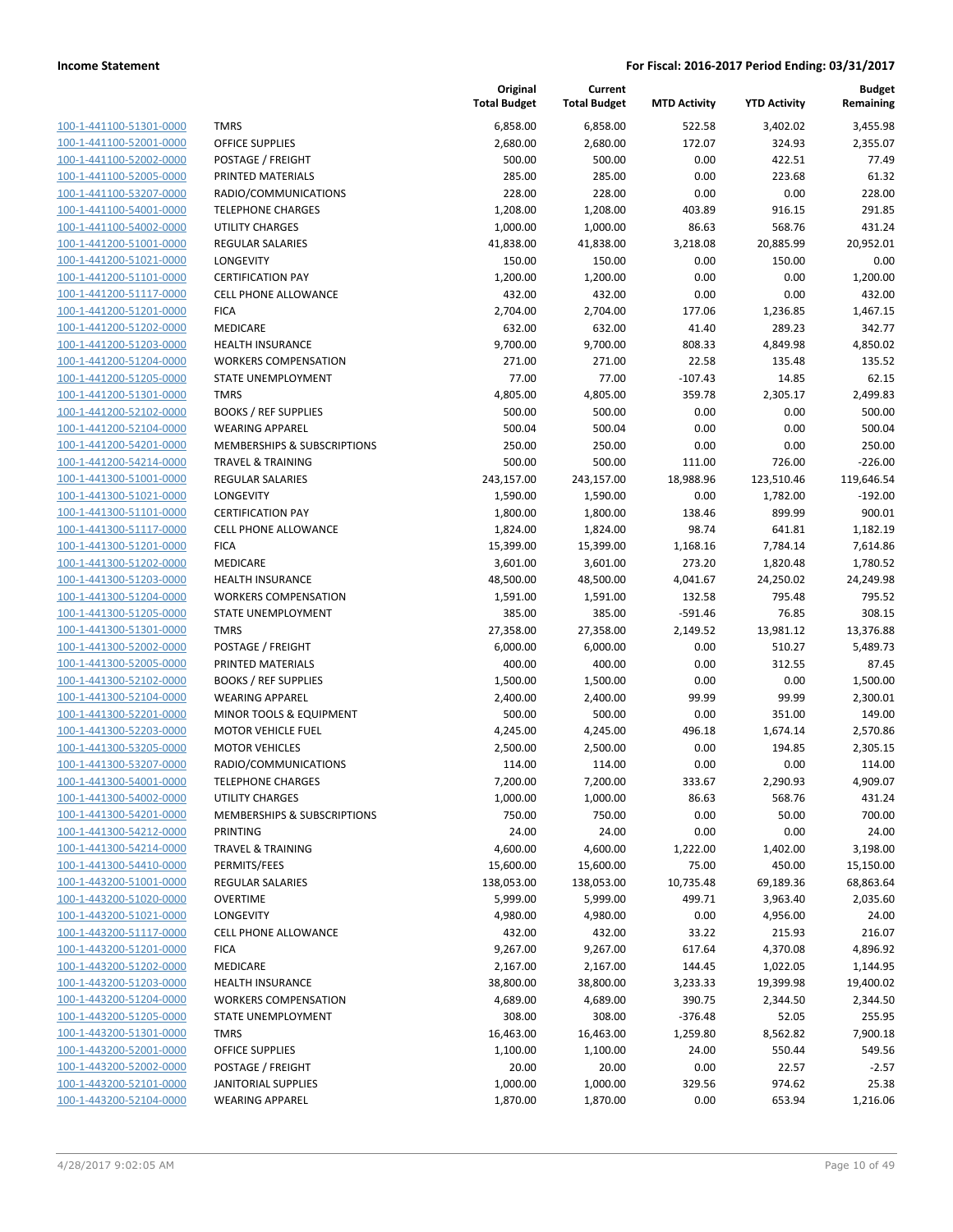| 100-1-443200-52106-0000        |
|--------------------------------|
| 100-1-443200-52108-0000        |
| 100-1-443200-52201-0000        |
| 100-1-443200-52203-0000        |
| 100-1-443200-53202-0000        |
| 100-1-443200-53205-0000        |
| 100-1-443200-53207-0000        |
| 100-1-443200-54001-0000        |
| 100-1-443200-54002-0000        |
| 100-1-443200-54107-0000        |
|                                |
| 100-1-443200-54108-0000        |
| 100-1-443200-54201-0000        |
| 100-1-443200-54214-0000        |
| 100-1-451100-51001-0000        |
| 100-1-451100-51020-0000        |
| 100-1-451100-51021-0000        |
| 100-1-451100-51101-0000        |
| 100-1-451100-51116-0000        |
| 100-1-451100-51117-0000        |
| 100-1-451100-51201-0000        |
| 100-1-451100-51202-0000        |
| 100-1-451100-51203-0000        |
|                                |
| 100-1-451100-51204-0000        |
| 100-1-451100-51205-0000        |
| 100-1-451100-51301-0000        |
| 100-1-451100-51401-0000        |
| 100-1-451100-52001-0000        |
| 100-1-451100-52002-0000        |
| 100-1-451100-52101-0000        |
| 100-1-451100-52104-0000        |
| 100-1-451100-52106-0000        |
| 100-1-451100-52107-0000        |
| 100-1-451100-52201-0000        |
| <u>100-1-451100-52203-0000</u> |
| 100-1-451100-52401-0000        |
| 100-1-451100-53202-0000        |
| 100-1-451100-53205-0000        |
|                                |
| 100-1-451100-53207-0000        |
| 100-1-451100-53402-0000        |
| 100-1-451100-53707-0000        |
| 100-1-451100-53708-0000        |
| 100-1-451100-53709-0000        |
| 100-1-451100-53710-0000        |
| <u>100-1-451100-54001-0000</u> |
| 100-1-451100-54002-0000        |
| <u>100-1-451100-54201-0000</u> |
| <u>100-1-451100-54211-0000</u> |
| 100-1-451100-54214-0000        |
| 100-1-451100-54301-0000        |
| 100-1-451100-54409-0000        |
| 100-1-455100-51001-0000        |
|                                |
| 100-1-455100-51020-0000        |
| 100-1-455100-51021-0000        |
| 100-1-455100-51116-0000        |
| 100-1-455100-51117-0000        |
| 100-1-455100-51201-0000        |
| 100-1-455100-51202-0000        |
| <u>100-1-455100-51203-0000</u> |
| <u>100-1-455100-51204-0000</u> |
|                                |

|                                                    |                                                 | Original<br><b>Total Budget</b> | Current<br><b>Total Budget</b> | <b>MTD Activity</b> | <b>YTD Activity</b> | <b>Budget</b><br>Remaining |
|----------------------------------------------------|-------------------------------------------------|---------------------------------|--------------------------------|---------------------|---------------------|----------------------------|
| 100-1-443200-52106-0000                            | <b>CHEMICAL SUPPLIES</b>                        | 11,640.00                       | 11,640.00                      | 2,799.34            | 12,180.08           | $-540.08$                  |
| 100-1-443200-52108-0000                            | <b>MENAGERIE SUPPLIES</b>                       | 7,500.00                        | 7,500.00                       | 387.82              | 2,865.67            | 4,634.33                   |
| 100-1-443200-52201-0000                            | MINOR TOOLS & EQUIPMENT                         | 1,000.00                        | 1,000.00                       | 248.26              | 595.88              | 404.12                     |
| 100-1-443200-52203-0000                            | <b>MOTOR VEHICLE FUEL</b>                       | 8,000.00                        | 8,000.00                       | 320.87              | 1,990.94            | 6,009.06                   |
| 100-1-443200-53202-0000                            | MACHINE, TOOLS & IMPLMNTS                       | 1,500.00                        | 1,500.00                       | 0.00                | 0.00                | 1,500.00                   |
| 100-1-443200-53205-0000                            | <b>MOTOR VEHICLES</b>                           | 2,500.00                        | 2,500.00                       | 85.18               | 287.61              | 2,212.39                   |
| 100-1-443200-53207-0000                            | RADIO/COMMUNICATIONS                            | 300.00                          | 300.00                         | 0.00                | 0.00                | 300.00                     |
| 100-1-443200-54001-0000                            | <b>TELEPHONE CHARGES</b>                        | 2,400.00                        | 2,400.00                       | 164.75              | 990.70              | 1,409.30                   |
| 100-1-443200-54002-0000                            | <b>UTILITY CHARGES</b>                          | 30,000.00                       | 30,000.00                      | 2,179.28            | 14,752.68           | 15,247.32                  |
| 100-1-443200-54107-0000                            | <b>MEDICAL</b>                                  | 3,000.00                        | 3,000.00                       | 89.80               | 504.00              | 2,496.00                   |
| 100-1-443200-54108-0000                            | <b>VETERINARY SERVICES</b>                      | $-6,000.00$                     | $-6,000.00$                    | $-1,723.00$         | 3,934.00            | $-9,934.00$                |
| 100-1-443200-54201-0000                            | MEMBERSHIPS & SUBSCRIPTIONS                     | 200.00                          | 200.00                         | 0.00                | 0.00                | 200.00                     |
| 100-1-443200-54214-0000                            | <b>TRAVEL &amp; TRAINING</b>                    | 600.00                          | 600.00                         | 0.00                | 198.00              | 402.00                     |
| 100-1-451100-51001-0000                            | <b>REGULAR SALARIES</b>                         | 518,209.00                      | 518,209.00                     | 35,016.91           | 225,233.68          | 292,975.32                 |
| 100-1-451100-51020-0000                            | <b>OVERTIME</b>                                 | 15,011.00                       | 15,011.00                      | 1,335.90            | 8,338.35            | 6,672.65                   |
| 100-1-451100-51021-0000                            | LONGEVITY                                       | 6,210.00                        | 6,210.00                       | 0.00                | 5,790.00            | 420.00                     |
| 100-1-451100-51101-0000                            | <b>CERTIFICATION PAY</b>                        | 3,600.00                        | 3,600.00                       | 230.78              | 1,361.61            | 2,238.39                   |
| 100-1-451100-51116-0000                            | CAR ALLOWANCE                                   | 2,400.00                        | 2,400.00                       | 184.62              | 1,200.03            | 1,199.97                   |
| 100-1-451100-51117-0000                            | <b>CELL PHONE ALLOWANCE</b>                     | 1,632.00                        | 1,632.00                       | 157.84              | 825.17              | 806.83                     |
| 100-1-451100-51201-0000                            | <b>FICA</b>                                     | 33,918.00                       | 33,918.00                      | 2,175.14            | 14,994.01           | 18,923.99                  |
| 100-1-451100-51202-0000                            | MEDICARE                                        | 7,932.00                        | 7,932.00                       | 508.70              | 3,506.66            | 4,425.34                   |
| 100-1-451100-51203-0000                            | <b>HEALTH INSURANCE</b>                         | 126,100.00                      | 126,100.00                     | 10,508.33           | 63,049.98           | 63,050.02                  |
| 100-1-451100-51204-0000                            | <b>WORKERS COMPENSATION</b>                     | 12,898.00                       | 12,898.00                      | 1,074.83            | 6,448.98            | 6,449.02                   |
| 100-1-451100-51205-0000                            | STATE UNEMPLOYMENT                              | 1,617.00                        | 1,617.00                       | $-1,561.46$         | 198.14              | 1,418.86                   |
| 100-1-451100-51301-0000                            | <b>TMRS</b>                                     | 55,320.00                       | 55,320.00                      | 3,929.79            | 25,596.51           | 29,723.49                  |
| 100-1-451100-51401-0000                            | <b>CONTRA - SALARIES</b>                        | 0.00                            | 0.00                           | 0.00                | $-65.00$            | 65.00                      |
| 100-1-451100-52001-0000                            | <b>OFFICE SUPPLIES</b>                          | 500.00                          | 500.00                         | 131.93<br>0.00      | 280.74<br>946.73    | 219.26<br>$-796.73$        |
| 100-1-451100-52002-0000<br>100-1-451100-52101-0000 | POSTAGE / FREIGHT<br><b>JANITORIAL SUPPLIES</b> | 150.00<br>6,000.00              | 150.00<br>6,000.00             | 720.94              | 3,574.27            | 2,425.73                   |
| 100-1-451100-52104-0000                            | <b>WEARING APPAREL</b>                          | 9,850.00                        | 9,850.00                       | 1,164.08            | 8,870.41            | 979.59                     |
| 100-1-451100-52106-0000                            | <b>CHEMICAL SUPPLIES</b>                        | 10,000.00                       | 10,000.00                      | 0.00                | 0.00                | 10,000.00                  |
| 100-1-451100-52107-0000                            | <b>BOTANICAL SUPPLIES</b>                       | 12,000.00                       | 12,000.00                      | 0.00                | 930.44              | 11,069.56                  |
| 100-1-451100-52201-0000                            | MINOR TOOLS & EQUIPMENT                         | 11,750.00                       | 11,750.00                      | 0.00                | 5,829.40            | 5,920.60                   |
| 100-1-451100-52203-0000                            | <b>MOTOR VEHICLE FUEL</b>                       | 40,000.00                       | 40,000.00                      | 1,587.13            | 5,720.49            | 34,279.51                  |
| 100-1-451100-52401-0000                            | RECREATIONAL SUPPLIES                           | 2,000.00                        | 2,000.00                       | 48.85               | 963.10              | 1,036.90                   |
| 100-1-451100-53202-0000                            | MACHINE, TOOLS & IMPLMNTS                       | 4,985.00                        | 4,985.00                       | 0.00                | 5,128.34            | $-143.34$                  |
| 100-1-451100-53205-0000                            | <b>MOTOR VEHICLES</b>                           | 18,000.00                       | 18,000.00                      | 2,428.61            | 6,144.15            | 11,855.85                  |
| 100-1-451100-53207-0000                            | RADIO/COMMUNICATIONS                            | 1,210.00                        | 1,210.00                       | 0.00                | 0.00                | 1,210.00                   |
| 100-1-451100-53402-0000                            | <b>BUILDING MAINTENANCE</b>                     | 850.00                          | 850.00                         | 0.00                | 95.05               | 754.95                     |
| 100-1-451100-53707-0000                            | <b>MAINT - GROUNDS</b>                          | 12,000.00                       | 12,000.00                      | 6,577.78            | 7,949.72            | 4,050.28                   |
| 100-1-451100-53708-0000                            | <b>ATHLETIC FIELDS</b>                          | 14,500.00                       | 14,500.00                      | 850.83              | 9,383.42            | 5,116.58                   |
| 100-1-451100-53709-0000                            | <b>SWIMMING POOL</b>                            | 2,000.00                        | 2,000.00                       | 0.00                | 0.00                | 2,000.00                   |
| 100-1-451100-53710-0000                            | PARK IMPROVEMENTS                               | 5,500.00                        | 5,500.00                       | 4,063.77            | 6,638.45            | $-1,138.45$                |
| 100-1-451100-54001-0000                            | <b>TELEPHONE CHARGES</b>                        | 7,500.00                        | 7,500.00                       | 519.83              | 2,236.36            | 5,263.64                   |
| 100-1-451100-54002-0000                            | <b>UTILITY CHARGES</b>                          | 151,966.30                      | 151,966.30                     | 8,106.16            | 70,125.01           | 81,841.29                  |
| 100-1-451100-54201-0000                            | MEMBERSHIPS & SUBSCRIPTIONS                     | 1,507.29                        | 1,507.29                       | 0.00                | 649.17              | 858.12                     |
| 100-1-451100-54211-0000                            | ADVERTISING                                     | 4,000.00                        | 4,000.00                       | 63.27               | 912.94              | 3,087.06                   |
| 100-1-451100-54214-0000                            | <b>TRAVEL &amp; TRAINING</b>                    | 2,500.00                        | 2,500.00                       | 205.85              | 917.81              | 1,582.19                   |
| 100-1-451100-54301-0000                            | <b>SPECIAL EVENTS</b>                           | 31,000.00                       | 31,000.00                      | 0.00                | 15,736.62           | 15,263.38                  |
| 100-1-451100-54409-0000                            | <b>CEMETERY MAINTENANCE</b>                     | 72,000.00                       | 72,000.00                      | 5,500.00            | 33,000.00           | 39,000.00                  |
| 100-1-455100-51001-0000                            | <b>REGULAR SALARIES</b>                         | 306,594.00                      | 306,594.00                     | 23,369.14           | 150,053.67          | 156,540.33                 |
| 100-1-455100-51020-0000                            | <b>OVERTIME</b>                                 | 0.00                            | 0.00                           | 39.16               | 45.95               | $-45.95$                   |
| 100-1-455100-51021-0000                            | LONGEVITY                                       | 3,204.00                        | 3,204.00                       | 0.00                | 1,968.00            | 1,236.00                   |
| 100-1-455100-51116-0000                            | <b>CAR ALLOWANCE</b>                            | 3,600.00                        | 3,600.00                       | 0.00                | 1,107.68            | 2,492.32                   |
| 100-1-455100-51117-0000                            | <b>CELL PHONE ALLOWANCE</b>                     | 432.00                          | 432.00                         | 32.30               | 197.48              | 234.52                     |
| 100-1-455100-51201-0000                            | <b>FICA</b>                                     | 19,457.00                       | 19,457.00                      | 1,400.33            | 9,320.08            | 10,136.92                  |
| 100-1-455100-51202-0000                            | MEDICARE                                        | 4,551.00                        | 4,551.00                       | 327.49              | 2,179.68            | 2,371.32                   |
| 100-1-455100-51203-0000                            | <b>HEALTH INSURANCE</b>                         | 38,800.00                       | 38,800.00                      | 3,233.33            | 19,399.98           | 19,400.02                  |
| 100-1-455100-51204-0000                            | <b>WORKERS COMPENSATION</b>                     | 892.00                          | 892.00                         | 74.33               | 445.98              | 446.02                     |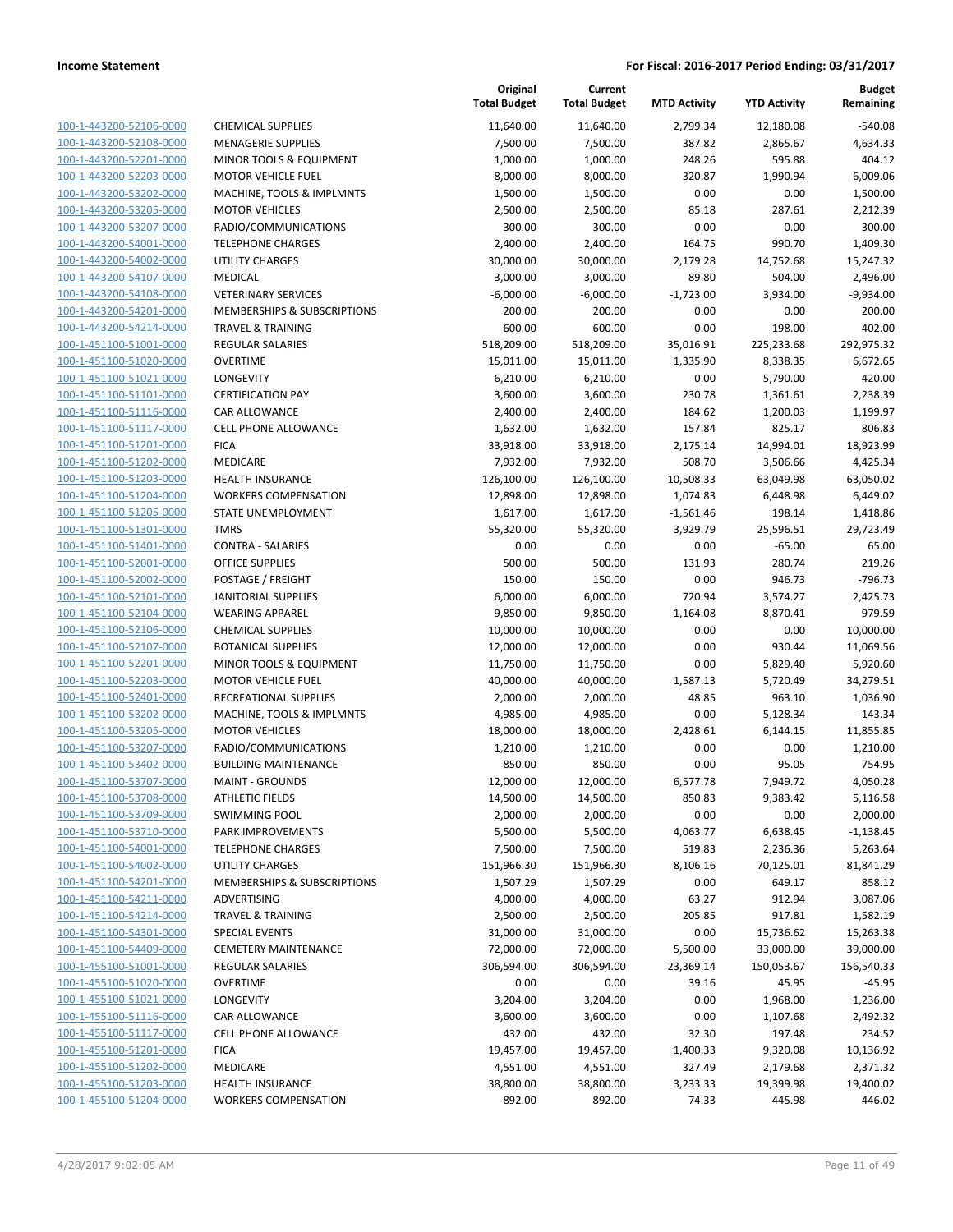| 100-1-455100-51205-0000                                   |
|-----------------------------------------------------------|
| 100-1-455100-51301-0000                                   |
| 100-1-455100-51401-0000                                   |
| <u>100-1-455100-52001-0000</u>                            |
| 100-1-455100-52002-0000                                   |
| 100-1-455100-52004-0000                                   |
| 100-1-455100-52005-0000                                   |
| 100-1-455100-52402-0000                                   |
| <u>100-1-455100-53201-0000</u>                            |
| 100-1-455100-54001-0000                                   |
| 100-1-455100-54002-0000                                   |
| 100-1-455100-54201-0000                                   |
| 100-1-455100-54202-0000                                   |
| <u>100-1-455100-54214-0000</u>                            |
| 100-1-455100-55203-0000                                   |
| 100-1-455100-55211-0000                                   |
| 100-1-456100-51001-0000                                   |
| <u>100-1-456100-51021-0000</u>                            |
| 100-1-456100-51116-0000                                   |
| 100-1-456100-51117-0000                                   |
| 100-1-456100-51201-0000                                   |
| 100-1-456100-51202-0000                                   |
| <u>100-1-456100-51203-0000</u>                            |
| <u>100-1-456100-51204-0000</u>                            |
| 100-1-456100-51205-0000                                   |
| 100-1-456100-51301-0000                                   |
| 100-1-456100-52001-0000                                   |
| <u>100-1-456100-52002-0000</u>                            |
| 100-1-456100-52005-0000                                   |
| 100-1-456100-52103-0000                                   |
| 100-1-456100-54001-0000                                   |
| 100-1-456100-54201-0000                                   |
| <u>100-1-456100-54205-0000</u>                            |
| <u>100-1-456100-54214-0000</u>                            |
| 100-1-456100-54301-0000                                   |
| 100-1-480000-52003-0000                                   |
| 100-1-480000-52006-0000                                   |
| 100-1-480000-54002-0000                                   |
| <u>100-1-480000-54105-0000</u>                            |
| 100-1-480000-54201-0000                                   |
| 100-1-480000-54904-0000                                   |
| 100-1-480000-54905-0000                                   |
| 100-1-480000-54906-0000                                   |
| <u>100-1-480000-56309-0000</u>                            |
| 100-1-480000-57005-0000                                   |
| 100-1-480000-57006-0000                                   |
| 100-1-480000-57007-0000                                   |
| 100-1-480000-57008-0000                                   |
| <u>100-1-480000-57015-0000</u>                            |
| 100-1-491000-58040-0000<br>100-1-491000-58204-0000        |
| 100-1-495000-58702-0000                                   |
| 100-1-495000-58703-0000                                   |
|                                                           |
| <u>100-1-495000-58704-0000</u><br>100-1-495000-58705-0000 |
| 100-1-495000-58706-0000                                   |
| 100-1-495000-58712-0000                                   |
| 100-1-495000-58713-0000                                   |
| <u>100-1-495000-58714-0000</u>                            |
|                                                           |

|                                                    |                                              | Original<br><b>Total Budget</b> | Current<br><b>Total Budget</b> | <b>MTD Activity</b> | <b>YTD Activity</b> | <b>Budget</b><br>Remaining |
|----------------------------------------------------|----------------------------------------------|---------------------------------|--------------------------------|---------------------|---------------------|----------------------------|
| 100-1-455100-51205-0000                            | STATE UNEMPLOYMENT                           | 846.00                          | 846.00                         | $-970.31$           | 128.24              | 717.76                     |
| 100-1-455100-51301-0000                            | <b>TMRS</b>                                  | 26,950.00                       | 26,950.00                      | 2,039.46            | 12,729.70           | 14,220.30                  |
| 100-1-455100-51401-0000                            | CONTRA - SALARIES                            | 0.00                            | 0.00                           | $-241.97$           | $-241.97$           | 241.97                     |
| 100-1-455100-52001-0000                            | <b>OFFICE SUPPLIES</b>                       | 2,710.00                        | 2,710.00                       | 82.12               | 1,808.94            | 901.06                     |
| 100-1-455100-52002-0000                            | POSTAGE / FREIGHT                            | 425.00                          | 425.00                         | 0.00                | 71.51               | 353.49                     |
| 100-1-455100-52004-0000                            | <b>COMPUTER SUPPLIES</b>                     | 600.00                          | 600.00                         | 0.00                | 0.00                | 600.00                     |
| 100-1-455100-52005-0000                            | PRINTED MATERIALS                            | 0.00                            | 0.00                           | 72.00               | 96.00               | $-96.00$                   |
| 100-1-455100-52402-0000                            | <b>BASIC PROGRAM EXPENSE</b>                 | 2,075.00                        | 2,075.00                       | 1.90                | 431.47              | 1,643.53                   |
| 100-1-455100-53201-0000                            | <b>FURNITURE &amp; OFFICE EQUIPMENT</b>      | 600.00                          | 600.00                         | 0.00                | 0.00                | 600.00                     |
| 100-1-455100-54001-0000                            | <b>TELEPHONE CHARGES</b>                     | 5,211.00                        | 5,211.00                       | 417.96              | 2,591.69            | 2,619.31                   |
| 100-1-455100-54002-0000                            | <b>UTILITY CHARGES</b>                       | 45,387.00                       | 45,387.00                      | 3,033.32            | 20,916.29           | 24,470.71                  |
| 100-1-455100-54201-0000                            | MEMBERSHIPS & SUBSCRIPTIONS                  | 14,345.00                       | 14,345.00                      | 157.00              | 13,536.72           | 808.28                     |
| 100-1-455100-54202-0000                            | <b>LIBRARY PERIODICALS</b>                   | 2,507.78                        | 2,507.78                       | 0.00                | 2,507.78            | 0.00                       |
| 100-1-455100-54214-0000                            | <b>TRAVEL &amp; TRAINING</b>                 | 2,000.00                        | 2,000.00                       | 0.00                | 617.29              | 1,382.71                   |
| 100-1-455100-55203-0000                            | <b>FURNITURE/OFFICE EQUIP</b>                | 500.00                          | 500.00                         | 0.00                | 0.00                | 500.00                     |
| 100-1-455100-55211-0000                            | <b>BOOKS</b>                                 | 45,354.75                       | 45,354.75                      | 665.04              | 11,383.56           | 33,971.19                  |
| 100-1-456100-51001-0000                            | REGULAR SALARIES                             | 54,037.00                       | 54,037.00                      | 4,156.32            | 26,975.28           | 27,061.72                  |
| 100-1-456100-51021-0000                            | LONGEVITY                                    | 1,224.00                        | 1,224.00                       | 0.00                | 1,218.00            | 6.00                       |
| 100-1-456100-51116-0000                            | <b>CAR ALLOWANCE</b>                         | 3,600.00                        | 3,600.00                       | 276.92              | 1,799.98            | 1,800.02                   |
| 100-1-456100-51117-0000                            | <b>CELL PHONE ALLOWANCE</b>                  | 432.00                          | 432.00                         | 33.22               | 215.93              | 216.07                     |
| 100-1-456100-51201-0000                            | <b>FICA</b>                                  | 3,676.00                        | 3,676.00                       | 243.52              | 1,665.19            | 2,010.81                   |
| 100-1-456100-51202-0000                            | <b>MEDICARE</b>                              | 860.00                          | 860.00                         | 56.96               | 389.48              | 470.52                     |
| 100-1-456100-51203-0000                            | <b>HEALTH INSURANCE</b>                      | 9,700.00                        | 9,700.00                       | 808.33              | 4,849.98            | 4,850.02                   |
| 100-1-456100-51204-0000                            | <b>WORKERS COMPENSATION</b>                  | 162.00                          | 162.00                         | 13.50               | 81.00               | 81.00                      |
| 100-1-456100-51205-0000                            | <b>STATE UNEMPLOYMENT</b>                    | 77.00                           | 77.00                          | $-153.21$           | 16.51               | 60.49                      |
| 100-1-456100-51301-0000                            | <b>TMRS</b>                                  | 6,531.00                        | 6,531.00                       | 499.36              | 3,306.00            | 3,225.00                   |
| 100-1-456100-52001-0000                            | OFFICE SUPPLIES                              | 100.00                          | 100.00                         | 0.00                | 43.77               | 56.23                      |
| 100-1-456100-52002-0000                            | POSTAGE / FREIGHT                            | 150.00                          | 150.00                         | 0.00                | 104.87              | 45.13                      |
| 100-1-456100-52005-0000                            | PRINTED MATERIALS<br><b>MEETING SUPPLIES</b> | 750.00<br>50.00                 | 750.00<br>50.00                | 16.88<br>0.00       | 16.88<br>0.00       | 733.12<br>50.00            |
| 100-1-456100-52103-0000<br>100-1-456100-54001-0000 | <b>TELEPHONE CHARGES</b>                     | 300.00                          | 300.00                         | 34.92               | 210.01              | 89.99                      |
| 100-1-456100-54201-0000                            | MEMBERSHIPS & SUBSCRIPTIONS                  | 1,180.00                        | 1,180.00                       | 535.00              | 535.00              | 645.00                     |
| 100-1-456100-54205-0000                            | <b>BUSINESS MEALS</b>                        | 50.00                           | 50.00                          | 0.00                | 0.00                | 50.00                      |
| 100-1-456100-54214-0000                            | <b>TRAVEL &amp; TRAINING</b>                 | 900.00                          | 900.00                         | 0.00                | 52.28               | 847.72                     |
| 100-1-456100-54301-0000                            | <b>SPECIAL EVENTS</b>                        | 7,000.00                        | 7,000.00                       | 0.00                | 2,994.81            | 4,005.19                   |
| 100-1-480000-52003-0000                            | <b>COPIER CHARGES</b>                        | 65,000.00                       | 65,000.00                      | 5,641.23            | 34,655.19           | 30,344.81                  |
| 100-1-480000-52006-0000                            | <b>COPIER PAPER</b>                          | 5,000.00                        | 5,000.00                       | 219.39              | 1,487.63            | 3,512.37                   |
| 100-1-480000-54002-0000                            | <b>UTILITY CHARGES</b>                       | 552.00                          | 552.00                         | 45.30               | 271.71              | 280.29                     |
| 100-1-480000-54105-0000                            | <b>MARKETING</b>                             | 7,950.00                        | 7,950.00                       | 250.00              | 250.00              | 7,700.00                   |
| 100-1-480000-54201-0000                            | <b>MEMBERSHIPS &amp; SUBSCRIPTIONS</b>       | 8,601.00                        | 8,601.00                       | 0.00                | 2,314.43            | 6,286.57                   |
| 100-1-480000-54904-0000                            | POSTAGE METER RENTAL                         | 0.00                            | 0.00                           | 561.00              | $-538.00$           | 538.00                     |
| 100-1-480000-54905-0000                            | MAIL MACHINE LEASE INT                       | 247.00                          | 247.00                         | 136.77              | 273.54              | $-26.54$                   |
| 100-1-480000-54906-0000                            | MAIL MACHINE LEASE PRINC                     | 2,261.00                        | 2,261.00                       | 490.23              | 980.46              | 1,280.54                   |
| 100-1-480000-56309-0000                            | PAYOUT ARRANGEMENT LOCAL SALES TAX           | 363,095.60                      | 363,095.60                     | 50,551.30           | 133,483.54          | 229,612.06                 |
| 100-1-480000-57005-0000                            | <b>ACCRUED VAC &amp; SICK PAY</b>            | 160,000.00                      | 160,000.00                     | 0.00                | 98,910.23           | 61,089.77                  |
| 100-1-480000-57006-0000                            | SALARY ADJUSTMENTS                           | 23,000.00                       | 23,000.00                      | 0.00                | 0.00                | 23,000.00                  |
| 100-1-480000-57007-0000                            | <b>COMMUNITY SERVICES</b>                    | 43,600.00                       | 43,600.00                      | 0.00                | 0.00                | 43,600.00                  |
| 100-1-480000-57008-0000                            | <b>BANK CHARGES</b>                          | 20,000.00                       | 20,000.00                      | 1,250.03            | 6,307.43            | 13,692.57                  |
| 100-1-480000-57015-0000                            | <b>CONTINGENCY EXPENSE</b>                   | 150,000.00                      | 150,000.00                     | 0.00                | 0.00                | 150,000.00                 |
| 100-1-491000-58040-0000                            | <b>XFR - GENERAL CIP</b>                     | 2,055,000.00                    | 2,055,000.00                   | 171,250.00          | 1,027,500.00        | 1,027,500.00               |
| 100-1-491000-58204-0000                            | XFR - VEHICLE/EQUIP RPLCMNT                  | 313,593.00                      | 313,593.00                     | $-26,132.75$        | $-156,796.50$       | 470,389.50                 |
| 100-1-495000-58702-0000                            | CA - GEN GOV TO CENTRAL SERVICE FUND         | 4,171.00                        | 4,171.00                       | 347.58              | 2,085.48            | 2,085.52                   |
| 100-1-495000-58703-0000                            | CA - PUBLIC WORKS TO CENTRAL SERVICE FU      | 82,772.00                       | 82,772.00                      | 6,897.67            | 41,386.02           | 41,385.98                  |
| 100-1-495000-58704-0000                            | CA - PUBLIC SAFETY TO CENTRAL SERVICE FU     | 207,390.00                      | 207,390.00                     | 17,282.50           | 103,695.00          | 103,695.00                 |
| 100-1-495000-58705-0000                            | CA - COM DEV TO CENTRAL SERVICE FUND         | 38,244.00                       | 38,244.00                      | 3,187.00            | 19,122.00           | 19,122.00                  |
| 100-1-495000-58706-0000                            | CA - PARKS & REC TO CENTRAL SERVICE FUND     | 174,594.00                      | 174,594.00                     | 14,549.50           | 87,297.00           | 87,297.00                  |
| 100-1-495000-58712-0000                            | CA - GEN GOV TO INSURANCE FUND               | 2,593.00                        | 2,593.00                       | 216.08              | 1,296.48            | 1,296.52                   |
| 100-1-495000-58713-0000                            | CA - PUBLIC WORKS TO INSURANCE FUND          | 24,239.00                       | 24,239.00                      | 2,019.92            | 12,119.52           | 12,119.48                  |
| 100-1-495000-58714-0000                            | CA - PUBLIC SAFETY TO INSURANCE FUND         | 115,537.00                      | 115,537.00                     | 9,628.08            | 57,768.48           | 57,768.52                  |
|                                                    |                                              |                                 |                                |                     |                     |                            |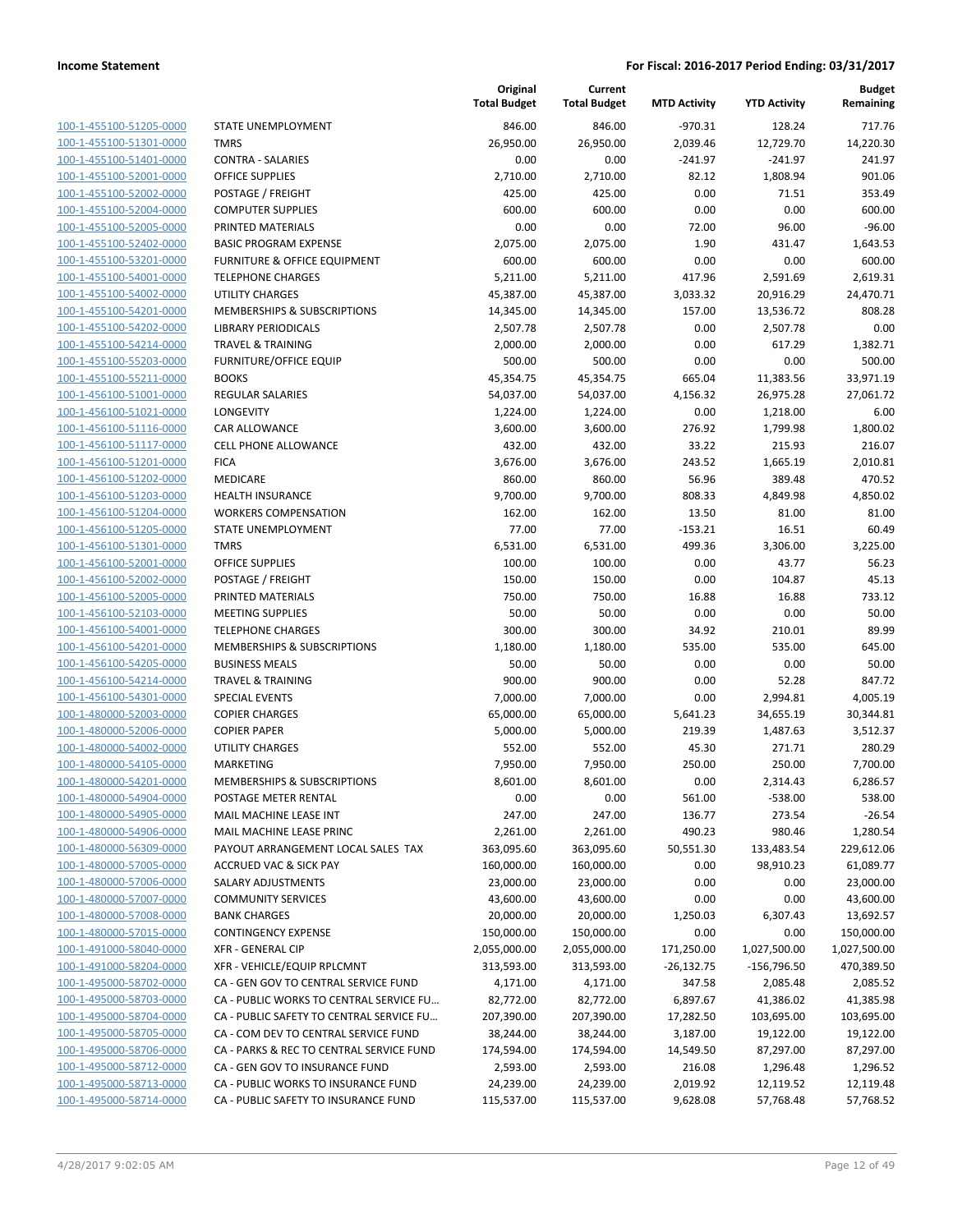|                                                                      |                                                                       | Original<br><b>Total Budget</b> | Current<br><b>Total Budget</b> | <b>MTD Activity</b> | <b>YTD Activity</b> | <b>Budget</b><br>Remaining |
|----------------------------------------------------------------------|-----------------------------------------------------------------------|---------------------------------|--------------------------------|---------------------|---------------------|----------------------------|
| 100-1-495000-58715-0000                                              | CA - COM DEV TO INSURANCE FUND                                        | 10,387.00                       | 10,387.00                      | 865.58              | 5,193.48            | 5.193.52                   |
| 100-1-495000-58716-0000                                              | CA - PARKS & REC TO INSURANCE FUND                                    | 33,236.00                       | 33,236.00                      | 2,769.67            | 16,618.02           | 16,617.98                  |
| 100-1-495000-58722-0000                                              | CA - GEN GOVERNMENT TO MIS FUND                                       | 51,261.00                       | 51,261.00                      | 4,271.75            | 25,630.50           | 25,630.50                  |
| 100-1-495000-58723-0000                                              | CA - PUBLIC WORKS TO MIS FUND                                         | 21,038.00                       | 21,038.00                      | 1,753.17            | 10,519.02           | 10,518.98                  |
| 100-1-495000-58724-0000                                              | CA - PUBLIC SAFETY TO MIS FUND                                        | 232,871.00                      | 232,871.00                     | 19,405.92           | 116,435.52          | 116,435.48                 |
| 100-1-495000-58725-0000                                              | CA - COM DEV TO MIS FUND                                              | 73,574.00                       | 73,574.00                      | 6,131.17            | 36,787.02           | 36,786.98                  |
| 100-1-495000-58726-0000                                              | CA - PARKS & REC TO MIS FUND                                          | 103,144.00                      | 103,144.00                     | 8,595.33            | 51,571.98           | 51,572.02                  |
|                                                                      | <b>Expense Total:</b>                                                 | 23,436,084.83                   | 23,436,084.83                  | 1,700,335.14        | 10,722,160.80       | 12,713,924.03              |
|                                                                      | Fund: 100 - GENERAL FUND Surplus (Deficit):                           | $-1,090,704.58$                 | $-1.090.704.58$                | $-51,795.01$        | 2,059,154.91        | -3,149,859.49              |
| <b>Fund: 101 - MUNICIPAL COURT BUILDING SECURITY FEES</b><br>Revenue |                                                                       |                                 |                                |                     |                     |                            |
| 101-1-318001-44101-0000                                              | MUNICIPAL COURT COST/FEES                                             | 0.00                            | 0.00                           | 1,364.09            | 4,957.49            | $-4,957.49$                |
| 101-1-319001-45401-0000                                              | <b>INTEREST REVENUES</b>                                              | 0.00                            | 0.00                           | 7.53                | 5.26                | $-5.26$                    |
|                                                                      | <b>Revenue Total:</b>                                                 | 0.00                            | 0.00                           | 1,371.62            | 4,962.75            | $-4,962.75$                |
| <b>Expense</b>                                                       |                                                                       |                                 |                                |                     |                     |                            |
| 101-1-480000-57008-0000                                              | <b>BANK CHARGES</b>                                                   | 0.00                            | 0.00                           | 1.67                | 15.73               | -15.73                     |
|                                                                      | <b>Expense Total:</b>                                                 | 0.00                            | 0.00                           | 1.67                | 15.73               | $-15.73$                   |
|                                                                      | Fund: 101 - MUNICIPAL COURT BUILDING SECURITY FEES Surplus (Deficit): | 0.00                            | 0.00                           | 1,369.95            | 4.947.02            | $-4.947.02$                |
| Fund: 102 - MUNICIPAL COURT TECH FUND<br>Revenue                     |                                                                       |                                 |                                |                     |                     |                            |
| 102-1-318001-44101-0000                                              | MUNICIPAL COURT COST/FEES                                             | 0.00                            | 0.00                           | 1,819.87            | 6,611.02            | $-6,611.02$                |
| 102-1-319001-45401-0000                                              | <b>INTEREST REVENUES</b>                                              | 0.00                            | 0.00                           | 2.77                | 3.48                | $-3.48$                    |
|                                                                      | <b>Revenue Total:</b>                                                 | 0.00                            | 0.00                           | 1,822.64            | 6,614.50            | $-6,614.50$                |
| <b>Expense</b>                                                       |                                                                       |                                 |                                |                     |                     |                            |
| 102-1-480000-57008-0000                                              | <b>BANK CHARGES</b>                                                   | 0.00                            | 0.00                           | 0.59                | 4.72                | -4.72                      |
|                                                                      | <b>Expense Total:</b>                                                 | 0.00                            | 0.00                           | 0.59                | 4.72                | $-4.72$                    |
|                                                                      | Fund: 102 - MUNICIPAL COURT TECH FUND Surplus (Deficit):              | 0.00                            | 0.00                           | 1,822.05            | 6,609.78            | $-6,609.78$                |
| Fund: 103 - MUNICIPAL COURT CHILD SAFETY FUND<br>Revenue             |                                                                       |                                 |                                |                     |                     |                            |
| 103-1-318001-44101-0000                                              | MUNICIPAL COURT COST/FEES                                             | 4,200.00                        | 4,200.00                       | 249.03              | 1,307.22            | 2,892.78                   |
| 103-1-318001-44110-0000                                              | OPTIONAL COUNTY FEE - CHILD SAFETY                                    | 25,500.00                       | 25,500.00                      | 0.00                | 5,329.24            | 20,170.76                  |
| 103-1-319001-45401-0000                                              | <b>INTEREST REVENUES</b>                                              | 60.00                           | 60.00                          | 1.88                | 1.64                | 58.36                      |
|                                                                      | <b>Revenue Total:</b>                                                 | 29,760.00                       | 29,760.00                      | 250.91              | 6,638.10            | 23,121.90                  |
| <b>Expense</b>                                                       |                                                                       |                                 |                                |                     |                     |                            |
| 103-1-480000-57007-0000<br>103-1-480000-57008-0000                   | <b>COMMUNITY SERVICES</b><br><b>BANK CHARGES</b>                      | 27,000.00<br>20.00              | 27,000.00<br>20.00             | 0.00<br>0.42        | 5,329.24<br>4.14    | 21,670.76<br>15.86         |
|                                                                      | Expense Total:                                                        | 27,020.00                       | 27,020.00                      | 0.42                | 5,333.38            | 21,686.62                  |
|                                                                      | Fund: 103 - MUNICIPAL COURT CHILD SAFETY FUND Surplus (Deficit):      | 2,740.00                        | 2.740.00                       | 250.49              | 1,304.72            | 1,435.28                   |
| Fund: 110 - EXCHANGE BUILDING FUND                                   |                                                                       |                                 |                                |                     |                     |                            |
| Revenue                                                              |                                                                       |                                 |                                |                     |                     |                            |
| 110-1-319001-45401-0000                                              | <b>INTEREST REVENUES</b>                                              | 0.00                            | 0.00                           | 0.00                | 12.61               | $-12.61$                   |
|                                                                      | <b>Revenue Total:</b>                                                 | 0.00                            | 0.00                           | 0.00                | 12.61               | $-12.61$                   |
| <b>Expense</b>                                                       |                                                                       |                                 |                                |                     |                     |                            |
| 110-1-463100-54001-0000                                              | <b>TELEPHONE CHARGES</b>                                              | 0.00                            | 0.00                           | 0.00                | 0.77                | $-0.77$                    |
| 110-1-480000-57008-0000                                              | <b>BANK CHARGES</b>                                                   | 0.00                            | 0.00                           | 0.00                | 4.45                | $-4.45$                    |
|                                                                      | <b>Expense Total:</b>                                                 | 0.00                            | 0.00                           | 0.00                | 5.22                | $-5.22$                    |
|                                                                      | Fund: 110 - EXCHANGE BUILDING FUND Surplus (Deficit):                 | 0.00                            | 0.00                           | 0.00                | 7.39                | $-7.39$                    |
| <b>Fund: 111 - RECREATION ACTIVITIES FUND</b><br>Revenue             |                                                                       |                                 |                                |                     |                     |                            |
| 111-1-319010-45306-0000                                              | PARK CONCESSIONS                                                      | 60,000.00                       | 60,000.00                      | 6,226.37            | 11,176.24           | 48,823.76                  |
| 111-1-319011-44507-0000                                              | <b>ADULT RECREATION FEES</b>                                          | 42,000.00                       | 42,000.00                      | 2,081.85            | 4,815.33            | 37,184.67                  |
| 111-1-319011-44508-0000                                              | YOUTH RECREATION FEES                                                 | 96,855.00                       | 96,855.00                      | 8,414.78            | 38,707.01           | 58,147.99                  |
| 111-1-319012-44509-0000                                              | SPECIAL EVENT FUNDING                                                 | 46,410.00                       | 46,410.00                      | 3,787.50            | 20,660.00           | 25,750.00                  |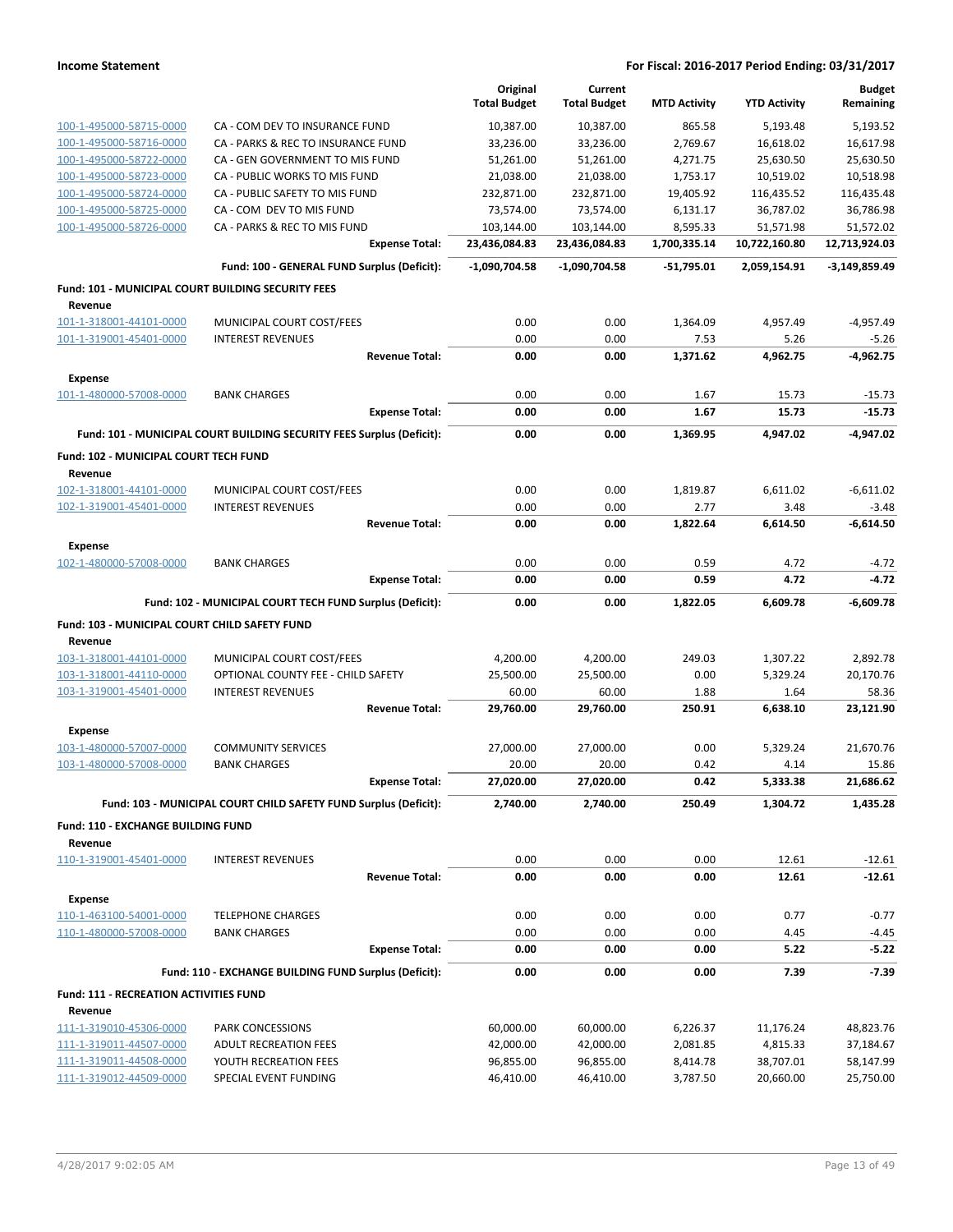|                                                    |                                                           | Original<br><b>Total Budget</b> | Current<br><b>Total Budget</b> | <b>MTD Activity</b> | <b>YTD Activity</b> | <b>Budget</b><br>Remaining |
|----------------------------------------------------|-----------------------------------------------------------|---------------------------------|--------------------------------|---------------------|---------------------|----------------------------|
| 111-1-319012-45504-0000                            | PARKS & RECREATION / FIELD RENTALS                        | 16,000.00                       | 16,000.00                      | 1,393.49            | 4,125.21            | 11,874.79                  |
|                                                    | <b>Revenue Total:</b>                                     | 261,265.00                      | 261,265.00                     | 21,903.99           | 79,483.79           | 181,781.21                 |
|                                                    |                                                           |                                 |                                |                     |                     |                            |
| <b>Expense</b><br>111-1-451200-52001-0000          | <b>OFFICE SUPPLIES</b>                                    | 500.00                          | 500.00                         | 0.00                | 232.64              | 267.36                     |
| 111-1-451200-52101-0000                            | <b>JANITORIAL SUPPLIES</b>                                | 1,500.00                        | 1,500.00                       | 27.68               | 771.29              | 728.71                     |
| 111-1-451200-52401-0000                            | RECREATIONAL SUPPLIES                                     | 75,790.00                       | 75,790.00                      | 6,617.81            | 15,053.10           | 60,736.90                  |
| 111-1-451200-52403-0000                            | <b>RESALE ITEMS</b>                                       | 38,000.00                       | 38,000.00                      | 4,944.65            | 7,442.42            | 30,557.58                  |
| 111-1-451200-54301-0000                            | <b>SPECIAL EVENTS</b>                                     | 46,410.00                       | 46,410.00                      | 5,330.97            | 25,098.20           | 21,311.80                  |
| 111-1-451200-54302-0000                            | <b>TEAM REGISTRATION</b>                                  | 6,000.00                        | 6,000.00                       | 0.00                | 2,499.00            | 3,501.00                   |
| 111-1-451200-54303-0000                            | OFFICALS/INSTRUCTORS                                      | 59,440.00                       | 59,440.00                      | 3,137.00            | 15,062.90           | 44,377.10                  |
| 111-1-451200-54304-0000                            | <b>CONCESSION STD WRKR CONTR</b>                          | 15,000.00                       | 15,000.00                      | 1,681.65            | 3,424.20            | 11,575.80                  |
| 111-1-480000-52003-0000                            | <b>COPIER CHARGES</b>                                     | 2,050.00                        | 2,050.00                       | 206.05              | 764.83              | 1,285.17                   |
| 111-1-480000-57008-0000                            | <b>BANK CHARGES</b>                                       | 1,500.00                        | 1,500.00                       | 0.00                | 0.00                | 1,500.00                   |
| 111-1-495000-58501-0000                            | <b>CA - GENERAL FUND</b>                                  | 6,157.00                        | 6,157.00                       | 513.08              | 3,078.48            | 3,078.52                   |
| 111-1-495000-58701-0000                            | CA - CENTRAL SERVICE FUND                                 | 386.00                          | 386.00                         | 32.17               | 193.02              | 192.98                     |
| 111-1-495000-58710-0000                            | <b>CA - INSURANCE FUND</b>                                | 270.00                          | 270.00                         | 22.50               | 135.00              | 135.00                     |
| 111-1-495000-58720-0000                            | CA - MIS FUN                                              | 1,264.00                        | 1,264.00                       | 105.33              | 631.98              | 632.02                     |
|                                                    | <b>Expense Total:</b>                                     | 254,267.00                      | 254,267.00                     | 22,618.89           | 74,387.06           | 179,879.94                 |
|                                                    | Fund: 111 - RECREATION ACTIVITIES FUND Surplus (Deficit): | 6,998.00                        | 6,998.00                       | $-714.90$           | 5,096.73            | 1,901.27                   |
| <b>Fund: 112 - GUN RANGE FUND</b>                  |                                                           |                                 |                                |                     |                     |                            |
| Revenue                                            |                                                           |                                 |                                |                     |                     |                            |
| 112-1-319001-45401-0000                            | <b>INTEREST REVENUES</b>                                  | 120.00                          | 120.00                         | 4.60                | 2.83                | 117.17                     |
| 112-1-319001-45601-0000                            | MISCELLANEOUS REVENUES                                    | 5,004.00                        | 5,004.00                       | 0.00                | 1,290.00            | 3,714.00                   |
|                                                    | <b>Revenue Total:</b>                                     | 5,124.00                        | 5,124.00                       | 4.60                | 1,292.83            | 3,831.17                   |
| <b>Expense</b>                                     |                                                           |                                 |                                |                     |                     |                            |
| 112-1-421700-54501-0000                            | SPECIAL SERVICES                                          | 1,000.00                        | 1,000.00                       | 70.00               | 420.00              | 580.00                     |
| 112-1-480000-57008-0000                            | <b>BANK CHARGES</b>                                       | 40.00                           | 40.00                          | 1.04                | 10.05               | 29.95                      |
|                                                    | <b>Expense Total:</b>                                     | 1,040.00                        | 1,040.00                       | 71.04               | 430.05              | 609.95                     |
|                                                    | Fund: 112 - GUN RANGE FUND Surplus (Deficit):             | 4,084.00                        | 4,084.00                       | $-66.44$            | 862.78              | 3,221.22                   |
| Fund: 113 - HOTEL / MOTEL OCCUPANCY TAX FUND       |                                                           |                                 |                                |                     |                     |                            |
| Revenue                                            |                                                           |                                 |                                |                     |                     |                            |
| 113-1-313005-41402-0000                            | HOTEL/MOTEL OCCUPANCY TAX                                 | 540,000.00                      | 540,000.00                     | 45,551.77           | 291,237.97          | 248,762.03                 |
| 113-1-319001-45401-0000                            | <b>INTEREST REVENUES</b>                                  | 1,200.00                        | 1,200.00                       | 78.74               | 52.67               | 1,147.33                   |
|                                                    | <b>Revenue Total:</b>                                     | 541,200.00                      | 541,200.00                     | 45,630.51           | 291,290.64          | 249,909.36                 |
| <b>Expense</b>                                     |                                                           |                                 |                                |                     |                     |                            |
| 113-1-458100-51001-0000                            | <b>REGULAR</b>                                            | 35,303.00                       | 35,303.00                      | 2,686.56            | 17,321.79           | 17,981.21                  |
| 113-1-458100-51020-0000                            | <b>OVERTIME</b>                                           | 715.00                          | 715.00                         | 57.48               | 172.44              | 542.56                     |
| 113-1-458100-51021-0000                            | LONGEVITY                                                 | 120.00                          | 120.00                         | 0.00                | 48.00               | 72.00                      |
| 113-1-458100-51116-0000                            | <b>CAR ALLOWANCE</b>                                      | 1,200.00                        | 1,200.00                       | 92.30               | 600.01              | 599.99                     |
| 113-1-458100-51117-0000                            | <b>CELL PHONE ALLOWANCE</b>                               | 348.00                          | 348.00                         | 16.14               | 104.91              | 243.09                     |
| 113-1-458100-51201-0000                            | <b>FICA</b>                                               | 2,337.00                        | 2,337.00                       | 171.13              | 1,094.09            | 1,242.91                   |
| 113-1-458100-51202-0000                            | MEDICARE                                                  | 546.00                          | 546.00                         | 40.02               | 255.85              | 290.15                     |
| 113-1-458100-51203-0000                            | <b>HEALTH INSURANCE</b>                                   | 9,700.00                        | 9,700.00                       | 808.33              | 4,849.98            | 4,850.02                   |
| 113-1-458100-51204-0000<br>113-1-458100-51205-0000 | <b>WORKERS COMPENSATION</b><br>UNEMPLOYMENT               | 658.00<br>77.00                 | 658.00<br>77.00                | 54.83<br>$-90.65$   | 328.98<br>12.07     | 329.02<br>64.93            |
| 113-1-458100-51301-0000                            | <b>TMRS</b>                                               | 4,151.00                        | 4,151.00                       | 308.59              | 1,934.29            | 2,216.71                   |
| 113-1-458100-52001-0000                            | OFFICE SUPPLIES                                           | 500.00                          | 500.00                         | 14.25               | 14.25               | 485.75                     |
| 113-1-458100-52002-0000                            | POSTAGE / FREIGHT                                         | 1,200.00                        | 1,200.00                       | 0.00                | 0.00                | 1,200.00                   |
| 113-1-458100-54101-0000                            | PROFESSIONAL SERVICES                                     | 18,000.00                       | 18,000.00                      | 0.00                | 4,500.00            | 13,500.00                  |
| 113-1-458100-54105-0000                            | <b>MARKETING</b>                                          | 23,200.00                       | 23,200.00                      | 0.00                | 3,095.22            | 20,104.78                  |
| 113-1-458100-54106-0000                            | <b>ATTORNEY FEES</b>                                      | 500.00                          | 500.00                         | 0.00                | 0.00                | 500.00                     |
| 113-1-458100-54201-0000                            | MEMBERSHIPS & SUBSCRIPTIONS                               | 1,400.00                        | 1,400.00                       | 0.00                | 0.00                | 1,400.00                   |
| 113-1-458100-54211-0000                            | ADVERTISING                                               | 50,000.00                       | 50,000.00                      | 5,654.29            | 30,976.91           | 19,023.09                  |
| 113-1-458100-54212-0000                            | <b>PRINTING</b>                                           | 7,200.00                        | 7,200.00                       | 0.00                | 0.00                | 7,200.00                   |
| 113-1-458100-54214-0000                            | TRAVEL/TRAINING EXPENSE                                   | 3,000.00                        | 3,000.00                       | 284.68              | 434.68              | 2,565.32                   |
| 113-1-458100-54301-0000                            | <b>SPECIAL EVENTS</b>                                     | 13,500.00                       | 13,500.00                      | 0.00                | 3,340.00            | 10,160.00                  |
| 113-1-458100-54523-0000                            | PROPOSED EVENTS                                           | 75,000.00                       | 75,000.00                      | 7,000.00            | 60,000.00           | 15,000.00                  |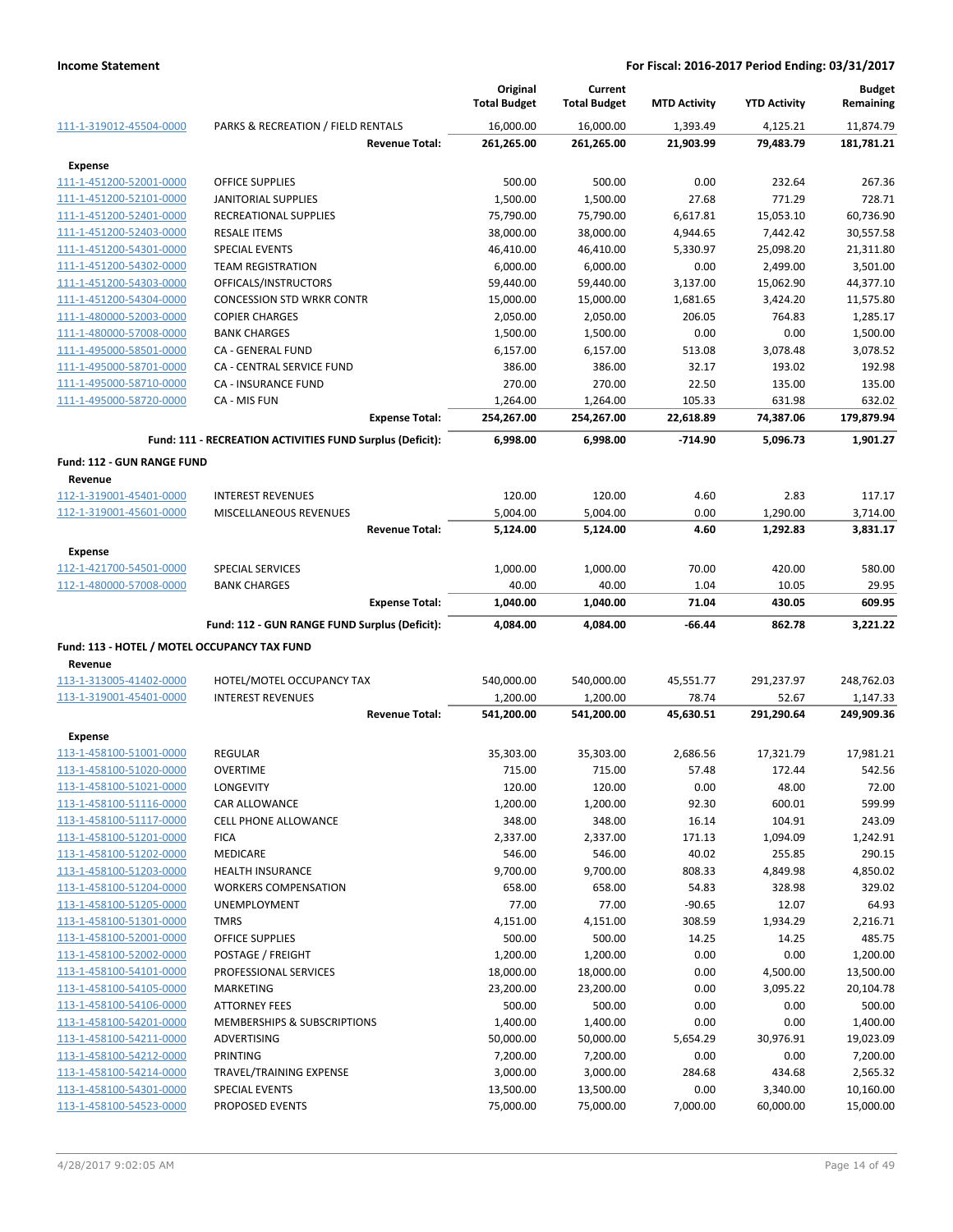|                                          |                                                                 | Original<br><b>Total Budget</b> | Current<br><b>Total Budget</b> | <b>MTD Activity</b> | <b>YTD Activity</b> | <b>Budget</b><br>Remaining |
|------------------------------------------|-----------------------------------------------------------------|---------------------------------|--------------------------------|---------------------|---------------------|----------------------------|
| 113-1-458100-54525-0000                  | <b>SPORTS TOURNAMENTS</b>                                       | 25,000.00                       | 25,000.00                      | 0.00                | 3,955.00            | 21,045.00                  |
| 113-1-480000-57008-0000                  | <b>BANK CHARGES</b>                                             | 550.00                          | 550.00                         | 17.44               | 169.39              | 380.61                     |
| 113-1-491000-58001-0000                  | <b>XFR - GENERAL FUND</b>                                       | 90,000.00                       | 90,000.00                      | 7,500.00            | 45,000.00           | 45,000.00                  |
| 113-1-491000-58014-0000                  | <b>XFR - VENUE MGMT FUND</b>                                    | 26,000.00                       | 26,000.00                      | 2,166.67            | 13,000.02           | 12,999.98                  |
| 113-1-491000-58035-0000                  | XFR - DEBT SERVICE FUND                                         | 35,000.00                       | 35,000.00                      | 2,916.67            | 17,500.02           | 17,499.98                  |
| 113-1-491000-58101-0000                  | TRANSFER TO UTILITY FUND                                        | 45,000.00                       | 45,000.00                      | 3,750.00            | 22,500.00           | 22,500.00                  |
|                                          | <b>Expense Total:</b>                                           | 470,205.00                      | 470,205.00                     | 33,448.73           | 231,207.90          | 238,997.10                 |
|                                          | Fund: 113 - HOTEL / MOTEL OCCUPANCY TAX FUND Surplus (Deficit): | 70,995.00                       | 70,995.00                      | 12,181.78           | 60,082.74           | 10,912.26                  |
| <b>Fund: 114 - VENUE MANAGEMENT FUND</b> |                                                                 |                                 |                                |                     |                     |                            |
| Revenue                                  |                                                                 |                                 |                                |                     |                     |                            |
| 114-1-319001-45604-0000                  | OTHER REVENUE / OVER/SHORT                                      | 0.00                            | 0.00                           | 0.00                | 380.00              | $-380.00$                  |
| 114-1-319010-45306-0000                  | <b>CONCESSIONS</b>                                              | 1,800.00                        | 1,800.00                       | 0.00                | 0.00                | 1,800.00                   |
| 114-1-319030-45506-0000                  | <b>AUDITORIUM RENTALS</b>                                       | 24,000.00                       | 24,000.00                      | 1,050.00            | 10,422.04           | 13,577.96                  |
| 114-1-319031-45505-0000                  | <b>CIVIC CENTER RENTALS</b>                                     | 40,643.00                       | 40,643.00                      | 3,093.00            | 21,197.00           | 19,446.00                  |
| 114-1-319032-44509-0000                  | SPECIAL EVENTS/SPONSORS                                         | 60,000.00                       | 60,000.00                      | 0.00                | 17,201.50           | 42,798.50                  |
| 114-1-319033-45307-0000                  | <b>TICKET SALES</b>                                             | 100,000.00                      | 100,000.00                     | 0.00                | 37,322.00           | 62,678.00                  |
| 114-1-323001-46008-0000                  | <b>XFR - TOURISM FUND</b>                                       | 26,000.00                       | 26,000.00                      | 2,166.67            | 13,000.02           | 12,999.98                  |
|                                          | <b>Revenue Total:</b>                                           | 252,443.00                      | 252,443.00                     | 6,309.67            | 99,522.56           | 152,920.44                 |
| <b>Expense</b>                           |                                                                 |                                 |                                |                     |                     |                            |
| 114-1-457100-51001-0000                  | <b>REGULAR SALARIES</b>                                         | 22,669.00                       | 22,669.00                      | 1,743.36            | 12,606.99           | 10,062.01                  |
| 114-1-457100-51020-0000                  | <b>OVERTIME</b>                                                 | 0.00                            | 0.00                           | 0.00                | 293.08              | $-293.08$                  |
| 114-1-457100-51021-0000                  | LONGEVITY                                                       | 51.00                           | 51.00                          | 0.00                | 48.00               | 3.00                       |
| 114-1-457100-51101-0000                  | <b>CERTIFICATION PAY</b>                                        | 0.00                            | 0.00                           | 0.00                | 23.08               | $-23.08$                   |
| 114-1-457100-51116-0000                  | CAR ALLOWANCE                                                   | 1,200.00                        | 1,200.00                       | 92.32               | 600.02              | 599.98                     |
| 114-1-457100-51117-0000                  | <b>CELL PHONE ALLOWANCE</b>                                     | 348.00                          | 348.00                         | 16.16               | 121.19              | 226.81                     |
| 114-1-457100-51201-0000                  | <b>FICA</b>                                                     | 1,505.00                        | 1,505.00                       | 120.10              | 879.85              | 625.15                     |
| 114-1-457100-51202-0000                  | <b>MEDICARE</b>                                                 | 352.00                          | 352.00                         | 28.08               | 205.75              | 146.25                     |
| 114-1-457100-51203-0000                  | <b>HEALTH INSURANCE</b>                                         | 4,850.00                        | 4,850.00                       | 404.17              | 2,425.02            | 2,424.98                   |
| 114-1-457100-51204-0000                  | <b>WORKERS COMPENSATION</b>                                     | 621.00                          | 621.00                         | 51.75               | 310.50              | 310.50                     |
| 114-1-457100-51205-0000                  | STATE UNEMPLOYMENT                                              | 39.00                           | 39.00                          | $-66.54$            | 9.08                | 29.92                      |
| 114-1-457100-51301-0000                  | <b>TMRS</b>                                                     | 2,673.00                        | 2,673.00                       | 217.36              | 1,553.01            | 1,119.99                   |
| 114-1-457100-51401-0000                  | <b>CONTRA - SALARIES</b>                                        | 0.00                            | 0.00                           | $-555.71$           | $-875.71$           | 875.71                     |
| 114-1-457100-52001-0000                  | <b>OFFICE SUPPLIES</b>                                          | 500.00                          | 500.00                         | 0.00                | 56.95               | 443.05                     |
| 114-1-457100-52002-0000                  | POSTAGE / FREIGHT                                               | 150.00                          | 150.00                         | 0.00                | 19.31               | 130.69                     |
| 114-1-457100-52201-0000                  | MINOR TOOLS & EQUIPMENT                                         | 2,500.00                        | 2,500.00                       | 0.00                | 47.59               | 2,452.41                   |
| 114-1-457100-52403-0000                  | <b>RESALE ITEMS</b>                                             | 1,500.00                        | 1,500.00                       | 0.00                | 22.70               | 1,477.30                   |
| 114-1-457100-53702-0000                  | <b>AUDTIORIUM MAINTENANCE</b>                                   | 7,000.00                        | 7,000.00                       | 245.95              | 3,310.47            | 3,689.53                   |
| 114-1-457100-53704-0000                  | <b>CIVIC CENTER</b>                                             | 7,760.00                        | 7,760.00                       | 567.96              | 7,630.04            | 129.96                     |
| 114-1-457100-54001-0000                  | TELEPHONE CHARGES                                               | 100.00                          | 100.00                         | 0.00                | 0.00                | 100.00                     |
| 114-1-457100-54005-0000                  | <b>CIVIC CENTER UTILITY CHARGES</b>                             | 24,500.00                       | 24,500.00                      | 1,265.44            | 10,977.08           | 13,522.92                  |
| 114-1-457100-54105-0000                  | MARKETING                                                       | 10,000.00                       | 10,000.00                      | 0.00                | 0.00                | 10,000.00                  |
| 114-1-457100-54106-0000                  | <b>ATTORNEY FEES</b>                                            | 1,000.00                        | 1,000.00                       | 0.00                | 0.00                | 1,000.00                   |
| 114-1-457100-54201-0000                  | MEMBERSHIPS & SUBSCRIPTIONS                                     | 2,000.00                        | 2,000.00                       | 0.00                | 1,135.00            | 865.00                     |
| 114-1-457100-54205-0000                  | <b>BUSINESS MEALS</b>                                           | 250.00                          | 250.00                         | 0.00                | 20.00               | 230.00                     |
| 114-1-457100-54211-0000                  | ADVERTISING                                                     | 19,000.00                       | 19,000.00                      | 495.00              | 3,050.16            | 15,949.84                  |
| 114-1-457100-54214-0000                  | <b>TRAVEL &amp; TRAINING</b>                                    | 1,000.00                        | 1,000.00                       | 0.00                | 0.00                | 1,000.00                   |
| 114-1-457100-54301-0000                  | <b>SPECIAL EVENTS</b>                                           | 100,000.00                      | 100,000.00                     | 0.00                | 64,033.34           | 35,966.66                  |
| 114-1-480000-52003-0000                  | <b>COPIER CHARGES</b>                                           | 2,150.00                        | 2,150.00                       | 206.05              | 1,468.94            | 681.06                     |
| 114-1-480000-57008-0000                  | <b>BANK CHARGES</b>                                             | 800.00                          | 800.00                         | 88.27               | 1,019.43            | $-219.43$                  |
| 114-1-495000-58501-0000                  | CA - GENERAL FUND                                               | 6,459.00                        | 6,459.00                       | 538.25              | 3,229.50            | 3,229.50                   |
| 114-1-495000-58701-0000                  | CA - CENTRAL SERVICE FUND                                       | 23,621.00                       | 23,621.00                      | 1,968.42            | 11,810.52           | 11,810.48                  |
| 114-1-495000-58710-0000                  | CA - INSURANCE FUND                                             | 397.00                          | 397.00                         | 33.08               | 198.48              | 198.52                     |
| 114-1-495000-58720-0000                  | CA - MIS FUN                                                    | 1,582.00                        | 1,582.00                       | 131.83              | 790.98              | 791.02                     |
|                                          | <b>Expense Total:</b>                                           | 246,577.00                      | 246,577.00                     | 7,591.30            | 127,020.35          | 119,556.65                 |
|                                          | Fund: 114 - VENUE MANAGEMENT FUND Surplus (Deficit):            | 5,866.00                        | 5,866.00                       | $-1,281.63$         | $-27,497.79$        | 33,363.79                  |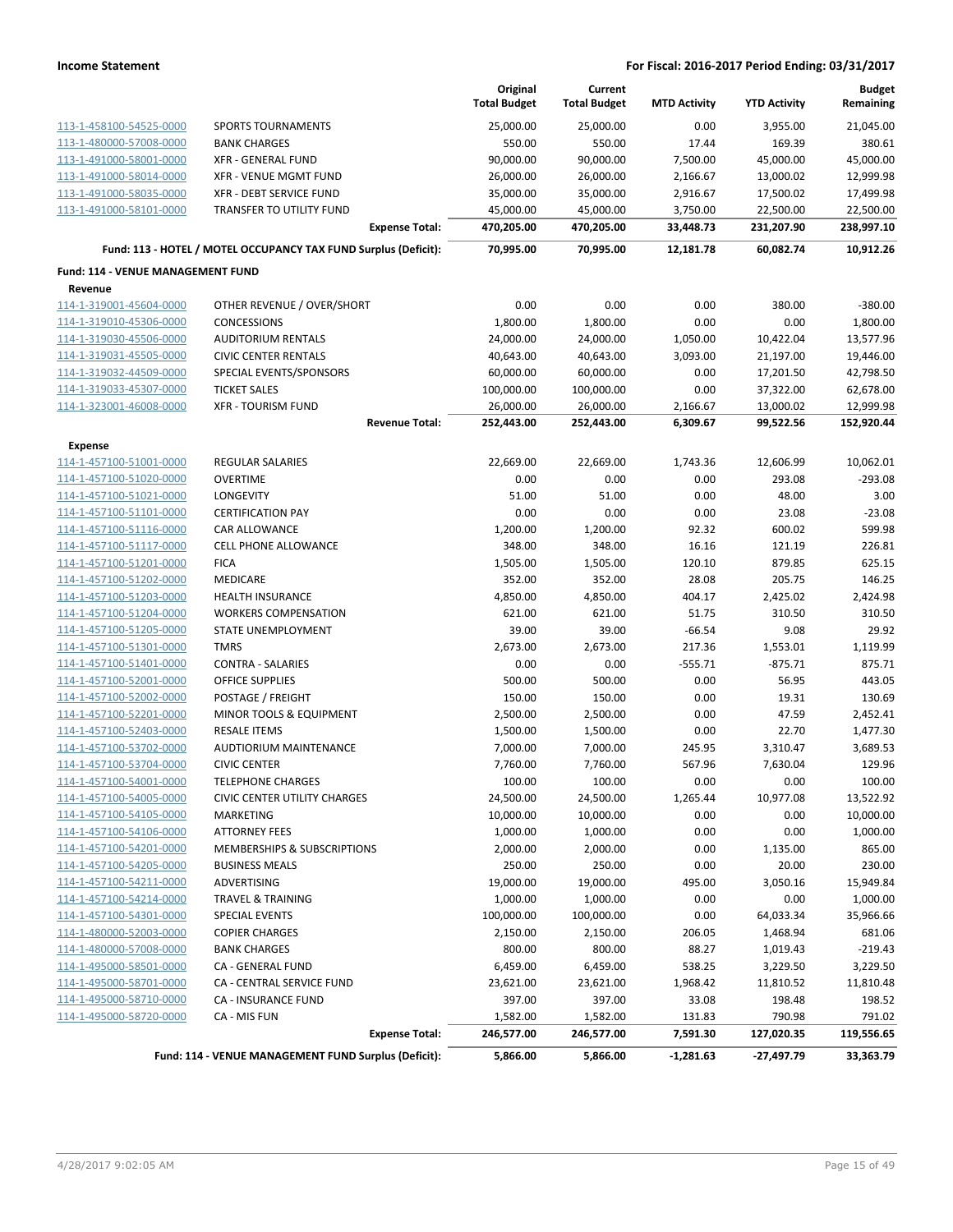| <b>Income Statement</b>                            |                                                                           |                       | For Fiscal: 2016-2017 Period Ending: 03/31/2017 |                                |                        |                           |                            |
|----------------------------------------------------|---------------------------------------------------------------------------|-----------------------|-------------------------------------------------|--------------------------------|------------------------|---------------------------|----------------------------|
|                                                    |                                                                           |                       | Original<br><b>Total Budget</b>                 | Current<br><b>Total Budget</b> | <b>MTD Activity</b>    | <b>YTD Activity</b>       | <b>Budget</b><br>Remaining |
| Fund: 116 - ROADWAY IMPACT FEE 1<br>Revenue        |                                                                           |                       |                                                 |                                |                        |                           |                            |
| 116-1-319001-45401-0000                            | <b>INTEREST REVENUES</b>                                                  |                       | 0.00                                            | 0.00                           | 2.22                   | 1.10                      | $-1.10$                    |
|                                                    |                                                                           | <b>Revenue Total:</b> | 0.00                                            | 0.00                           | 2.22                   | 1.10                      | $-1.10$                    |
| <b>Expense</b>                                     |                                                                           |                       |                                                 |                                |                        |                           |                            |
| 116-1-480000-57008-0000                            | <b>BANK CHARGES</b>                                                       |                       | 0.00                                            | 0.00                           | 0.50                   | 4.96                      | $-4.96$                    |
|                                                    |                                                                           | <b>Expense Total:</b> | 0.00                                            | 0.00                           | 0.50                   | 4.96                      | $-4.96$                    |
|                                                    | Fund: 116 - ROADWAY IMPACT FEE 1 Surplus (Deficit):                       |                       | 0.00                                            | 0.00                           | 1.72                   | $-3.86$                   | 3.86                       |
| Fund: 117 - ROADWAY IMPACT FEE 2<br>Revenue        |                                                                           |                       |                                                 |                                |                        |                           |                            |
| 117-1-319001-45401-0000                            | <b>INTEREST REVENUES</b>                                                  |                       | 0.00                                            | 0.00                           | 0.01                   | 0.01                      | $-0.01$                    |
|                                                    |                                                                           | <b>Revenue Total:</b> | 0.00                                            | 0.00                           | 0.01                   | 0.01                      | $-0.01$                    |
|                                                    | Fund: 117 - ROADWAY IMPACT FEE 2 Total:                                   |                       | 0.00                                            | 0.00                           | 0.01                   | 0.01                      | $-0.01$                    |
| Fund: 118 - ROADWAY IMPACT FEE 3<br>Revenue        |                                                                           |                       |                                                 |                                |                        |                           |                            |
| 118-1-319001-45401-0000                            | <b>INTEREST REVENUES</b>                                                  |                       | 0.00                                            | 0.00                           | 0.02                   | 0.02                      | $-0.02$                    |
|                                                    |                                                                           | <b>Revenue Total:</b> | 0.00                                            | 0.00                           | 0.02                   | 0.02                      | $-0.02$                    |
| <b>Expense</b>                                     |                                                                           |                       |                                                 |                                |                        |                           |                            |
| 118-1-480000-57008-0000                            | <b>BANK CHARGES</b>                                                       |                       | 0.00                                            | 0.00                           | 0.00                   | 0.03                      | $-0.03$                    |
|                                                    |                                                                           | <b>Expense Total:</b> | 0.00                                            | 0.00                           | 0.00                   | 0.03                      | $-0.03$                    |
|                                                    | Fund: 118 - ROADWAY IMPACT FEE 3 Surplus (Deficit):                       |                       | 0.00                                            | 0.00                           | 0.02                   | $-0.01$                   | 0.01                       |
|                                                    | <b>Fund: 123 - PTRAIN - POLICE REIMBURSEMENT GRANTS &amp; CONT EDUCAT</b> |                       |                                                 |                                |                        |                           |                            |
| Revenue                                            |                                                                           |                       |                                                 |                                |                        |                           |                            |
| 123-1-310001-43104-0000                            | <b>GRANTS / LEOSE</b>                                                     |                       | 0.00                                            | 0.00                           | 0.00                   | 4,674.10                  | $-4,674.10$                |
| 123-1-319001-45401-0000                            | <b>INTEREST REVENUES</b>                                                  |                       | 0.00                                            | 0.00                           | 1.84                   | 1.17                      | $-1.17$                    |
|                                                    |                                                                           | <b>Revenue Total:</b> | 0.00                                            | 0.00                           | 1.84                   | 4,675.27                  | -4,675.27                  |
| Expense                                            |                                                                           |                       |                                                 |                                |                        |                           |                            |
| 123-1-421100-54214-0000                            | <b>TRAVEL &amp; TRAINING</b>                                              |                       | 0.00                                            | 0.00                           | 30.00                  | 30.00                     | $-30.00$                   |
| 123-1-421230-54214-0000                            | <b>TRAVEL &amp; TRAINING</b>                                              |                       | 0.00                                            | 0.00                           | 45.00                  | 45.00                     | $-45.00$                   |
| 123-1-421240-54214-0000<br>123-1-480000-57008-0000 | <b>TRAVEL &amp; TRAINING</b><br><b>BANK CHARGES</b>                       |                       | 0.00                                            | 0.00                           | 0.00                   | 592.70<br>2.49            | -592.70                    |
|                                                    |                                                                           | <b>Expense Total:</b> | 0.00<br>0.00                                    | 0.00<br>0.00                   | 0.32<br>75.32          | 670.19                    | $-2.49$<br>$-670.19$       |
|                                                    |                                                                           |                       |                                                 |                                |                        |                           |                            |
|                                                    | Fund: 123 - PTRAIN - POLICE REIMBURSEMENT GRANTS & CONT EDUCAT Sur        |                       | 0.00                                            | 0.00                           | $-73.48$               | 4,005.08                  | -4,005.08                  |
| <b>Fund: 126 - TIFMAS MOBILIZATION</b>             |                                                                           |                       |                                                 |                                |                        |                           |                            |
| Expense<br>126-1-422200-52001-0000                 | <b>OFFICE SUPPLIES</b>                                                    |                       | 0.00                                            | 0.00                           | 0.00                   | 99.99                     | -99.99                     |
|                                                    |                                                                           | <b>Expense Total:</b> | 0.00                                            | 0.00                           | 0.00                   | 99.99                     | $-99.99$                   |
|                                                    | Fund: 126 - TIFMAS MOBILIZATION Total:                                    |                       | 0.00                                            | 0.00                           | 0.00                   | 99.99                     | $-99.99$                   |
| Fund: 140 - DEBT SERVICE FUND                      |                                                                           |                       |                                                 |                                |                        |                           |                            |
| Revenue                                            |                                                                           |                       |                                                 |                                |                        |                           |                            |
| 140-1-311001-41101-0000                            | <b>REAL PROPERTY TAXES</b>                                                |                       | 4,398,433.00                                    | 4,398,433.00                   | 56,939.90              | 4,299,002.51              | 99,430.49                  |
| 140-1-311002-41102-0000                            | <b>DELINQUENT TAXES</b>                                                   |                       | 40,000.00                                       | 40,000.00                      | 3,560.70               | 26,974.25                 | 13,025.75                  |
| 140-1-319001-45401-0000                            | <b>INTEREST REVENUES</b>                                                  |                       | 6,829.00                                        | 6,829.00                       | 59.66                  | 1,079.15                  | 5,749.85                   |
| 140-1-319001-45601-0000                            | MISCELLANEOUS REVENUES                                                    |                       | 3,000.00                                        | 3,000.00                       | 0.00                   | 3,619.57                  | $-619.57$                  |
| 140-1-323001-46008-0000                            | <b>XFR - TOURISM FUND</b>                                                 |                       | 35,000.00                                       | 35,000.00                      | 2,916.67               | 17,500.02                 | 17,499.98                  |
| 140-1-323001-46100-0000                            | <b>XFR - UTILITY FUND</b>                                                 |                       | 1,580,613.00                                    | 1,580,613.00                   | 131,717.75             | 790,306.50                | 790,306.50                 |
| 140-1-323001-46107-0000                            | <b>XFR - AIRPORT FUND</b>                                                 | <b>Revenue Total:</b> | 52,000.00<br>6,115,875.00                       | 52,000.00<br>6,115,875.00      | 4,333.33<br>199,528.01 | 25,999.98<br>5,164,481.98 | 26,000.02<br>951,393.02    |
|                                                    |                                                                           |                       |                                                 |                                |                        |                           |                            |
| <b>Expense</b>                                     |                                                                           |                       |                                                 |                                |                        |                           |                            |
| 140-1-471100-56105-0000<br>140-1-471100-56106-0000 | 2010 CO - PRINCIPAL<br>2013 CO PRINCIPAL                                  |                       | 150,000.00<br>230,000.00                        | 150,000.00<br>230,000.00       | 0.00<br>0.00           | 150,000.00<br>230,000.00  | 0.00<br>0.00               |
| 140-1-471100-56304-0000                            | 2006 GO REFUNDING PRINC                                                   |                       | 1,595,000.00                                    | 1,595,000.00                   | 0.00                   | 1,595,000.00              | 0.00                       |
| 140-1-471100-56306-0000                            | 2010 GO REFUND PRINCIPAL                                                  |                       | 595,000.00                                      | 595,000.00                     | 0.00                   | 595,000.00                | 0.00                       |
| 140-1-471100-56308-0000                            | 2011 GO REFUND PRINCIPAL                                                  |                       | 1,045,000.00                                    | 1,045,000.00                   | 0.00                   | 1,045,000.00              | 0.00                       |
| 140-1-471100-56310-0000                            | 2014 GO REFUND PRINCIPAL                                                  |                       | 176,000.00                                      | 176,000.00                     | 0.00                   | 176,000.00                | 0.00                       |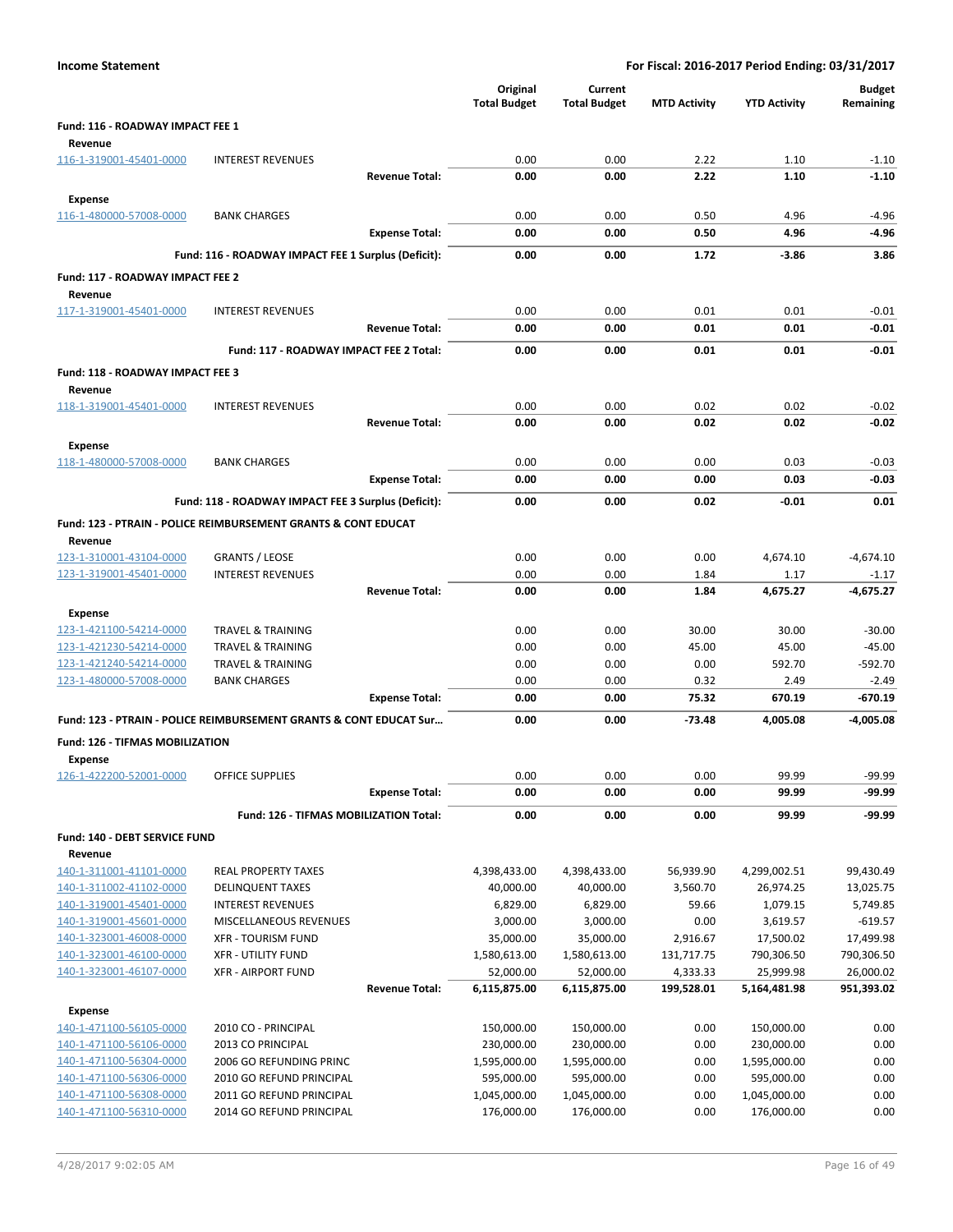|                                                    |                                                                 | Original<br><b>Total Budget</b> | Current<br><b>Total Budget</b> | <b>MTD Activity</b> | <b>YTD Activity</b>     | <b>Budget</b><br>Remaining |
|----------------------------------------------------|-----------------------------------------------------------------|---------------------------------|--------------------------------|---------------------|-------------------------|----------------------------|
|                                                    | 2014 GENERAL OBLIGATIONS PRINCIPAL                              | 290,000.00                      | 290,000.00                     | 290,000.00          | 290.000.00              | 0.00                       |
| 140-1-471100-56311-0000                            |                                                                 |                                 |                                | 0.00                |                         | 0.00                       |
| 140-1-471100-56312-0000<br>140-1-471200-56205-0000 | 2015 GENERAL OBLIGATIONS PRINCIPAL                              | 438,000.00                      | 438,000.00                     | 0.00                | 438,000.00              | 94,769.25                  |
| 140-1-471200-56206-0000                            | 2010 CO - INTEREST                                              | 191,788.00                      | 191,788.00                     |                     | 97,018.75               |                            |
|                                                    | 2013 CO INTEREST<br>2006 GO REFUNDING INT                       | 30,349.00                       | 30,349.00                      | 0.00                | 16,198.00<br>281,125.00 | 14,151.00                  |
| 140-1-471200-56404-0000                            |                                                                 | 522,375.00                      | 522,375.00                     | 0.00                |                         | 241,250.00                 |
| 140-1-471200-56406-0000                            | 2010 GO REFUND INTEREST                                         | 348,848.00                      | 348,848.00                     | 0.00                | 180,373.75              | 168,474.25                 |
| 140-1-471200-56408-0000                            | 2011 GO REFUND INTEREST                                         | 139,758.00                      | 139,758.00                     | 0.00                | 73,797.50               | 65,960.50                  |
| 140-1-471200-56409-0000                            | 2014 GENERAL OBLIGATIONS - INTEREST                             | 117,392.00                      | 117,392.00                     | 60,530.25           | 60,530.25               | 56,861.75                  |
| 140-1-471200-56410-0000                            | 2015 GO - INTEREST                                              | 164,256.00                      | 164,256.00                     | 0.00                | 84,712.20               | 79,543.80                  |
| 140-1-471200-56411-0000                            | 2014 GO REFUND INTEREST                                         | 32,280.00                       | 32,280.00                      | 0.00                | 17,020.00               | 15,260.00                  |
| 140-1-475100-56002-0000                            | <b>AGENT FEE</b>                                                | 1,200.00                        | 1,200.00                       | 0.00                | 2,000.00                | $-800.00$                  |
| 140-1-475100-56003-0000                            | <b>ISSUANCE COSTS</b>                                           | 0.00                            | 0.00                           | 0.00                | 22,915.00               | $-22,915.00$               |
| 140-1-475100-56005-0000                            | ARBITRAGE                                                       | 12,500.00                       | 12,500.00                      | 10,750.00           | 10,750.00               | 1,750.00                   |
| 140-1-480000-57008-0000                            | <b>BANK CHARGES</b>                                             | 1,900.00                        | 1,900.00                       | 56.19               | 552.64                  | 1,347.36                   |
|                                                    | <b>Expense Total:</b>                                           | 6,081,646.00                    | 6,081,646.00                   | 361,336.44          | 5,365,993.09            | 715,652.91                 |
|                                                    | Fund: 140 - DEBT SERVICE FUND Surplus (Deficit):                | 34,229.00                       | 34,229.00                      | $-161,808.43$       | $-201,511.11$           | 235,740.11                 |
| Fund: 160 - GENERAL CAPITAL IMPROVEMENT FUND       |                                                                 |                                 |                                |                     |                         |                            |
| Revenue                                            | SALE OF EXCHANGE BLDG                                           |                                 | 0.00                           |                     |                         |                            |
| 160-1-310002-45321-0000                            |                                                                 | 0.00<br>0.00                    |                                | 0.00                | -2,499,837.00           | 2,499,837.00               |
| 160-1-310002-45611-0000                            | <b>DONATIONS FOR PROJECTS</b>                                   |                                 | 0.00                           | 8,775.00            | 15,042.00               | $-15,042.00$               |
| 160-1-314004-41808-0000                            | FRANCHISE FEES/CABLE-SICFA                                      | 22,400.00                       | 22,400.00                      | 6,346.39            | 6,346.39                | 16,053.61                  |
| 160-1-319001-45401-0000                            | <b>INTEREST REVENUES</b>                                        | 13,000.00                       | 13,000.00                      | 1,679.31            | 6,967.61                | 6,032.39                   |
| 160-1-323001-46001-0000                            | <b>XFR - GENERAL FUND</b>                                       | 2,055,000.00                    | 2,055,000.00                   | 171,250.00          | 1,027,500.00            | 1,027,500.00               |
|                                                    | <b>Revenue Total:</b>                                           | 2,090,400.00                    | 2,090,400.00                   | 188,050.70          | $-1,443,981.00$         | 3,534,381.00               |
| <b>Expense</b>                                     |                                                                 |                                 |                                |                     |                         |                            |
| 160-1-421210-55201-0000                            | <b>EQUIPMENT PURCHASES</b>                                      | 0.00                            | 0.00                           | 0.00                | 393.00                  | $-393.00$                  |
| 160-1-422200-55201-0000                            | <b>EQUIPMENT PURCHASES</b>                                      | 0.00                            | 100,000.00                     | 0.00                | 93,579.00               | 6,421.00                   |
| 160-1-431200-53304-0000                            | STREET IMPROV PROGRAM                                           | 1,600,000.00                    | 1,957,382.69                   | 24,046.00           | 737,002.57              | 1,220,380.12               |
| 160-1-451100-55012-0000                            | <b>CWIP / CONSTRUCTION</b>                                      | 140,000.00                      | 140,000.00                     | 0.00                | 5,217.30                | 134,782.70                 |
| 160-1-455100-55003-0000                            | <b>BUILDING IMPROVEMENTS</b>                                    | 0.00                            | 0.00                           | 0.00                | 10,620.00               | $-10,620.00$               |
| 160-1-456100-55204-0000                            | <b>OLD TOWN GREENVILLE</b>                                      | 15,000.00                       | 15,000.00                      | 0.00                | 0.00                    | 15,000.00                  |
| 160-1-457100-54301-0000                            | <b>SPECIAL EVENTS</b>                                           | 0.00                            | 0.00                           | 112.00              | 3,155.30                | $-3,155.30$                |
| 160-1-457100-55203-0000                            | <b>FURNITURE/OFFICE EQUIP</b>                                   | 0.00                            | 0.00                           | 0.00                | 56,000.00               | $-56,000.00$               |
| 160-1-480000-55002-0000                            | <b>IMPROVEMENTS</b>                                             | 0.00                            | 0.00                           | 0.00                | 61,117.74               | $-61, 117.74$              |
| 160-1-480000-55007-0000                            | CWIP / ENG/ARCHITECTS/MGMT                                      | 0.00                            | 77,250.00                      | 2,800.00            | 13,252.05               | 63,997.95                  |
| 160-1-480000-55011-0000                            | <b>CWIP / CONSTRUCTION TESTING</b>                              | 0.00                            | 0.00                           | 824.50              | 7,186.50                | $-7,186.50$                |
| 160-1-480000-55012-0000                            | <b>CWIP / CONSTRUCTION</b>                                      | 0.00                            | 849,991.32                     | 757,288.24          | 1,263,347.57            | -413,356.25                |
| 160-1-480000-55201-0000                            | <b>EQUIPMENT PURCHASES</b>                                      | 0.00                            | 0.00                           | 0.00                | 30,688.99               | $-30,688.99$               |
| 160-1-480000-57008-0000                            | <b>BANK CHARGES</b>                                             | 6,300.00                        | 6,300.00                       | 64.51               | 824.27                  | 5,475.73                   |
|                                                    | <b>Expense Total:</b>                                           | 1,761,300.00                    | 3,145,924.01                   | 785,135.25          | 2,282,384.29            | 863,539.72                 |
|                                                    | Fund: 160 - GENERAL CAPITAL IMPROVEMENT FUND Surplus (Deficit): | 329,100.00                      | -1,055,524.01                  | -597,084.55         | -3,726,365.29           | 2,670,841.28               |
| <b>Fund: 161 - STREET CONSTRUCTION FUND</b>        |                                                                 |                                 |                                |                     |                         |                            |
| Revenue                                            |                                                                 |                                 |                                |                     |                         |                            |
| 161-1-319001-45401-0000                            | <b>INTEREST REVENUES</b>                                        | 0.00                            | 0.00                           | 142.98              | 70.18                   | $-70.18$                   |
|                                                    | <b>Revenue Total:</b>                                           | 0.00                            | 0.00                           | 142.98              | 70.18                   | $-70.18$                   |
| <b>Expense</b>                                     |                                                                 |                                 |                                |                     |                         |                            |
| 161-1-480000-57008-0000                            | <b>BANK CHARGES</b>                                             | 0.00                            | 0.00                           | 32.36               | 147.65                  | $-147.65$                  |
|                                                    | <b>Expense Total:</b>                                           | 0.00                            | 0.00                           | 32.36               | 147.65                  | $-147.65$                  |
|                                                    | Fund: 161 - STREET CONSTRUCTION FUND Surplus (Deficit):         | 0.00                            | 0.00                           | 110.62              | $-77.47$                | 77.47                      |
| Fund: 164 - 2013 CO CAPITAL FUND                   |                                                                 |                                 |                                |                     |                         |                            |
| Revenue                                            |                                                                 |                                 |                                |                     |                         |                            |
| 164-1-319001-45401-0000                            | <b>INTEREST REVENUES</b>                                        | 0.00                            | 0.00                           | 15.03               | 86.52                   | $-86.52$                   |
|                                                    | <b>Revenue Total:</b>                                           | 0.00                            | 0.00                           | 15.03               | 86.52                   | $-86.52$                   |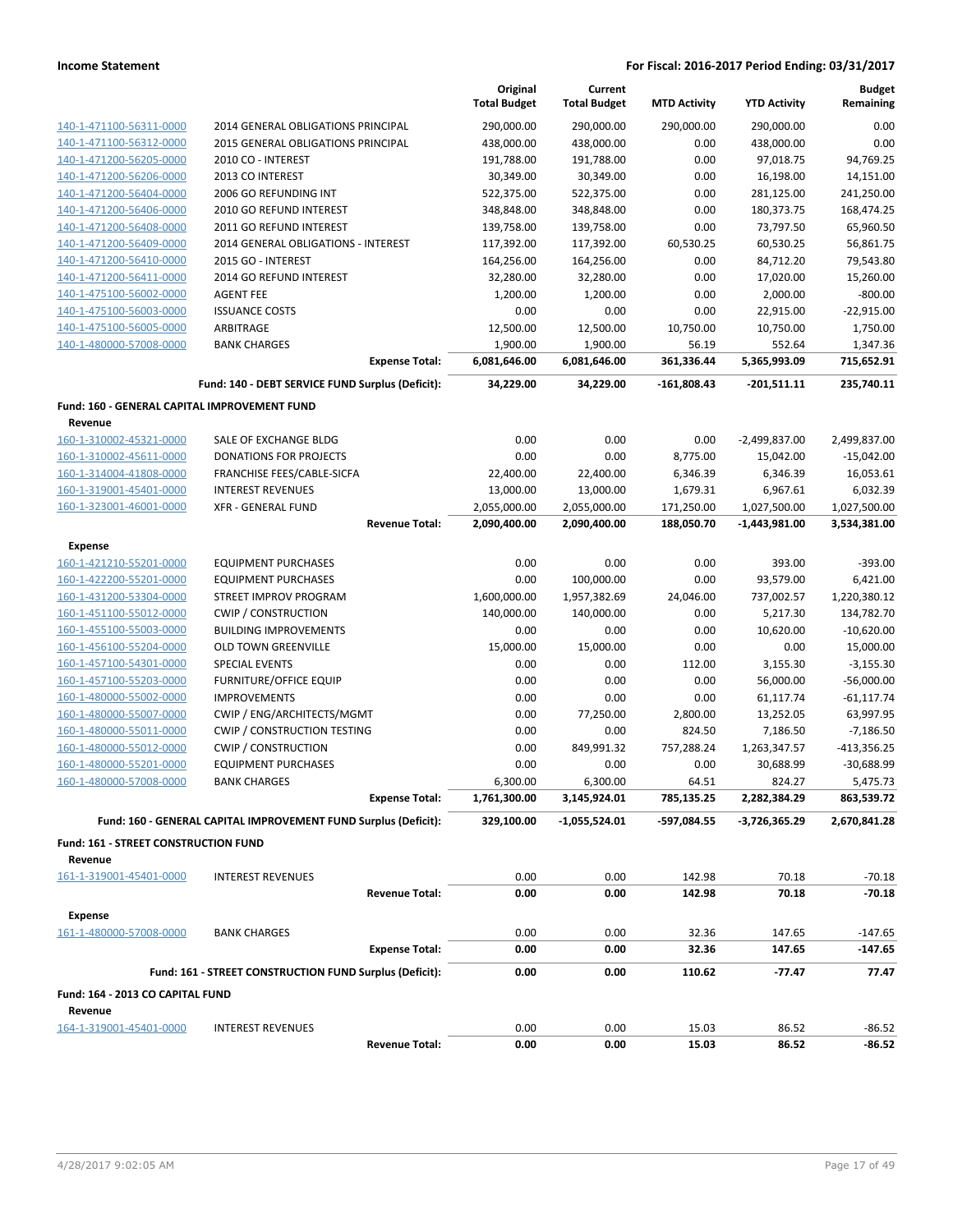|                                                    |                                                                      | Original<br><b>Total Budget</b> | Current<br><b>Total Budget</b> | <b>MTD Activity</b> | <b>YTD Activity</b>      | <b>Budget</b><br>Remaining   |
|----------------------------------------------------|----------------------------------------------------------------------|---------------------------------|--------------------------------|---------------------|--------------------------|------------------------------|
| Expense                                            |                                                                      |                                 |                                |                     |                          |                              |
| 164-1-480000-57008-0000                            | <b>BANK CHARGES</b>                                                  | 0.00                            | 0.00                           | 0.07                | 0.07                     | $-0.07$                      |
|                                                    | <b>Expense Total:</b>                                                | 0.00                            | 0.00                           | 0.07                | 0.07                     | $-0.07$                      |
|                                                    | Fund: 164 - 2013 CO CAPITAL FUND Surplus (Deficit):                  | 0.00                            | 0.00                           | 14.96               | 86.45                    | -86.45                       |
| Fund: 165 - 2014 GO FUND                           |                                                                      |                                 |                                |                     |                          |                              |
| Revenue<br>165-1-319001-45401-0000                 | <b>INTEREST REVENUES</b>                                             | 0.00                            | 0.00                           | 2,468.70            | 26,753.48                | $-26,753.48$                 |
|                                                    | <b>Revenue Total:</b>                                                | 0.00                            | 0.00                           | 2,468.70            | 26,753.48                | $-26.753.48$                 |
| Expense                                            |                                                                      |                                 |                                |                     |                          |                              |
| 165-1-431200-55007-0000                            | ENG/ARCHITECTS/MGMT                                                  | 0.00                            | 20,000.00                      | 4,746.50            | 37,972.00                | $-17,972.00$                 |
| 165-1-431200-55011-0000                            | <b>CONSTRUCTION TESTING</b>                                          | 0.00                            | 0.00                           | 3,924.00            | 13,650.00                | $-13,650.00$                 |
| 165-1-431200-55012-0000                            | <b>CONSTRUCTION</b>                                                  | 0.00                            | 0.00                           | 364,917.38          | 1,936,295.87             | -1,936,295.87                |
| 165-1-480000-57008-0000                            | <b>BANK CHARGES</b>                                                  | 0.00                            | 0.00                           | 0.00                | 47.11                    | $-47.11$                     |
|                                                    | <b>Expense Total:</b>                                                | 0.00                            | 20,000.00                      | 373,587.88          | 1,987,964.98             | $-1,967,964.98$              |
|                                                    | Fund: 165 - 2014 GO FUND Surplus (Deficit):                          | 0.00                            | -20,000.00                     | -371,119.18         | -1,961,211.50            | 1,941,211.50                 |
|                                                    | Fund: 170 - LAW ENFORCEMENT GRANT - CAPITAL PURCHASES                |                                 |                                |                     |                          |                              |
| Revenue                                            |                                                                      |                                 |                                |                     |                          |                              |
| 170-1-310001-43100-0000                            | <b>GRANT REVENUE</b>                                                 | 0.00                            | 30,000.00                      | 0.00                | 0.00                     | 30,000.00                    |
|                                                    | <b>Revenue Total:</b>                                                | 0.00                            | 30,000.00                      | 0.00                | 0.00                     | 30,000.00                    |
| Expense                                            |                                                                      |                                 |                                |                     |                          |                              |
| 170-1-421600-55201-0000                            | <b>EQUIPMENT PURCHASES</b>                                           | 0.00                            | 30,000.00                      | 0.00                | 0.00                     | 30,000.00                    |
|                                                    | <b>Expense Total:</b>                                                | 0.00                            | 30,000.00                      | 0.00                | 0.00                     | 30,000.00                    |
|                                                    | Fund: 170 - LAW ENFORCEMENT GRANT - CAPITAL PURCHASES Surplus (Defic | 0.00                            | 0.00                           | 0.00                | 0.00                     | 0.00                         |
| Fund: 171 - MAIN STREET SPECIAL REVENUE            |                                                                      |                                 |                                |                     |                          |                              |
| Revenue                                            |                                                                      |                                 |                                |                     |                          |                              |
| 171-1-310001-43104-0000                            | <b>GRANT REVENUE - OTHER</b>                                         | 0.00                            | 25,000.00                      | 0.00                | 25,000.00                | 0.00                         |
|                                                    | <b>Revenue Total:</b>                                                | 0.00                            | 25,000.00                      | 0.00                | 25,000.00                | 0.00                         |
| Expense                                            |                                                                      |                                 |                                |                     |                          |                              |
| 171-1-456100-54501-0000                            | <b>SPECIAL SERVICES</b>                                              | 0.00                            | 25,000.00                      | 0.00                | 5,000.00                 | 20,000.00                    |
|                                                    | <b>Expense Total:</b>                                                | 0.00                            | 25,000.00                      | 0.00                | 5,000.00                 | 20,000.00                    |
|                                                    | Fund: 171 - MAIN STREET SPECIAL REVENUE Surplus (Deficit):           | 0.00                            | 0.00                           | 0.00                | 20,000.00                | $-20,000.00$                 |
| Fund: 172 - MINOR GRANTS FUND                      |                                                                      |                                 |                                |                     |                          |                              |
| Revenue                                            |                                                                      |                                 |                                |                     |                          |                              |
| 172-1-310001-43105-0000                            | MISCELLANEOUS / GRANTS                                               | 0.00                            | 25,000.00                      | 0.00                | 0.00                     | 25,000.00                    |
| 172-1-310001-43108-0000                            | <b>GRANTS / LIBRARY GRANT</b>                                        | 0.00                            | 0.00                           | 0.00                | 530.25                   | $-530.25$                    |
|                                                    | <b>Revenue Total:</b>                                                | 0.00                            | 25,000.00                      | 0.00                | 530.25                   | 24,469.75                    |
| <b>Expense</b>                                     |                                                                      |                                 |                                |                     |                          |                              |
| 172-1-421240-55207-0000                            | RADIO COMMUNICATION EQUIP                                            | 0.00                            | 25,000.00                      | 0.00                | 24,889.67                | 110.33                       |
| 172-1-455100-51011-0000                            | PART TIME TEMPORARY                                                  | 0.00                            | 0.00                           | 241.97              | 241.97                   | $-241.97$                    |
| 172-1-455100-52402-0000                            | <b>BASIC PROGRAM EXPENSE</b>                                         | 0.00                            | 0.00                           | 0.00                | $-15.40$                 | 15.40                        |
| 172-1-455100-54201-0000<br>172-1-455100-55211-0000 | MEMBERSHIPS & SUBSCRIPTIONS<br>DEPARTMENTAL CAPITAL / BOOKS          | 0.00<br>0.00                    | 0.00<br>0.00                   | 0.00<br>0.00        | 572.25                   | $-572.25$<br>$-1,346.41$     |
|                                                    | <b>Expense Total:</b>                                                | 0.00                            | 25,000.00                      | 241.97              | 1,346.41<br>27,034.90    | $-2,034.90$                  |
|                                                    |                                                                      |                                 |                                |                     |                          |                              |
|                                                    | Fund: 172 - MINOR GRANTS FUND Surplus (Deficit):                     | 0.00                            | 0.00                           | $-241.97$           | $-26,504.65$             | 26,504.65                    |
| Fund: 174 - FEMA GRANT                             |                                                                      |                                 |                                |                     |                          |                              |
| Revenue<br>174-1-310001-43107-0000                 | <b>GRANTS / FEMA GRANT REVENUE</b>                                   |                                 |                                |                     |                          |                              |
|                                                    | <b>Revenue Total:</b>                                                | 0.00<br>0.00                    | 0.00<br>0.00                   | 0.00<br>0.00        | 182,810.00<br>182,810.00 | $-182,810.00$<br>-182,810.00 |
|                                                    |                                                                      |                                 |                                |                     |                          |                              |
| Expense<br>174-1-422200-55201-0000                 | <b>EQUIPMENT PURCHASES</b>                                           | 0.00                            | 0.00                           | 0.00                | 182,740.00               | $-182,740.00$                |
|                                                    | <b>Expense Total:</b>                                                | 0.00                            | 0.00                           | 0.00                | 182,740.00               | $-182,740.00$                |
|                                                    |                                                                      |                                 |                                |                     |                          |                              |
|                                                    | Fund: 174 - FEMA GRANT Surplus (Deficit):                            | 0.00                            | 0.00                           | 0.00                | 70.00                    | $-70.00$                     |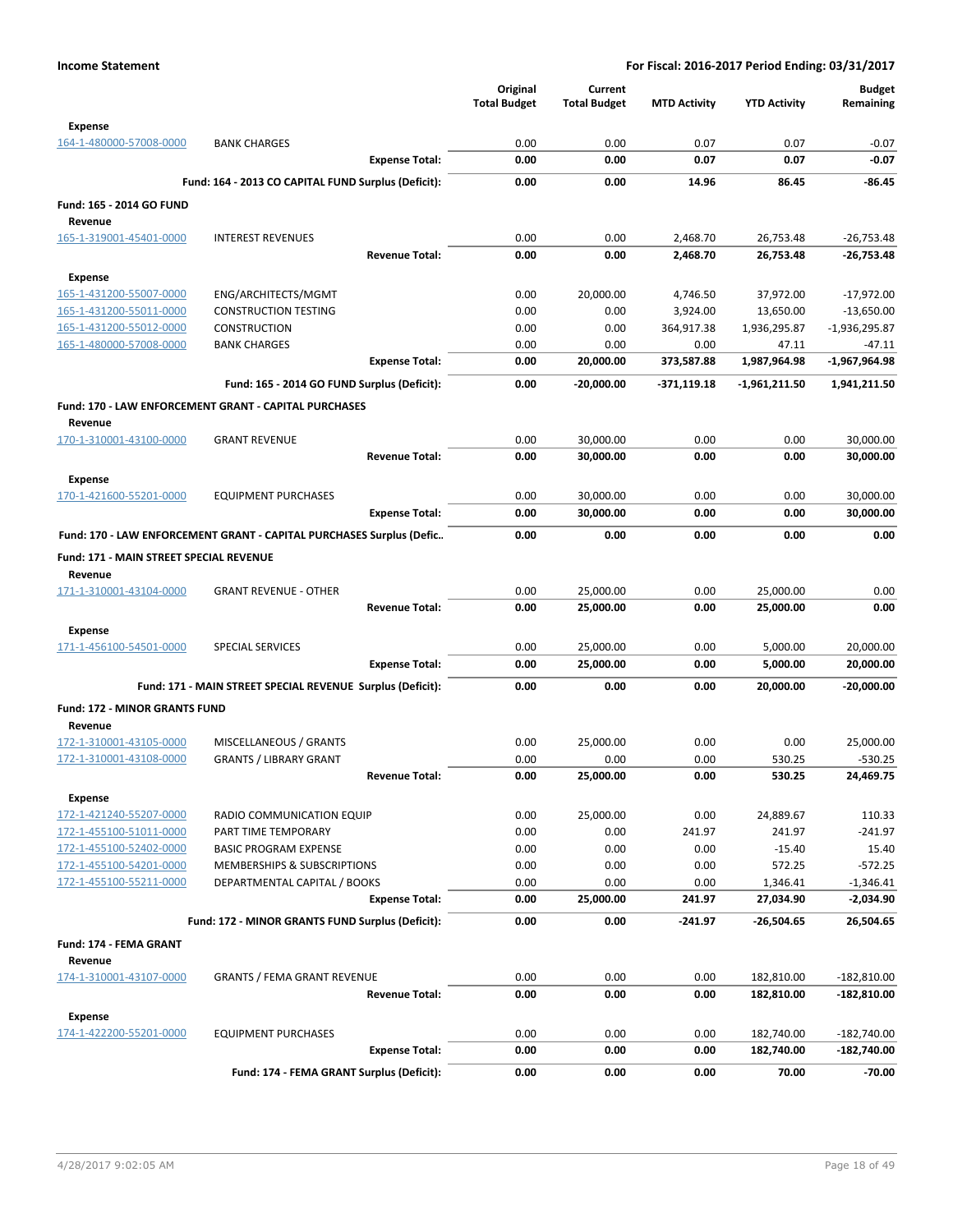|                                                       |                                                               |                                 | Original<br><b>Total Budget</b> | Current<br><b>Total Budget</b> | <b>MTD Activity</b> | <b>YTD Activity</b> | <b>Budget</b><br>Remaining |
|-------------------------------------------------------|---------------------------------------------------------------|---------------------------------|---------------------------------|--------------------------------|---------------------|---------------------|----------------------------|
| Fund: 175 - JUSTICE ASSISTANCE GRANT - JAG<br>Revenue |                                                               |                                 |                                 |                                |                     |                     |                            |
| 175-1-310001-43102-0000                               | <b>GRANTS / GRANT REVENUE</b>                                 |                                 | 0.00                            | 0.00                           | 0.00                | 6,165.00            | $-6,165.00$                |
|                                                       |                                                               | <b>Revenue Total:</b>           | 0.00                            | 0.00                           | 0.00                | 6,165.00            | $-6,165.00$                |
| <b>Expense</b>                                        |                                                               |                                 |                                 |                                |                     |                     |                            |
| 175-1-421230-55201-0000                               | <b>EQUIPMENT PURCHASES</b>                                    |                                 | 0.00                            | 0.00                           | 0.00                | 6,165.00            | $-6,165.00$                |
|                                                       |                                                               | <b>Expense Total:</b>           | 0.00                            | 0.00                           | 0.00                | 6,165.00            | $-6,165.00$                |
|                                                       | Fund: 175 - JUSTICE ASSISTANCE GRANT - JAG Surplus (Deficit): |                                 | 0.00                            | 0.00                           | 0.00                | 0.00                | 0.00                       |
|                                                       |                                                               |                                 |                                 |                                |                     |                     |                            |
| Fund: 190 - FIXED ASSETS<br><b>Expense</b>            |                                                               |                                 |                                 |                                |                     |                     |                            |
| 190-1-460000-57001-0000                               | <b>DEPRECIATION EXPENSE</b>                                   |                                 | 0.00                            | 0.00                           | 0.00                | $-134,526.72$       | 134,526.72                 |
|                                                       |                                                               | <b>Expense Total:</b>           | 0.00                            | 0.00                           | 0.00                | $-134,526.72$       | 134,526.72                 |
|                                                       |                                                               | Fund: 190 - FIXED ASSETS Total: | 0.00                            | 0.00                           | 0.00                | $-134,526.72$       | 134,526.72                 |
| Fund: 200 - WATER / WASTEWATER FUND                   |                                                               |                                 |                                 |                                |                     |                     |                            |
| Revenue                                               |                                                               |                                 |                                 |                                |                     |                     |                            |
| 200-2-318003-44302-0000                               | WATER REVENUES / SERVICE CHARGES                              |                                 | 62,000.00                       | 62,000.00                      | 5,002.93            | 33,368.62           | 28,631.38                  |
| 200-2-318003-44304-0000                               | <b>NEW SERVICES - WATER</b>                                   |                                 | 20,000.00                       | 20,000.00                      | 250.00              | 9,500.00            | 10,500.00                  |
| 200-2-318003-44305-0000<br>200-2-318003-44306-0000    | LATE CHARGES - WATER<br>WATER REVENUES / WATER REREAD         |                                 | 50,000.00<br>0.00               | 50,000.00<br>0.00              | 2,665.67<br>0.00    | 20,846.88<br>10.00  | 29,153.12<br>$-10.00$      |
| 200-2-318003-44312-0000                               | <b>METER TAMPERING</b>                                        |                                 | 3,000.00                        | 3,000.00                       | 250.00              | 2,500.00            | 500.00                     |
| 200-2-318003-45103-0000                               | <b>GEUS RAW WATER CONSUMPTN</b>                               |                                 | 131,216.00                      | 131,216.00                     | 0.00                | 85,115.77           | 46,100.23                  |
| 200-2-318003-45120-0000                               | OTHER RAW WATER SALES                                         |                                 | 25,000.00                       | 25,000.00                      | 0.00                | 0.00                | 25,000.00                  |
| 200-2-318004-42303-0000                               | <b>WASTE HAULER PERMITS</b>                                   |                                 | 2,600.00                        | 2,600.00                       | 100.00              | 1,300.00            | 1,300.00                   |
| 200-2-318004-44307-0000                               | <b>NEW SERVICES - SEWER</b>                                   |                                 | 3,800.00                        | 3,800.00                       | 600.00              | 2,500.00            | 1,300.00                   |
| 200-2-318004-44309-0000                               | SEWER REVENUES / SERVICE CHARGES                              |                                 | 58,404.00                       | 58,404.00                      | 4,523.07            | 27,499.44           | 30,904.56                  |
| 200-2-318004-44310-0000                               | LATE CHARGES - SEWER                                          |                                 | 52,692.00                       | 52,692.00                      | 3,000.52            | 19,676.74           | 33,015.26                  |
| 200-2-318004-45106-0000                               | L-3 COMM COD DISCHARGE                                        |                                 | 126,360.00                      | 126,360.00                     | 10,530.00           | 63,180.00           | 63,180.00                  |
| 200-2-318004-45201-0000                               | SEWER REV/ SEWER HAULER FEES                                  |                                 | 437,906.00                      | 437,906.00                     | 44,139.75           | 179,076.00          | 258,830.00                 |
| 200-2-319003-45101-0000                               | WATER REVENUES / METERED SALES                                |                                 | 6,081,744.00                    | 6,081,744.00                   | 411,674.23          | 2,978,686.32        | 3,103,057.68               |
| 200-2-319004-45104-0000                               | SEWER COLLECTION FEES                                         |                                 | 5,500,000.00                    | 5,500,000.00                   | 414,526.62          | 2,653,977.39        | 2,846,022.61               |
| 200-2-319004-45105-0000                               | SEWER REVENUES / EPA REVENUE                                  |                                 | 0.00                            | 0.00                           | 35.91               | 106.53              | $-106.53$                  |
| 200-2-320003-45401-0000                               | <b>INTEREST REVENUES</b>                                      |                                 | 25,000.00                       | 25,000.00                      | 719.44              | 80.27               | 24,919.73                  |
| 200-2-320003-45601-0000                               | <b>MISCELLANEOUS REVENUES</b>                                 |                                 | 3,500.00                        | 3,500.00                       | 0.00                | 259.98              | 3,240.02                   |
| 200-2-323001-58013-0000                               | <b>XFR - TOURISM FUND</b>                                     |                                 | 45,000.00                       | 45,000.00                      | 3,750.00            | 22,500.00           | 22,500.00                  |
|                                                       |                                                               | <b>Revenue Total:</b>           | 12,628,222.00                   | 12,628,222.00                  | 901,768.14          | 6,100,183.94        | 6,528,038.06               |
| <b>Expense</b>                                        |                                                               |                                 |                                 |                                |                     |                     |                            |
| 200-2-436100-51001-0000                               | <b>REGULAR SALARIES</b>                                       |                                 | 70,416.00                       | 70,416.00                      | 2,314.08            | 18,416.25           | 51,999.75                  |
| 200-2-436100-51020-0000                               | <b>OVERTIME</b>                                               |                                 | 285.00                          | 285.00                         | 0.00                | 0.00                | 285.00                     |
| 200-2-436100-51021-0000                               | LONGEVITY                                                     |                                 | 816.00                          | 816.00                         | 0.00                | 606.00              | 210.00                     |
| 200-2-436100-51101-0000                               | <b>CERTIFICATION PAY</b>                                      |                                 | 600.00                          | 600.00                         | 0.00                | 0.00                | 600.00                     |
| 200-2-436100-51117-0000                               | <b>CELL PHONE ALLOWANCE</b>                                   |                                 | 432.00                          | 432.00                         | 0.00                | 33.22               | 398.78                     |
| 200-2-436100-51201-0000                               | <b>FICA</b>                                                   |                                 | 4,498.00                        | 4,498.00                       | 141.16              | 1,166.18            | 3,331.82                   |
| 200-2-436100-51202-0000                               | MEDICARE                                                      |                                 | 1,052.00                        | 1,052.00                       | 33.02               | 272.78              | 779.22                     |
| 200-2-436100-51203-0000                               | HEALTH INSURANCE                                              |                                 | 19,400.00                       | 19,400.00                      | 1,616.66            | 9,699.96            | 9,700.04                   |
| 200-2-436100-51204-0000                               | <b>WORKERS COMPENSATION</b>                                   |                                 | 344.00                          | 344.00                         | 28.67               | 172.02              | 171.98                     |
| 200-2-436100-51205-0000<br>200-2-436100-51301-0000    | STATE UNEMPLOYMENT                                            |                                 | 154.00                          | 154.00                         | $-77.20$            | 10.72               | 143.28                     |
| 200-2-436100-52001-0000                               | <b>TMRS</b><br>OFFICE SUPPLIES                                |                                 | 7,991.00<br>500.00              | 7,991.00<br>500.00             | 258.72<br>0.00      | 2,070.93<br>295.17  | 5,920.07<br>204.83         |
| 200-2-436100-52002-0000                               | POSTAGE / FREIGHT                                             |                                 |                                 |                                | 4,700.00            | 4,712.49            | 2,787.51                   |
| 200-2-436100-52305-0000                               | PUBLIC EDUCATION                                              |                                 | 7,500.00<br>3,400.00            | 7,500.00<br>3,400.00           | 0.00                | 0.00                | 3,400.00                   |
| 200-2-436100-53402-0000                               | <b>BUILDING MAINTENANCE</b>                                   |                                 | 500.00                          | 500.00                         | 298.75              | 1,039.40            | $-539.40$                  |
| 200-2-436100-54001-0000                               | <b>TELEPHONE CHARGES</b>                                      |                                 | 4,000.08                        | 4,000.08                       | 77.44               | 464.90              | 3,535.18                   |
| 200-2-436100-54002-0000                               | UTILITY CHARGES                                               |                                 | 26,821.00                       | 26,821.00                      | 1,709.46            | 11,512.31           | 15,308.69                  |
| 200-2-436100-54101-0000                               | PROFESSIONAL SERVICES                                         |                                 | 2,000.00                        | 2,000.00                       | 0.00                | 0.00                | 2,000.00                   |
| 200-2-436100-54106-0000                               | <b>ATTORNEY FEES</b>                                          |                                 | 3,400.00                        | 3,400.00                       | 0.00                | 0.00                | 3,400.00                   |
| 200-2-436100-54201-0000                               | MEMBERSHIPS & SUBSCRIPTIONS                                   |                                 | 350.00                          | 350.00                         | 0.00                | 0.00                | 350.00                     |
| 200-2-436100-54214-0000                               | <b>TRAVEL &amp; TRAINING</b>                                  |                                 | 500.00                          | 500.00                         | 0.00                | 0.00                | 500.00                     |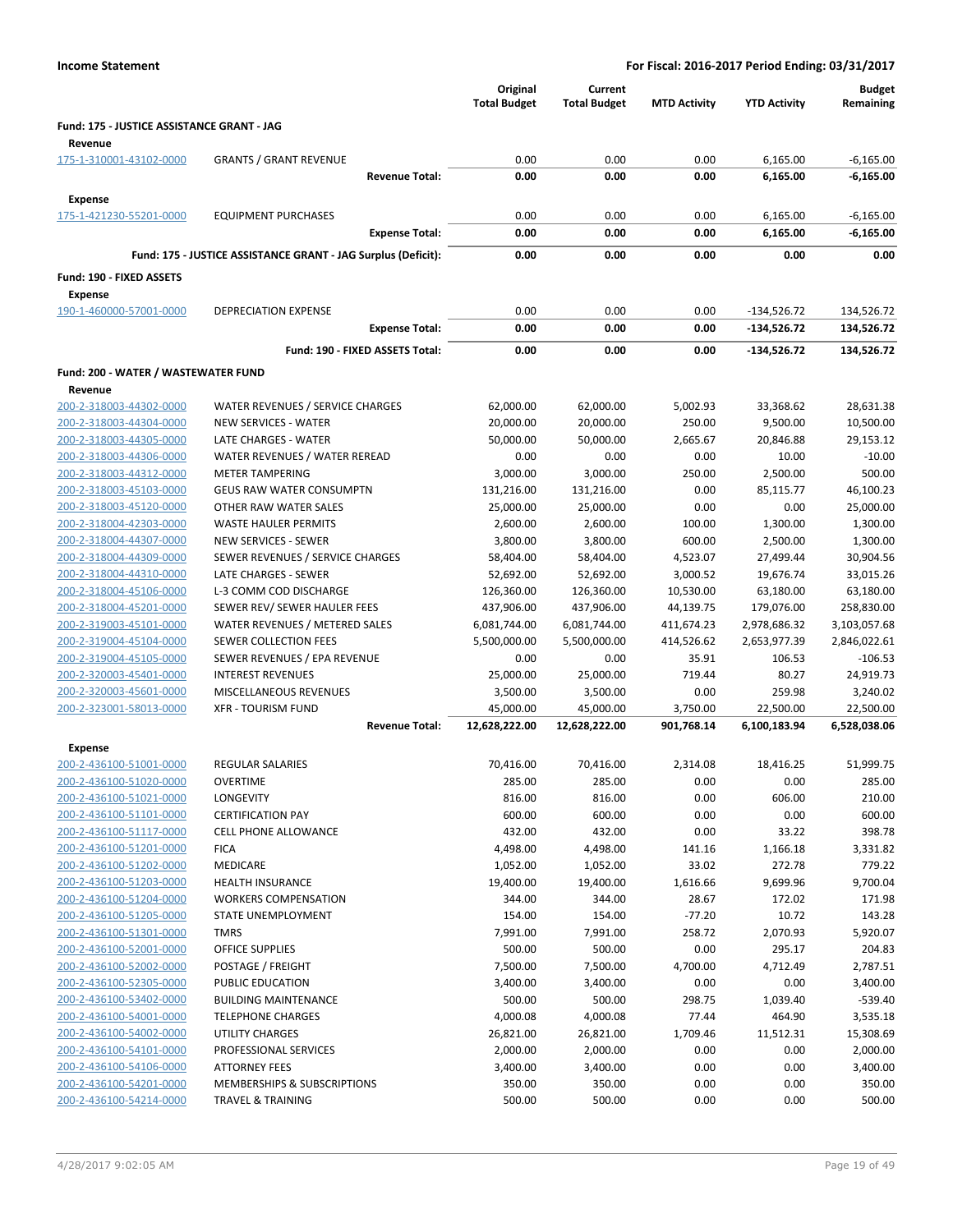| 200-2-436200-51001-0000        |
|--------------------------------|
| 200-2-436200-51020-0000        |
| 200-2-436200-51021-0000        |
| <u>200-2-436200-51101-0000</u> |
| 200-2-436200-51117-0000        |
| 200-2-436200-51201-0000        |
| 200-2-436200-51202-0000        |
| <u>200-2-436200-51203-0000</u> |
| <u>200-2-436200-51204-0000</u> |
| 200-2-436200-51205-0000        |
| 200-2-436200-51301-0000        |
| 200-2-436200-52001-0000        |
| <u>200-2-436200-52002-0000</u> |
| <u>200-2-436200-52101-0000</u> |
| 200-2-436200-52104-0000        |
|                                |
| 200-2-436200-52105-0000        |
| 200-2-436200-52106-0000        |
| 200-2-436200-52201-0000        |
| <u>200-2-436200-52202-0000</u> |
| 200-2-436200-52203-0000        |
| 200-2-436200-52301-0000        |
| 200-2-436200-53201-0000        |
| <u>200-2-436200-53202-0000</u> |
| <u>200-2-436200-53203-0000</u> |
| 200-2-436200-53205-0000        |
| 200-2-436200-53207-0000        |
| 200-2-436200-53310-0000        |
| <u>200-2-436200-53312-0000</u> |
| <u>200-2-436200-53402-0000</u> |
| 200-2-436200-53403-0000        |
| 200-2-436200-53404-0000        |
| 200-2-436200-53605-0000        |
| <u>200-2-436200-53606-0000</u> |
| <u>200-2-436200-54001-0000</u> |
| 200-2-436200-54002-0000        |
| 200-2-436200-54201-0000        |
| 200-2-436200-54208-0000        |
| 200-2-436200-54212-0000        |
| <u>200-2-436200-54214-0000</u> |
|                                |
| 200-2-436200-54219-0000        |
| 200-2-436200-54410-0000        |
| 200-2-436300-51001-0000        |
| 200-2-436300-51020-0000        |
| 200-2-436300-51021-0000        |
| 200-2-436300-51101-0000        |
| 200-2-436300-51117-0000        |
| 200-2-436300-51201-0000        |
| 200-2-436300-51202-0000        |
| <u>200-2-436300-51203-0000</u> |
| <u>200-2-436300-51204-0000</u> |
| 200-2-436300-51205-0000        |
| 200-2-436300-51301-0000        |
| 200-2-436300-51401-0000        |
| <u>200-2-436300-52001-0000</u> |
| <u>200-2-436300-52002-0000</u> |
| 200-2-436300-52005-0000        |
| 200-2-436300-52101-0000        |
| <u>200-2-436300-52103-0000</u> |
| <u>200-2-436300-52104-0000</u> |
|                                |

|                         |                                    | Original<br><b>Total Budget</b> | Current<br><b>Total Budget</b> | <b>MTD Activity</b> | <b>YTD Activity</b> | Budget<br>Remaining |
|-------------------------|------------------------------------|---------------------------------|--------------------------------|---------------------|---------------------|---------------------|
| 200-2-436200-51001-0000 | <b>REGULAR SALARIES</b>            | 308,221.00                      | 308,221.00                     | 24,323.52           | 153,319.71          | 154,901.29          |
| 200-2-436200-51020-0000 | <b>OVERTIME</b>                    | 13,500.00                       | 13,500.00                      | 105.44              | 8,107.19            | 5,392.81            |
| 200-2-436200-51021-0000 | LONGEVITY                          | 3,678.00                        | 3,678.00                       | 0.00                | 4,038.00            | $-360.00$           |
| 200-2-436200-51101-0000 | <b>CERTIFICATION PAY</b>           | 3,000.00                        | 3,000.00                       | 276.94              | 1,500.07            | 1,499.93            |
| 200-2-436200-51117-0000 | <b>CELL PHONE ALLOWANCE</b>        | 432.00                          | 432.00                         | 33.22               | 215.93              | 216.07              |
| 200-2-436200-51201-0000 | <b>FICA</b>                        | 20,847.00                       | 20,847.00                      | 1,433.36            | 9,811.34            | 11,035.66           |
| 200-2-436200-51202-0000 | MEDICARE                           | 4,876.00                        | 4,876.00                       | 335.22              | 2,294.57            | 2,581.43            |
| 200-2-436200-51203-0000 | <b>HEALTH INSURANCE</b>            | 77,600.00                       | 77,600.00                      | 6,466.67            | 38,800.02           | 38,799.98           |
| 200-2-436200-51204-0000 | <b>WORKERS COMPENSATION</b>        | 11,081.00                       | 11,081.00                      | 923.42              | 5,540.52            | 5,540.48            |
| 200-2-436200-51205-0000 | STATE UNEMPLOYMENT                 | 681.00                          | 681.00                         | $-848.90$           | 114.11              | 566.89              |
| 200-2-436200-51301-0000 | <b>TMRS</b>                        | 36,206.00                       | 36,206.00                      | 2,765.84            | 18,266.18           | 17,939.82           |
| 200-2-436200-52001-0000 | OFFICE SUPPLIES                    | 450.00                          | 450.00                         | 0.00                | 360.45              | 89.55               |
| 200-2-436200-52002-0000 | POSTAGE / FREIGHT                  | 2,300.00                        | 2,300.00                       | 0.00                | 14.79               | 2,285.21            |
| 200-2-436200-52101-0000 | <b>JANITORIAL SUPPLIES</b>         | 2,000.00                        | 2,000.00                       | 0.00                | 669.35              | 1,330.65            |
| 200-2-436200-52104-0000 | <b>WEARING APPAREL</b>             | 4,847.00                        | 4,847.00                       | 537.73              | 3,424.02            | 1,422.98            |
| 200-2-436200-52105-0000 | <b>LABORATORY</b>                  | 14,433.00                       | 14,433.00                      | 2,069.34            | 5,362.16            | 9,070.84            |
| 200-2-436200-52106-0000 | <b>CHEMICAL SUPPLIES</b>           | 296,400.00                      | 296,400.00                     | 15,896.47           | 103,669.51          | 192,730.49          |
| 200-2-436200-52201-0000 | MINOR TOOLS & EQUIPMENT            | 1,470.00                        | 1,470.00                       | 960.62              | 2,015.69            | $-545.69$           |
| 200-2-436200-52202-0000 | <b>MECHANICAL SUPPLIES</b>         | 1,486.00                        | 1,486.00                       | 452.99              | 1,389.09            | 96.91               |
| 200-2-436200-52203-0000 | <b>MOTOR VEHICLE FUEL</b>          | 7,500.00                        | 7,500.00                       | 294.60              | 2,232.42            | 5,267.58            |
| 200-2-436200-52301-0000 | <b>SAFETY SUPPLIES</b>             | 1,500.00                        | 1,500.00                       | 117.61              | 228.02              | 1,271.98            |
| 200-2-436200-53201-0000 | FURNITURE & OFFICE EQUIPMENT       | 250.00                          | 250.00                         | 0.00                | 0.00                | 250.00              |
| 200-2-436200-53202-0000 | MACHINE, TOOLS & IMPLMNTS          | 2,130.00                        | 2,130.00                       | 177.11              | 424.15              | 1,705.85            |
| 200-2-436200-53203-0000 | <b>INSTRUMENTS &amp; APPARATUS</b> | 3,725.00                        | 3,725.00                       | 0.00                | 2,654.99            | 1,070.01            |
| 200-2-436200-53205-0000 | <b>MOTOR VEHICLES</b>              | 3,200.00                        | 3,200.00                       | 0.00                | 344.17              | 2,855.83            |
| 200-2-436200-53207-0000 | RADIO/COMMUNICATIONS               | 900.00                          | 900.00                         | 0.00                | 0.00                | 900.00              |
| 200-2-436200-53310-0000 | RESVRS/STRG TANKS/ST PIPE          | 20,070.00                       | 20,070.00                      | 169.37              | 1,622.70            | 18,447.30           |
| 200-2-436200-53312-0000 | <b>WATER LINE EASEMENTS</b>        | 50,000.00                       | 50,000.00                      | 0.00                | 0.00                | 50,000.00           |
| 200-2-436200-53402-0000 | <b>BUILDING MAINTENANCE</b>        | 1,400.00                        | 1,400.00                       | 200.00              | 499.69              | 900.31              |
| 200-2-436200-53403-0000 | HEATING & COOLING SYSTEMS          | 3,500.00                        | 3,500.00                       | 0.00                | 0.00                | 3,500.00            |
| 200-2-436200-53404-0000 | STRUCTURES / EXTERIOR STRUCTURES   | 430.00                          | 430.00                         | 0.00                | 0.00                | 430.00              |
| 200-2-436200-53605-0000 | STRUCTURES / FILTRATION PLANT      | 35,950.00                       | 35,950.00                      | 2,477.82            | 18,364.43           | 17,585.57           |
| 200-2-436200-53606-0000 | <b>MAINT - GROUNDS</b>             | 300.00                          | 300.00                         | 0.00                | 0.00                | 300.00              |
| 200-2-436200-54001-0000 | <b>TELEPHONE CHARGES</b>           | 13,800.00                       | 13,800.00                      | 364.43              | 6,522.38            | 7,277.62            |
| 200-2-436200-54002-0000 | <b>UTILITY CHARGES</b>             | 360,000.00                      | 360,000.00                     | 38,822.90           | 155,048.47          | 204,951.53          |
| 200-2-436200-54201-0000 | MEMBERSHIPS & SUBSCRIPTIONS        | 1,720.00                        | 1,720.00                       | 231.00              | 291.00              | 1,429.00            |
| 200-2-436200-54208-0000 | LABORATORY WORK                    | 20,232.00                       | 20,232.00                      | 2,811.00            | 10,007.62           | 10,224.38           |
| 200-2-436200-54212-0000 | <b>PRINTING</b>                    | 800.00                          | 800.00                         | 24.00               | 24.00               | 776.00              |
| 200-2-436200-54214-0000 | <b>TRAVEL &amp; TRAINING</b>       | 5,288.00                        | 5,288.00                       | 0.00                | 790.00              | 4,498.00            |
| 200-2-436200-54219-0000 | SABINE RIVER AUTHORITY             | 1,011,606.00                    | 1,011,606.00                   | 166,502.71          | 414,158.00          | 597,448.00          |
| 200-2-436200-54410-0000 | PERMITS/FEES                       | 22,000.00                       | 22,000.00                      | 0.00                | 23,289.70           | $-1,289.70$         |
| 200-2-436300-51001-0000 | REGULAR SALARIES                   | 418,692.00                      | 418,692.00                     | 25,143.15           | 174,227.25          | 244,464.75          |
| 200-2-436300-51020-0000 | <b>OVERTIME</b>                    | 50,045.00                       | 50,045.00                      | 2,647.40            | 18,794.23           | 31,250.77           |
| 200-2-436300-51021-0000 | LONGEVITY                          | 7,806.00                        | 7,806.00                       | 0.00                | 5,097.00            | 2,709.00            |
| 200-2-436300-51101-0000 | <b>CERTIFICATION PAY</b>           | 900.00                          | 900.00                         | 46.16               | 438.52              | 461.48              |
| 200-2-436300-51117-0000 | CELL PHONE ALLOWANCE               | 216.00                          | 216.00                         | 16.62               | 99.71               | 116.29              |
| 200-2-436300-51201-0000 | <b>FICA</b>                        | 29,615.00                       | 29,615.00                      | 1,652.69            | 12,209.87           | 17,405.13           |
| 200-2-436300-51202-0000 | MEDICARE                           | 6,926.00                        | 6,926.00                       | 386.51              | 2,855.53            | 4,070.47            |
| 200-2-436300-51203-0000 | <b>HEALTH INSURANCE</b>            | 121,250.00                      | 121,250.00                     | 10,104.17           | 60,625.02           | 60,624.98           |
| 200-2-436300-51204-0000 | <b>WORKERS COMPENSATION</b>        | 15,548.00                       | 15,548.00                      | 1,295.67            | 7,774.02            | 7,773.98            |
| 200-2-436300-51205-0000 | STATE UNEMPLOYMENT                 | 991.00                          | 991.00                         | $-1,279.91$         | 166.83              | 824.17              |
| 200-2-436300-51301-0000 | <b>TMRS</b>                        | 51,914.00                       | 51,914.00                      | 3,058.87            | 22,178.58           | 29,735.42           |
| 200-2-436300-51401-0000 | <b>CONTRA - SALARIES</b>           | 0.00                            | 0.00                           | 0.00                | $-31.85$            | 31.85               |
| 200-2-436300-52001-0000 | OFFICE SUPPLIES                    | 300.00                          | 300.00                         | 53.93               | 134.70              | 165.30              |
| 200-2-436300-52002-0000 | POSTAGE / FREIGHT                  | 50.00                           | 50.00                          | 0.00                | 0.00                | 50.00               |
| 200-2-436300-52005-0000 | PRINTED MATERIALS                  | 100.00                          | 100.00                         | 0.00                | 0.00                | 100.00              |
| 200-2-436300-52101-0000 | <b>JANITORIAL SUPPLIES</b>         | 100.00                          | 100.00                         | 0.00                | 0.00                | 100.00              |
| 200-2-436300-52103-0000 | <b>MEETING SUPPLIES</b>            | 100.00                          | 100.00                         | 0.00                | 71.00               | 29.00               |
| 200-2-436300-52104-0000 | <b>WEARING APPAREL</b>             | 11,000.00                       | 11,000.00                      | 1,591.57            | 8,273.87            | 2,726.13            |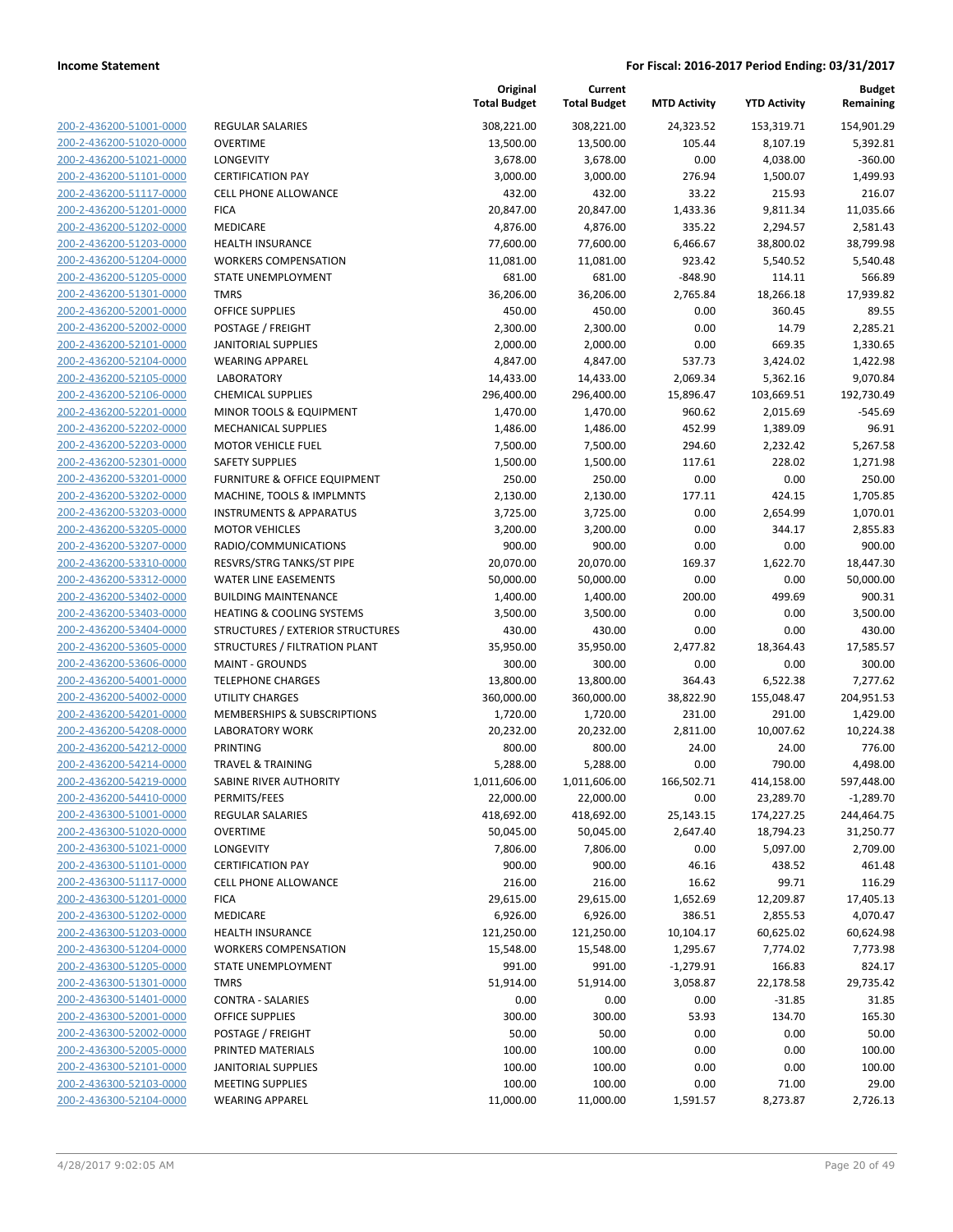| 200-2-436300-52106-0000                                          |
|------------------------------------------------------------------|
| 200-2-436300-52201-0000                                          |
| 200-2-436300-52203-0000                                          |
| <u>200-2-436300-52303-0000</u>                                   |
| <u>200-2-436300-53201-0000</u>                                   |
| 200-2-436300-53202-0000                                          |
| 200-2-436300-53205-0000                                          |
|                                                                  |
| 200-2-436300-53207-0000                                          |
| 200-2-436300-53210-0000                                          |
| <u>200-2-436300-53211-0000</u>                                   |
| 200-2-436300-53306-0000                                          |
| 200-2-436300-54001-0000                                          |
| 200-2-436300-54214-0000                                          |
| 200-2-436300-55201-0000                                          |
| 200-2-437200-51001-0000                                          |
| 200-2-437200-51020-0000                                          |
| 200-2-437200-51021-0000                                          |
|                                                                  |
| 200-2-437200-51101-0000                                          |
| 200-2-437200-51117-0000                                          |
| 200-2-437200-51201-0000                                          |
| 200-2-437200-51202-0000                                          |
| 200-2-437200-51203-0000                                          |
| 200-2-437200-51204-0000                                          |
| 200-2-437200-51205-0000                                          |
| 200-2-437200-51301-0000                                          |
| 200-2-437200-51401-0000                                          |
| 200-2-437200-52001-0000                                          |
|                                                                  |
| 200-2-437200-52103-0000                                          |
| 200-2-437200-52104-0000                                          |
| 200-2-437200-52106-0000                                          |
| 200-2-437200-52107-0000                                          |
| 200-2-437200-52201-0000                                          |
| 200-2-437200-52203-0000                                          |
| <u>200-2-437200-52303-0000</u>                                   |
| 200-2-437200-53202-0000                                          |
| 200-2-437200-53205-0000                                          |
| 200-2-437200-53207-0000                                          |
|                                                                  |
| 200-2-437200-53309-0000                                          |
| 200-2-437200-53311-0000                                          |
| 200-2-437200-54001-0000                                          |
| 200-2-437200-54002-0000                                          |
| <u>200-2-437200-54214-0000</u>                                   |
| 200-2-437300-51001-0000                                          |
| 200-2-437300-51020-0000                                          |
| 200-2-437300-51021-0000                                          |
| 200-2-437300-51101-0000                                          |
| 200-2-437300-51117-0000                                          |
|                                                                  |
| <u>200-2-437300-51201-0000</u>                                   |
| <u>200-2-437300-51202-0000</u>                                   |
| <u>200-2-437300-51203-0000</u>                                   |
| 200-2-437300-51204-0000                                          |
| 200-2-437300-51205-0000                                          |
| 200-2-437300-51301-0000                                          |
| <u>200-2-437300-52001-0000</u>                                   |
| <u>200-2-437300-52002-0000</u>                                   |
| 200-2-437300-52005-0000                                          |
| 200-2-437300-52101-0000                                          |
|                                                                  |
|                                                                  |
| <u>200-2-437300-52102-0000</u><br><u>200-2-437300-52103-0000</u> |

|                                                    |                                                   | Original<br><b>Total Budget</b> | Current<br><b>Total Budget</b> | <b>MTD Activity</b>  | <b>YTD Activity</b>   | <b>Budget</b><br>Remaining |
|----------------------------------------------------|---------------------------------------------------|---------------------------------|--------------------------------|----------------------|-----------------------|----------------------------|
| 200-2-436300-52106-0000                            | <b>CHEMICAL SUPPLIES</b>                          | 500.00                          | 500.00                         | 0.00                 | 0.00                  | 500.00                     |
| 200-2-436300-52201-0000                            | MINOR TOOLS & EQUIPMENT                           | 8,500.00                        | 8,500.00                       | 0.00                 | 2,252.75              | 6,247.25                   |
| 200-2-436300-52203-0000                            | <b>MOTOR VEHICLE FUEL</b>                         | 36,711.00                       | 36,711.00                      | 2,109.37             | 9,445.91              | 27,265.09                  |
| 200-2-436300-52303-0000                            | <b>TRAINING SUPPLIES</b>                          | 200.00                          | 200.00                         | 0.00                 | 0.00                  | 200.00                     |
| 200-2-436300-53201-0000                            | <b>FURNITURE &amp; OFFICE EQUIPMENT</b>           | 100.00                          | 100.00                         | 0.00                 | 0.00                  | 100.00                     |
| 200-2-436300-53202-0000                            | MACHINE, TOOLS & IMPLMNTS                         | 5,000.00                        | 5,000.00                       | 107.32               | 144.99                | 4,855.01                   |
| 200-2-436300-53205-0000                            | <b>MOTOR VEHICLES</b>                             | 50,000.00                       | 50,000.00                      | 1,419.75             | 5,896.79              | 44,103.21                  |
| 200-2-436300-53207-0000                            | RADIO/COMMUNICATIONS                              | 1,500.00                        | 1,500.00                       | 0.00                 | 274.59                | 1,225.41                   |
| 200-2-436300-53210-0000                            | <b>FIRE HYDRANTS</b>                              | 8,000.00                        | 8,000.00                       | 0.00                 | 798.00                | 7,202.00                   |
| 200-2-436300-53211-0000                            | <b>METERS &amp; SETTINGS</b>                      | 70,000.00                       | 70,000.00                      | 7,849.81             | 17,102.48             | 52,897.52                  |
| 200-2-436300-53306-0000                            | <b>WATER MAINS</b>                                | 165,000.00                      | 165,000.00                     | 15,885.85            | 39,572.63             | 125,427.37                 |
| 200-2-436300-54001-0000                            | <b>TELEPHONE CHARGES</b>                          | 1,750.00                        | 1,750.00                       | 115.02               | 676.58                | 1,073.42                   |
| 200-2-436300-54214-0000                            | <b>TRAVEL &amp; TRAINING</b>                      | 4,000.00                        | 4,000.00                       | 0.00                 | 111.00                | 3,889.00                   |
| 200-2-436300-55201-0000                            | <b>EQUIPMENT PURCHASES</b>                        | 4,000.00                        | 4,000.00                       | 0.00                 | 0.00                  | 4,000.00                   |
| 200-2-437200-51001-0000                            | REGULAR SALARIES                                  | 347,110.00                      | 347,110.00                     | 28,912.23            | 180,233.68            | 166,876.32                 |
| 200-2-437200-51020-0000                            | <b>OVERTIME</b>                                   | 52,145.00                       | 52,145.00                      | 5,271.62             | 25,054.14             | 27,090.86                  |
| 200-2-437200-51021-0000                            | <b>LONGEVITY</b>                                  | 10,248.00                       | 10,248.00                      | 0.00                 | 10,527.00             | $-279.00$                  |
| 200-2-437200-51101-0000                            | <b>CERTIFICATION PAY</b>                          | 1,500.00                        | 1,500.00                       | 92.30                | 599.95                | 900.05                     |
| 200-2-437200-51117-0000                            | <b>CELL PHONE ALLOWANCE</b>                       | 216.00                          | 216.00                         | 16.60                | 83.00                 | 133.00                     |
| 200-2-437200-51201-0000                            | <b>FICA</b>                                       | 25,496.00                       | 25,496.00                      | 2,077.77             | 13,136.93             | 12,359.07                  |
| 200-2-437200-51202-0000                            | <b>MEDICARE</b>                                   | 5,963.00                        | 5,963.00                       | 485.93               | 3,072.35              | 2,890.65                   |
| 200-2-437200-51203-0000                            | HEALTH INSURANCE                                  | 97,000.00                       | 97,000.00                      | 8,083.33             | 48,499.98             | 48,500.02                  |
| 200-2-437200-51204-0000                            | <b>WORKERS COMPENSATION</b>                       | 9,424.00                        | 9,424.00                       | 785.33               | 4,711.98              | 4,712.02                   |
| 200-2-437200-51205-0000                            | <b>STATE UNEMPLOYMENT</b>                         | 798.00                          | 798.00                         | $-1,081.37$          | 145.83                | 652.17                     |
| 200-2-437200-51301-0000                            | <b>TMRS</b>                                       | 44,595.00                       | 44,595.00                      | 3,778.81             | 23,580.58             | 21,014.42                  |
| 200-2-437200-51401-0000                            | <b>CONTRA - SALARIES</b>                          | 0.00                            | 0.00                           | $-2,939.09$          | $-2,939.09$           | 2,939.09                   |
| 200-2-437200-52001-0000                            | <b>OFFICE SUPPLIES</b>                            | 300.00                          | 300.00                         | 0.00                 | 111.04                | 188.96                     |
| 200-2-437200-52103-0000                            | <b>MEETING SUPPLIES</b>                           | 150.00                          | 150.00                         | 0.00                 | 0.00                  | 150.00                     |
| 200-2-437200-52104-0000                            | <b>WEARING APPAREL</b>                            | 11,600.00                       | 11,600.00                      | 1,551.17             | 9,169.48              | 2,430.52                   |
| 200-2-437200-52106-0000                            | <b>CHEMICAL SUPPLIES</b>                          | 2,400.00                        | 2,400.00                       | 0.00                 | 79.54                 | 2,320.46                   |
| 200-2-437200-52107-0000                            | <b>BOTANICAL SUPPLIES</b>                         | 400.00                          | 400.00                         | 0.00                 | 0.00                  | 400.00                     |
| 200-2-437200-52201-0000                            | MINOR TOOLS & EQUIPMENT                           | 6,500.00                        | 6,500.00                       | 464.36               | 611.42                | 5,888.58                   |
| 200-2-437200-52203-0000                            | <b>MOTOR VEHICLE FUEL</b>                         | 24,030.00                       | 24,030.00                      | 1,908.91             | 7,882.41              | 16,147.59                  |
| 200-2-437200-52303-0000                            | <b>TRAINING SUPPLIES</b>                          | 150.00                          | 150.00                         | 0.00                 | 69.22                 | 80.78                      |
| 200-2-437200-53202-0000                            | MACHINE, TOOLS & IMPLMNTS                         | 5,000.00                        | 5,000.00                       | 72.82                | 397.82                | 4,602.18                   |
| 200-2-437200-53205-0000<br>200-2-437200-53207-0000 | <b>MOTOR VEHICLES</b>                             | 21,000.00                       | 21,000.00                      | 2,061.63             | 11,352.13             | 9,647.87                   |
| 200-2-437200-53309-0000                            | RADIO/COMMUNICATIONS                              | 700.00                          | 700.00                         | 0.00                 | 110.00                | 590.00                     |
| 200-2-437200-53311-0000                            | SANITARY SEWER & TCEQ SSO<br><b>LIFT STATIONS</b> | 69,000.00<br>15,000.00          | 69,000.00<br>15,000.00         | 4,097.22<br>7,783.04 | 14,524.16<br>9,719.61 | 54,475.84<br>5,280.39      |
| 200-2-437200-54001-0000                            | <b>TELEPHONE CHARGES</b>                          | 9,000.00                        | 9,000.00                       | 95.68                | 927.90                | 8,072.10                   |
| 200-2-437200-54002-0000                            | UTILITY CHARGES                                   | 27,000.00                       | 27,000.00                      | 2,159.58             | 11,198.30             | 15,801.70                  |
| 200-2-437200-54214-0000                            | <b>TRAVEL &amp; TRAINING</b>                      | 3,000.00                        | 3,000.00                       | 315.00               | 1,940.00              | 1,060.00                   |
| 200-2-437300-51001-0000                            | REGULAR SALARIES                                  | 482,269.00                      | 482,269.00                     | 37,571.29            | 242,391.44            | 239,877.56                 |
| 200-2-437300-51020-0000                            | <b>OVERTIME</b>                                   | 33,684.00                       | 33,684.00                      | 773.16               | 17,720.87             | 15,963.13                  |
| 200-2-437300-51021-0000                            | LONGEVITY                                         | 11,004.00                       | 11,004.00                      | 0.00                 | 10,944.00             | 60.00                      |
| 200-2-437300-51101-0000                            | <b>CERTIFICATION PAY</b>                          | 7,200.00                        | 7,200.00                       | 461.54               | 3,000.01              | 4,199.99                   |
| 200-2-437300-51117-0000                            | CELL PHONE ALLOWANCE                              | 432.00                          | 432.00                         | 33.22                | 215.93                | 216.07                     |
| 200-2-437300-51201-0000                            | <b>FICA</b>                                       | 33,145.00                       | 33,145.00                      | 2,259.68             | 16,177.59             | 16,967.41                  |
| 200-2-437300-51202-0000                            | <b>MEDICARE</b>                                   | 7,752.00                        | 7,752.00                       | 528.48               | 3,783.46              | 3,968.54                   |
| 200-2-437300-51203-0000                            | <b>HEALTH INSURANCE</b>                           | 116,400.00                      | 116,400.00                     | 9,700.00             | 58,200.00             | 58,200.00                  |
| 200-2-437300-51204-0000                            | <b>WORKERS COMPENSATION</b>                       | 11,571.00                       | 11,571.00                      | 964.25               | 5,785.50              | 5,785.50                   |
| 200-2-437300-51205-0000                            | STATE UNEMPLOYMENT                                | 925.00                          | 925.00                         | $-1,369.32$          | 179.24                | 745.76                     |
| 200-2-437300-51301-0000                            | <b>TMRS</b>                                       | 58,885.00                       | 58,885.00                      | 4,342.24             | 30,026.34             | 28,858.66                  |
| 200-2-437300-52001-0000                            | <b>OFFICE SUPPLIES</b>                            | 600.00                          | 600.00                         | 0.00                 | 216.78                | 383.22                     |
| 200-2-437300-52002-0000                            | POSTAGE / FREIGHT                                 | 600.00                          | 600.00                         | 0.00                 | 199.48                | 400.52                     |
| 200-2-437300-52005-0000                            | PRINTED MATERIALS                                 | 1,300.00                        | 1,300.00                       | 0.00                 | 0.00                  | 1,300.00                   |
| 200-2-437300-52101-0000                            | <b>JANITORIAL SUPPLIES</b>                        | 1,650.00                        | 1,650.00                       | 131.39               | 412.59                | 1,237.41                   |
| 200-2-437300-52102-0000                            | REFERENCE SUPPLIES                                | 500.00                          | 500.00                         | 0.00                 | 376.78                | 123.22                     |
| 200-2-437300-52103-0000                            | <b>MEETING SUPPLIES</b>                           | 500.00                          | 500.00                         | 136.33               | 136.33                | 363.67                     |
|                                                    |                                                   |                                 |                                |                      |                       |                            |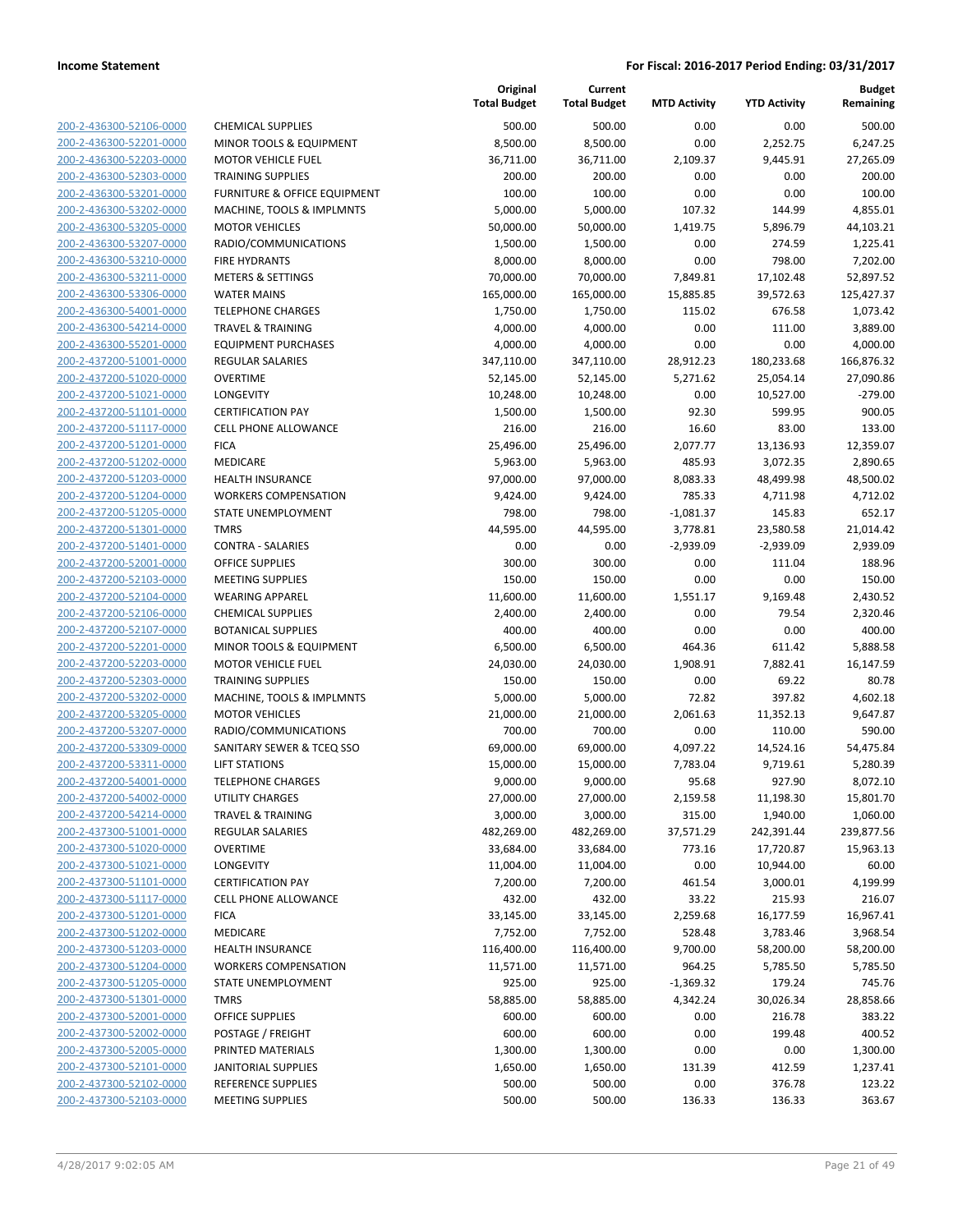|                                           |                                                        | Original<br><b>Total Budget</b> | Current<br><b>Total Budget</b> | <b>MTD Activity</b> | <b>YTD Activity</b> | <b>Budget</b><br>Remaining |
|-------------------------------------------|--------------------------------------------------------|---------------------------------|--------------------------------|---------------------|---------------------|----------------------------|
| 200-2-437300-52104-0000                   | <b>WEARING APPAREL</b>                                 | 10,240.00                       | 10,240.00                      | 1,027.52            | 6,698.58            | 3,541.42                   |
| 200-2-437300-52105-0000                   | <b>LABORATORY</b>                                      | 15,000.00                       | 15,000.00                      | 2,455.76            | 5,521.79            | 9,478.21                   |
| 200-2-437300-52106-0000                   | <b>CHEMICAL SUPPLIES</b>                               | 52,000.00                       | 52,000.00                      | 0.00                | 22,464.00           | 29,536.00                  |
| 200-2-437300-52107-0000                   | <b>BOTANICAL SUPPLIES</b>                              | 900.00                          | 900.00                         | 0.00                | 152.40              | 747.60                     |
| 200-2-437300-52201-0000                   | MINOR TOOLS & EQUIPMENT                                | 6,300.00                        | 6,300.00                       | 0.00                | 423.37              | 5,876.63                   |
| 200-2-437300-52202-0000                   | <b>MECHANICAL SUPPLIES</b>                             | 18,400.00                       | 18,400.00                      | 3,726.14            | 7,983.72            | 10,416.28                  |
| 200-2-437300-52203-0000                   | <b>MOTOR VEHICLE FUEL</b>                              | 7,500.00                        | 7,500.00                       | 353.92              | 1,097.61            | 6,402.39                   |
| 200-2-437300-52301-0000                   | <b>SAFETY SUPPLIES</b>                                 | 2,300.00                        | 2,300.00                       | 0.00                | 545.30              | 1,754.70                   |
| 200-2-437300-53202-0000                   | MACHINE, TOOLS & IMPLMNTS                              | 60,000.00                       | 60,000.00                      | 4,377.62            | 14,373.56           | 45,626.44                  |
| 200-2-437300-53203-0000                   | <b>INSTRUMENTS &amp; APPARATUS</b>                     | 6,000.00                        | 6,000.00                       | 0.00                | 416.56              | 5,583.44                   |
| 200-2-437300-53205-0000                   | <b>MOTOR VEHICLES</b>                                  | 4,000.00                        | 4,000.00                       | 0.00                | 3,978.66            | 21.34                      |
| 200-2-437300-53402-0000                   | <b>BUILDING MAINTENANCE</b>                            | 6,000.00                        | 6,000.00                       | 0.00                | 2,610.55            | 3,389.45                   |
| 200-2-437300-54001-0000                   | <b>TELEPHONE CHARGES</b>                               | 6,300.00                        | 6,300.00                       | 443.45              | 2,560.11            | 3,739.89                   |
| 200-2-437300-54002-0000                   | UTILITY CHARGES                                        | 420,000.00                      | 420,000.00                     | 24,488.62           | 178,509.01          | 241,490.99                 |
| 200-2-437300-54103-0000                   | CONSULTING                                             | 140,000.00                      | 140,000.00                     | 0.00                | 0.00                | 140,000.00                 |
| 200-2-437300-54201-0000                   | MEMBERSHIPS & SUBSCRIPTIONS                            | 11,500.00                       | 11,500.00                      | 301.49              | 6,330.03            | 5,169.97                   |
| 200-2-437300-54208-0000                   | <b>LABORATORY WORK</b>                                 | 14,000.00                       | 14,000.00                      | 3,825.05            | 5,437.05            | 8,562.95                   |
| 200-2-437300-54214-0000                   | <b>TRAVEL &amp; TRAINING</b>                           | 6,000.00                        | 6,000.00                       | 0.00                | 392.00              | 5,608.00                   |
| 200-2-437300-54403-0000                   | <b>DISPOSAL CHARGES</b>                                | 95,000.00                       | 95,000.00                      | 7,290.18            | 45,432.99           | 49,567.01                  |
| 200-2-437300-54410-0000                   | PERMITS/FEES                                           | 74,000.00                       | 74,000.00                      | 0.00                | 37,603.32           | 36,396.68                  |
| 200-2-471100-56507-0000                   | 08 REV BONDS - PRINCIPAL                               | 910,000.00                      | 910,000.00                     | 0.00                | 910,000.00          | 0.00                       |
| 200-2-471100-56508-0000                   | 09 TWDP REV BOND - PRINC                               | 15,000.00                       | 15,000.00                      | 0.00                | 15,000.00           | 0.00                       |
| 200-2-471200-56607-0000                   | 08 REV BONDS - INTEREST                                | 343,480.00                      | 343,480.00                     | 0.00                | 176,176.25          | 167,303.75                 |
| 200-2-475100-56002-0000                   | MISCELLANEOUS DEBT EXP / AGENT FEE                     | 750.00                          | 750.00                         | 0.00                | 250.00              | 500.00                     |
| 200-2-475100-56005-0000                   | ARBITRAGE                                              | 1,750.00                        | 1,750.00                       | 1,750.00            | 1,750.00            | 0.00                       |
| 200-2-480000-52003-0000                   | <b>COPIER CHARGES</b>                                  | 10,600.00                       | 10,600.00                      | 705.61              | 3,875.71            | 6,724.29                   |
| 200-2-480000-52006-0000                   | <b>COPIER PAPER</b>                                    | 500.00                          | 500.00                         | 0.00                | 93.67               | 406.33                     |
| 200-2-480000-54002-0000                   | UTILITY CHARGES                                        | 6,500.00                        | 6,500.00                       | 187.57              | 1,137.85            | 5,362.15                   |
| 200-2-480000-54226-0000                   | <b>INSURANCE EXPENSE</b>                               | 41,390.00                       | 41,390.00                      | 0.00                | 30,000.00           | 11,390.00                  |
| 200-2-480000-57002-0000                   | <b>BAD DEBT EXPENSE</b>                                | 16,450.00                       | 16,450.00                      | 0.00                | 0.00                | 16,450.00                  |
| 200-2-480000-57005-0000                   | <b>ACCRUED VAC &amp; SICK PAY</b>                      | 25,000.00                       | 25,000.00                      | 0.00                | 5,677.72            | 19,322.28                  |
| 200-2-480000-57008-0000                   | <b>BANK CHARGES</b>                                    | 27,000.00                       | 27,000.00                      | 2,060.78            | 13,127.01           | 13,872.99                  |
| 200-2-491000-58001-0000                   | <b>XFR - GENERAL FUND</b>                              | 1,250,423.00                    | 1,250,423.00                   | 97,198.36           | 617,531.95          | 632,891.05                 |
| 200-2-491000-58037-0000                   | <b>XFR - DEBT SERVICE FUND</b>                         | 1,580,613.00                    | 1,580,613.00                   | 131,717.75          | 790,306.50          | 790,306.50                 |
| 200-2-491000-58120-0000                   | <b>XFR - UTILITY CIP FUND</b>                          | 2,961,447.00                    | 2,961,447.00                   | 246,787.25          | 1,480,723.50        | 1,480,723.50               |
| 200-2-495000-58580-0000                   | CA - GENERAL FUND - GENERAL GOVERNMENT                 | 369,256.00                      | 369,256.00                     | 30,771.33           | 184,627.98          | 184,628.02                 |
| 200-2-495000-58581-0000                   | CA - GENERAL FUND - PUBLIC WORKS                       | 172,134.00                      | 172,134.00                     | 14,344.50           | 86,067.00           | 86,067.00                  |
| 200-2-495000-58701-0000                   | CA - CENTRAL SERVICE FUND                              | 180,374.00                      | 180,374.00                     | 15,031.17           | 90,187.02           | 90,186.98                  |
| 200-2-495000-58710-0000                   | CA - INSURANCE FUND                                    | 82,937.00                       | 82,937.00                      | 6,911.42            | 41,468.52           | 41,468.48                  |
| 200-2-495000-58720-0000                   | CA - MIS FUN                                           | 111,955.00                      | 111,955.00                     | 9,329.58            | 55,977.48           | 55,977.52                  |
| 200-2-495000-58900-0000                   | <b>CA - ELECTRIC FUND</b>                              | 603,626.00                      | 603,626.00                     | 50,302.17           | 301,813.02          | 301,812.98                 |
|                                           | <b>Expense Total:</b>                                  | 14,820,349.08                   | 14,820,349.08                  | 1,128,141.51        | 7,347,964.26        | 7,472,384.82               |
|                                           | Fund: 200 - WATER / WASTEWATER FUND Surplus (Deficit): | $-2,192,127.08$                 | -2,192,127.08                  | $-226,373.37$       | -1,247,780.32       | -944,346.76                |
| <b>Fund: 210 - WATER IMPACT FEES</b>      |                                                        |                                 |                                |                     |                     |                            |
| Revenue                                   |                                                        |                                 |                                |                     |                     |                            |
| 210-2-319001-45401-0000                   | <b>INTEREST REVENUES</b>                               | 0.00                            | 0.00                           | 0.01                | 0.01                | $-0.01$                    |
|                                           | <b>Revenue Total:</b>                                  | 0.00                            | 0.00                           | 0.01                | 0.01                | $-0.01$                    |
|                                           | Fund: 210 - WATER IMPACT FEES Total:                   | 0.00                            | 0.00                           | 0.01                | 0.01                | $-0.01$                    |
| <b>Fund: 211 - WASTEWATER IMPACT FEES</b> |                                                        |                                 |                                |                     |                     |                            |
| Revenue                                   |                                                        |                                 |                                |                     |                     |                            |
| 211-2-319001-45401-0000                   | <b>INTEREST REVENUES</b>                               | 0.00                            | 0.00                           | 0.34                | 0.16                | $-0.16$                    |
|                                           | <b>Revenue Total:</b>                                  | 0.00                            | 0.00                           | 0.34                | 0.16                | $-0.16$                    |
| <b>Expense</b>                            |                                                        |                                 |                                |                     |                     |                            |
| 211-2-480000-57008-0000                   | <b>BANK CHARGES</b>                                    | 0.00                            | 0.00                           | 0.07                | 0.70                | $-0.70$                    |
|                                           | <b>Expense Total:</b>                                  | 0.00                            | 0.00                           | 0.07                | 0.70                | -0.70                      |
|                                           | Fund: 211 - WASTEWATER IMPACT FEES Surplus (Deficit):  | 0.00                            | 0.00                           | 0.27                | -0.54               | 0.54                       |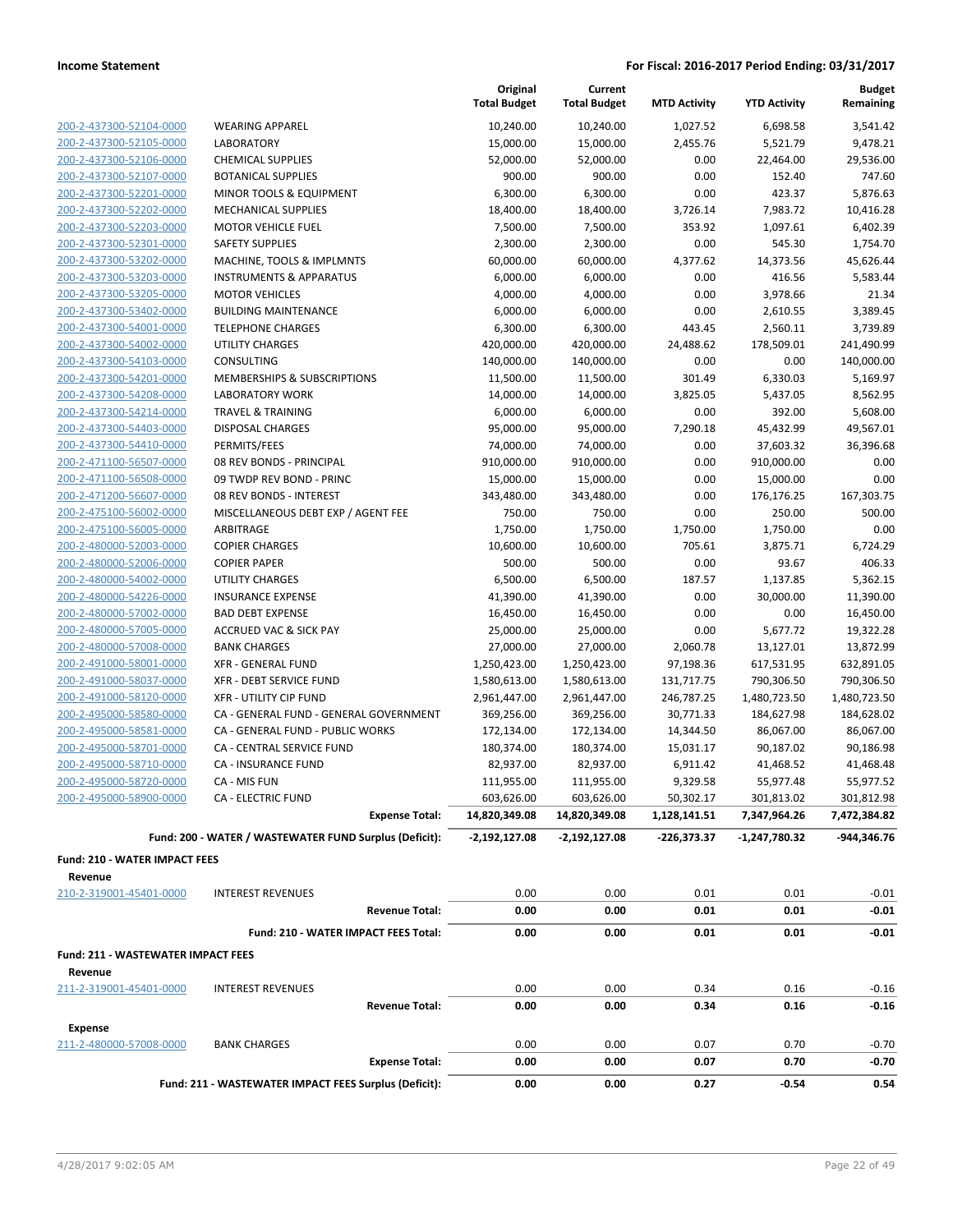| <b>Income Statement</b>                            | For Fiscal: 2016-2017 Period Ending: 03/31/2017                 |                                 |                                |                     |                     |                            |  |  |
|----------------------------------------------------|-----------------------------------------------------------------|---------------------------------|--------------------------------|---------------------|---------------------|----------------------------|--|--|
|                                                    |                                                                 | Original<br><b>Total Budget</b> | Current<br><b>Total Budget</b> | <b>MTD Activity</b> | <b>YTD Activity</b> | <b>Budget</b><br>Remaining |  |  |
| Fund: 216 - UTILIITY CIP FUND                      |                                                                 |                                 |                                |                     |                     |                            |  |  |
| Revenue                                            |                                                                 |                                 |                                |                     |                     |                            |  |  |
| 216-2-319001-45401-0000                            | <b>INTEREST REVENUES</b>                                        | 6,000.00                        | 6,000.00                       | 791.47              | 806.65              | 5,193.35                   |  |  |
| 216-2-323001-46100-0000                            | <b>XFR - UTILITY FUND</b>                                       | 2,961,447.00                    | 2,961,447.00                   | 246,787.25          | 1,480,723.50        | 1,480,723.50               |  |  |
|                                                    | <b>Revenue Total:</b>                                           | 2,967,447.00                    | 2,967,447.00                   | 247,578.72          | 1,481,530.15        | 1,485,916.85               |  |  |
| <b>Expense</b>                                     |                                                                 |                                 |                                |                     |                     |                            |  |  |
| 216-2-436200-55002-0000                            | <b>IMPROVEMENTS</b>                                             | 31,000.00                       | 31,000.00                      | 20,637.28           | 56,875.23           | $-25,875.23$               |  |  |
| 216-2-436300-55201-0000                            | <b>EQUIPMENT PURCHASES</b>                                      | 90,000.00                       | 90,000.00                      | 85,363.19           | 85,363.19           | 4,636.81                   |  |  |
| 216-2-437200-55002-0000                            | <b>IMPROVEMENTS</b>                                             | 0.00                            | 0.00                           | 0.00                | 0.00                | 0.00                       |  |  |
| 216-2-437300-55002-0000                            | <b>IMPROVEMENTS</b>                                             | 100,000.00                      | 100,000.00                     | 0.00                | 0.00                | 100,000.00                 |  |  |
| 216-2-437300-55006-0000                            | <b>AQUISITION</b>                                               | 0.00                            | 0.00                           | 0.00                | 114,529.80          | $-114,529.80$              |  |  |
| 216-2-437300-55110-0000                            | <b>LIFT STATIONS</b>                                            | 0.00                            | 0.00                           | 5,216.65            | 28,963.47           | $-28,963.47$               |  |  |
| 216-2-437300-55205-0000                            | COMPUTER EQUIPMENT / SOFTWARE                                   | 0.00                            | 0.00                           | 0.00                | 8,903.54            | $-8,903.54$                |  |  |
| 216-2-480000-57008-0000                            | <b>BANK CHARGES</b>                                             | 4,000.00                        | 4,000.00                       | 176.49              | 1,552.56            | 2,447.44                   |  |  |
|                                                    | <b>Expense Total:</b>                                           | 225,000.00                      | 225,000.00                     | 111,393.61          | 296,187.79          | -71,187.79                 |  |  |
|                                                    | Fund: 216 - UTILIITY CIP FUND Surplus (Deficit):                | 2,742,447.00                    | 2,742,447.00                   | 136,185.11          | 1,185,342.36        | 1,557,104.64               |  |  |
| <b>Fund: 217 - WASTEWATER RECLAMATION FUND</b>     |                                                                 |                                 |                                |                     |                     |                            |  |  |
| Revenue<br>217-2-319001-45401-0000                 | <b>INTEREST REVENUES</b>                                        | 0.00                            | 0.00                           | 415.66              | 1,986.16            | $-1,986.16$                |  |  |
|                                                    | <b>Revenue Total:</b>                                           | 0.00                            | 0.00                           | 415.66              | 1,986.16            | $-1,986.16$                |  |  |
|                                                    | Fund: 217 - WASTEWATER RECLAMATION FUND Total:                  | 0.00                            | 0.00                           | 415.66              | 1,986.16            | $-1,986.16$                |  |  |
| Fund: 300 - AIRPORT FUND                           |                                                                 |                                 |                                |                     |                     |                            |  |  |
| Revenue                                            |                                                                 |                                 |                                |                     |                     |                            |  |  |
| 300-2-319001-43212-0000                            | INSURANCE REIMBURSEMENTS                                        | 0.00                            | 0.00                           | 0.00                | 5,496.00            | $-5,496.00$                |  |  |
| 300-2-319001-44315-0000                            | <b>AIRPORT FUEL FEES</b>                                        | 1,000.00                        | 1,000.00                       | 139.12              | 823.04              | 176.96                     |  |  |
| 300-2-319001-44316-0000                            | PARKING & TIE DOWN/MISC.                                        | 0.00                            | 0.00                           | 18.43               | 354.56              | $-354.56$                  |  |  |
| 300-2-319001-45401-0000                            | <b>INTEREST REVENUES</b>                                        | 1,200.00                        | 1,200.00                       | 2,959.22            | 9,857.33            | $-8,657.33$                |  |  |
| 300-2-319001-45601-0000                            | MISCELLANEOUS REVENUES                                          | 0.00                            | 0.00                           | 0.00                | 25,000.00           | $-25,000.00$               |  |  |
| 300-2-321001-45507-0000                            | L-3 COMM LEASE                                                  | 572,500.00                      | 572,500.00                     | 120,046.51          | 322,310.55          | 250,189.45                 |  |  |
| 300-2-321001-45508-0000                            | AIR EVAC HANGAR FEES                                            | 8,776.00                        | 8,776.00                       | 1,350.18            | 4,725.63            | 4,050.37                   |  |  |
| 300-2-321001-45509-0000                            | <b>BLUE SKY T-HANGAR LEASE</b>                                  | 4,769.00                        | 4,769.00                       | 0.00                | 0.00                | 4,769.00                   |  |  |
| 300-2-321001-45510-0000                            | ARKOMA - HORIZONS AHEAD LEASE                                   | 46,800.00                       | 46,800.00                      | 3,900.00            | 23,400.00           | 23,400.00                  |  |  |
| 300-2-321001-45513-0000                            | MAJORS FLYING CLUB LAND LEASE                                   | 1,396.00                        | 1,396.00                       | 116.33              | 697.98              | 698.02                     |  |  |
| 300-2-321001-45515-0000                            | TEXSAN AVIATION LAND LEASE                                      | 972.00                          | 972.00                         | 972.00              | 972.00              | 0.00                       |  |  |
| 300-2-321001-45516-0000                            | <b>MFC PARTNERS LAND LEASE</b>                                  | 1,260.00                        | 1,260.00                       | 0.00                | 0.00                | 1,260.00                   |  |  |
| 300-2-321001-45517-0000                            | <b>INNOVATION FIRST MAINT HANGAR</b>                            | 16,671.00                       | 16,671.00                      | 16,671.00           | 16,671.00           | 0.00                       |  |  |
|                                                    | Revenue Total:                                                  | 655,344.00                      | 655,344.00                     | 146,172.79          | 410,308.09          | 245,035.91                 |  |  |
| <b>Expense</b>                                     |                                                                 |                                 |                                |                     |                     |                            |  |  |
| 300-2-438100-51001-0000                            | REGULAR SALARIES                                                | 46,675.00                       | 46,675.00                      | 3,590.40            | 23,243.20           | 23,431.80                  |  |  |
| 300-2-438100-51021-0000                            | LONGEVITY                                                       | 78.00                           | 78.00                          | 0.00                | 72.00               | 6.00                       |  |  |
| 300-2-438100-51117-0000                            | <b>CELL PHONE ALLOWANCE</b>                                     | 432.00                          | 432.00                         | 33.24               | 216.06              | 215.94                     |  |  |
| 300-2-438100-51201-0000                            | <b>FICA</b>                                                     | 2,925.00                        | 2,925.00                       | 224.66              | 1,462.57            | 1,462.43                   |  |  |
| 300-2-438100-51202-0000                            | MEDICARE                                                        | 684.00                          | 684.00                         | 52.54               | 342.05              | 341.95                     |  |  |
| 300-2-438100-51203-0000                            | HEALTH INSURANCE                                                | 9,700.00                        | 9,700.00                       | 808.33              | 4,849.98            | 4,850.02                   |  |  |
| 300-2-438100-51204-0000                            | <b>WORKERS COMPENSATION</b>                                     | 955.00                          | 955.00                         | 79.58               | 477.48              | 477.52                     |  |  |
| 300-2-438100-51205-0000                            | <b>STATE UNEMPLOYMENT</b>                                       | 154.00                          | 154.00                         | $-121.18$           | 16.51               | 137.49                     |  |  |
| 300-2-438100-51301-0000                            | <b>TMRS</b>                                                     | 5,197.00                        | 5,197.00                       | 405.12              | 2,584.79            | 2,612.21                   |  |  |
| 300-2-438100-52001-0000                            | <b>OFFICE SUPPLIES</b>                                          | 150.00                          | 150.00                         | 24.00               | 24.00               | 126.00                     |  |  |
| 300-2-438100-52002-0000                            | POSTAGE / FREIGHT                                               | 50.00                           | 50.00                          | 0.00                | 0.00                | 50.00                      |  |  |
| 300-2-438100-52201-0000                            | MINOR TOOLS & EQUIPMENT                                         | 100.00                          | 100.00                         | 0.00                | 0.00                | 100.00                     |  |  |
| 300-2-438100-53202-0000                            | MACHINE, TOOLS & IMPLMNTS                                       | 100.00                          | 100.00                         | 0.00                | 0.00                | 100.00                     |  |  |
| 300-2-438100-53205-0000                            | <b>MOTOR VEHICLES</b>                                           | 1,500.00                        | 1,500.00                       | 0.00                | 224.69              | 1,275.31                   |  |  |
| 300-2-438100-53303-0000                            | MAINT - STREET / ALLEY/APRN/RNWY<br><b>BUILDING MAINTENANCE</b> | 1,500.00                        | 1,500.00                       | 0.00                | 0.00                | 1,500.00                   |  |  |
| 300-2-438100-53402-0000<br>300-2-438100-54001-0000 | <b>TELEPHONE CHARGES</b>                                        | 10,000.00<br>1,400.00           | 10,000.00<br>1,400.00          | 137.33<br>91.68     | 930.70<br>590.48    | 9,069.30<br>809.52         |  |  |
| 300-2-438100-54002-0000                            | UTILITY CHARGES                                                 | 13,000.00                       | 13,000.00                      | 868.06              | 6,417.13            | 6,582.87                   |  |  |
|                                                    |                                                                 |                                 |                                |                     |                     |                            |  |  |

300-2-438100-54105-0000 MARKETING 200.00 200.00 0.00 0.00 200.00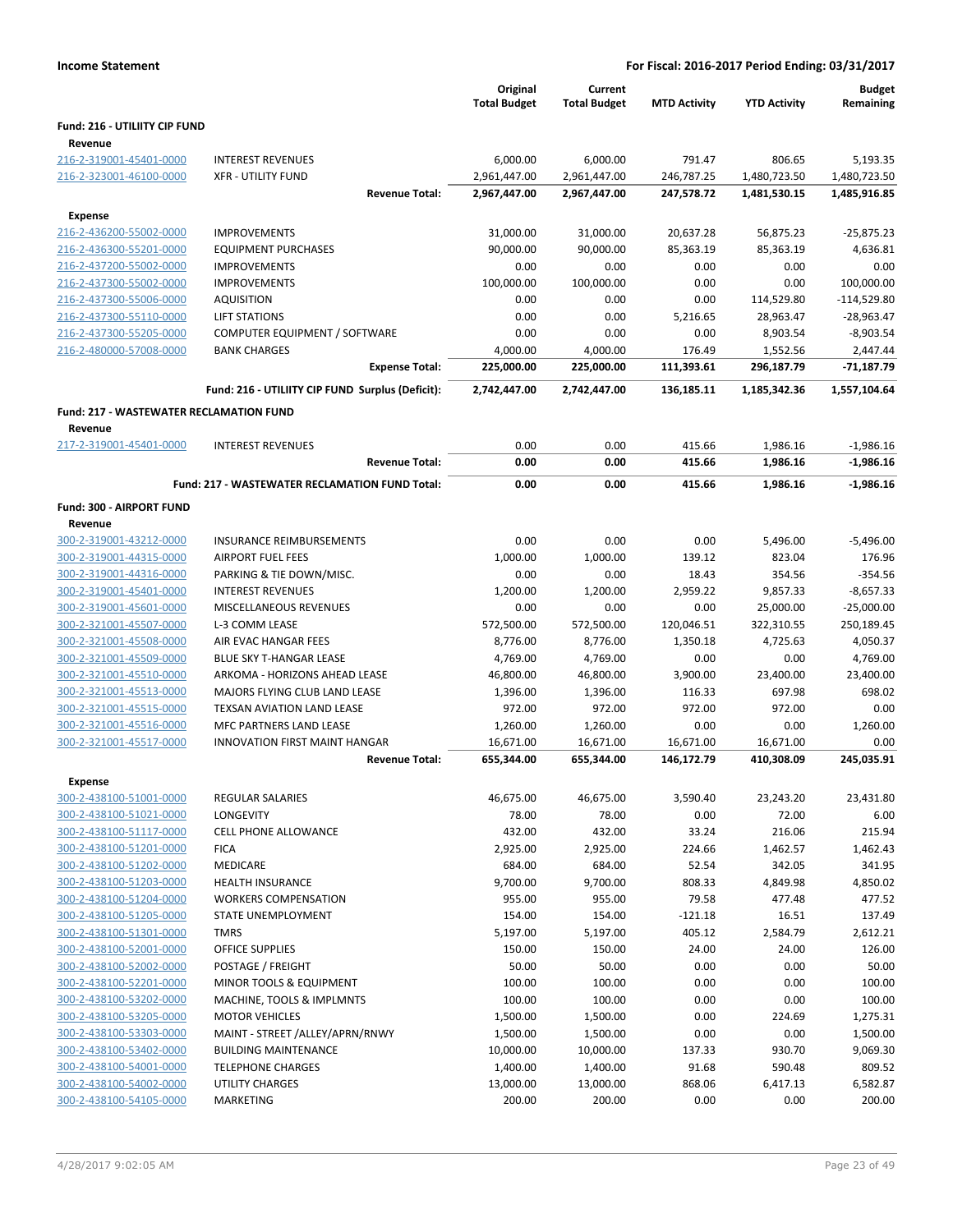|                                             |                                                     | Original<br><b>Total Budget</b> | Current<br><b>Total Budget</b> | <b>MTD Activity</b> | <b>YTD Activity</b> | <b>Budget</b><br>Remaining |
|---------------------------------------------|-----------------------------------------------------|---------------------------------|--------------------------------|---------------------|---------------------|----------------------------|
| 300-2-438100-54106-0000                     | <b>ATTORNEY FEES</b>                                | 5,000.00                        | 5,000.00                       | 0.00                | 0.00                | 5,000.00                   |
| 300-2-438100-54110-0000                     | <b>AUDIT</b>                                        | 10,000.00                       | 10,000.00                      | 0.00                | 0.00                | 10,000.00                  |
| 300-2-438100-54201-0000                     | MEMBERSHIPS & SUBSCRIPTIONS                         | 200.00                          | 200.00                         | 0.00                | 0.00                | 200.00                     |
| 300-2-438100-54214-0000                     | <b>TRAVEL &amp; TRAINING</b>                        | 1,500.00                        | 1,500.00                       | 0.00                | 0.00                | 1,500.00                   |
| 300-2-438100-54408-0000                     | OTHER / INSURANCE EXPENSE                           | 15,000.00                       | 15,000.00                      | 0.00                | 4,000.00            | 11,000.00                  |
| 300-2-438100-54410-0000                     | PERMITS/FEES                                        | 1,500.00                        | 1,500.00                       | 0.00                | 0.00                | 1,500.00                   |
| 300-2-480000-57008-0000                     | <b>BANK CHARGES</b>                                 | 1,200.00                        | 1,200.00                       | 646.80              | 2,858.88            | $-1,658.88$                |
| 300-2-491000-58035-0000                     | XFR - DEBT SERVICE FUND                             | 52,000.00                       | 52,000.00                      | 4,333.33            | 25,999.98           | 26,000.02                  |
|                                             | <b>Expense Total:</b>                               | 181,200.00                      | 181,200.00                     | 11,173.89           | 74,310.50           | 106,889.50                 |
|                                             | Fund: 300 - AIRPORT FUND Surplus (Deficit):         | 474,144.00                      | 474,144.00                     | 134,998.90          | 335,997.59          | 138,146.41                 |
| Fund: 320 - AIRPORT TXDOT GRANT             |                                                     |                                 |                                |                     |                     |                            |
| Revenue<br>320-2-310001-43109-0000          | <b>GRANT MATCH / L-3 MATCHING FUNDS</b>             | 0.00                            | 0.00                           | 0.00                | 200,000.00          | $-200,000.00$              |
|                                             | <b>Revenue Total:</b>                               | 0.00                            | 0.00                           | 0.00                | 200,000.00          | $-200,000.00$              |
|                                             | Fund: 320 - AIRPORT TXDOT GRANT Total:              | 0.00                            | 0.00                           | 0.00                | 200,000.00          | $-200,000.00$              |
|                                             |                                                     |                                 |                                |                     |                     |                            |
| Fund: 360 - AIRPORT CAPITAL FUND<br>Revenue |                                                     |                                 |                                |                     |                     |                            |
| 360-2-310002-45611-0000                     | <b>DONATIONS FOR AP PROJECTS</b>                    | 300,000.00                      | 300,000.00                     | 0.00                | 0.00                | 300,000.00                 |
| 360-2-319001-43212-0000                     | INSURANCE REIMBURSEMENTS                            | 0.00                            | 0.00                           | 0.00                | 444,155.30          | $-444, 155.30$             |
| 360-2-319001-44102-0000                     | SALE OF CITY PUBLICATIONS                           | 0.00                            | 0.00                           | 0.00                | 300,000.00          | $-300,000.00$              |
| 360-2-319001-44315-0000                     | <b>AIRPORT - FUEL FEES</b>                          | 0.00                            | 0.00                           | 30,675.58           | 52,573.75           | $-52,573.75$               |
| 360-2-319001-45401-0000                     | <b>INTEREST REVENUES</b>                            | 1,500.00                        | 1,500.00                       | 334.15              | 1,965.40            | $-465.40$                  |
|                                             | <b>Revenue Total:</b>                               | 301,500.00                      | 301,500.00                     | 31,009.73           | 798,694.45          | -497,194.45                |
| <b>Expense</b>                              |                                                     |                                 |                                |                     |                     |                            |
| 360-2-438100-55007-0000                     | ENG/ARCHITECTS/MGMT                                 | 0.00                            | 0.00                           | 8,639.63            | 49,507.50           | $-49,507.50$               |
| 360-2-438100-55012-0000                     | <b>CWIP / CONSTRUCTION</b>                          | 500,000.00                      | 500,000.00                     | 0.00                | 0.00                | 500,000.00                 |
| 360-2-480000-57008-0000                     | <b>BANK CHARGES</b>                                 | 1,200.00                        | 1,200.00                       | 97.23               | 695.53              | 504.47                     |
|                                             | <b>Expense Total:</b>                               | 501,200.00                      | 501,200.00                     | 8,736.86            | 50,203.03           | 450,996.97                 |
|                                             | Fund: 360 - AIRPORT CAPITAL FUND Surplus (Deficit): | -199,700.00                     | $-199,700.00$                  | 22,272.87           | 748,491.42          | -948,191.42                |
| Fund: 362 - AIRPORT FBO FUEL                |                                                     |                                 |                                |                     |                     |                            |
| Revenue<br>362-2-319001-44315-0000          | <b>AIRPORT - FUEL FEES</b>                          | 0.00                            | 0.00                           | 43,641.55           | 222,099.46          | $-222,099.46$              |
| 362-2-319001-44316-0000                     | AIRPORT - PARKING, TIE DOWNS, & RAMP FE             | 0.00                            | 0.00                           | 90.00               | 640.00              | $-640.00$                  |
| 362-2-319001-44320-0000                     | AIRPORT - OIL                                       | 0.00                            | 0.00                           | 209.25              | 1,482.00            | $-1,482.00$                |
| 362-2-319001-44321-0000                     | <b>AIRPORT - CHARTS</b>                             | 0.00                            | 0.00                           | 24.55               | 73.30               | $-73.30$                   |
| 362-2-319001-44322-0000                     | AIRPORT - PILOT SUPPLIES                            | 0.00                            | 0.00                           | 140.70              | 425.24              | $-425.24$                  |
| 362-2-319001-45401-0000                     | <b>INTEREST REVENUES</b>                            | 0.00                            | 0.00                           | 15.87               | 23.59               | $-23.59$                   |
|                                             | <b>Revenue Total:</b>                               | 0.00                            | 0.00                           | 44,121.92           | 224,743.59          | $-224,743.59$              |
| <b>Expense</b>                              |                                                     |                                 |                                |                     |                     |                            |
| 362-2-438100-52221-0000                     | <b>AIRPORT - FUEL FEES</b>                          | 0.00                            | 0.00                           | 0.00                | 76,841.79           | $-76,841.79$               |
| 362-2-438100-52222-0000                     | AIRPORT - OIL                                       | 0.00                            | 0.00                           | 1,457.58            | 1,457.58            | $-1,457.58$                |
| 362-2-438100-52422-0000                     | <b>AIRPORT - PILOT SUPPLIES</b>                     | 0.00                            | 0.00                           | 351.70              | 907.05              | $-907.05$                  |
| 362-2-438100-57003-0000                     | <b>CREDIT CARD FEES</b>                             | 0.00                            | 0.00                           | 1,486.97            | 7,221.22            | $-7,221.22$                |
| 362-2-480000-57008-0000                     | <b>BANK CHARGES</b>                                 | 0.00                            | 0.00                           | 2.62                | 24.16               | $-24.16$                   |
| 362-2-491000-58125-0000                     | <b>XFR - AIRPORT FUND</b>                           | 0.00                            | 0.00                           | 18.43               | 216.64              | $-216.64$                  |
| 362-2-491000-58127-0000                     | <b>AIRPORT CIP FUND</b>                             | 0.00                            | 0.00                           | 30,675.58           | 52,573.75           | $-52,573.75$               |
|                                             | <b>Expense Total:</b>                               | 0.00                            | 0.00                           | 33,992.88           | 139,242.19          | $-139,242.19$              |
|                                             | Fund: 362 - AIRPORT FBO FUEL Surplus (Deficit):     | 0.00                            | 0.00                           | 10,129.04           | 85,501.40           | $-85,501.40$               |
| Fund: 400 - GOLF FUND                       |                                                     |                                 |                                |                     |                     |                            |
| Revenue<br>400-2-319001-45604-0000          | OTHER REVENUE / OVER/SHORT                          | 50.00                           | 50.00                          | 0.01                | $-13.80$            | 63.80                      |
| 400-2-319005-44510-0000                     | <b>GREENS FEES</b>                                  | 120,000.00                      | 120,000.00                     | 8,280.50            | 44,089.23           | 75,910.77                  |
| 400-2-319006-45308-0000                     | PRO SHOP CONCESSIONS                                | 8,691.00                        | 8,691.00                       | 749.69              | 3,167.61            | 5,523.39                   |
| 400-2-319007-45309-0000                     | <b>MERCHANDISE SALES</b>                            | 8,787.00                        | 8,787.00                       | 554.31              | 2,521.50            | 6,265.50                   |
| 400-2-319008-45511-0000                     | <b>CART RENTALS</b>                                 | 69,000.00                       | 69,000.00                      | 4,615.10            | 25,731.03           | 43,268.97                  |
|                                             |                                                     |                                 |                                |                     |                     |                            |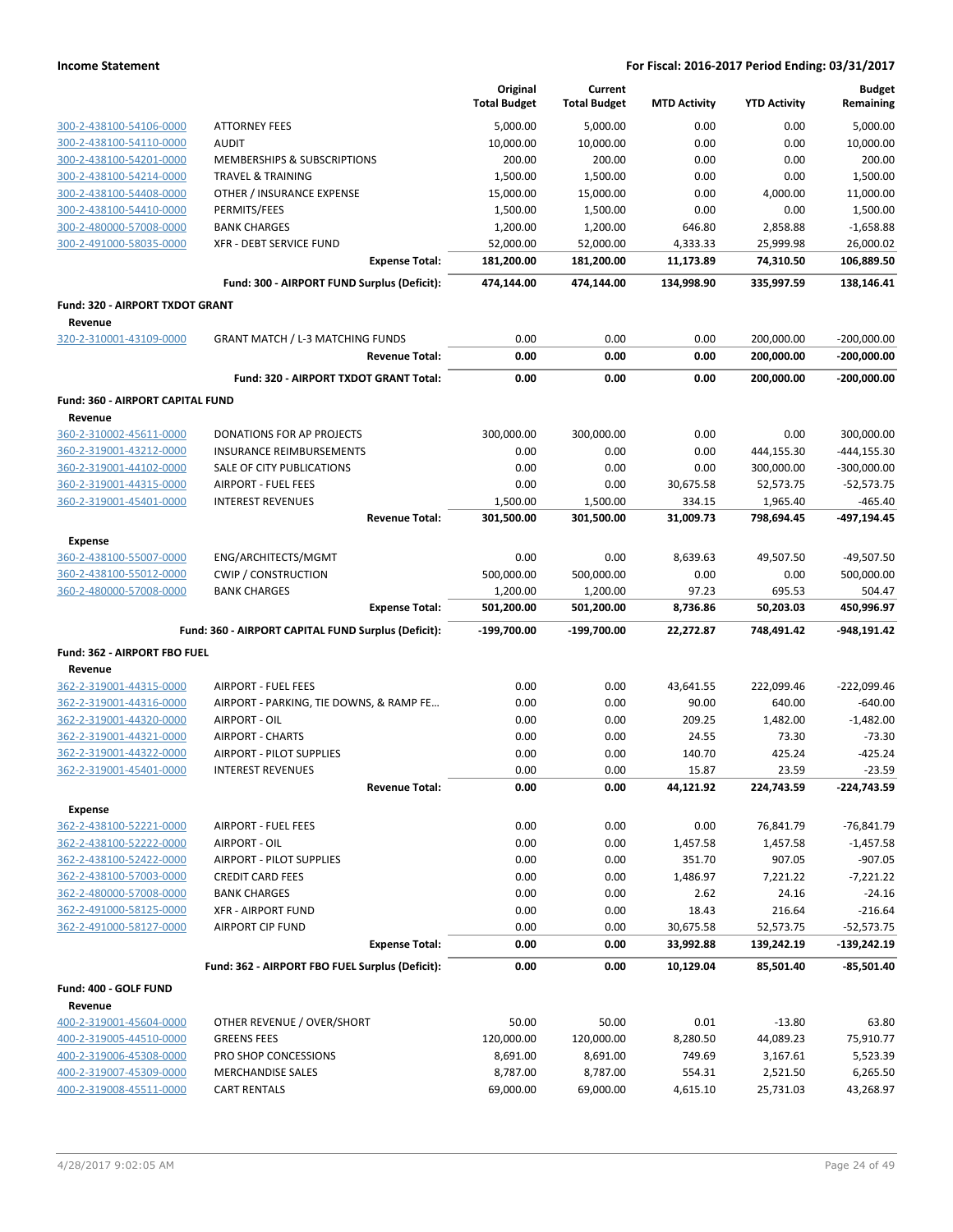|                                    |                                          | Original<br><b>Total Budget</b> | Current<br><b>Total Budget</b> | <b>MTD Activity</b> | <b>YTD Activity</b> | <b>Budget</b><br>Remaining |
|------------------------------------|------------------------------------------|---------------------------------|--------------------------------|---------------------|---------------------|----------------------------|
| 400-2-319009-45512-0000            | <b>GOLF LEASES / MEMBERSHIPS</b>         | 66.000.00                       | 66,000.00                      | 3,770.02            | 16,897.09           | 49,102.91                  |
|                                    | <b>Revenue Total:</b>                    | 272,528.00                      | 272,528.00                     | 17,969.63           | 92,392.66           | 180,135.34                 |
| Expense                            |                                          |                                 |                                |                     |                     |                            |
| 400-2-451250-51001-0000            | <b>REGULAR SALARIES</b>                  | 103,704.00                      | 103,704.00                     | 7,463.22            | 45,205.39           | 58,498.61                  |
| 400-2-451250-51020-0000            | <b>OVERTIME</b>                          | 5,033.00                        | 5,033.00                       | 20.99               | 2,194.98            | 2,838.02                   |
| 400-2-451250-51021-0000            | LONGEVITY                                | 5,352.00                        | 5,352.00                       | 0.00                | 5,322.00            | 30.00                      |
| 400-2-451250-51101-0000            | <b>CERTIFICATION PAY</b>                 | 600.00                          | 600.00                         | 46.16               | 300.04              | 299.96                     |
| 400-2-451250-51117-0000            | <b>CELL PHONE ALLOWANCE</b>              | 696.00                          | 696.00                         | 53.54               | 348.01              | 347.99                     |
| 400-2-451250-51201-0000            | <b>FICA</b>                              | 7,154.00                        | 7,154.00                       | 459.71              | 3,246.09            | 3,907.91                   |
| 400-2-451250-51202-0000            | <b>MEDICARE</b>                          | 1,673.00                        | 1,673.00                       | 107.51              | 759.18              | 913.82                     |
| 400-2-451250-51203-0000            | <b>HEALTH INSURANCE</b>                  | 9,700.00                        | 9,700.00                       | 808.33              | 4,849.98            | 4,850.02                   |
| 400-2-451250-51204-0000            | <b>WORKERS COMPENSATION</b>              | 3,311.00                        | 3,311.00                       | 275.92              | 1,655.52            | 1,655.48                   |
| 400-2-451250-51205-0000            | STATE UNEMPLOYMENT                       | 449.00                          | 449.00                         | $-375.53$           | 43.31               | 405.69                     |
| 400-2-451250-51301-0000            | <b>TMRS</b>                              | 9,825.00                        | 9,825.00                       | 668.74              | 4,788.42            | 5,036.58                   |
| 400-2-451250-52001-0000            | <b>OFFICE SUPPLIES</b>                   | 1,400.00                        | 1,400.00                       | 0.00                | 48.44               | 1,351.56                   |
| 400-2-451250-52101-0000            | <b>JANITORIAL SUPPLIES</b>               | 400.00                          | 400.00                         | 33.05               | 255.87              | 144.13                     |
| 400-2-451250-52104-0000            | <b>WEARING APPAREL</b>                   | 500.00                          | 500.00                         | 0.00                | 183.35              | 316.65                     |
| 400-2-451250-52107-0000            | <b>BOTANICAL SUPPLIES</b>                | 8,600.00                        | 8,600.00                       | 237.33              | 2,961.80            | 5,638.20                   |
| 400-2-451250-52201-0000            | MINOR TOOLS & EQUIPMENT                  | 800.00                          | 800.00                         | 0.00                | 62.94               | 737.06                     |
| 400-2-451250-52203-0000            | <b>MOTOR VEHICLE FUEL</b>                | 1,100.00                        | 1,100.00                       | 106.24              | 480.99              | 619.01                     |
| 400-2-451250-52401-0000            | RECREATIONAL SUPPLIES                    | 1,200.00                        | 1,200.00                       | 0.00                | 0.00                | 1,200.00                   |
| 400-2-451250-52403-0000            | <b>RESALE ITEMS</b>                      | 15,000.00                       | 15,000.00                      | 1,070.26            | 2,710.71            | 12,289.29                  |
| 400-2-451250-52404-0000            | <b>RESALE ITEMS - PRO SHOP</b>           | 3,500.00                        | 3,500.00                       | 0.00                | 2,334.59            | 1,165.41                   |
| 400-2-451250-53202-0000            | MACHINE, TOOLS & IMPLMNTS                | 6,000.00                        | 6,000.00                       | 81.66               | 657.39              | 5,342.61                   |
| 400-2-451250-53205-0000            | <b>MOTOR VEHICLES</b>                    | 400.00                          | 400.00                         | 0.00                | 0.00                | 400.00                     |
| 400-2-451250-53307-0000            | <b>IRRIGATION</b>                        | 1,500.00                        | 1,500.00                       | 0.00                | 0.00                | 1,500.00                   |
| 400-2-451250-53402-0000            | <b>BUILDING MAINTENANCE</b>              | 2,000.00                        | 2,000.00                       | 0.00                | 0.00                | 2,000.00                   |
| 400-2-451250-54001-0000            | <b>TELEPHONE CHARGES</b>                 | 1,250.00                        | 1,250.00                       | 61.12               | 367.52              | 882.48                     |
| 400-2-451250-54002-0000            | <b>UTILITY CHARGES</b>                   | 9,300.00                        | 9,300.00                       | 822.20              | 5,032.64            | 4,267.36                   |
| 400-2-451250-54105-0000            | <b>MARKETING</b>                         | 1,000.00                        | 1,000.00                       | 750.00              | 750.00              | 250.00                     |
| 400-2-451250-54201-0000            | MEMBERSHIPS & SUBSCRIPTIONS              | 765.00                          | 765.00                         | 0.00                | 125.00              | 640.00                     |
| 400-2-451250-54214-0000            | <b>TRAVEL &amp; TRAINING</b>             | 2,100.00                        | 2,100.00                       | 0.00                | 0.00                | 2,100.00                   |
| 400-2-451250-54226-0000            | <b>INSURANCE EXPENSE</b>                 | 300.00                          | 300.00                         | 0.00                | 300.00              | 0.00                       |
| 400-2-451250-54909-0000            | <b>GOLF CART LEASE EXPENSE</b>           | 31,000.00                       | 31,000.00                      | 2,203.59            | 13,221.54           | 17,778.46                  |
| 400-2-480000-57008-0000            | <b>BANK CHARGES</b>                      | 3,000.00                        | 3,000.00                       | 274.38              | 1,520.28            | 1,479.72                   |
|                                    | <b>Expense Total:</b>                    | 238,612.00                      | 238,612.00                     | 15,168.42           | 99,725.98           | 138,886.02                 |
|                                    | Fund: 400 - GOLF FUND Surplus (Deficit): | 33,916.00                       | 33,916.00                      | 2,801.21            | $-7,333.32$         | 41,249.32                  |
| <b>Fund: 500 - SANITATION FUND</b> |                                          |                                 |                                |                     |                     |                            |
| <b>Revenue</b>                     |                                          |                                 |                                |                     |                     |                            |
| 500-2-318001-44314-0000            | LATE CHARGES                             | 84,050.00                       | 84,050.00                      | 7,124.86            | 45,706.54           | 38,343.46                  |
| 500-2-319001-45401-0000            | <b>INTEREST REVENUES</b>                 | 5,000.00                        | 5,000.00                       | 302.59              | 197.34              | 4,802.66                   |
| 500-2-319001-45601-0000            | MISCELLANEOUS REVENUES                   | 0.00                            | 0.00                           | 139.20              | 139.20              | $-139.20$                  |
| 500-2-319020-44313-0000            | <b>FUEL SURCHARGE</b>                    | 147,160.00                      | 147,160.00                     | 11,956.24           | 72,725.71           | 74,434.29                  |
| 500-2-319020-45107-0000            | <b>COLLECTION CHARGES</b>                | 2,149,958.00                    | 2,149,958.00                   | 179,983.98          | 1,089,825.54        | 1,060,132.46               |
| 500-2-319021-45108-0000            | <b>DISPOSAL CHARGES</b>                  | 1,167,200.00                    | 1,167,200.00                   | 106,944.88          | 646,956.64          | 520,243.36                 |
| 500-2-319022-45612-0000            | REG HH HAZ WASTE COL CTR                 | 15,636.00                       | 15,636.00                      | 0.00                | 12,250.00           | 3,386.00                   |
| 500-2-324001-46612-0000            | CA - SANITATION FD COL & FUEL            | 139,700.00                      | 139,700.00                     | 12,255.55           | 74,313.40           | 65,386.60                  |
| 500-2-324001-46614-0000            | CA - SANITATION FD-DISPOSAL              | 74,500.00                       | 74,500.00                      | 6,827.69            | 41,419.41           | 33,080.59                  |
|                                    | <b>Revenue Total:</b>                    | 3,783,204.00                    | 3,783,204.00                   | 325,534.99          | 1,983,533.78        | 1,799,670.22               |
| <b>Expense</b>                     |                                          |                                 |                                |                     |                     |                            |
| 500-2-432300-54412-0000            | <b>COLLECTION CHARGES</b>                | 1,946,422.33                    | 1,946,422.33                   | 3,830.73            | 726,775.63          | 1,219,646.70               |
| 500-2-432400-54403-0000            | <b>DISPOSAL CHARGES</b>                  | 980,448.00                      | 980,448.00                     | 77,198.64           | 379,194.86          | 601,253.14                 |
| 500-2-432500-51401-0000            | CONTRA - SALARIES                        | 8,000.00                        | 8,000.00                       | 0.00                | 0.00                | 8,000.00                   |
| 500-2-432500-54002-0000            | UTILITY CHARGES                          | 2,208.00                        | 2,208.00                       | 166.36              | 1,018.59            | 1,189.41                   |
| 500-2-432500-54403-0000            | <b>DISPOSAL CHARGES</b>                  | 16,000.00                       | 16,000.00                      | 2,000.00            | 5,024.10            | 10,975.90                  |
| 500-2-442200-51001-0000            | <b>REGULAR SALARIES</b>                  | 107,548.00                      | 107,548.00                     | 5,111.86            | 32,561.61           | 74,986.39                  |
| 500-2-442200-51020-0000            | <b>OVERTIME</b>                          | 2,106.00                        | 2,106.00                       | 0.00                | 65.30               | 2,040.70                   |
| 500-2-442200-51021-0000            | LONGEVITY                                | 1,266.00                        | 1,266.00                       | 0.00                | 822.00              | 444.00                     |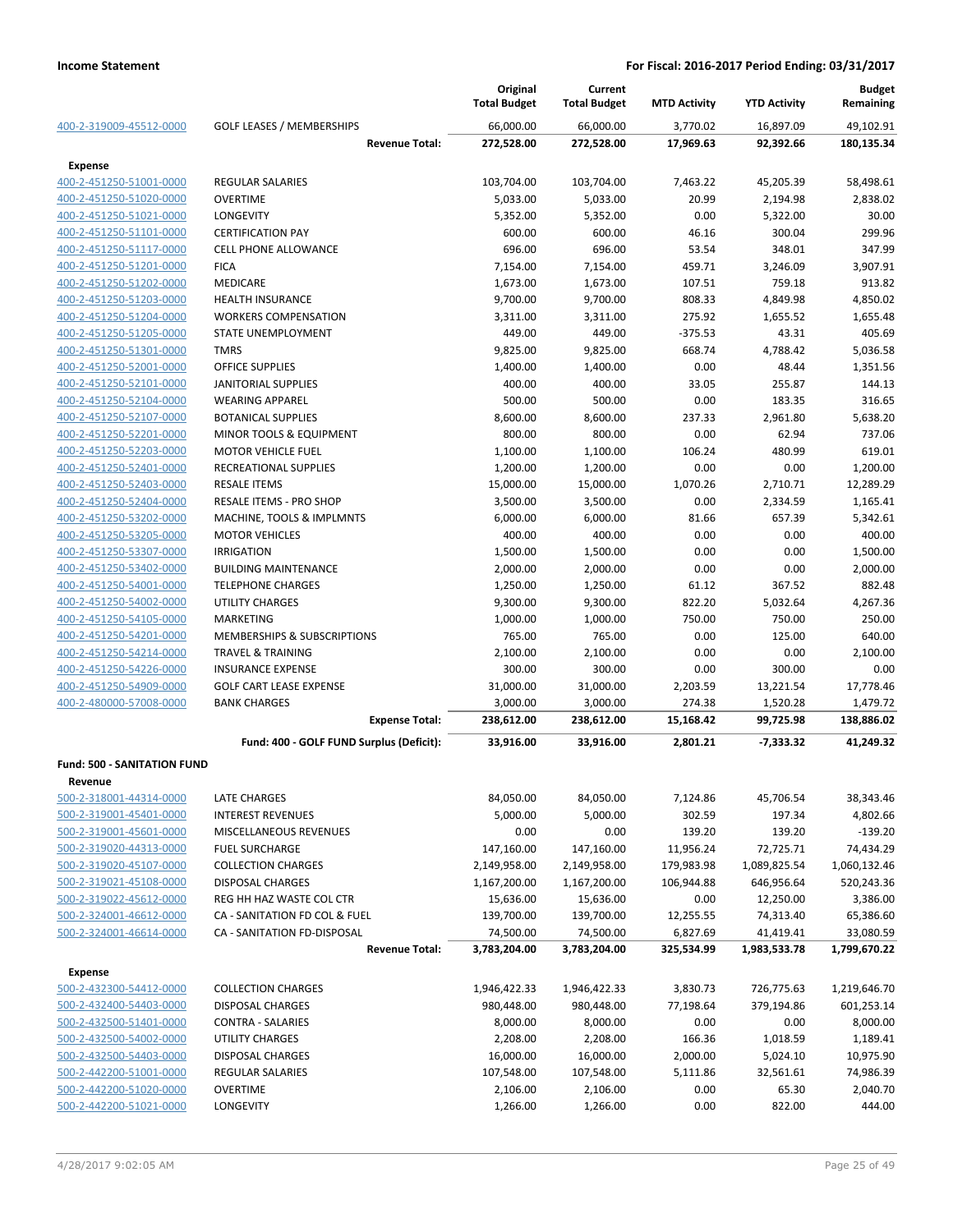|                                                    |                                                    | Original<br><b>Total Budget</b> | Current<br><b>Total Budget</b> | <b>MTD Activity</b>   | <b>YTD Activity</b>      | <b>Budget</b><br>Remaining |
|----------------------------------------------------|----------------------------------------------------|---------------------------------|--------------------------------|-----------------------|--------------------------|----------------------------|
| 500-2-442200-51101-0000                            | <b>CERTIFICATION PAY</b>                           | 600.00                          | 600.00                         | 46.16                 | 253.88                   | 346.12                     |
| 500-2-442200-51201-0000                            | <b>FICA</b>                                        | 6,914.00                        | 6,914.00                       | 305.69                | 2,032.30                 | 4,881.70                   |
| 500-2-442200-51202-0000                            | MEDICARE                                           | 1,617.00                        | 1,617.00                       | 71.49                 | 475.29                   | 1,141.71                   |
| 500-2-442200-51203-0000                            | <b>HEALTH INSURANCE</b>                            | 9,700.00                        | 9,700.00                       | 808.33                | 4,849.98                 | 4,850.02                   |
| 500-2-442200-51204-0000                            | <b>WORKERS COMPENSATION</b>                        | 2,855.00                        | 2,855.00                       | 237.92                | 1,427.52                 | 1,427.48                   |
| 500-2-442200-51205-0000                            | STATE UNEMPLOYMENT                                 | 617.00                          | 617.00                         | $-268.96$             | 33.76                    | 583.24                     |
| 500-2-442200-51301-0000                            | <b>TMRS</b>                                        | 12,284.00                       | 12,284.00                      | 576.67                | 3,625.20                 | 8,658.80                   |
| 500-2-442200-52203-0000                            | <b>MOTOR VEHICLE FUEL</b>                          | 7,700.00                        | 5,090.39                       | 163.00                | 618.56                   | 4,471.83                   |
| 500-2-442200-53202-0000                            | MACHINE, TOOLS & IMPLMNTS                          | 5,400.00                        | 5,400.00                       | 342.05                | 805.12                   | 4,594.88                   |
| 500-2-442200-53205-0000                            | <b>MOTOR VEHICLES</b>                              | 2,500.00                        | 2,500.00                       | 0.00                  | 162.97                   | 2,337.03                   |
| 500-2-442200-55201-0000                            | <b>EQUIPMENT PURCHASES</b>                         | 400.00                          | 400.00                         | 0.00                  | 0.00                     | 400.00                     |
| 500-2-480000-54901-0000                            | <b>RENTALS / LEASES</b>                            | 30,000.00                       | 32,609.61                      | 0.00                  | 32,249.19                | 360.42                     |
| 500-2-480000-57005-0000                            | <b>ACCRUED VAC &amp; SICK PAY</b>                  | 0.00                            | 0.00                           | 0.00                  | 441.28                   | $-441.28$                  |
| 500-2-480000-57007-0000                            | <b>COMMUNITY SERVICES</b>                          | 30,650.00                       | 30,650.00                      | 0.00                  | 4,785.60                 | 25,864.40                  |
| 500-2-480000-57008-0000                            | <b>BANK CHARGES</b>                                | 7,500.00                        | 7,500.00                       | 716.10                | 4,240.36                 | 3,259.64                   |
| 500-2-491000-58001-0000                            | <b>XFR - GENERAL FUND</b>                          | 208,605.00                      | 208,605.00                     | 19,549.85             | 118,574.61               | 90,030.39                  |
| 500-2-495000-58501-0000                            | CA - GENERAL FUND                                  | 25,439.00                       | 25,439.00                      | 2,119.92              | 12,719.52                | 12,719.48                  |
| 500-2-495000-58701-0000                            | CA - CENTRAL SERVICE FUND                          | 4,459.00                        | 4,459.00                       | 371.33                | 2,227.98                 | 2,231.02                   |
| 500-2-495000-58710-0000                            | <b>CA - INSURANCE FUND</b>                         | 2,788.00                        | 2,788.00                       | 232.33                | 1,393.98                 | 1,394.02                   |
| 500-2-495000-58720-0000                            | CA - MIS FUN                                       | 6,233.00                        | 6,233.00                       | 519.42                | 3,116.52                 | 3,116.48                   |
| 500-2-495000-58900-0000                            | <b>CA - ELECTRIC FUND</b>                          | 84,347.00                       | 84,347.00                      | 7,028.92              | 42,173.52                | 42,173.48                  |
|                                                    | <b>Expense Total:</b>                              | 3,514,606.33                    | 3,514,606.33                   | 121,127.81            | 1,381,669.23             | 2,132,937.10               |
|                                                    | Fund: 500 - SANITATION FUND Surplus (Deficit):     | 268,597.67                      | 268,597.67                     | 204,407.18            | 601,864.55               | -333,266.88                |
| Fund: 601 - CENTRAL SERVICE FUND                   |                                                    |                                 |                                |                       |                          |                            |
| Revenue                                            |                                                    |                                 |                                |                       |                          |                            |
| 601-2-324001-46501-0000                            | CA - GENERAL FUND                                  | 507,171.00                      | 507,171.00                     | 42,264.25             | 253,585.50               | 253,585.50                 |
| 601-2-324001-46506-0000                            | <b>CA - RECREATION FUND</b>                        | 386.00                          | 386.00                         | 32.17                 | 193.02                   | 192.98                     |
| 601-2-324001-46509-0000                            | CA - VENUE MGMT FUND                               | 23,621.00                       | 23,621.00                      | 1,968.42              | 11,810.52                | 11,810.48                  |
| 601-2-324001-46611-0000                            | CA - UTILITY FUND                                  | 180,374.00                      | 180,374.00                     | 15,031.17             | 90,187.02                | 90,186.98                  |
| 601-2-324001-46614-0000                            | CA - SANITATION FUND COLLECTION                    | 4,456.00                        | 4,456.00                       | 371.33                | 2,227.98                 | 2,228.02                   |
| 601-2-324009-46901-0000                            | CA - ELECTRIC UTILITY                              | 80,716.00                       | 80,716.00                      | 6,726.33              | 40,357.98                | 40,358.02                  |
| 601-2-324009-46906-0000                            | <b>CA - CABLE UTILITY</b><br><b>Revenue Total:</b> | 16,482.00<br>813,206.00         | 16,482.00<br>813,206.00        | 1,373.50<br>67,767.17 | 8,241.00<br>406,603.02   | 8,241.00<br>406,602.98     |
|                                                    |                                                    |                                 |                                |                       |                          |                            |
| <b>Expense</b>                                     |                                                    |                                 |                                |                       |                          |                            |
| 601-2-461100-51001-0000                            | REGULAR SALARIES                                   | 228,922.00                      | 228,922.00                     | 18,000.21             | 113,062.66               | 115,859.34                 |
| 601-2-461100-51020-0000                            | <b>OVERTIME</b>                                    | 27,919.00                       | 27,919.00                      | 338.96                | 3,273.04                 | 24,645.96                  |
| 601-2-461100-51021-0000                            | LONGEVITY                                          | 5,334.00                        | 5,334.00                       | 0.00                  | 5,010.00                 | 324.00                     |
| 601-2-461100-51101-0000                            | <b>CERTIFICATION PAY</b>                           | 1,200.00                        | 1,200.00                       | 92.32                 | 600.08                   | 599.92                     |
| 601-2-461100-51117-0000                            | <b>CELL PHONE ALLOWANCE</b>                        | 432.00                          | 432.00                         | 33.22                 | 215.93                   | 216.07                     |
| 601-2-461100-51201-0000<br>601-2-461100-51202-0000 | <b>FICA</b><br><b>MEDICARE</b>                     | 15,674.00                       | 15,674.00                      | 1,103.21              | 7,341.03                 | 8,332.97                   |
| 601-2-461100-51203-0000                            | <b>HEALTH INSURANCE</b>                            | 3,666.00                        | 3,666.00                       | 258.01<br>4,850.00    | 1,716.86<br>29,100.00    | 1,949.14                   |
| 601-2-461100-51204-0000                            | <b>WORKERS COMPENSATION</b>                        | 58,200.00<br>7,727.00           | 58,200.00<br>7,727.00          | 643.92                | 3,863.52                 | 29,100.00<br>3,863.48      |
| 601-2-461100-51205-0000                            | STATE UNEMPLOYMENT                                 | 771.00                          | 771.00                         | $-664.01$             | 90.56                    | 680.44                     |
| 601-2-461100-51301-0000                            | <b>TMRS</b>                                        | 26,508.00                       | 26,508.00                      | 1,767.80              |                          | 14,546.69                  |
| 601-2-461100-51401-0000                            | <b>CONTRA - SALARIES</b>                           | 0.00                            | 0.00                           | $-3,099.77$           | 11,961.31<br>$-7,792.71$ | 7,792.71                   |
| 601-2-461100-52001-0000                            | <b>OFFICE SUPPLIES</b>                             | 150.00                          | 150.00                         | $-84.25$              | 76.05                    | 73.95                      |
| 601-2-461100-52002-0000                            | POSTAGE / FREIGHT                                  | 20.00                           | 20.00                          | 0.00                  | 5.05                     | 14.95                      |
| 601-2-461100-52101-0000                            | <b>JANITORIAL SUPPLIES</b>                         | 17,000.00                       | 17,000.00                      | 1,514.14              | 6,975.03                 | 10,024.97                  |
| 601-2-461100-52104-0000                            | <b>WEARING APPAREL</b>                             | 3,282.00                        | 3,282.00                       | 461.78                | 2,349.21                 | 932.79                     |
| 601-2-461100-52201-0000                            | MINOR TOOLS & EQUIPMENT                            | 1,908.00                        | 1,908.00                       | 122.63                | 446.82                   | 1,461.18                   |
| 601-2-461100-52203-0000                            | <b>MOTOR VEHICLE FUEL</b>                          | 4,434.00                        | 4,434.00                       | 347.87                | 1,432.51                 | 3,001.49                   |
| 601-2-461100-53201-0000                            | FURNITURE & OFFICE EQUIPMENT                       | 500.00                          | 500.00                         | 0.00                  | 0.00                     | 500.00                     |
| 601-2-461100-53205-0000                            | <b>MOTOR VEHICLES</b>                              | 2,024.40                        | 2,024.40                       | 20.49                 | 313.65                   | 1,710.75                   |
| 601-2-461100-53302-0000                            | <b>WALKS &amp; PARKING LOTS</b>                    | 2,500.00                        | 2,500.00                       | 0.00                  | 662.94                   | 1,837.06                   |
| 601-2-461100-53406-0000                            | <b>CITY HALL</b>                                   | 30,000.00                       | 30,000.00                      | 567.88                | 12,535.71                | 17,464.29                  |
| 601-2-461100-53407-0000                            | <b>ANIMAL SHELTER</b>                              | 2,500.00                        | 2,500.00                       | 0.00                  | $-1,588.11$              | 4,088.11                   |
| 601-2-461100-53408-0000                            | <b>FLEET MAINTENANCE</b>                           | 3,500.00                        | 3,500.00                       | 511.78                | 733.75                   | 2,766.25                   |
|                                                    |                                                    |                                 |                                |                       |                          |                            |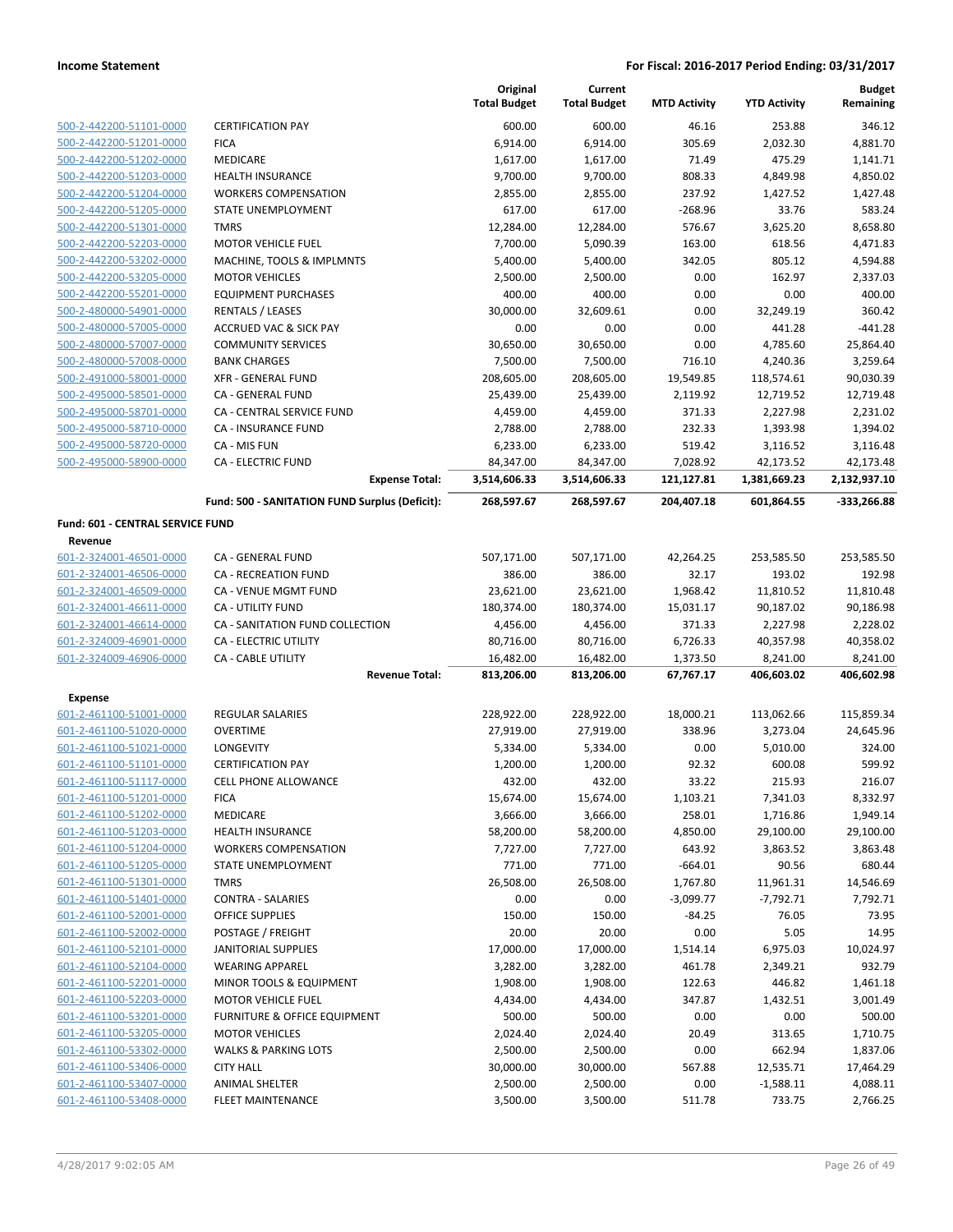| 601-2-461100-53501-0000 |
|-------------------------|
| 601-2-461100-53503-0000 |
| 601-2-461100-53504-0000 |
| 601-2-461100-53505-0000 |
| 601-2-461100-53506-0000 |
| 601-2-461100-53507-0000 |
| 601-2-461100-53601-0000 |
| 601-2-461100-53602-0000 |
| 601-2-461100-53603-0000 |
| 601-2-461100-53604-0000 |
| 601-2-461100-53701-0000 |
| 601-2-461100-53703-0000 |
|                         |
| 601-2-461100-53704-0000 |
| 601-2-461100-53705-0000 |
| 601-2-461100-53706-0000 |
| 601-2-461100-54001-0000 |
| 601-2-461100-54002-0000 |
| 601-2-461100-54112-0000 |
| 601-2-461100-54214-0000 |
| 601-2-461200-51001-0000 |
| 601-2-461200-51020-0000 |
| 601-2-461200-51021-0000 |
| 601-2-461200-51101-0000 |
| 601-2-461200-51117-0000 |
| 601-2-461200-51201-0000 |
| 601-2-461200-51202-0000 |
| 601-2-461200-51203-0000 |
| 601-2-461200-51204-0000 |
| 601-2-461200-51205-0000 |
| 601-2-461200-51301-0000 |
| 601-2-461200-51401-0000 |
| 601-2-461200-52001-0000 |
| 601-2-461200-52002-0000 |
| 601-2-461200-52104-0000 |
| 601-2-461200-52106-0000 |
|                         |
| 601-2-461200-52201-0000 |
| 601-2-461200-52202-0000 |
| 601-2-461200-52203-0000 |
| 601-2-461200-53202-0000 |
| 601-2-461200-53205-0000 |
| 601-2-461200-53402-0000 |
| 601-2-461200-54001-0000 |
| 601-2-461200-54002-0000 |
| 601-2-461200-54201-0000 |
| 601-2-461200-54214-0000 |
| 601-2-480000-57004-0000 |
| 601-2-480000-57005-0000 |
|                         |

|                                                    |                                                     | Original<br><b>Total Budget</b> | Current<br><b>Total Budget</b> | <b>MTD Activity</b> | <b>YTD Activity</b> | <b>Budget</b><br>Remaining |
|----------------------------------------------------|-----------------------------------------------------|---------------------------------|--------------------------------|---------------------|---------------------|----------------------------|
| 601-2-461100-53501-0000                            | <b>POLICE &amp; COURTS BLDG</b>                     | 20,000.00                       | 20,000.00                      | 839.95              | 14,838.14           | 5,161.86                   |
| 601-2-461100-53503-0000                            | FIRE ADMINISTRATION                                 | 1,000.00                        | 1,000.00                       | 0.00                | 509.85              | 490.15                     |
| 601-2-461100-53504-0000                            | <b>FIRE STATION 1</b>                               | 2,418.00                        | 2,418.00                       | 0.00                | 234.23              | 2,183.77                   |
| 601-2-461100-53505-0000                            | <b>FIRE STATION 2</b>                               | 2,418.00                        | 2,418.00                       | 148.69              | 2,390.53            | 27.47                      |
| 601-2-461100-53506-0000                            | <b>FIRE STATION 3</b>                               | 3,000.00                        | 3,000.00                       | 184.81              | 1,207.22            | 1,792.78                   |
| 601-2-461100-53507-0000                            | <b>FIRE STATION 4</b>                               | 2,000.00                        | 2,000.00                       | 0.00                | 1,847.95            | 152.05                     |
| 601-2-461100-53601-0000                            | ANNEX                                               | 2,972.00                        | 2,972.00                       | 176.67              | 1,561.61            | 1,410.39                   |
| 601-2-461100-53602-0000                            | <b>SERVICE CENTER</b>                               | 5,000.00                        | 5,000.00                       | 540.71              | 5,676.84            | $-676.84$                  |
| 601-2-461100-53603-0000                            | WATER TREATMENT BLDG                                | 750.00                          | 750.00                         | 0.00                | 741.48              | 8.52                       |
| 601-2-461100-53604-0000                            | <b>WASTEWATER TRTMNT BLDG</b>                       | 500.00                          | 500.00                         | 0.00                | 0.00                | 500.00                     |
| 601-2-461100-53701-0000                            | LIBRARY                                             | 10,000.00                       | 10,000.00                      | 1,059.58            | 8,945.55            | 1,054.45                   |
| 601-2-461100-53703-0000                            | <b>REECY DAVIS REC CENTER</b>                       | 12,444.00                       | 12,444.00                      | 2,244.39            | 4,511.05            | 7,932.95                   |
| 601-2-461100-53704-0000                            | <b>CIVIC CENTER</b>                                 | 0.00                            | 0.00                           | 0.00                | 5,188.20            | $-5,188.20$                |
| 601-2-461100-53705-0000                            | <b>GOLF COURSE</b>                                  | 898.00                          | 898.00                         | 0.00                | 345.00              | 553.00                     |
| 601-2-461100-53706-0000                            | SPORTSPARK                                          | 1,440.00                        | 1,440.00                       | 0.00                | 370.10              | 1,069.90                   |
| 601-2-461100-54001-0000                            | <b>TELEPHONE CHARGES</b>                            | 3,500.00                        | 3,500.00                       | 384.46              | 1,839.24            | 1,660.76                   |
| 601-2-461100-54002-0000                            | <b>UTILITY CHARGES</b>                              | 99,996.00                       | 99,996.00                      | 6,562.58            | 48,203.69           | 51,792.31                  |
| 601-2-461100-54112-0000                            | <b>ALARM MONITOR SERVICE</b>                        | 300.00                          | 300.00                         | 0.00                | 250.00              | 50.00                      |
| 601-2-461100-54214-0000                            | <b>TRAVEL &amp; TRAINING</b>                        | 1,500.00                        | 1,500.00                       | 0.00                | 0.00                | 1,500.00                   |
| 601-2-461200-51001-0000                            | REGULAR SALARIES                                    | 141,617.00                      | 141,617.00                     | 10,591.20           | 68,068.03           | 73,548.97                  |
| 601-2-461200-51020-0000                            | <b>OVERTIME</b>                                     | 3,246.00                        | 3,246.00                       | 93.49               | 3,105.20            | 140.80                     |
| 601-2-461200-51021-0000                            | LONGEVITY                                           | 2,262.00                        | 2,262.00                       | 0.00                | 2,238.00            | 24.00                      |
| 601-2-461200-51101-0000                            | <b>CERTIFICATION PAY</b>                            | 2,400.00                        | 2,400.00                       | 184.64              | 1,177.08            | 1,222.92                   |
| 601-2-461200-51117-0000                            | <b>CELL PHONE ALLOWANCE</b>                         | 960.00                          | 960.00                         | 73.84               | 479.96              | 480.04                     |
| 601-2-461200-51201-0000                            | <b>FICA</b>                                         | 9,330.00                        | 9,330.00                       | 627.26              | 4,309.39            | 5,020.61                   |
| 601-2-461200-51202-0000                            | MEDICARE                                            | 2,182.00                        | 2,182.00                       | 146.70              | 1,007.83            | 1,174.17                   |
| 601-2-461200-51203-0000                            | <b>HEALTH INSURANCE</b>                             | 38,800.00                       | 38,800.00                      | 3,233.33            | 19,399.98           | 19,400.02                  |
| 601-2-461200-51204-0000                            | <b>WORKERS COMPENSATION</b>                         | 5,718.00                        | 5,718.00                       | 476.50              | 2,859.00            | 2,859.00                   |
| 601-2-461200-51205-0000                            | STATE UNEMPLOYMENT                                  | 308.00                          | 308.00                         | $-364.17$           | 50.40               | 257.60                     |
| 601-2-461200-51301-0000                            | <b>TMRS</b>                                         | 16,576.00                       | 16,576.00                      | 1,223.45            | 8,210.13            | 8,365.87                   |
| 601-2-461200-51401-0000                            | <b>CONTRA - SALARIES</b>                            | 0.00                            | 0.00                           | 0.00                | $-168.81$           | 168.81                     |
| 601-2-461200-52001-0000                            | <b>OFFICE SUPPLIES</b>                              | 100.00                          | 100.00                         | 0.00                | 80.34               | 19.66                      |
| 601-2-461200-52002-0000<br>601-2-461200-52104-0000 | POSTAGE / FREIGHT<br><b>WEARING APPAREL</b>         | 50.00                           | 50.00                          | 0.00                | 0.00                | 50.00                      |
| 601-2-461200-52106-0000                            | <b>CHEMICAL SUPPLIES</b>                            | 2,900.00<br>1,000.00            | 2,900.00<br>1,000.00           | 446.58<br>0.00      | 2,720.78<br>0.00    | 179.22<br>1,000.00         |
| 601-2-461200-52201-0000                            | MINOR TOOLS & EQUIPMENT                             | 1,950.00                        | 1,950.00                       | 0.00                | 535.00              | 1,415.00                   |
| 601-2-461200-52202-0000                            | <b>MECHANICAL SUPPLIES</b>                          | 10,000.00                       | 10,000.00                      | 925.46              | 5,115.05            | 4,884.95                   |
| 601-2-461200-52203-0000                            | <b>MOTOR VEHICLE FUEL</b>                           | 4,500.00                        | 4,500.00                       | 360.32              | 1,285.87            | 3,214.13                   |
| 601-2-461200-53202-0000                            | MACHINE, TOOLS & IMPLMNTS                           | 1,650.00                        | 1,650.00                       | 0.00                | 169.99              | 1,480.01                   |
| 601-2-461200-53205-0000                            | <b>MOTOR VEHICLES</b>                               | 1,500.00                        | 1,500.00                       | 23.15               | 56.25               | 1,443.75                   |
| 601-2-461200-53402-0000                            | <b>BUILDING MAINTENANCE</b>                         | 500.00                          | 500.00                         | 0.00                | 0.00                | 500.00                     |
| 601-2-461200-54001-0000                            | <b>TELEPHONE CHARGES</b>                            | 1,500.00                        | 1,500.00                       | 91.68               | 590.47              | 909.53                     |
| 601-2-461200-54002-0000                            | UTILITY CHARGES                                     | 9,264.00                        | 9,264.00                       | 914.80              | 5,177.18            | 4,086.82                   |
| 601-2-461200-54201-0000                            | MEMBERSHIPS & SUBSCRIPTIONS                         | 1,500.00                        | 1,500.00                       | 0.00                | 1,500.00            | 0.00                       |
| 601-2-461200-54214-0000                            | <b>TRAVEL &amp; TRAINING</b>                        | 1,500.00                        | 1,500.00                       | 71.00               | 142.00              | 1,358.00                   |
| 601-2-480000-57004-0000                            | <b>INVENTORY LOSS/GAIN</b>                          | 0.00                            | 0.00                           | $-88.51$            | $-399.28$           | 399.28                     |
| 601-2-480000-57005-0000                            | ACCRD VAC/SICK PAY EXP                              | 0.00                            | 0.00                           | 0.00                | 327.96              | $-327.96$                  |
|                                                    | <b>Expense Total:</b>                               | 875,620.40                      | 875,620.40                     | 57,958.75           | 419,083.37          | 456,537.03                 |
|                                                    | Fund: 601 - CENTRAL SERVICE FUND Surplus (Deficit): | $-62,414.40$                    | $-62,414.40$                   | 9,808.42            | $-12,480.35$        | -49,934.05                 |
| Fund: 602 - INSURANCE FUND                         |                                                     |                                 |                                |                     |                     |                            |
| Revenue                                            |                                                     |                                 |                                |                     |                     |                            |
| 602-2-319001-43211-0000                            | PRIOR YEAR INS REIMB                                | 0.00                            | 0.00                           | 0.00                | 7,527.70            | $-7,527.70$                |
| 602-2-319001-45401-0000                            | <b>INTEREST REVENUES</b>                            | 2,000.00                        | 2,000.00                       | 0.00                | $-95.52$            | 2,095.52                   |
| 602-2-322001-43201-0000                            | <b>EMPLOYEE PORTION</b>                             | 390,000.00                      | 390,000.00                     | 32,102.83           | 188,596.13          | 201,403.87                 |
| 602-2-322001-43202-0000                            | <b>CITY PORTION-HEALTH</b>                          | 2,478,250.00                    | 2,478,250.00                   | 207,823.02          | 1,246,938.12        | 1,231,311.88               |
| 602-2-322001-43203-0000                            | <b>CITY PORTION-WORK COMP</b>                       | 296,128.00                      | 296,128.00                     | 24,700.79           | 148,204.74          | 147,923.26                 |
| 602-2-322001-43204-0000                            | <b>CITY PORTION-TWC FUTA</b>                        | 596.00                          | 596.00                         | 19.26               | 115.56              | 480.44                     |
| 602-2-322001-43205-0000                            | <b>GEUS EMPLOYEE PORTION</b>                        | 198,000.00                      | 198,000.00                     | 16,603.00           | 100,759.00          | 97,241.00                  |

602-2-322001-43206-0000 GEUS PORTION-HEALTH 1,193,100.00 1,193,100.00 100,233.33 601,399.98 591,700.02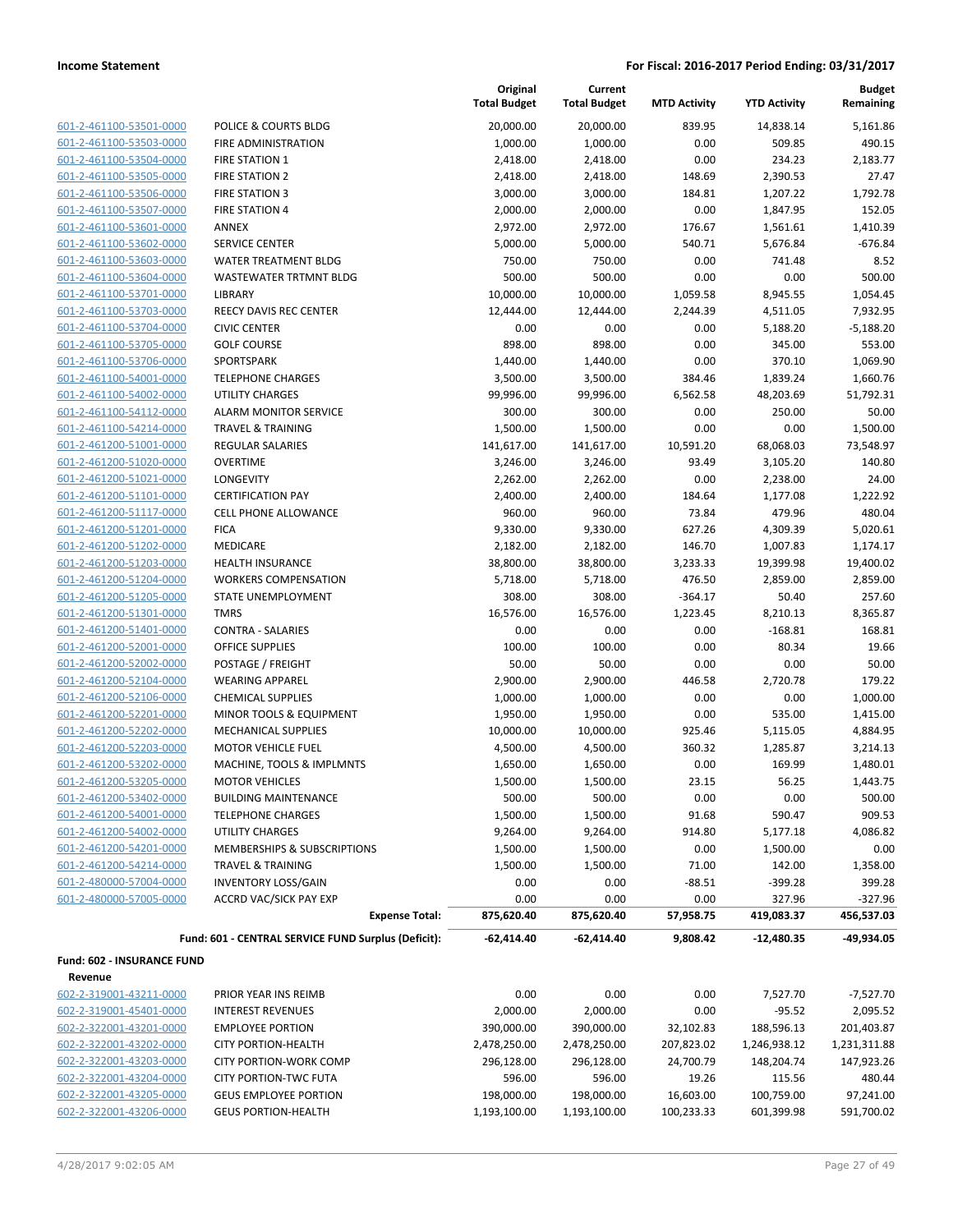|                                                    |                                                      | Original<br><b>Total Budget</b> | Current<br><b>Total Budget</b> | <b>MTD Activity</b> | <b>YTD Activity</b> | <b>Budget</b><br>Remaining |
|----------------------------------------------------|------------------------------------------------------|---------------------------------|--------------------------------|---------------------|---------------------|----------------------------|
| 602-2-322001-43207-0000                            | <b>GEUS PORTION-WORK COMP</b>                        | 56,000.00                       | 56,000.00                      | 5,823.00            | 34,938.00           | 21,062.00                  |
| 602-2-322001-48610-0000                            | OTHER REV / CITY EMPL-DEPENDENT CARE                 | 6,538.00                        | 6,538.00                       | 1,967.26            | 11,803.56           | $-5,265.56$                |
| 602-2-324001-46501-0000                            | CA - GENERAL FUND                                    | 185,992.00                      | 185,992.00                     | 15,499.33           | 92,995.98           | 92,996.02                  |
| 602-2-324001-46506-0000                            | <b>CA - RECREATION FUND</b>                          | 270.00                          | 270.00                         | 22.50               | 135.00              | 135.00                     |
| 602-2-324001-46509-0000                            | CA - VENUE MGMT FUND                                 | 397.00                          | 397.00                         | 33.08               | 198.48              | 198.52                     |
| 602-2-324001-46611-0000                            | CA - UTILITY FUND                                    | 82,937.00                       | 82,937.00                      | 6,911.42            | 41,468.52           | 41,468.48                  |
| 602-2-324001-46614-0000                            | CA - SANITATION FUND COLLECTION                      | 2,788.00                        | 2,788.00                       | 232.33              | 1,393.98            | 1,394.02                   |
| 602-2-324009-46612-0000                            | CA - ELECTRIC UTILITY                                | 23,595.00                       | 23,595.00                      | 1,966.25            | 11,797.50           | 11,797.50                  |
| 602-2-324009-46613-0000                            | CA - CABLE UTILITY                                   | 4,628.00                        | 4,628.00                       | 385.67              | 2,314.02            | 2,313.98                   |
|                                                    | <b>Revenue Total:</b>                                | 4,921,219.00                    | 4,921,219.00                   | 414,323.07          | 2,490,490.75        | 2,430,728.25               |
| <b>Expense</b>                                     |                                                      |                                 |                                |                     |                     |                            |
| 602-2-462100-54101-0000                            | PROFESSIONAL SERVICES                                | 15,000.00                       | 15,000.00                      | 833.00              | 24,423.60           | $-9,423.60$                |
| 602-2-462100-54801-0000                            | <b>WELLNESS PROGRAM</b>                              | 10,000.00                       | 10,000.00                      | $-735.10$           | $-318.02$           | 10,318.02                  |
| 602-2-462100-54802-0000                            | <b>MEDICAL CLAIMS</b>                                | 500.00                          | 500.00                         | 0.00                | 0.00                | 500.00                     |
| 602-2-462100-54808-0000                            | <b>ADMINISTRATIVE FEES</b>                           | 6,420.00                        | 6,420.00                       | 0.00                | 0.00                | 6,420.00                   |
| 602-2-462100-54809-0000                            | HEALTH AND DENTAL / PREMIUMS                         | 4,627,750.00                    | 4,627,750.00                   | 797,174.63          | 2,848,108.07        | 1,779,641.93               |
| 602-2-462100-54810-0000                            | RETIREE INSURANCE PREMIUM                            | 100,000.00                      | 100,000.00                     | 3,872.92            | 34,260.45           | 65,739.55                  |
| 602-2-462100-54812-0000                            | LONG TERM DISABILITY                                 | 53,500.00                       | 53,500.00                      | 7,882.92            | 23,785.59           | 29,714.41                  |
| 602-2-462100-54813-0000                            | LIFE / AD & D INSURANCE                              | 30,000.00                       | 30,000.00                      | 3,039.78            | 10,175.69           | 19,824.31                  |
| 602-2-462100-54820-0000                            | AIR EVAC PREMIUMS                                    | 18,000.00                       | 18,000.00                      | 31.00               | 18,355.00           | $-355.00$                  |
| 602-2-462100-54821-0000<br>602-2-462100-54822-0000 | <b>WORKERS' COMPENSATION</b>                         | 383,124.00                      | 383,124.00                     | 0.00                | 375,461.52          | 7,662.48                   |
| 602-2-462100-54823-0000                            | STATE UNEMPLOYMENT INS.<br>HEALTH CARE-125 FLEX PLAN | 0.00<br>12,000.00               | 0.00<br>12,000.00              | 0.00<br>0.00        | $-0.35$<br>3,966.09 | 0.35<br>8,033.91           |
| 602-2-480000-54101-0000                            | PROFESSIONAL SERVICES                                | 85,000.00                       | 85,000.00                      | 9,227.85            | 41,842.42           | 43,157.58                  |
| 602-2-480000-54226-0000                            | <b>INSURANCE EXPENSE</b>                             | 240,000.00                      | 240,000.00                     | 750.00              | 229,484.35          | 10,515.65                  |
| 602-2-480000-57008-0000                            | <b>BANK CHARGES</b>                                  | 1,500.00                        | 1,500.00                       | 0.00                | 54.32               | 1,445.68                   |
|                                                    | <b>Expense Total:</b>                                | 5,582,794.00                    | 5,582,794.00                   | 822,077.00          | 3,609,598.73        | 1,973,195.27               |
|                                                    | Fund: 602 - INSURANCE FUND Surplus (Deficit):        | $-661,575.00$                   | $-661,575.00$                  | -407,753.93         | -1,119,107.98       | 457,532.98                 |
| Fund: 604 - MIS FUND                               |                                                      |                                 |                                |                     |                     |                            |
| Revenue                                            |                                                      |                                 |                                |                     |                     |                            |
| 604-2-324001-46501-0000                            | CA - GENERAL FUND                                    | 481,888.00                      | 481,888.00                     | 40,157.34           | 240,944.04          | 240,943.96                 |
| 604-2-324001-46506-0000                            | <b>CA - RECREATION FUND</b>                          | 1,264.00                        | 1,264.00                       | 105.33              | 631.98              | 632.02                     |
| 604-2-324001-46509-0000                            | CA - VENUE MGMT FUND                                 | 1,582.00                        | 1,582.00                       | 131.83              | 790.98              | 791.02                     |
| 604-2-324001-46611-0000                            | CA - UTILITY FUND                                    | 111,955.00                      | 111,955.00                     | 9,329.58            | 55,977.48           | 55,977.52                  |
| 604-2-324001-46614-0000                            | CA - SANITATION FUND COLLECTION                      | 6,233.00                        | 6,233.00                       | 519.42              | 3,116.52            | 3,116.48                   |
| 604-2-324009-46901-0000                            | <b>ELECTRIC UTILITY</b>                              | 172,869.00                      | 172,869.00                     | 14,405.75           | 86,434.50           | 86,434.50                  |
| 604-2-324009-46906-0000                            | <b>CABLE UTILITY</b>                                 | 32,360.00                       | 32,360.00                      | 2,696.67            | 16,180.02           | 16,179.98                  |
|                                                    | <b>Revenue Total:</b>                                | 808,151.00                      | 808,151.00                     | 67,345.92           | 404,075.52          | 404,075.48                 |
| Expense                                            |                                                      |                                 |                                |                     |                     |                            |
| 604-2-441400-52002-0000                            | POSTAGE / FREIGHT                                    | 0.00                            | 0.00                           | 0.00                | 78.10               | $-78.10$                   |
| 604-2-441400-54001-0000                            | <b>TELEPHONE CHARGES</b>                             | 0.00                            | 0.00                           | 30.56               | 183.77              | $-183.77$                  |
| 604-2-441400-54002-0000                            | UTILITY CHARGES                                      | 0.00                            | 0.00                           | 86.63               | 568.74              | $-568.74$                  |
| 604-2-441400-54101-0000                            | PROFESSIONAL SERVICES                                | 20,000.00                       | 20,000.00                      | 0.00                | 0.00                | 20,000.00                  |
| 604-2-465100-51001-0000                            | <b>REGULAR SALARIES</b>                              | 223,639.00                      | 223,639.00                     | 16,144.73           | 103,767.96          | 119,871.04                 |
| 604-2-465100-51020-0000                            | <b>OVERTIME</b>                                      | 7,833.00                        | 7,833.00                       | 890.53              | 2,366.57            | 5,466.43                   |
| 604-2-465100-51021-0000                            | LONGEVITY                                            | 2,976.00                        | 2,976.00                       | 0.00                | 3,282.00            | $-306.00$                  |
| 604-2-465100-51116-0000                            | CAR ALLOWANCE                                        | 3,600.00                        | 3,600.00                       | 276.92              | 1,799.98            | 1,800.02                   |
| 604-2-465100-51117-0000                            | CELL PHONE ALLOWANCE                                 | 2,880.00                        | 2,880.00                       | 221.52              | 1,439.88            | 1,440.12                   |
| 604-2-465100-51201-0000                            | <b>FICA</b>                                          | 14,938.00                       | 14,938.00                      | 1,053.94            | 6,783.67            | 8,154.33                   |
| 604-2-465100-51202-0000                            | <b>MEDICARE</b>                                      | 3,493.00                        | 3,493.00                       | 246.49              | 1,586.49            | 1,906.51                   |
| 604-2-465100-51203-0000                            | <b>HEALTH INSURANCE</b>                              | 29,100.00                       | 29,100.00                      | 2,425.00            | 14,550.00           | 14,550.00                  |
| 604-2-465100-51204-0000                            | <b>WORKERS COMPENSATION</b>                          | 659.00                          | 659.00                         | 54.92               | 329.52              | 329.48                     |
| 604-2-465100-51205-0000                            | STATE UNEMPLOYMENT                                   | 231.00                          | 231.00                         | $-463.47$           | 49.53               | 181.47                     |
| 604-2-465100-51301-0000                            | <b>TMRS</b>                                          | 26,538.00                       | 26,538.00                      | 1,960.26            | 12,334.87           | 14,203.13                  |
| 604-2-465100-52001-0000                            |                                                      |                                 |                                |                     |                     |                            |
|                                                    | <b>OFFICE SUPPLIES</b>                               | 300.00                          | 300.00                         | 0.00                | 0.00                | 300.00                     |
| 604-2-465100-52002-0000                            | POSTAGE / FREIGHT                                    | 25.00                           | 25.00                          | 0.00                | 26.18               | $-1.18$                    |
| 604-2-465100-52004-0000<br>604-2-465100-52201-0000 | <b>COMPUTER SUPPLIES</b><br>MINOR TOOLS & EQUIPMENT  | 2,000.00<br>500.00              | 2,000.00<br>500.00             | 120.00<br>0.00      | 276.83<br>0.00      | 1,723.17<br>500.00         |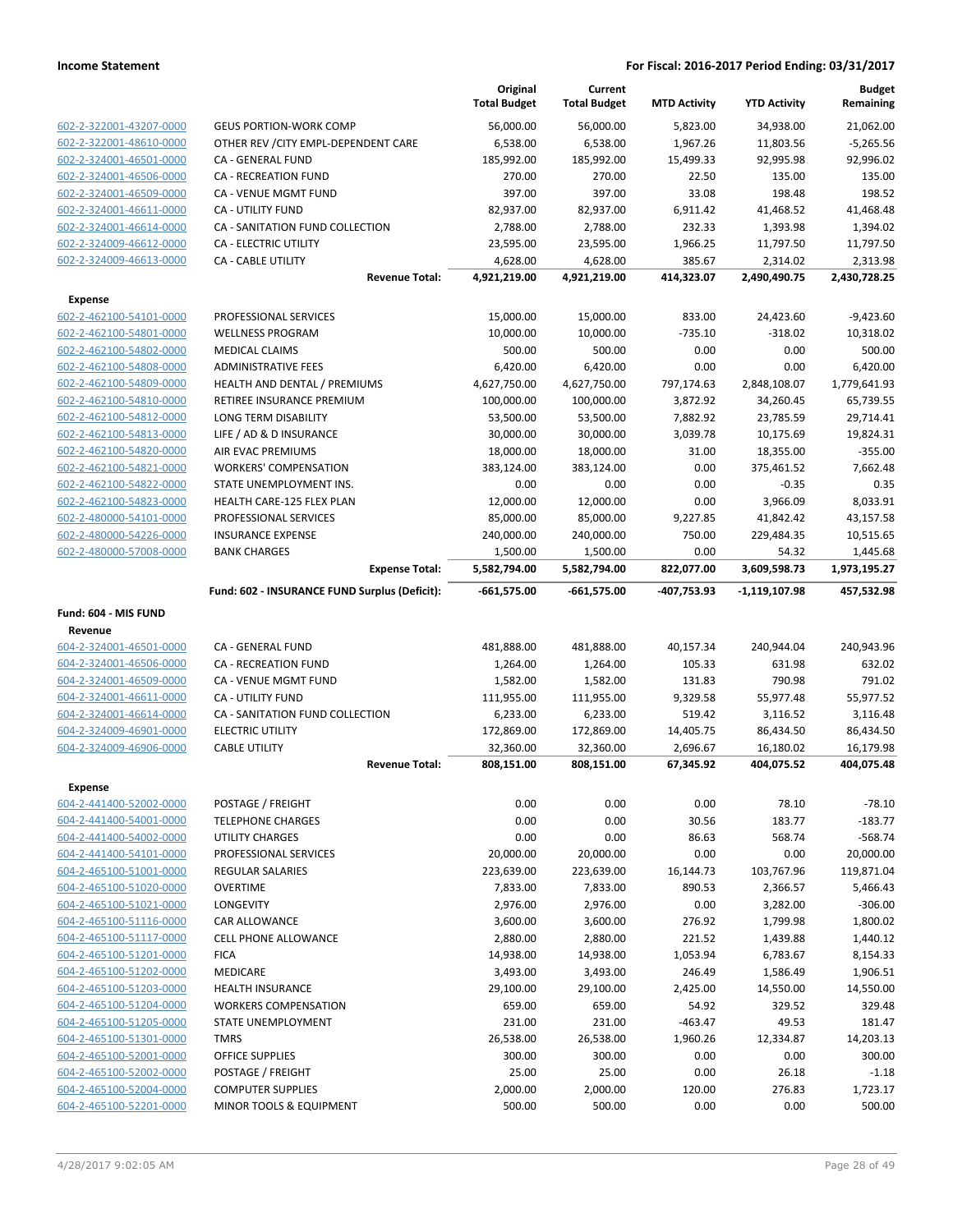|                                                    |                                                         | Original<br><b>Total Budget</b> | Current<br><b>Total Budget</b> | <b>MTD Activity</b> | <b>YTD Activity</b> | <b>Budget</b><br>Remaining |
|----------------------------------------------------|---------------------------------------------------------|---------------------------------|--------------------------------|---------------------|---------------------|----------------------------|
|                                                    |                                                         |                                 |                                |                     |                     |                            |
| 604-2-465100-52203-0000                            | <b>MOTOR VEHICLE FUEL</b>                               | 600.00                          | 600.00                         | 38.07               | 247.01              | 352.99                     |
| 604-2-465100-52303-0000<br>604-2-465100-53205-0000 | <b>TRAINING SUPPLIES</b><br><b>MOTOR VEHICLES</b>       | 1,100.00<br>800.00              | 1,100.00<br>800.00             | 0.00<br>0.00        | 0.00<br>204.97      | 1,100.00<br>595.03         |
| 604-2-465100-53209-0000                            | HARDWARE/SOFTWARE                                       | 262,180.00                      | 262,180.00                     | 14,706.99           | 145,333.21          | 116,846.79                 |
| 604-2-465100-54001-0000                            | <b>TELEPHONE CHARGES</b>                                | 8,500.00                        | 8,500.00                       | 803.93              | 4,241.53            | 4,258.47                   |
| 604-2-465100-54101-0000                            | PROFESSIONAL SERVICES                                   | 13,000.00                       | 13,000.00                      | 0.00                | 0.00                | 13,000.00                  |
| 604-2-465100-54103-0000                            | CONSULTING                                              | 4,000.00                        | 4,000.00                       | 0.00                | 0.00                | 4,000.00                   |
| 604-2-465100-54201-0000                            | <b>MEMBERSHIPS &amp; SUBSCRIPTIONS</b>                  | 500.00                          | 500.00                         | 0.00                | 0.00                | 500.00                     |
| 604-2-465100-54214-0000                            | <b>TRAVEL &amp; TRAINING</b>                            | 5,000.00                        | 5,000.00                       | 850.00              | 850.00              | 4,150.00                   |
| 604-2-465100-54901-0000                            | <b>RENTALS / LEASES</b>                                 | 25,000.00                       | 25,000.00                      | 1,792.83            | 10,756.98           | 14,243.02                  |
| 604-2-465100-54908-0000                            | LEASE PURCHASE PAYMENTS                                 | 16,280.00                       | 16,280.00                      | 0.00                | 0.00                | 16,280.00                  |
| 604-2-465100-55205-0000                            | COMPUTER EQUIPMENT / SOFTWARE                           | 175,000.00                      | 175,000.00                     | 0.00                | 0.00                | 175,000.00                 |
|                                                    | <b>Expense Total:</b>                                   | 850,672.00                      | 850,672.00                     | 41,239.85           | 311,057.79          | 539,614.21                 |
|                                                    | Fund: 604 - MIS FUND Surplus (Deficit):                 | $-42,521.00$                    | -42,521.00                     | 26,106.07           | 93,017.73           | $-135,538.73$              |
| <b>Fund: 660 - VEHICLE REPLACEMENT FUND</b>        |                                                         |                                 |                                |                     |                     |                            |
| Revenue                                            |                                                         |                                 |                                |                     |                     |                            |
| 660-2-319001-45401-0000                            | <b>INTEREST REVENUES</b>                                | 800.00                          | 800.00                         | 30.91               | 1,908.24            | $-1,108.24$                |
| 660-2-322001-47205-0000                            | <b>EQUIPMENT LEASES / GENERAL FUND</b>                  | 65,037.00                       | 65,037.00                      | 0.00                | 0.00                | 65,037.00                  |
| 660-2-323001-46001-0000                            | <b>XFR - GENERAL FUND</b>                               | 313,593.00                      | 313,593.00                     | $-26,132.75$        | $-156,796.50$       | 470,389.50                 |
|                                                    | <b>Revenue Total:</b>                                   | 379,430.00                      | 379,430.00                     | -26,101.84          | $-154,888.26$       | 534,318.26                 |
| Expense                                            |                                                         |                                 |                                |                     |                     |                            |
| 660-2-421230-55202-0000                            | <b>VEHICLES</b>                                         | 163,593.00                      | 163,593.00                     | 135,253.25          | 185,558.55          | $-21,965.55$               |
| 660-2-422200-54908-0000                            | LEASE PURCHASE PAYMENTS                                 | 65,037.00                       | 65,037.00                      | 5,419.72            | 37,938.04           | 27,098.96                  |
| 660-2-480000-57008-0000                            | <b>BANK CHARGES</b>                                     | 1,200.00                        | 1,200.00                       | 0.00                | 2.11                | 1,197.89                   |
|                                                    | <b>Expense Total:</b>                                   | 229,830.00                      | 229,830.00                     | 140,672.97          | 223,498.70          | 6,331.30                   |
|                                                    | Fund: 660 - VEHICLE REPLACEMENT FUND Surplus (Deficit): | 149,600.00                      | 149,600.00                     | -166,774.81         | -378,386.96         | 527,986.96                 |
| Fund: 800 - SPENCE FUND                            |                                                         |                                 |                                |                     |                     |                            |
| Revenue                                            |                                                         |                                 |                                |                     |                     |                            |
| 800-3-319001-45401-0000                            | <b>INTEREST REVENUES</b>                                | 4,800.00                        | 4,800.00                       | 40.42               | 192.52              | 4,607.48                   |
|                                                    | <b>Revenue Total:</b>                                   | 4,800.00                        | 4,800.00                       | 40.42               | 192.52              | 4,607.48                   |
| <b>Expense</b>                                     |                                                         |                                 |                                |                     |                     |                            |
| 800-3-495000-58501-0000                            | CA - GENERAL FUND                                       | 600.00                          | 600.00                         | 50.00               | 300.00              | 300.00                     |
|                                                    | <b>Expense Total:</b>                                   | 600.00                          | 600.00                         | 50.00               | 300.00              | 300.00                     |
|                                                    | Fund: 800 - SPENCE FUND Surplus (Deficit):              | 4,200.00                        | 4,200.00                       | $-9.58$             | -107.48             | 4,307.48                   |
| Fund: 801 - JONES LIBRARY TRUST                    |                                                         |                                 |                                |                     |                     |                            |
| Revenue                                            |                                                         |                                 |                                |                     |                     |                            |
| 801-3-319001-45401-0000                            | <b>INTEREST REVENUES</b>                                | 0.00                            | 0.00                           | 2.61                | 1.29                | $-1.29$                    |
|                                                    | <b>Revenue Total:</b>                                   | 0.00                            | 0.00                           | 2.61                | 1.29                | $-1.29$                    |
| <b>Expense</b>                                     |                                                         |                                 |                                |                     |                     |                            |
| 801-3-480000-57008-0000                            | <b>BANK CHARGES</b>                                     | 0.00                            | 0.00                           | 0.59                | 5.83                | $-5.83$                    |
|                                                    | <b>Expense Total:</b>                                   | 0.00                            | 0.00                           | 0.59                | 5.83                | $-5.83$                    |
|                                                    | Fund: 801 - JONES LIBRARY TRUST Surplus (Deficit):      | 0.00                            | 0.00                           | 2.02                | $-4.54$             | 4.54                       |
| Fund: 809 - GREENVILLE IDC (L-3)                   |                                                         |                                 |                                |                     |                     |                            |
| Revenue                                            |                                                         |                                 |                                |                     |                     |                            |
| 809-3-319001-45609-0000                            | INTERGOVERNMENTAL / IDC GREENVILLE                      | 0.00                            | 0.00                           | 88,289.78           | 1,599,926.44        | -1,599,926.44              |
|                                                    | <b>Revenue Total:</b>                                   | 0.00                            | 0.00                           | 88,289.78           | 1,599,926.44        | -1,599,926.44              |
| <b>Expense</b>                                     |                                                         |                                 |                                |                     |                     |                            |
| 809-3-438100-55320-0000                            | <b>CONSTRUCTION PROJECTS</b>                            | 0.00                            | 0.00                           | 88,289.78           | 1,599,926.44        | $-1,599,926.44$            |
|                                                    | <b>Expense Total:</b>                                   | 0.00                            | 0.00                           | 88,289.78           | 1,599,926.44        | -1,599,926.44              |
|                                                    | Fund: 809 - GREENVILLE IDC (L-3) Surplus (Deficit):     | 0.00                            | 0.00                           | 0.00                | 0.00                | 0.00                       |
| Fund: 810 - SEIZURE FUNDS - STATE RULES            |                                                         |                                 |                                |                     |                     |                            |
| Revenue                                            |                                                         |                                 |                                |                     |                     |                            |
| 810-3-319001-45401-0000                            | <b>INTEREST REVENUES</b>                                | 806.00                          | 806.00                         | 52.31               | 24.12               | 781.88                     |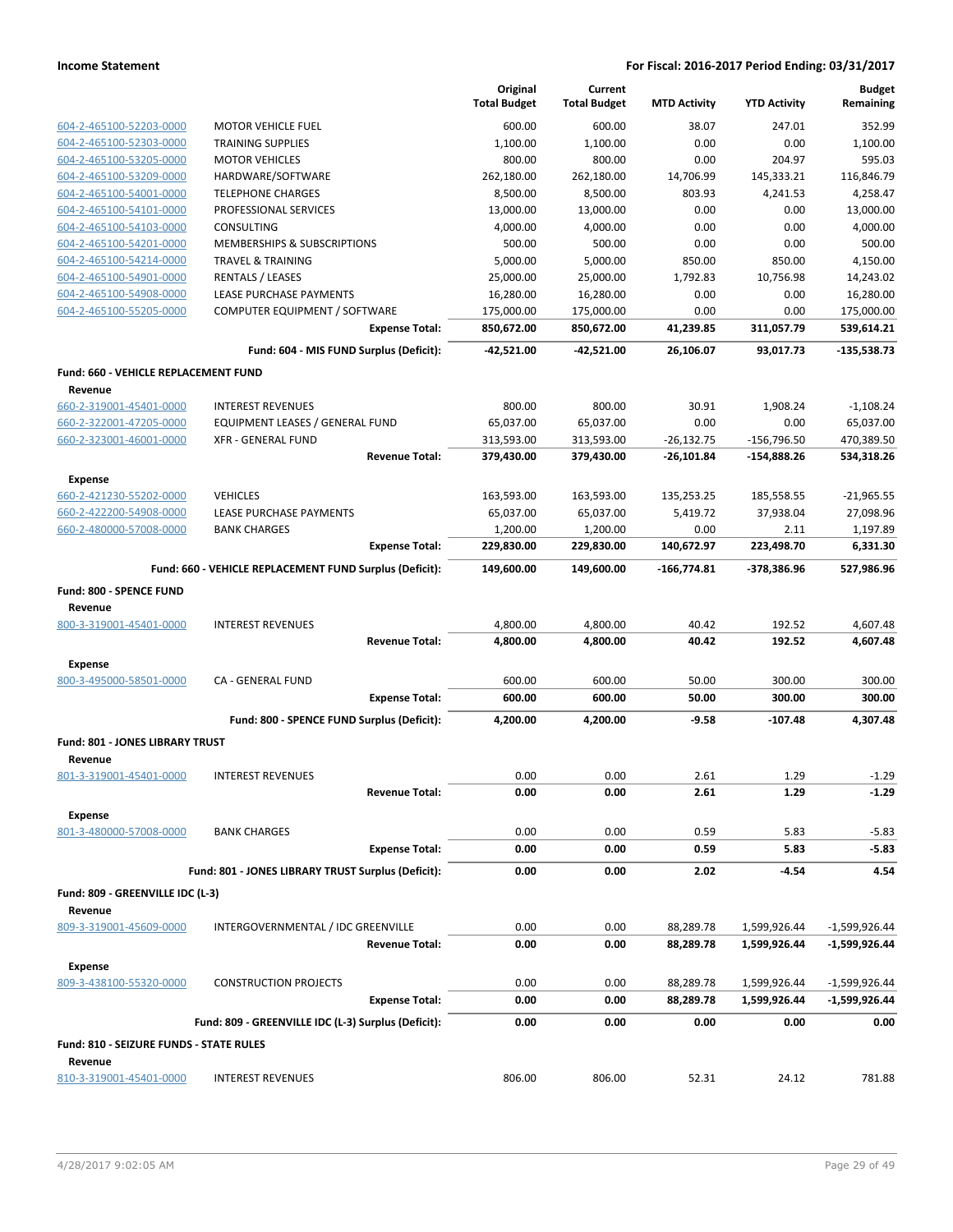|                                                    |                                                                            | Original<br><b>Total Budget</b> | Current<br><b>Total Budget</b> | <b>MTD Activity</b> | <b>YTD Activity</b>  | <b>Budget</b><br>Remaining |
|----------------------------------------------------|----------------------------------------------------------------------------|---------------------------------|--------------------------------|---------------------|----------------------|----------------------------|
| 810-3-322001-46802-0000                            | HB65 SEIZURES-CONTRIBUTNS                                                  | 0.00                            | 0.00                           | 0.00                | 591.36               | $-591.36$                  |
|                                                    | <b>Revenue Total:</b>                                                      | 806.00                          | 806.00                         | 52.31               | 615.48               | 190.52                     |
| <b>Expense</b>                                     |                                                                            |                                 |                                |                     |                      |                            |
| 810-3-421230-53205-0000                            | <b>MOTOR VEHICLES</b>                                                      | 0.00                            | 0.00                           | 94.19               | 94.19                | $-94.19$                   |
| 810-3-421230-55201-0000                            | <b>EQUIPMENT PURCHASES</b>                                                 | 0.00                            | 0.00                           | 33,466.95           | 34,120.70            | $-34,120.70$               |
| 810-3-480000-57008-0000                            | <b>BANK CHARGES</b>                                                        | 600.00                          | 600.00                         | 12.28               | 124.20               | 475.80                     |
|                                                    | <b>Expense Total:</b>                                                      | 600.00                          | 600.00                         | 33,573.42           | 34,339.09            | -33,739.09                 |
|                                                    | Fund: 810 - SEIZURE FUNDS - STATE RULES Surplus (Deficit):                 | 206.00                          | 206.00                         | $-33,521.11$        | $-33,723.61$         | 33,929.61                  |
| Fund: 811 - SEIZURE FUNDS - FED RULES              |                                                                            |                                 |                                |                     |                      |                            |
| Revenue                                            |                                                                            |                                 |                                |                     |                      |                            |
| 811-3-319001-45401-0000                            | <b>INTEREST REVENUES</b>                                                   | 709.00                          | 709.00                         | 24.83               | 12.66                | 696.34                     |
| 811-3-322001-46803-0000                            | FED SEIZURES-CONTRIBUTION                                                  | 0.00                            | 0.00                           | 0.00                | 7,377.32             | $-7,377.32$                |
|                                                    | <b>Revenue Total:</b>                                                      | 709.00                          | 709.00                         | 24.83               | 7,389.98             | $-6,680.98$                |
| <b>Expense</b>                                     |                                                                            |                                 |                                |                     |                      |                            |
| 811-3-421100-54214-0000                            | <b>TRAVEL/TRAINING EXPENSE</b>                                             | 0.00                            | 0.00                           | 600.00              | 890.00               | -890.00                    |
| 811-3-480000-57008-0000                            | <b>BANK CHARGES</b>                                                        | 300.00                          | 300.00                         | 5.62                | 55.12                | 244.88                     |
|                                                    | <b>Expense Total:</b>                                                      | 300.00                          | 300.00                         | 605.62              | 945.12               | $-645.12$                  |
|                                                    | Fund: 811 - SEIZURE FUNDS - FED RULES Surplus (Deficit):                   | 409.00                          | 409.00                         | -580.79             | 6,444.86             | $-6,035.86$                |
|                                                    | Fund: 820 - TIRZ FUND (Tax Increment Reinvestment Zone)                    |                                 |                                |                     |                      |                            |
| Revenue                                            |                                                                            |                                 |                                |                     |                      |                            |
| 820-3-311001-41101-0000                            | <b>REAL PROPERTY TAXES - CITY</b>                                          | 335,373.00                      | 335,373.00                     | $-4,500.35$         | 270,446.34           | 64,926.66                  |
| 820-3-311001-41111-0000                            | REAL PROPERTY TAXES - COUNTY                                               | 255,473.00                      | 255,473.00                     | 0.00                | 7,210.10             | 248,262.90                 |
| 820-3-311002-41102-0000                            | <b>DELINQUENT TAXES</b>                                                    | 1,500.00                        | 1,500.00                       | 11.79               | 313.83               | 1,186.17                   |
| 820-3-319001-45401-0000                            | OTHER REVENUES / INTEREST REVENUES                                         | 3,302.00                        | 3,302.00                       | 185.23              | 123.18               | 3,178.82                   |
|                                                    | <b>Revenue Total:</b>                                                      | 595,648.00                      | 595,648.00                     | -4,303.33           | 278,093.45           | 317,554.55                 |
|                                                    |                                                                            |                                 |                                |                     |                      |                            |
| <b>Expense</b><br>820-3-416100-54101-0000          | PROFESSIONAL SERVICES                                                      | 6,000.00                        | 6,000.00                       | 1,750.00            | 1,750.00             | 4,250.00                   |
|                                                    | <b>IMPROVEMENTS</b>                                                        | 0.00                            | 0.00                           | 0.00                |                      |                            |
| 820-3-416100-55002-0000<br>820-3-480000-57008-0000 |                                                                            |                                 |                                |                     | 258,816.58           | $-258,816.58$<br>700.68    |
|                                                    | <b>BANK CHARGES</b><br><b>Expense Total:</b>                               | 1,100.00<br>7,100.00            | 1,100.00<br>7,100.00           | 42.15<br>1,792.15   | 399.32<br>260,965.90 | -253,865.90                |
|                                                    |                                                                            |                                 |                                | $-6,095.48$         |                      | 571,420.45                 |
|                                                    | Fund: 820 - TIRZ FUND (Tax Increment Reinvestment Zone) Surplus (Deficit): | 588,548.00                      | 588,548.00                     |                     | 17,127.55            |                            |
| Fund: 910 - ELECTRIC OPERATING FUND                |                                                                            |                                 |                                |                     |                      |                            |
| Revenue                                            |                                                                            |                                 |                                |                     |                      |                            |
| 910-9-000000-49001-4400                            | METERED SALES - RESIDENTIAL                                                | 11,938,640.00                   | 11,938,640.00                  | 788,391.22          | 5,042,986.75         | 6,895,653.25               |
| 910-9-000000-49010-4421                            | METERED SALES - GS-NO DEMAND                                               | 798,475.00                      | 798,475.00                     | 54,569.62           | 378,668.82           | 419,806.18                 |
| 910-9-000000-49020-4422                            | METERED SALES - GS-DEMAND                                                  | 18,112,510.00                   | 18,112,510.00                  | 1,292,171.39        | 8,460,791.71         | 9,651,718.29               |
| 910-9-000000-49030-4424                            | METERED SALES - GS-PRIMARY                                                 | 469,494.00                      | 469,494.00                     | 29,330.86           | 175,665.83           | 293,828.17                 |
| 910-9-000000-49040-4440                            | <b>METERED SALES - STREET LIGHTS</b>                                       | 227,998.00                      | 227,998.00                     | 17,484.04           | 112,966.69           | 115,031.31                 |
| 910-9-000000-49050-4400                            | <b>FUEL ADJUSTMENT</b>                                                     | 15,624,616.00                   | 15,624,616.00                  | 757,591.31          | 5,363,906.52         | 10,260,709.48              |
| 910-9-000000-49057-4490                            | POWER COST RECOVERY                                                        | 0.00                            | 0.00                           | 9.24                | 25.07                | $-25.07$                   |
| 910-9-000000-49058-4400                            | <b>REGULATORY CHARGE</b>                                                   | 414,863.00                      | 414,863.00                     | 33,538.33           | 199,678.69           | 215,184.31                 |
| 910-9-000000-49140-4490                            | <b>VAPOR LIGHT REVENUES</b>                                                | 170,000.00                      | 170,000.00                     | 13,137.50           | 77,295.34            | 92,704.66                  |
| 910-9-000000-49201-4510                            | LATE CHARGES                                                               | 280,000.00                      | 280,000.00                     | 12,305.59           | 100,056.39           | 179,943.61                 |
| 910-9-000000-49209-4511                            | SERVICE CHARGES - CLEARING                                                 | 0.00                            | 0.00                           | $-20.00$            | $-20.00$             | 20.00                      |
| 910-9-000000-49210-4511                            | <b>ELECTRIC SERVICE CHARGES</b>                                            | 75,000.00                       | 75,000.00                      | 6,742.94            | 40,886.19            | 34,113.81                  |
| 910-9-000000-49211-4511                            | <b>VAPOR LIGHT SERVICE CHARGES</b>                                         | 500.00                          | 500.00                         | 0.00                | 150.00               | 350.00                     |
| 910-9-000000-49212-4511                            | SAW POLES SERVICE CHARGES                                                  | 700.00                          | 700.00                         | 100.00              | 760.00               | $-60.00$                   |
| 910-9-000000-49213-4511                            | AMPY SERVICE CHARGES                                                       | 45,850.00                       | 45,850.00                      | 3,536.64            | 14,940.25            | 30,909.75                  |
| 910-9-000000-49220-4512                            | <b>RE-READ CHARGES</b>                                                     | 10.00                           | 10.00                          | 0.00                | 10.00                | 0.00                       |
| 910-9-000000-49230-4512                            | METER TESTING CHARGES                                                      | 10.00                           | 10.00                          | 0.00                | 0.00                 | 10.00                      |
| 910-9-000000-49301-4490                            | METERED SALES - 5% XFER to GENERAL FUND                                    | 2,332,420.00                    | 2,332,420.00                   | 149,194.41          | 990,247.56           | 1,342,172.44               |
| 910-9-000000-49307-4490                            | METERED SALES - 1% XFER to GBOD                                            | 466,484.00                      | 466,484.00                     | 29,840.61           | 198,062.88           | 268,421.12                 |
| 910-9-000000-49410-4564                            | <b>CUSTOMER AID TO CONSTRUCTION</b>                                        | 510,000.00                      | 510,000.00                     | 0.00                | $-47,520.85$         | 557,520.85                 |
| 910-9-000000-49420-4564                            | UNDERGROUND SERVICE                                                        | 10,000.00                       | 10,000.00                      | 1,765.50            | 8,305.00             | 1,695.00                   |
| 910-9-000000-49430-4564                            | <b>RELOCATION OF SERVICE</b>                                               | 100.00                          | 100.00                         | 0.00                | 0.00                 | 100.00                     |
| 910-9-000000-49440-4564                            | <b>OVERTIME SERVICES</b>                                                   | 100.00                          | 100.00                         | 0.00                | 0.00                 | 100.00                     |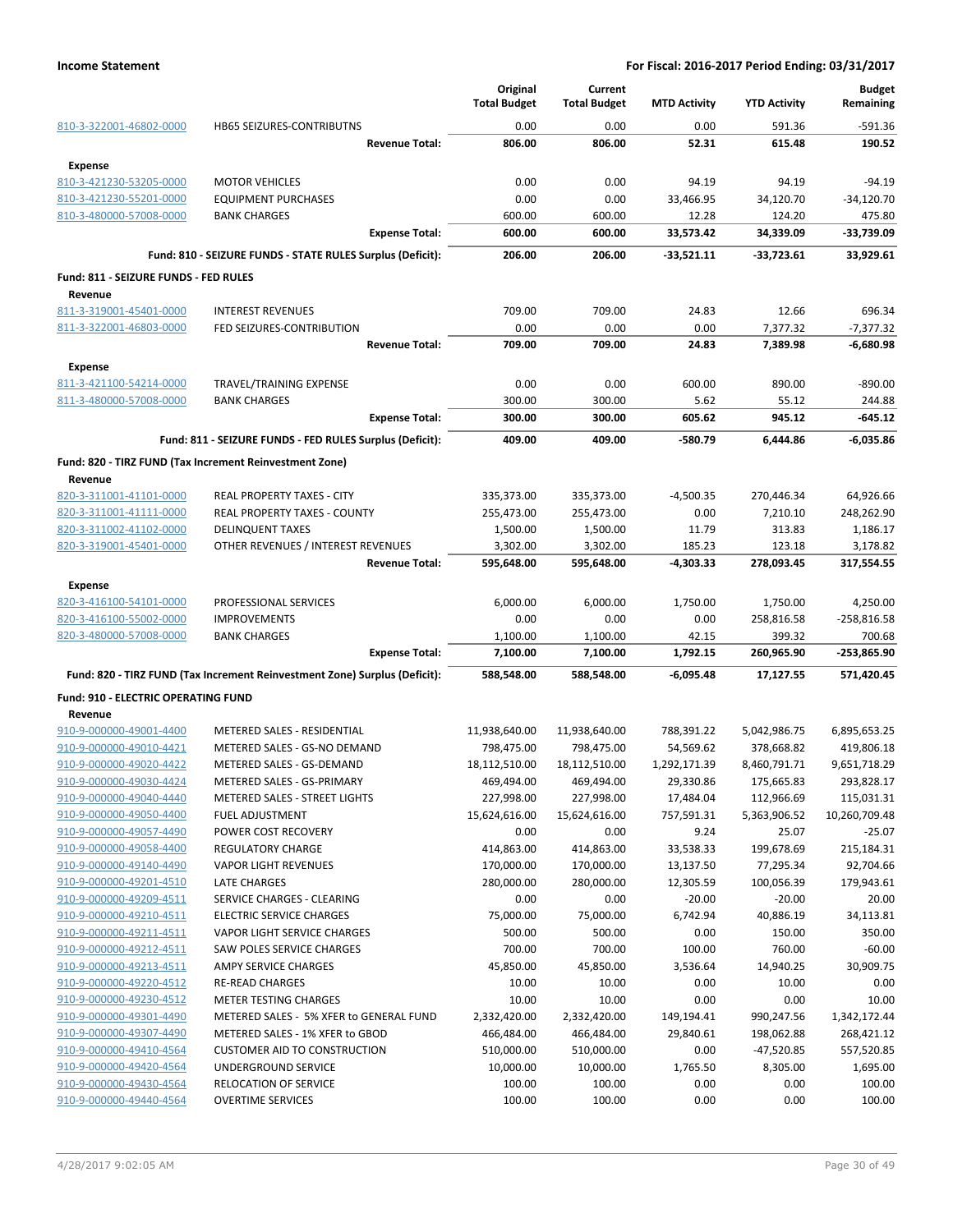|                         |                                     | Original<br><b>Total Budget</b> | Current<br><b>Total Budget</b> | <b>MTD Activity</b> | <b>YTD Activity</b> | <b>Budget</b><br>Remaining |
|-------------------------|-------------------------------------|---------------------------------|--------------------------------|---------------------|---------------------|----------------------------|
| 910-9-000000-49450-4564 | <b>ACCIDENTS</b>                    | 1,000.00                        | 1,000.00                       | 3,227.08            | $-15,087.15$        | 16,087.15                  |
| 910-9-000000-49460-4564 | <b>METER DAMAGE</b>                 | 100.00                          | 100.00                         | 0.00                | 70.00               | 30.00                      |
| 910-9-000000-49470-4564 | <b>OTHER REIMBURSEMENTS</b>         | 100.00                          | 100.00                         | 0.00                | 0.00                | 100.00                     |
| 910-9-000000-49480-4564 | <b>METER BASES</b>                  | 7,000.00                        | 7,000.00                       | 1,535.86            | 2,297.46            | 4,702.54                   |
| 910-9-000000-49490-4564 | <b>MATERIAL SALES</b>               | 20,000.00                       | 20,000.00                      | 0.00                | 552.78              | 19,447.22                  |
| 910-9-000000-49520-4470 | <b>ENERGY SALES</b>                 | 5,085,000.00                    | 5,085,000.00                   | 0.00                | 0.00                | 5,085,000.00               |
| 910-9-000000-49521-4470 | <b>RUC REVENUES</b>                 | 3,500.00                        | 3,500.00                       | $-0.01$             | $-0.01$             | 3,500.01                   |
| 910-9-000000-49530-4572 | TCR AUCTION PROCEEDS                | 360,000.00                      | 360,000.00                     | 28,329.78           | 138,964.94          | 221,035.06                 |
| 910-9-000000-49540-4572 | <b>BLACK START REVENUES</b>         | 510,000.00                      | 510,000.00                     | 0.00                | $-0.01$             | 510,000.01                 |
| 910-9-000000-49560-4571 | <b>TCOS REVENUES</b>                | 550,000.00                      | 550,000.00                     | 3,226.65            | 132,447.98          | 417,552.02                 |
| 910-9-000000-49601-4540 | POLE USE REVENUES                   | 27,035.00                       | 27,035.00                      | 122.03              | 122.03              | 26,912.97                  |
| 910-9-000000-49602-4118 | EPA ALLOWANCE SALES                 | 1.00                            | 1.00                           | 0.00                | 0.00                | 1.00                       |
| 910-9-000000-49700-4990 | REDEMPTION OF LONG TERM DEBT        | 475,000.00                      | 475,000.00                     | 0.00                | 0.00                | 475,000.00                 |
| 910-9-000000-49701-4567 | XFER FROM COG - GEN FUND            | 687,973.00                      | 687,973.00                     | 57,331.09           | 343,986.54          | 343,986.46                 |
| 910-9-000000-49754-4994 | XFER FROM 950 - BILLING             | 76,544.00                       | 76,544.00                      | 6,378.66            | 38,271.97           | 38,272.03                  |
| 910-9-000000-49755-4995 | XFER FROM 950 - CASHIERS            | 56,882.00                       | 56,882.00                      | 4,740.17            | 28,440.98           | 28,441.02                  |
| 910-9-000000-49759-4545 | XFER FROM 950 FOR POLE USE          | 18,800.00                       | 18,800.00                      | 0.00                | 18,800.00           | 0.00                       |
| 910-9-000000-49801-4190 | <b>INTEREST INCOME</b>              | 58,500.00                       | 58,500.00                      | 2,262.98            | 346.00              | 58,154.00                  |
| 910-9-000000-49809-4190 | INTEREST ON ERCOT COLLATERAL        | 0.00                            | 0.00                           | 0.00                | 175.75              | $-175.75$                  |
|                         | <b>Revenue Total:</b>               | 59,415,205.00                   | 59,415,205.00                  | 3,296,843.49        | 21,807,252.10       | 37,607,952.90              |
| Expense                 |                                     |                                 |                                |                     |                     |                            |
| 910-9-901000-51001-5000 | <b>REGULAR SALARIES</b>             | 488,954.00                      | 488,954.00                     | 37,310.34           | 244,951.37          | 244,002.63                 |
| 910-9-901000-51011-5000 | PART TIME TEMPORARY                 | 18,153.00                       | 18,153.00                      | 0.00                | 0.00                | 18,153.00                  |
| 910-9-901000-51020-5000 | <b>OVERTIME</b>                     | 70,000.00                       | 70,000.00                      | 4,154.56            | 36,938.75           | 33,061.25                  |
| 910-9-901000-51115-5000 | <b>CLOTHING ALLOWANCE</b>           | 2,000.00                        | 2,000.00                       | 0.00                | 1,905.16            | 94.84                      |
| 910-9-901000-51116-5000 | <b>CAR ALLOWANCE</b>                | 1,950.00                        | 1,950.00                       | $-375.00$           | 975.00              | 975.00                     |
| 910-9-901000-51117-5000 | <b>CELL PHONE ALLOWANCE</b>         | 623.00                          | 623.00                         | 47.92               | 320.74              | 302.26                     |
| 910-9-901000-51201-5000 | <b>FICA</b>                         | 35,902.00                       | 35,902.00                      | 2,374.90            | 16,264.34           | 19,637.66                  |
| 910-9-901000-51202-5000 | MEDICARE                            | 8,434.00                        | 8,434.00                       | 555.42              | 3,827.03            | 4,606.97                   |
| 910-9-901000-51203-5000 | <b>HEALTH INSURANCE</b>             | 70,810.00                       | 70,810.00                      | 5,900.83            | 35,404.98           | 35,405.02                  |
| 910-9-901000-51204-5000 | <b>WORKERS COMPENSATION</b>         | 6,934.00                        | 6,934.00                       | 577.83              | 3,466.98            | 3,467.02                   |
| 910-9-901000-51205-5000 | UNEMPLOYMENT                        | 657.00                          | 657.00                         | $-1,229.29$         | 134.35              | 522.65                     |
| 910-9-901000-51301-5000 | <b>TMRS</b>                         | 62,073.00                       | 62,073.00                      | 4,597.59            | 30,595.25           | 31,477.75                  |
| 910-9-901000-51401-5000 | <b>CONTRA - SALARIES</b>            | 0.00                            | 0.00                           | 0.00                | $-1,718.46$         | 1,718.46                   |
| 910-9-901001-59020-5010 | <b>NATURAL GAS</b>                  | 750,000.00                      | 750,000.00                     | $-21,241.93$        | 70,084.75           | 679,915.25                 |
| 910-9-901001-59021-5010 | <b>FUEL OIL</b>                     | 50,000.00                       | 50,000.00                      | 0.00                | 0.00                | 50,000.00                  |
| 910-9-901008-59110-5080 | <b>GEUS OPERATIONS</b>              | 25,000.00                       | 25,000.00                      | 1,673.25            | $-2,447.03$         | 27,447.03                  |
| 910-9-901008-59112-5080 | SAFETY                              | 10,500.00                       | 10,500.00                      | 1,525.00            | 2,571.17            | 7,928.83                   |
| 910-9-901008-59121-5080 | <b>MECHANICAL SUPPLIES</b>          | 20,500.00                       | 20,500.00                      | 517.89              | 4,488.38            | 16,011.62                  |
| 910-9-901008-59125-5080 | CHEMICAL & LABORATORY SUPPLIES      | 65,500.00                       | 65,500.00                      | 3,699.66            | 22,745.94           | 42,754.06                  |
| 910-9-901008-59141-5080 | <b>UTILITY BILLS</b>                | 300,000.00                      | 300,000.00                     | 10,101.82           | 169,042.90          | 130,957.10                 |
| 910-9-901008-59144-5080 | MISCELLANEOUS SERVICES              | 175,000.00                      | 175,000.00                     | 2,191.25            | 28,085.41           | 146,914.59                 |
| 910-9-901008-59146-5080 | <b>TRAINING AND/OR TRAVEL</b>       | 10,000.00                       | 10,000.00                      | 0.00                | 500.00              | 9,500.00                   |
| 910-9-901015-51001-5150 | REGULAR SALARIES                    | 356,034.00                      | 356,034.00                     | 26,928.20           | 174,954.92          | 181,079.08                 |
| 910-9-901015-51020-5150 | <b>OVERTIME</b>                     | 32,500.00                       | 32,500.00                      | 1,397.27            | 13,925.34           | 18,574.66                  |
| 910-9-901015-51115-5150 | <b>CLOTHING ALLOWANCE</b>           | 2,400.00                        | 2,400.00                       | 0.00                | 2,176.33            | 223.67                     |
| 910-9-901015-51116-5150 | CAR ALLOWANCE                       | 1,950.00                        | 1,950.00                       | $-375.00$           | 975.00              | 975.00                     |
| 910-9-901015-51201-5150 | <b>FICA</b>                         | 24,359.00                       | 24,359.00                      | 1,632.30            | 10,989.54           | 13,369.46                  |
| 910-9-901015-51202-5150 | MEDICARE                            | 5,697.00                        | 5,697.00                       | 381.74              | 2,570.15            | 3,126.85                   |
| 910-9-901015-51203-5150 | <b>HEALTH INSURANCE</b>             | 67,900.00                       | 67,900.00                      | 5,658.33            | 33,949.98           | 33,950.02                  |
| 910-9-901015-51204-5150 | <b>WORKERS COMPENSATION</b>         | 5,260.00                        | 5,260.00                       | 438.33              | 2,629.98            | 2,630.02                   |
| 910-9-901015-51205-5150 | UNEMPLOYMENT                        | 630.00                          | 630.00                         | $-945.12$           | 112.53              | 517.47                     |
| 910-9-901015-51301-5150 | <b>TMRS</b>                         | 43,276.00                       | 43,276.00                      | 3,200.31            | 21,013.59           | 22,262.41                  |
| 910-9-901015-51401-5150 | <b>CONTRA - SALARIES</b>            | 0.00                            | 0.00                           | $-2,577.69$         | $-9,451.53$         | 9,451.53                   |
| 910-9-901015-59201-5150 | <b>BUILDING MAINTENANCE</b>         | 15,000.00                       | 15,000.00                      | 1,438.05            | 7,067.69            | 7,932.31                   |
| 910-9-901015-59205-5150 | <b>EQUIPMENT MAINTENANCE</b>        | 4,500.00                        | 4,500.00                       | 202.91              | 850.73              | 3,649.27                   |
| 910-9-901015-59290-5150 | GENERAL PLANT EQUIPMENT MAINTENANCE | 30,000.00                       | 30,000.00                      | $-6.01$             | 4,411.70            | 25,588.30                  |
| 910-9-901015-59291-5150 | UNIT 1 MAINTENANCE                  | 90,000.00                       | 90,000.00                      | 383.02              | 12,129.95           | 77,870.05                  |
| 910-9-901015-59292-5150 | UNIT 2 MAINTENANCE                  | 155,000.00                      | 155,000.00                     | 1,347.40            | 21,166.80           | 133,833.20                 |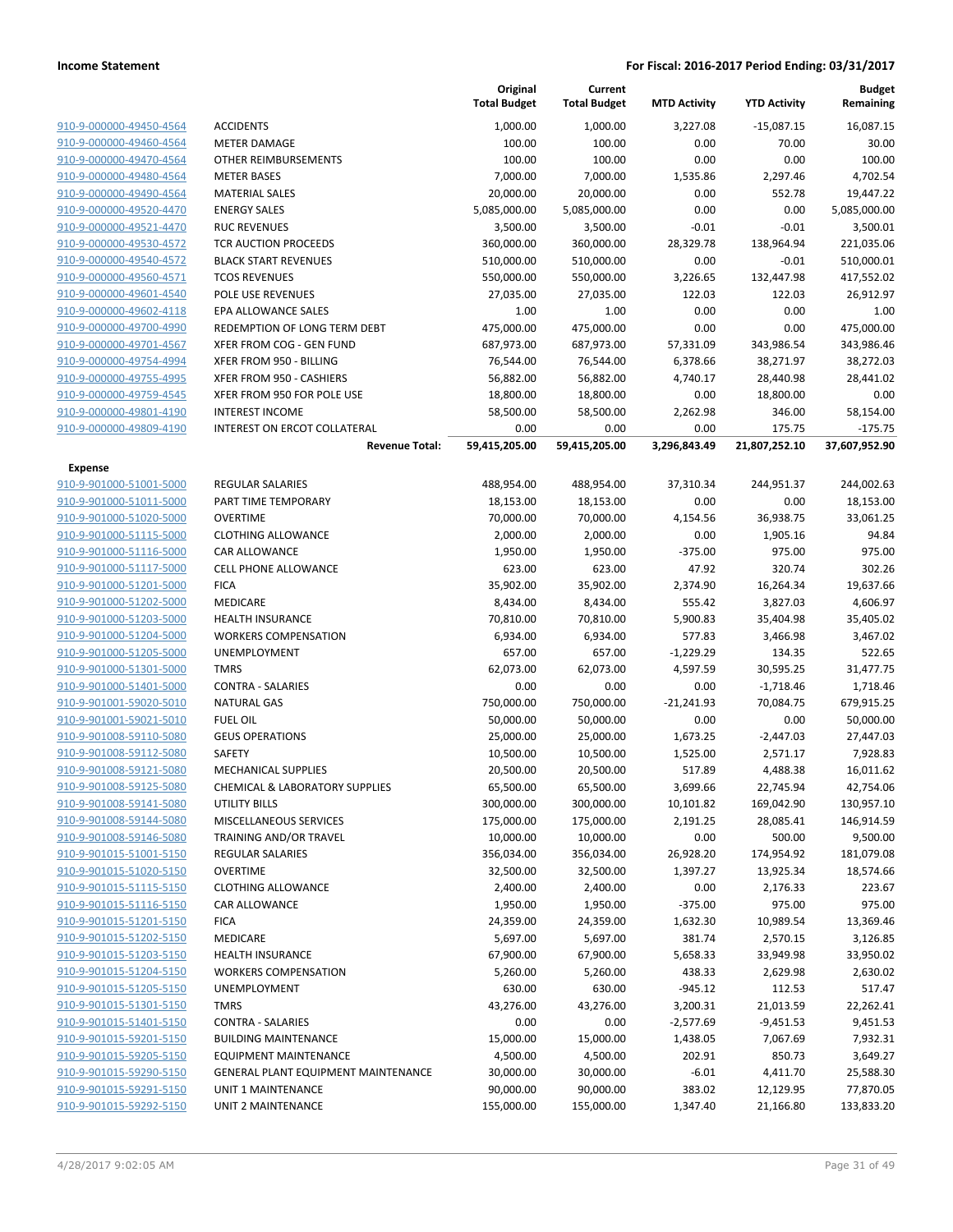|                                                    |                                                          | Original<br><b>Total Budget</b> | Current<br><b>Total Budget</b> | <b>MTD Activity</b> | <b>YTD Activity</b> | <b>Budget</b><br>Remaining |
|----------------------------------------------------|----------------------------------------------------------|---------------------------------|--------------------------------|---------------------|---------------------|----------------------------|
| 910-9-901015-59293-5150                            | <b>UNIT 3 MAINTENANCE</b>                                | 147,000.00                      | 147,000.00                     | 3,357.85            | 40,241.42           | 106,758.58                 |
| 910-9-901090-59312-9900                            | <b>BOILER PLANT EQUIPMENT</b>                            | 0.00                            | 0.00                           | 0.00                | 21,047.43           | $-21,047.43$               |
| 910-9-901146-51001-5460                            | <b>REGULAR SALARIES</b>                                  | 488,954.00                      | 488,954.00                     | 37,310.34           | 241,018.20          | 247,935.80                 |
| 910-9-901146-51011-5460                            | PART TIME TEMPORARY                                      | 18,153.00                       | 18,153.00                      | 0.00                | 0.00                | 18,153.00                  |
| 910-9-901146-51020-5460                            | <b>OVERTIME</b>                                          | 65,000.00                       | 65,000.00                      | 4,154.56            | 36,172.55           | 28,827.45                  |
| 910-9-901146-51115-5460                            | <b>CLOTHING ALLOWANCE</b>                                | 2,000.00                        | 2,000.00                       | 0.00                | 1,905.15            | 94.85                      |
| 910-9-901146-51116-5460                            | CAR ALLOWANCE                                            | 1,950.00                        | 1,950.00                       | 675.00              | 975.00              | 975.00                     |
| 910-9-901146-51117-5460                            | <b>CELL PHONE ALLOWANCE</b>                              | 623.00                          | 623.00                         | 47.88               | 287.28              | 335.72                     |
| 910-9-901146-51201-5460                            | <b>FICA</b>                                              | 35,592.00                       | 35,592.00                      | 2,573.79            | 17,114.43           | 18,477.57                  |
| 910-9-901146-51202-5460                            | <b>MEDICARE</b>                                          | 8,362.00                        | 8,362.00                       | 601.94              | 4,038.14            | 4,323.86                   |
| 910-9-901146-51203-5460                            | <b>HEALTH INSURANCE</b>                                  | 70,810.00                       | 70,810.00                      | 5,900.83            | 35,404.98           | 35,405.02                  |
| 910-9-901146-51204-5460                            | <b>WORKERS COMPENSATION</b>                              | 6,934.00                        | 6,934.00                       | 577.83              | 3,466.98            | 3,467.02                   |
| 910-9-901146-51205-5460                            | UNEMPLOYMENT                                             | 657.00                          | 657.00                         | $-1,035.79$         | 113.18              | 543.82                     |
| 910-9-901146-51301-5460                            | <b>TMRS</b>                                              | 61,522.00                       | 61,522.00                      | 4,564.05            | 29,887.16           | 31,634.84                  |
| 910-9-901147-59020-5470                            | <b>NATURAL GAS</b>                                       | 300,000.00                      | 300,000.00                     | 34,545.14           | 104,825.39          | 195,174.61                 |
| 910-9-901151-59110-5501                            | <b>GEUS OPERATIONS</b>                                   | 2,000.00                        | 2,000.00                       | 0.00                | 895.95              | 1,104.05                   |
| 910-9-901151-59112-5501                            | SAFETY PROGRAM                                           | 950.00                          | 950.00                         | 0.00                | 0.00                | 950.00                     |
| 910-9-901151-59121-5501                            | <b>MECHANICAL SUPPLIES</b>                               | 4,000.00                        | 4,000.00                       | 0.00                | 789.05              | 3,210.95                   |
| 910-9-901151-59125-5501<br>910-9-901151-59141-5501 | <b>CHEMICAL &amp; LABORATORY</b><br><b>UTILITY BILLS</b> | 6,000.00<br>2,500.00            | 6,000.00<br>2,500.00           | 0.00<br>19.70       | 3,881.42<br>69.94   | 2,118.58<br>2,430.06       |
| 910-9-901151-59144-5501                            | MISCELLANEOUS SERVICES                                   | 25,000.00                       | 25,000.00                      | 146.25              | 1,396.25            | 23,603.75                  |
| 910-9-901151-59146-5501                            | TRAINING AND/OR TRAVEL                                   | 6,000.00                        | 6,000.00                       | 0.00                | 0.00                | 6,000.00                   |
| 910-9-901154-51001-5541                            | <b>REGULAR SALARIES</b>                                  | 356,034.00                      | 356,034.00                     | 26,928.19           | 178,888.04          | 177,145.96                 |
| 910-9-901154-51020-5541                            | <b>OVERTIME</b>                                          | 40,000.00                       | 40,000.00                      | 1,397.27            | 14,691.54           | 25,308.46                  |
| 910-9-901154-51115-5541                            | <b>CLOTHING ALLOWANCE</b>                                | 2,500.00                        | 2,500.00                       | 0.00                | 2,176.32            | 323.68                     |
| 910-9-901154-51116-5541                            | CAR ALLOWANCE                                            | 1,950.00                        | 1,950.00                       | 675.00              | 975.00              | 975.00                     |
| 910-9-901154-51201-5541                            | <b>FICA</b>                                              | 24,830.00                       | 24,830.00                      | 1,756.18            | 12,053.09           | 12,776.91                  |
| 910-9-901154-51202-5541                            | MEDICARE                                                 | 5,807.00                        | 5,807.00                       | 410.72              | 2,818.86            | 2,988.14                   |
| 910-9-901154-51203-5541                            | <b>HEALTH INSURANCE</b>                                  | 67,900.00                       | 67,900.00                      | 5,658.33            | 33,949.98           | 33,950.02                  |
| 910-9-901154-51204-5541                            | <b>WORKERS COMPENSATION</b>                              | 5,260.00                        | 5,260.00                       | 438.33              | 2,629.98            | 2,630.02                   |
| 910-9-901154-51205-5541                            | UNEMPLOYMENT                                             | 630.00                          | 630.00                         | $-881.80$           | 104.72              | 525.28                     |
| 910-9-901154-51301-5541                            | <b>TMRS</b>                                              | 44,113.00                       | 44,113.00                      | 3,166.77            | 21,294.21           | 22,818.79                  |
| 910-9-901154-59201-5541                            | <b>BUILDINGS MAINTENANCE</b>                             | 15,000.00                       | 15,000.00                      | 20.00               | 36.37               | 14,963.63                  |
| 910-9-901154-59205-5541                            | <b>EQUIPMENT MAINTENANCE</b>                             | 1,500.00                        | 1,500.00                       | 0.00                | 0.00                | 1,500.00                   |
| 910-9-901154-59290-5541                            | GENERAL PLANT EQUIPMENT MAINTENANCE                      | 8,000.00                        | 8,000.00                       | 675.60              | 675.60              | 7,324.40                   |
| 910-9-901154-59291-5541                            | <b>UNIT 1 MAINTENANCE</b>                                | 41,700.00                       | 41,700.00                      | 933.81              | 8,526.90            | 33,173.10                  |
| 910-9-901154-59292-5541                            | UNIT 2 MAINTENANCE                                       | 41,700.00                       | 41,700.00                      | 1,562.95            | 9,110.44            | 32,589.56                  |
| 910-9-901154-59293-5541                            | <b>UNIT 3 MAINTENANCE</b>                                | 41,700.00                       | 41,700.00                      | 904.29              | 2,542.32            | 39,157.68                  |
| 910-9-901190-59345-9900                            | EP ACCESSORY ELEC EQUIPMENT                              | 60,000.00                       | 60,000.00                      | 4,689.23            | 4,689.23            | 55,310.77                  |
| 910-9-901200-59110-5502                            | <b>GEUS OPERATIONS</b>                                   | 5,000.00                        | 5,000.00                       | 0.00                | 0.00                | 5,000.00                   |
| 910-9-901500-59040-5550                            | TMPA FIXED COST                                          | 12,153,858.00                   | 12,153,858.00                  | 1,221,155.00        | 7,629,362.00        | 4,524,496.00               |
| 910-9-901500-59041-5550                            | AMORTIZE PREPAID SCRUBBER                                | 317,742.00                      | 317,742.00                     | 26,478.50           | 158,871.00          | 158,871.00                 |
| 910-9-901500-59043-5550                            | AMORTIZE PREPAID TMPA FIXED                              | 1,336,320.00                    | 1,232,153.00                   | 102,679.41          | 616,076.50          | 616,076.50                 |
| 910-9-901500-59045-5550                            | <b>GCSES ENERGY</b>                                      | 5,225,000.00                    | 5,225,000.00                   | 273,549.04          | 1,852,765.04        | 3,372,234.96               |
| 910-9-901500-59050-5550                            | DUKE WIND ENERGY                                         | 2,261,250.00                    | 2,261,250.00                   | 272,538.98          | 1,126,103.00        | 1,135,147.00               |
| 910-9-901500-59051-5550                            | <b>SOLAR ENERGY</b>                                      | 1,210,000.00                    | 1,210,000.00                   | 0.00                | 0.00                | 1,210,000.00               |
| 910-9-901500-59052-5550                            | OFF-SYSTEM NET PURCHASES                                 | 3,500.00                        | 3,500.00                       | 0.00                | 0.00                | 3,500.00                   |
| 910-9-901500-59053-5550                            | <b>ERCOT BALANCING ENERGY</b>                            | 10,120,000.00                   | 10,120,000.00                  | 0.00                | $-0.02$             | 10,120,000.02              |
| 910-9-901500-59054-5550                            | <b>ANCILLARY SERVICES</b>                                | 245,000.00                      | 245,000.00                     | 0.02                | $-0.01$             | 245,000.01                 |
| 910-9-901500-59055-5550                            | <b>CONTROL CENTER COSTS</b>                              | 222,000.00                      | 222,000.00                     | 12,841.48           | 92,500.00           | 129,500.00                 |
| 910-9-901500-59057-5550                            | <b>ERCOT UPLIFT</b>                                      | 320,000.00                      | 320,000.00                     | $-2,842.52$         | $-4,620.27$         | 324,620.27                 |
| 910-9-901500-59059-5550                            | EILS                                                     | 80,500.00                       | 80,500.00                      | 0.00                | 0.00                | 80,500.00                  |
| 910-9-901500-59063-5550                            | <b>ERCOT CONGESTION RIGHTS</b>                           | $-100,000.00$                   | $-100,000.00$                  | $-46,957.74$        | $-168, 132.65$      | 68,132.65                  |
| 910-9-901500-59080-5550                            | DEMAND SIDE RESPONSE                                     | 1,000.00                        | 1,000.00                       | 0.00                | 0.00                | 1,000.00                   |
| 910-9-901500-59099-5550                            | <b>GARLAND CLEARING ACCOUNT</b>                          | 0.00                            | 0.00                           | 311,263.24          | 1,840,524.50        | $-1,840,524.50$            |
| 910-9-901600-51001-5750                            | <b>REGULAR SALARIES</b>                                  | 154,274.00                      | 154,274.00                     | 12,136.00           | 77,352.80           | 76,921.20                  |
| 910-9-901600-51020-5750                            | <b>OVERTIME</b>                                          | 10,500.00                       | 10,500.00                      | 86.81               | 1,008.43            | 9,491.57                   |
| 910-9-901600-51116-5750                            | CAR ALLOWANCE                                            | 3,000.00                        | 3,000.00                       | 230.76              | 1,499.94            | 1,500.06                   |
| 910-9-901600-51117-5750                            | <b>CELL PHONE ALLOWANCE</b>                              | 864.00                          | 864.00                         | 66.46               | 431.99              | 432.01                     |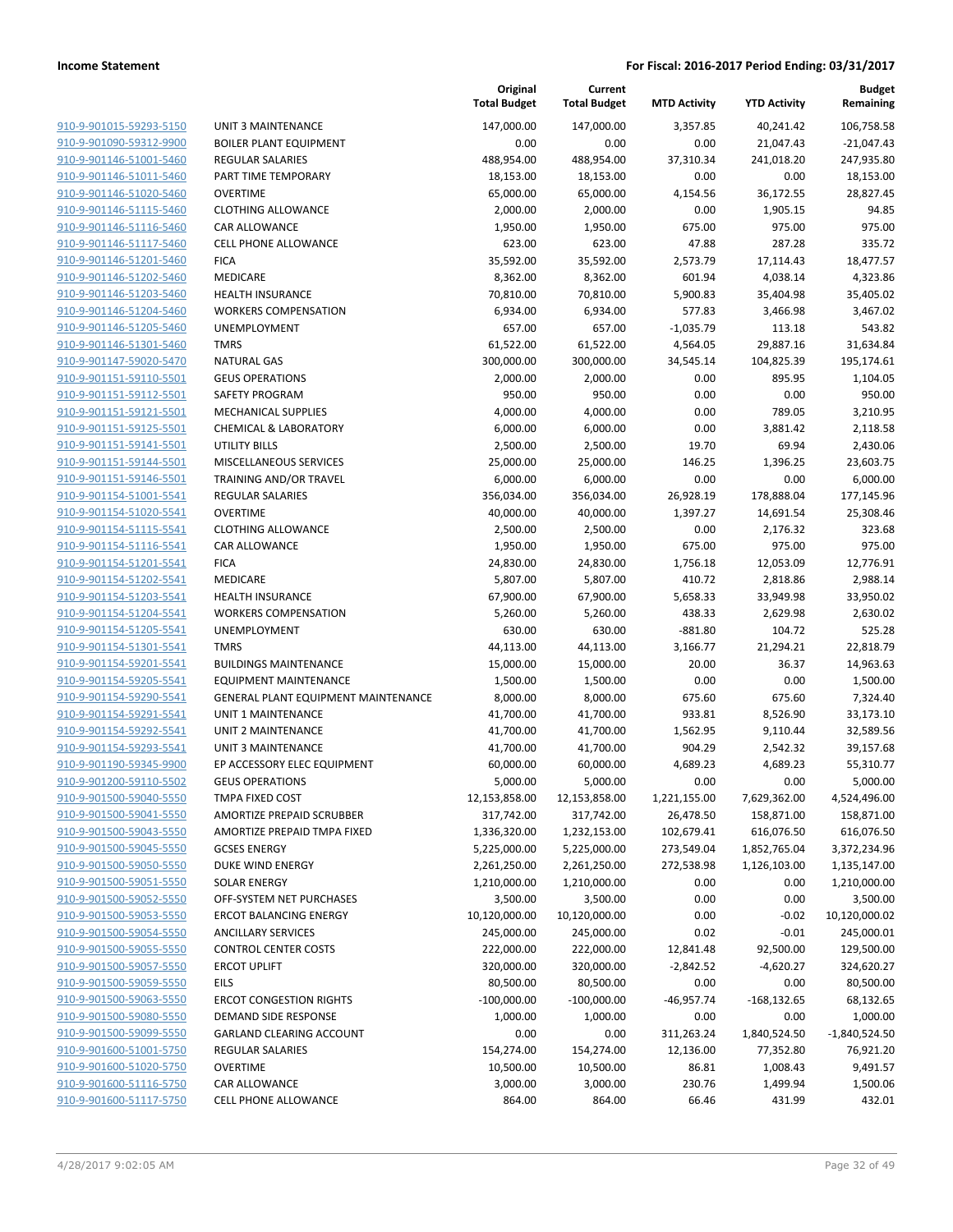|                                                    |                                       | Original<br><b>Total Budget</b> | Current<br><b>Total Budget</b> | <b>MTD Activity</b> | <b>YTD Activity</b>   | <b>Budget</b><br>Remaining |
|----------------------------------------------------|---------------------------------------|---------------------------------|--------------------------------|---------------------|-----------------------|----------------------------|
| 910-9-901600-51201-5750                            | <b>FICA</b>                           | 10,456.00                       | 10,456.00                      | 706.01              | 4,541.34              | 5,914.66                   |
| 910-9-901600-51202-5750                            | MEDICARE                              | 2,445.00                        | 2,445.00                       | 165.12              | 1,062.11              | 1,382.89                   |
| 910-9-901600-51203-5750                            | <b>HEALTH INSURANCE</b>               | 19,400.00                       | 19,400.00                      | 1,616.66            | 9,699.96              | 9,700.04                   |
| 910-9-901600-51204-5750                            | <b>WORKERS COMPENSATION</b>           | 422.00                          | 422.00                         | 35.17               | 211.02                | 210.98                     |
| 910-9-901600-51205-5750                            | UNEMPLOYMENT                          | 180.00                          | 180.00                         | $-309.00$           | 33.01                 | 146.99                     |
| 910-9-901600-51301-5750                            | <b>TMRS</b>                           | 18,575.00                       | 18,575.00                      | 1,399.74            | 8,806.88              | 9,768.12                   |
| 910-9-901600-59110-5750                            | <b>GEUS OPERATIONS</b>                | 49,500.00                       | 49,500.00                      | 1,137.16            | 16,223.13             | 33,276.87                  |
| 910-9-901600-59146-5750                            | TRAINING AND/OR TRAVEL                | 3,000.00                        | 3,000.00                       | 250.24              | 2,299.47              | 700.53                     |
| 910-9-910120-51001-9200                            | REGULAR SALARIES                      | 329,210.00                      | 329,210.00                     | 27,312.09           | 175,394.80            | 153,815.20                 |
| 910-9-910120-51020-9200                            | <b>OVERTIME</b>                       | 200.00                          | 200.00                         | 0.00                | 0.00                  | 200.00                     |
| 910-9-910120-51115-9200                            | <b>CLOTHING ALLOWANCE</b>             | 250.00                          | 250.00                         | 0.00                | 218.75                | 31.25                      |
| 910-9-910120-51116-9200                            | CAR ALLOWANCE                         | 8,950.00                        | 8,950.00                       | 688.46              | 4,474.99              | 4,475.01                   |
| 910-9-910120-51117-9200                            | CELL PHONE ALLOWANCE                  | 1,544.00                        | 1,544.00                       | 118.74              | 777.97                | 766.03                     |
| 910-9-910120-51201-9200                            | <b>FICA</b>                           | 18,013.00                       | 18,013.00                      | 1,700.86            | 9,144.88              | 8,868.12                   |
| 910-9-910120-51202-9200                            | MEDICARE                              | 4,933.00                        | 4,933.00                       | 397.78              | 2,564.27              | 2,368.73                   |
| 910-9-910120-51203-9200                            | HEALTH INSURANCE                      | 32,980.00                       | 32,980.00                      | 2,748.33            | 16,489.98             | 16,490.02                  |
| 910-9-910120-51204-9200<br>910-9-910120-51205-9200 | <b>WORKERS COMPENSATION</b>           | 1,627.00                        | 1,627.00                       | 135.58              | 813.48                | 813.52                     |
| 910-9-910120-51301-9200                            | UNEMPLOYMENT                          | 306.00                          | 306.00                         | $-502.26$           | 55.94                 | 250.06                     |
| 910-9-910121-59110-9210                            | <b>TMRS</b><br><b>GEUS OPERATIONS</b> | 37,468.00<br>12,000.00          | 37,468.00                      | 3,143.74<br>178.22  | 19,821.81             | 17,646.19<br>10,612.58     |
| 910-9-910121-59116-9210                            | <b>BUILDING OPERATIONS</b>            | 6,000.00                        | 12,000.00                      | 255.64              | 1,387.42              |                            |
| 910-9-910121-59141-9210                            | <b>UTILITY BILLS</b>                  | 81,000.00                       | 6,000.00<br>81,000.00          | 4,973.14            | 1,613.95              | 4,386.05<br>42,016.83      |
| 910-9-910121-59143-9210                            | PROFESSIONAL SERVICES                 | 35,000.00                       | 35,000.00                      | 624.55              | 38,983.17<br>2,248.55 | 32,751.45                  |
| 910-9-910121-59144-9210                            | MISCELLANEOUS SERVICES                | 14,000.00                       | 14,000.00                      | 3,064.98            | 5,109.29              | 8,890.71                   |
| 910-9-910121-59193-9210                            | <b>GEUS INTERNET SERVICE</b>          | 38,000.00                       | 38,000.00                      | 0.00                | 38,000.00             | 0.00                       |
| 910-9-910121-59198-9210                            | <b>COLOCATION CHARGES</b>             | 9,979.00                        | 9,979.00                       | 0.00                | 9,979.00              | 0.00                       |
| 910-9-910132-59110-9302                            | <b>GEUS OPERATIONS</b>                | 11,000.00                       | 11,000.00                      | 913.70              | 2,847.85              | 8,152.15                   |
| 910-9-910132-59142-9302                            | <b>MEMBERSHIP FEES</b>                | 56,000.00                       | 56,000.00                      | 0.00                | 2,000.00              | 54,000.00                  |
| 910-9-910132-59146-9302                            | TRAINING AND/OR TRAVEL                | 5,000.00                        | 5,000.00                       | 0.00                | 131.96                | 4,868.04                   |
| 910-9-910135-59200-9350                            | LANDSCAPING MAINTENANCE               | 18,500.00                       | 18,500.00                      | 1,330.00            | 4,990.69              | 13,509.31                  |
| 910-9-910135-59201-9350                            | <b>BUILDING MAINTENANCE</b>           | 35,700.00                       | 35,700.00                      | 6,220.45            | 12,623.74             | 23,076.26                  |
| 910-9-910135-59205-9350                            | <b>EQUIPMENT MAINTENANCE</b>          | 1,000.00                        | 1,000.00                       | 0.00                | 694.15                | 305.85                     |
| 910-9-910190-59390-9900                            | STRUCTURES & IMPROVEMENTS             | 10,000.00                       | 10,000.00                      | 0.00                | 0.00                  | 10,000.00                  |
| 910-9-911120-51001-9201                            | REGULAR SALARIES                      | 346,058.00                      | 346,058.00                     | 26,030.01           | 168,004.81            | 178,053.19                 |
| 910-9-911120-51020-9201                            | <b>OVERTIME</b>                       | 750.00                          | 750.00                         | 0.00                | 399.95                | 350.05                     |
| 910-9-911120-51115-9201                            | <b>CLOTHING ALLOWANCE</b>             | 400.00                          | 400.00                         | 0.00                | 367.95                | 32.05                      |
| 910-9-911120-51117-9201                            | <b>CELL PHONE ALLOWANCE</b>           | 1,639.00                        | 1,639.00                       | 77.16               | 571.38                | 1,067.62                   |
| 910-9-911120-51201-9201                            | <b>FICA</b>                           | 21,629.00                       | 21,629.00                      | 1,536.40            | 9,996.65              | 11,632.35                  |
| 910-9-911120-51202-9201                            | MEDICARE                              | 5,058.00                        | 5,058.00                       | 359.32              | 2,337.95              | 2,720.05                   |
| 910-9-911120-51203-9201                            | <b>HEALTH INSURANCE</b>               | 61,110.00                       | 61,110.00                      | 5,092.50            | 30,555.00             | 30,555.00                  |
| 910-9-911120-51204-9201                            | <b>WORKERS COMPENSATION</b>           | 3,970.00                        | 3,970.00                       | 330.83              | 1,984.98              | 1,985.02                   |
| 910-9-911120-51205-9201                            | UNEMPLOYMENT                          | 567.00                          | 567.00                         | $-765.68$           | 94.90                 | 472.10                     |
| 910-9-911120-51301-9201                            | <b>TMRS</b>                           | 38,425.00                       | 38,425.00                      | 2,918.79            | 18,550.53             | 19,874.47                  |
| 910-9-911121-59110-9211                            | <b>GEUS OPERATIONS</b>                | 36,800.00                       | 36,800.00                      | 2,030.99            | 5,733.74              | 31,066.26                  |
| 910-9-911121-59111-9211                            | MISCELLANEOUS OFFICE EXPENSES         | 0.00                            | 0.00                           | $-648.13$           | 997.58                | $-997.58$                  |
| 910-9-911121-59187-9211                            | <b>EMPLOYEE RELATIONS</b>             | 20,000.00                       | 20,000.00                      | 1,064.93            | 14,022.95             | 5,977.05                   |
| 910-9-911135-59205-9351                            | <b>EQUIPMENT MAINTENANCE</b>          | 8,450.00                        | 8,450.00                       | 0.00                | 793.33                | 7,656.67                   |
| 910-9-913101-51001-9301                            | <b>REGULAR SALARIES</b>               | 194,126.00                      | 194,126.00                     | 14,828.80           | 96,307.20             | 97,818.80                  |
| 910-9-913101-51115-9301                            | <b>CLOTHING ALLOWANCE</b>             | 400.00                          | 400.00                         | 0.00                | 0.00                  | 400.00                     |
| 910-9-913101-51117-9301                            | <b>CELL PHONE ALLOWANCE</b>           | 1,272.00                        | 1,272.00                       | 97.84               | 635.96                | 636.04                     |
| 910-9-913101-51201-9301                            | <b>FICA</b>                           | 12,140.00                       | 12,140.00                      | 863.34              | 5,635.17              | 6,504.83                   |
| 910-9-913101-51202-9301                            | MEDICARE                              | 2,839.00                        | 2,839.00                       | 201.90              | 1,317.88              | 1,521.12                   |
| 910-9-913101-51203-9301                            | <b>HEALTH INSURANCE</b>               | 29,100.00                       | 29,100.00                      | 2,425.00            | 14,550.00             | 14,550.00                  |
| 910-9-913101-51204-9301                            | <b>WORKERS COMPENSATION</b>           | 531.00                          | 531.00                         | 44.25               | 265.50                | 265.50                     |
| 910-9-913101-51205-9301                            | UNEMPLOYMENT                          | 270.00                          | 270.00                         | $-387.95$           | 45.85                 | 224.15                     |
| 910-9-913101-51301-9301                            | <b>TMRS</b>                           | 21,567.00                       | 21,567.00                      | 1,668.80            | 10,626.08             | 10,940.92                  |
| 910-9-913101-59110-9301                            | <b>GEUS OPERATIONS</b>                | 33,200.00                       | 33,200.00                      | 1,155.34            | 7,259.59              | 25,940.41                  |
| 910-9-913101-59112-9301                            | SAFETY                                | 1,500.00                        | 1,500.00                       | 0.00                | 0.00                  | 1,500.00                   |
| 910-9-913101-59131-9301                            | NON-BAD DEBT WRITE OFFS               | 4,000.00                        | 4,000.00                       | 0.00                | 2,799.44              | 1,200.56                   |
|                                                    |                                       |                                 |                                |                     |                       |                            |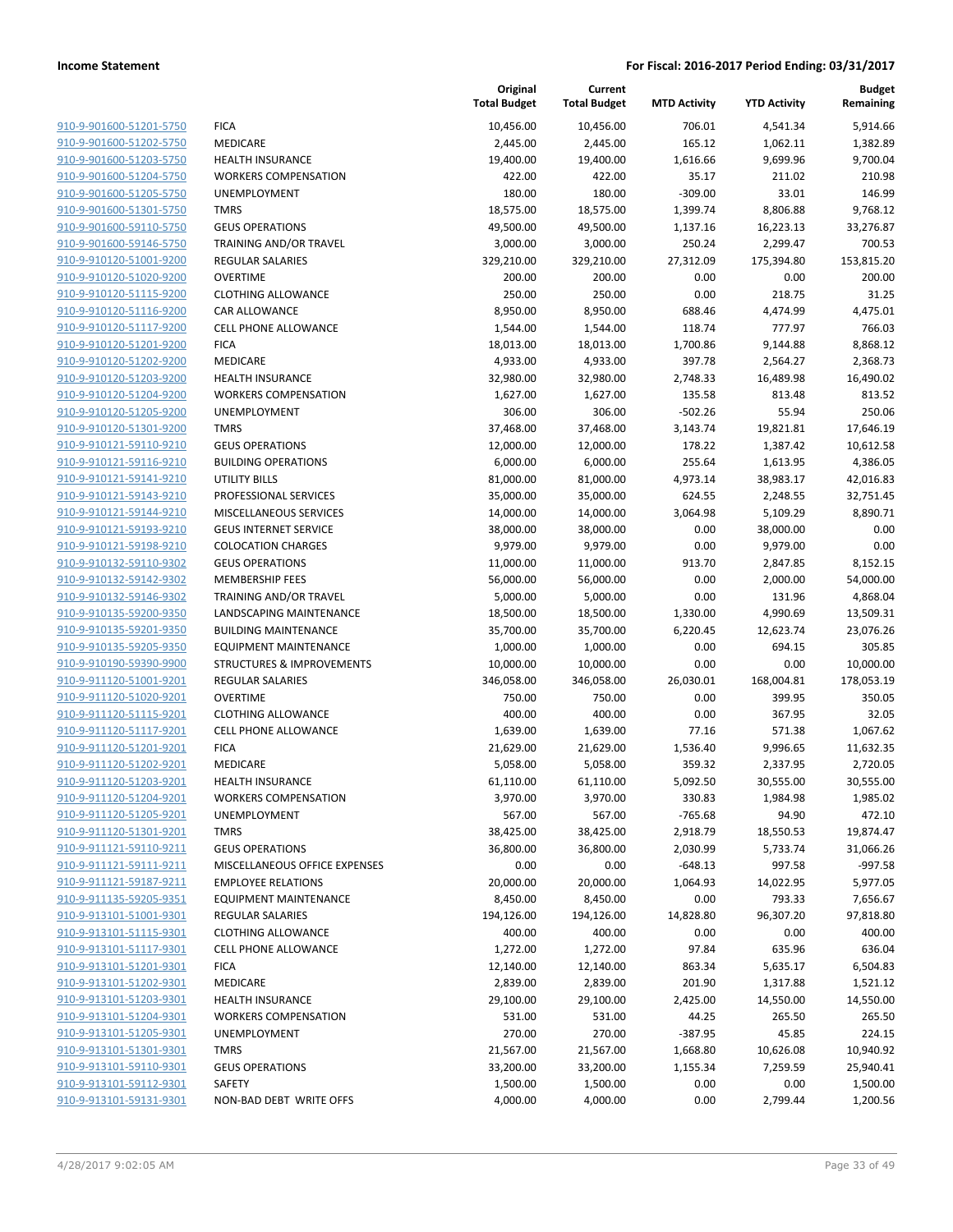**Current**

**Original**

**Budget**

| 910-9-913101-59160-9301                            |
|----------------------------------------------------|
| 910-9-913101-59164-9301                            |
| 910-9-913101-59167-9301                            |
| 910-9-913101-59195-9301                            |
| 910-9-913102-51001-9020                            |
| <u>910-9-913102-51020-9020</u>                     |
| 910-9-913102-51115-9020                            |
| 910-9-913102-51201-9020                            |
| 910-9-913102-51202-9020                            |
| 910-9-913102-51203-9020                            |
| 910-9-913102-51204-9020                            |
| 910-9-913102-51205-9020                            |
| 910-9-913102-51301-9020                            |
| 910-9-913102-59110-9020                            |
| 910-9-913102-59169-9020                            |
| 910-9-913130-51001-9030                            |
| 910-9-913130-51010-9030                            |
| 910-9-913130-51020-9030                            |
| 910-9-913130-51102-9030                            |
| 910-9-913130-51201-9030                            |
| 910-9-913130-51202-9030                            |
| 910-9-913130-51203-9030                            |
| 910-9-913130-51204-9030                            |
| 910-9-913130-51205-9030                            |
| 910-9-913130-51301-9030                            |
| 910-9-913130-59110-9030<br>910-9-913130-59166-9030 |
| 910-9-913131-51001-9031                            |
| 910-9-913131-51020-9031                            |
| 910-9-913131-51102-9031                            |
| 910-9-913131-51201-9031                            |
| 910-9-913131-51202-9031                            |
| 910-9-913131-51203-9031                            |
| 910-9-913131-51204-9031                            |
| 910-9-913131-51205-9031                            |
| 910-9-913131-51301-9031                            |
| <u>910-9-913131-59110-9031</u>                     |
| 910-9-913134-51001-9034                            |
| 910-9-913134-51020-9034                            |
| 910-9-913134-51201-9034                            |
| 910-9-913134-51202-9034                            |
| <u>910-9-913134-51203-9034</u>                     |
| 910-9-913134-51204-9034                            |
| 910-9-913134-51205-9034                            |
| 910-9-913134-51301-9034                            |
| 910-9-913134-59110-9034                            |
| 910-9-913135-51001-9035                            |
| 910-9-913135-51020-9035                            |
| 910-9-913135-51102-9035                            |
| <u>910-9-913135-51201-9035</u>                     |
| <u>910-9-913135-51202-9035</u>                     |
| <u>910-9-913135-51203-9035</u>                     |
| 910-9-913135-51204-9035                            |
| 910-9-913135-51205-9035                            |
| 910-9-913135-51301-9035                            |
| 910-9-913135-59110-9035                            |
| <u>910-9-913135-59170-9035</u>                     |
| <u>910-9-913135-59172-9035</u>                     |
| 910-9-913135-59173-9035                            |

|                         |                                     | <b>Total Budget</b> | <b>Total Budget</b> | <b>MTD Activity</b> | <b>YTD Activity</b> | Remaining  |
|-------------------------|-------------------------------------|---------------------|---------------------|---------------------|---------------------|------------|
| 910-9-913101-59160-9301 | ADVERTISING                         | 34,500.00           | 34,500.00           | 69.98               | 13,341.67           | 21,158.33  |
| 910-9-913101-59164-9301 | <b>CONSUMER INFORMATION</b>         | 6,000.00            | 6,000.00            | 0.00                | 0.00                | 6,000.00   |
| 910-9-913101-59167-9301 | <b>ENERGY EFFICIENCY OPERATIONS</b> | 15,000.00           | 15,000.00           | 0.00                | 2,073.26            | 12,926.74  |
| 910-9-913101-59195-9301 | PUBLIC SERVICE BY GEUS C/I          | 15,000.00           | 15,000.00           | 0.00                | 15,000.00           | 0.00       |
| 910-9-913102-51001-9020 | <b>REGULAR SALARIES</b>             | 283,650.00          | 283,650.00          | 22,947.33           | 147,406.23          | 136,243.77 |
| 910-9-913102-51020-9020 | <b>OVERTIME</b>                     | 20,500.00           | 20,500.00           | 1,697.37            | 9,790.86            | 10,709.14  |
| 910-9-913102-51115-9020 | <b>CLOTHING ALLOWANCE</b>           | 3,100.00            | 3,100.00            | 0.00                | 3,548.16            | $-448.16$  |
| 910-9-913102-51201-9020 | <b>FICA</b>                         | 19,049.00           | 19,049.00           | 1,407.55            | 9,096.16            | 9,952.84   |
| 910-9-913102-51202-9020 | MEDICARE                            | 4,455.00            | 4,455.00            | 329.19              | 2,127.33            | 2,327.67   |
| 910-9-913102-51203-9020 | <b>HEALTH INSURANCE</b>             | 77,600.00           | 77,600.00           | 6,466.67            | 38,800.02           | 38,799.98  |
| 910-9-913102-51204-9020 | <b>WORKERS COMPENSATION</b>         | 3,722.00            | 3,722.00            | 310.17              | 1,861.02            | 1,860.98   |
| 910-9-913102-51205-9020 | <b>UNEMPLOYMENT</b>                 | 720.00              | 720.00              | $-955.72$           | 123.47              | 596.53     |
| 910-9-913102-51301-9020 | <b>TMRS</b>                         | 33,844.00           | 33,844.00           | 2,755.28            | 17,274.90           | 16,569.10  |
| 910-9-913102-59110-9020 | <b>GEUS OPERATIONS</b>              | 39,150.00           | 39,150.00           | 1,941.45            | 11,628.28           | 27,521.72  |
| 910-9-913102-59169-9020 | PRE PAID METER COSTS                | 13,850.00           | 13,850.00           | 47.97               | 6,974.02            | 6,875.98   |
| 910-9-913130-51001-9030 | REGULAR SALARIES                    | 235,414.00          | 235,414.00          | 20,283.39           | 130,683.66          | 104,730.34 |
| 910-9-913130-51010-9030 | PART TIME REGULAR                   | 28,881.00           | 28,881.00           | 0.00                | 0.00                | 28,881.00  |
| 910-9-913130-51020-9030 | <b>OVERTIME</b>                     | 3,200.00            | 3,200.00            | 101.42              | 556.89              | 2,643.11   |
| 910-9-913130-51102-9030 | <b>BILINGUAL PAY</b>                | 3,400.00            | 3,400.00            | 276.96              | 1,800.24            | 1,599.76   |
| 910-9-913130-51201-9030 | <b>FICA</b>                         | 16,796.00           | 16,796.00           | 1,217.62            | 7,848.90            | 8,947.10   |
| 910-9-913130-51202-9030 | MEDICARE                            | 3,929.00            | 3,929.00            | 284.76              | 1,835.63            | 2,093.37   |
| 910-9-913130-51203-9030 | <b>HEALTH INSURANCE</b>             | 67,900.00           | 67,900.00           | 5,658.33            | 33,949.98           | 33,950.02  |
| 910-9-913130-51204-9030 | <b>WORKERS COMPENSATION</b>         | 644.00              | 644.00              | 53.67               | 322.02              | 321.98     |
| 910-9-913130-51205-9030 | UNEMPLOYMENT                        | 630.00              | 630.00              | $-746.20$           | 99.98               | 530.02     |
| 910-9-913130-51301-9030 | <b>TMRS</b>                         | 26,658.00           | 26,658.00           | 2,309.99            | 14,585.28           | 12,072.72  |
| 910-9-913130-59110-9030 | <b>GEUS OPERATIONS</b>              | 39,500.00           | 39,500.00           | 1,501.19            | 8,010.44            | 31,489.56  |
| 910-9-913130-59166-9030 | LOW INCOME ASSISTANCE               | 15,000.00           | 15,000.00           | 675.00              | 4,500.00            | 10,500.00  |
| 910-9-913131-51001-9031 | <b>REGULAR SALARIES</b>             | 42,307.00           | 42,307.00           | 3,240.00            | 21,060.00           | 21,247.00  |
| 910-9-913131-51020-9031 | <b>OVERTIME</b>                     | 500.00              | 500.00              | 0.00                | 7.70                | 492.30     |
| 910-9-913131-51102-9031 | <b>BILINGUAL PAY</b>                | 600.00              | 600.00              | 46.14               | 299.91              | 300.09     |
| 910-9-913131-51201-9031 | <b>FICA</b>                         | 2,691.00            | 2,691.00            | 203.74              | 1,324.79            | 1,366.21   |
| 910-9-913131-51202-9031 | MEDICARE                            | 629.00              | 629.00              | 47.64               | 309.78              | 319.22     |
| 910-9-913131-51203-9031 | <b>HEALTH INSURANCE</b>             | 9,700.00            | 9,700.00            | 808.33              | 4,849.98            | 4,850.02   |
| 910-9-913131-51204-9031 | <b>WORKERS COMPENSATION</b>         | 116.00              | 116.00              | 9.67                | 58.02               | 57.98      |
| 910-9-913131-51205-9031 | UNEMPLOYMENT                        | 90.00               | 90.00               | $-109.86$           | 15.16               | 74.84      |
| 910-9-913131-51301-9031 | <b>TMRS</b>                         | 4,781.00            | 4,781.00            | 367.40              | 2,342.13            | 2,438.87   |
| 910-9-913131-59110-9031 | <b>GEUS OPERATIONS</b>              | 11,200.00           | 11,200.00           | 1,576.59            | 6,364.36            | 4,835.64   |
| 910-9-913134-51001-9034 | REGULAR SALARIES                    | 127,691.00          | 127,691.00          | 8,131.54            | 60,231.86           | 67,459.14  |
| 910-9-913134-51020-9034 | <b>OVERTIME</b>                     | 700.00              | 700.00              | 5.79                | 17.30               | 682.70     |
| 910-9-913134-51201-9034 | <b>FICA</b>                         | 7,960.00            | 7,960.00            | 453.44              | 3,526.06            | 4,433.94   |
| 910-9-913134-51202-9034 | MEDICARE                            | 1,862.00            | 1,862.00            | 106.04              | 824.63              | 1,037.37   |
| 910-9-913134-51203-9034 | <b>HEALTH INSURANCE</b>             | 29,100.00           | 29,100.00           | 2,425.00            | 14,550.00           | 14,550.00  |
| 910-9-913134-51204-9034 | <b>WORKERS COMPENSATION</b>         | 349.00              | 349.00              | 29.08               | 174.48              | 174.52     |
| 910-9-913134-51205-9034 | UNEMPLOYMENT                        | 270.00              | 270.00              | $-362.27$           | 45.98               | 224.02     |
| 910-9-913134-51301-9034 | <b>TMRS</b>                         | 14,142.00           | 14,142.00           | 909.76              | 6,665.66            | 7,476.34   |
| 910-9-913134-59110-9034 | <b>GEUS OPERATIONS</b>              | 97,395.00           | 97,395.00           | 7,510.30            | 39,768.46           | 57,626.54  |
| 910-9-913135-51001-9035 | REGULAR SALARIES                    | 144,560.00          | 144,560.00          | 11,007.93           | 71,285.43           | 73,274.57  |
| 910-9-913135-51020-9035 | <b>OVERTIME</b>                     | 2,100.00            | 2,100.00            | 156.94              | 868.61              | 1,231.39   |
| 910-9-913135-51102-9035 | <b>BILINGUAL PAY</b>                | 500.00              | 500.00              | 46.16               | 300.04              | 199.96     |
| 910-9-913135-51201-9035 | <b>FICA</b>                         | 9,124.00            | 9,124.00            | 631.65              | 4,080.78            | 5,043.22   |
| 910-9-913135-51202-9035 | MEDICARE                            | 2,134.00            | 2,134.00            | 147.73              | 954.37              | 1,179.63   |
| 910-9-913135-51203-9035 | <b>HEALTH INSURANCE</b>             | 38,800.00           | 38,800.00           | 3,233.33            | 19,399.98           | 19,400.02  |
| 910-9-913135-51204-9035 | <b>WORKERS COMPENSATION</b>         | 396.00              | 396.00              | 33.00               | 198.00              | 198.00     |
| 910-9-913135-51205-9035 | UNEMPLOYMENT                        | 360.00              | 360.00              | $-374.97$           | 51.39               | 308.61     |
| 910-9-913135-51301-9035 | <b>TMRS</b>                         | 16,209.00           | 16,209.00           | 1,253.40            | 7,943.73            | 8,265.27   |
| 910-9-913135-59110-9035 | <b>GEUS OPERATIONS</b>              | 30,700.00           | 30,700.00           | 1,089.88            | 15,051.39           | 15,648.61  |
| 910-9-913135-59170-9035 | <b>CREDIT CARD FEES</b>             | 72,000.00           | 72,000.00           | 7,001.40            | 40,390.75           | 31,609.25  |
| 910-9-913135-59172-9035 | LOCKBOX OVER/SHORT                  | 500.00              | 500.00              | 0.00                | 0.00                | 500.00     |
| 910-9-913135-59173-9035 | <b>ONLINE PAYMENT OVER/SHORT</b>    | 500.00              | 500.00              | 0.00                | 0.00                | 500.00     |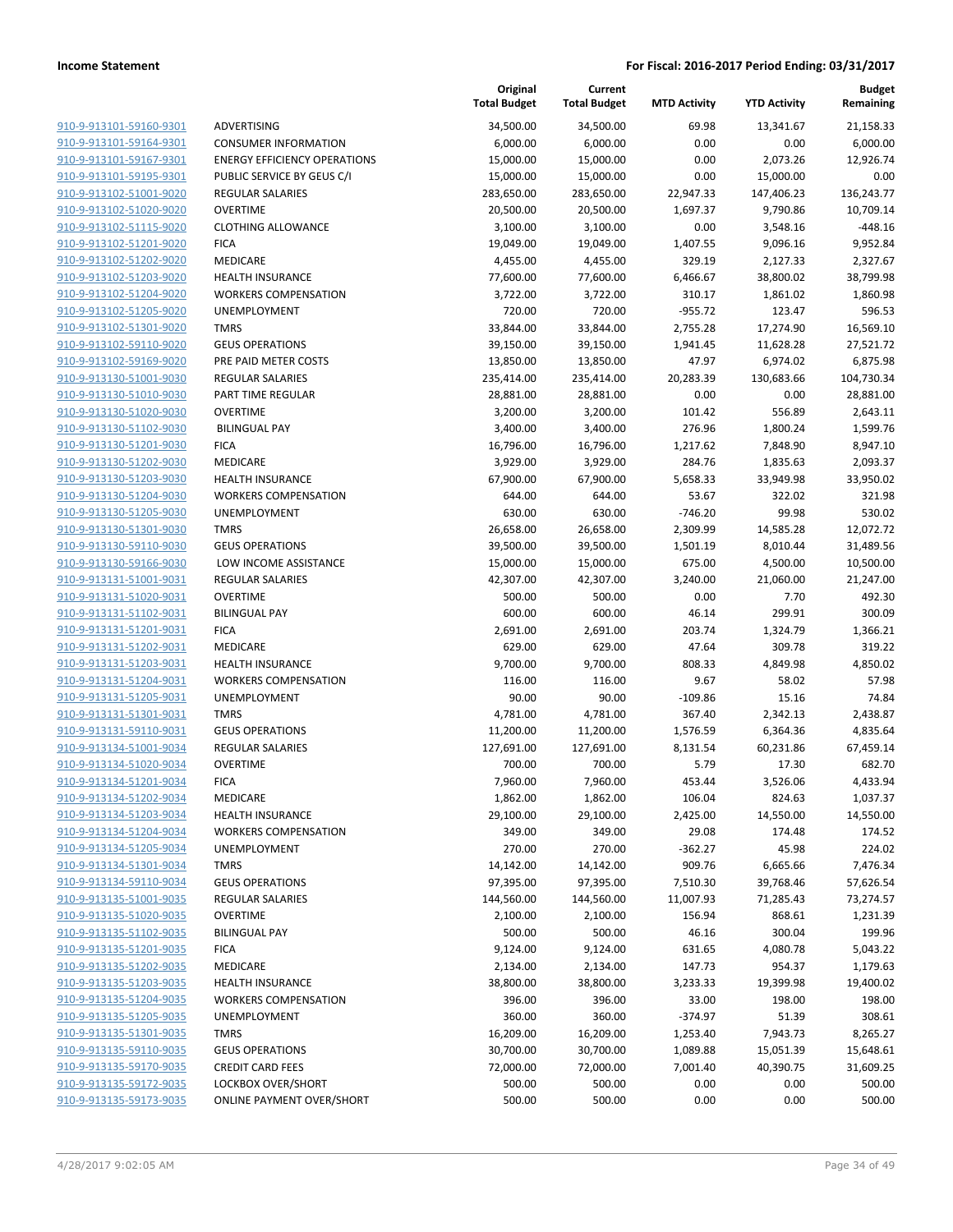|                         |                                         | Original<br><b>Total Budget</b> | Current<br><b>Total Budget</b> | <b>MTD Activity</b> | <b>YTD Activity</b> | <b>Budget</b><br>Remaining |
|-------------------------|-----------------------------------------|---------------------------------|--------------------------------|---------------------|---------------------|----------------------------|
| 910-9-913135-59174-9035 | <b>BANK RECS OVER/SHORT</b>             | 100.00                          | 100.00                         | 4.54                | $-8,708.90$         | 8,808.90                   |
| 910-9-913135-59175-9035 | <b>CASHIERS OVER/SHORT</b>              | 500.00                          | 500.00                         | 3.66                | $-103.89$           | 603.89                     |
| 910-9-913135-59179-9035 | <b>AMPY OVER/SHORT</b>                  | 100.00                          | 100.00                         | 0.00                | 0.00                | 100.00                     |
| 910-9-913136-51001-9036 | <b>REGULAR SALARIES</b>                 | 30,243.00                       | 30,243.00                      | 2,332.80            | 14,933.00           | 15,310.00                  |
| 910-9-913136-51020-9036 | <b>OVERTIME</b>                         | 100.00                          | 100.00                         | 0.00                | 187.56              | $-87.56$                   |
| 910-9-913136-51115-9036 | <b>CLOTHING ALLOWANCE</b>               | 250.00                          | 250.00                         | 0.00                | 214.11              | 35.89                      |
| 910-9-913136-51201-9036 | <b>FICA</b>                             | 1,897.00                        | 1,897.00                       | 122.16              | 811.16              | 1,085.84                   |
| 910-9-913136-51202-9036 | MEDICARE                                | 444.00                          | 444.00                         | 28.58               | 189.73              | 254.27                     |
| 910-9-913136-51203-9036 | <b>HEALTH INSURANCE</b>                 | 9,700.00                        | 9,700.00                       | 808.33              | 4,849.98            | 4,850.02                   |
| 910-9-913136-51204-9036 | <b>WORKERS COMPENSATION</b>             | 1,015.00                        | 1,015.00                       | 84.58               | 507.48              | 507.52                     |
| 910-9-913136-51205-9036 | UNEMPLOYMENT                            | 90.00                           | 90.00                          | $-79.03$            | 10.94               | 79.06                      |
| 910-9-913136-51301-9036 | <b>TMRS</b>                             | 3,370.00                        | 3,370.00                       | 260.80              | 1,672.14            | 1,697.86                   |
| 910-9-913136-59110-9036 | <b>GEUS OPERATIONS</b>                  | 22,000.00                       | 22,000.00                      | 272.46              | 4,358.58            | 17,641.42                  |
| 910-9-913136-59141-9036 | <b>UTILITY BILLS</b>                    | 53,000.00                       | 53,000.00                      | 2,936.25            | 19,716.63           | 33,283.37                  |
| 910-9-913139-59780-9240 | PROPERTY INSURANCE                      | 12,400.00                       | 8,825.00                       | 0.00                | 8,823.73            | 1.27                       |
| 910-9-913139-59781-9250 | <b>LIABILITY INSURANCE</b>              | 7,700.00                        | 3,305.00                       | 0.00                | 3,302.57            | 2.43                       |
| 910-9-913139-59902-9301 | XFER to COG - ADMIN EXPENSES            | 86,942.00                       | 90,387.00                      | 7,532.33            | 45,193.98           | 45,193.02                  |
| 910-9-913139-59926-9301 | XFER to COG - GARAGE                    | 7,949.00                        | 8,026.00                       | 668.75              | 4,012.50            | 4,013.50                   |
| 910-9-913139-59927-9301 | XFER to COG - INSURANCE                 | 6,461.00                        | 5,997.00                       | 499.67              | 2,998.02            | 2,998.98                   |
| 910-9-913139-59928-9301 | XFER to COG - IT                        | 125,282.00                      | 136,407.00                     | 11,367.25           | 68,203.50           | 68,203.50                  |
| 910-9-913159-59200-9353 | LANDSCAPING MAINTENANCE                 | 3,000.00                        | 3,000.00                       | 215.00              | 860.00              | 2,140.00                   |
| 910-9-913159-59201-9353 | <b>BUILDINGS MAINTNANCE</b>             | 23,000.00                       | 23,000.00                      | 0.00                | 4,699.35            | 18,300.65                  |
| 910-9-913159-59205-9353 | <b>EQUIPMENT MAINTENANCE</b>            | 37,000.00                       | 37,000.00                      | 1,205.91            | 5,723.75            | 31,276.25                  |
| 910-9-913190-59391-9900 | <b>FURNITURE &amp; OFFICE EQUIPMENT</b> | 8,000.00                        | 8,000.00                       | 0.00                | 0.00                | 8,000.00                   |
| 910-9-913190-59392-9900 | <b>TRANSPORTATION EQUIPMENT</b>         | 40,000.00                       | 40,000.00                      | 0.00                | 19,919.00           | 20,081.00                  |
| 910-9-930000-59060-5650 | <b>TRANSMISSION COSTS</b>               | 1,250,000.00                    | 1,250,000.00                   | 108,691.06          | 547,268.45          | 702,731.55                 |
| 910-9-930000-59110-5600 | <b>GEUS OPERATIONS</b>                  | 91,000.00                       | 91,000.00                      | 12,317.04           | 45,637.65           | 45,362.35                  |
| 910-9-930161-51001-5610 | <b>REGULAR SALARIES</b>                 | 234,047.00                      | 234,047.00                     | 17,410.01           | 109,950.92          | 124,096.08                 |
| 910-9-930161-51020-5610 | <b>OVERTIME</b>                         | 32,000.00                       | 32,000.00                      | 1,381.20            | 14,869.99           | 17,130.01                  |
| 910-9-930161-51116-5610 | CAR ALLOWANCE                           | 3,000.00                        | 3,000.00                       | 230.76              | 1,499.94            | 1,500.06                   |
| 910-9-930161-51117-5610 | <b>CELL PHONE ALLOWANCE</b>             | 648.00                          | 648.00                         | 49.84               | 332.26              | 315.74                     |
| 910-9-930161-51201-5610 | <b>FICA</b>                             | 16,721.00                       | 16,721.00                      | 1,134.41            | 7,546.54            | 9,174.46                   |
| 910-9-930161-51202-5610 | MEDICARE                                | 3,911.00                        | 3,911.00                       | 265.31              | 1,764.94            | 2,146.06                   |
| 910-9-930161-51203-5610 | <b>HEALTH INSURANCE</b>                 | 32,738.00                       | 32,738.00                      | 2,728.17            | 16,369.02           | 16,368.98                  |
| 910-9-930161-51204-5610 | <b>WORKERS COMPENSATION</b>             | 640.00                          | 640.00                         | 53.33               | 319.98              | 320.02                     |
| 910-9-930161-51205-5610 | UNEMPLOYMENT                            | 304.00                          | 304.00                         | $-554.21$           | 59.28               | 244.72                     |
| 910-9-930161-51301-5610 | <b>TMRS</b>                             | 29,707.00                       | 29,707.00                      | 2,132.21            | 13,875.84           | 15,831.16                  |
| 910-9-930161-59110-5610 | <b>GEUS OPERATIONS</b>                  | 17,500.00                       | 17,500.00                      | 142.23              | 360.59              | 17,139.41                  |
| 910-9-930161-59146-5610 | TRAINING AND/OR TRAVEL                  | 32,000.00                       | 32,000.00                      | 2,837.72            | 12,465.87           | 19,534.13                  |
| 910-9-930181-51001-5810 | <b>REGULAR SALARIES</b>                 | 142,964.00                      | 142,964.00                     | 10,863.45           | 70,049.42           | 72,914.58                  |
| 910-9-930181-51020-5810 | <b>OVERTIME</b>                         | 32,100.00                       | 32,100.00                      | 1,388.44            | 14,952.40           | 17,147.60                  |
| 910-9-930181-51117-5810 | <b>CELL PHONE ALLOWANCE</b>             | 216.00                          | 216.00                         | 16.60               | 99.60               | 116.40                     |
| 910-9-930181-51201-5810 | <b>FICA</b>                             | 10,868.00                       | 10,868.00                      | 760.64              | 5,276.78            | 5,591.22                   |
| 910-9-930181-51202-5810 | MEDICARE                                | 2,542.00                        | 2,542.00                       | 177.89              | 1,234.08            | 1,307.92                   |
| 910-9-930181-51203-5810 | <b>HEALTH INSURANCE</b>                 | 23,038.00                       | 23,038.00                      | 1,919.83            | 11,518.98           | 11,519.02                  |
| 910-9-930181-51204-5810 | <b>WORKERS COMPENSATION</b>             | 391.00                          | 391.00                         | 32.58               | 195.48              | 195.52                     |
| 910-9-930181-51205-5810 | UNEMPLOYMENT                            | 214.00                          | 214.00                         | $-343.83$           | 36.74               | 177.26                     |
| 910-9-930181-51301-5810 | <b>TMRS</b>                             | 19,307.00                       | 19,307.00                      | 1,371.62            | 9,354.18            | 9,952.82                   |
| 910-9-930181-59110-5810 | <b>GEUS OPERATIONS</b>                  | 12,500.00                       | 12,500.00                      | 16.32               | 1,709.87            | 10,790.13                  |
| 910-9-931080-51001-5800 | REGULAR SALARIES                        | 485,140.00                      | 485,140.00                     | 37,763.62           | 244,937.64          | 240,202.36                 |
| 910-9-931080-51011-5800 | PART TIME TEMPORARY                     | 35,120.00                       | 35,120.00                      | 0.00                | 0.00                | 35,120.00                  |
| 910-9-931080-51115-5800 | <b>CLOTHING ALLOWANCE</b>               | 500.00                          | 500.00                         | 0.00                | 423.75              | 76.25                      |
| 910-9-931080-51116-5800 | CAR ALLOWANCE                           | 7,900.00                        | 3,900.00                       | 300.00              | 1,950.00            | 1,950.00                   |
| 910-9-931080-51117-5800 | <b>CELL PHONE ALLOWANCE</b>             | 3,434.00                        | 3,434.00                       | 215.24              | 1,682.80            | 1,751.20                   |
| 910-9-931080-51201-5800 | <b>FICA</b>                             | 31,031.00                       | 31,031.00                      | 2,262.38            | 13,616.59           | 17,414.41                  |
| 910-9-931080-51202-5800 | MEDICARE                                | 7,703.00                        | 7,703.00                       | 529.10              | 3,428.63            | 4,274.37                   |
| 910-9-931080-51203-5800 | <b>HEALTH INSURANCE</b>                 | 52,380.00                       | 52,380.00                      | 4,365.00            | 26,190.00           | 26,190.00                  |
| 910-9-931080-51204-5800 | <b>WORKERS COMPENSATION</b>             | 1,700.00                        | 1,700.00                       | 141.67              | 850.02              | 849.98                     |
| 910-9-931080-51205-5800 | UNEMPLOYMENT                            | 486.00                          | 486.00                         | $-823.22$           | 91.49               | 394.51                     |
|                         |                                         |                                 |                                |                     |                     |                            |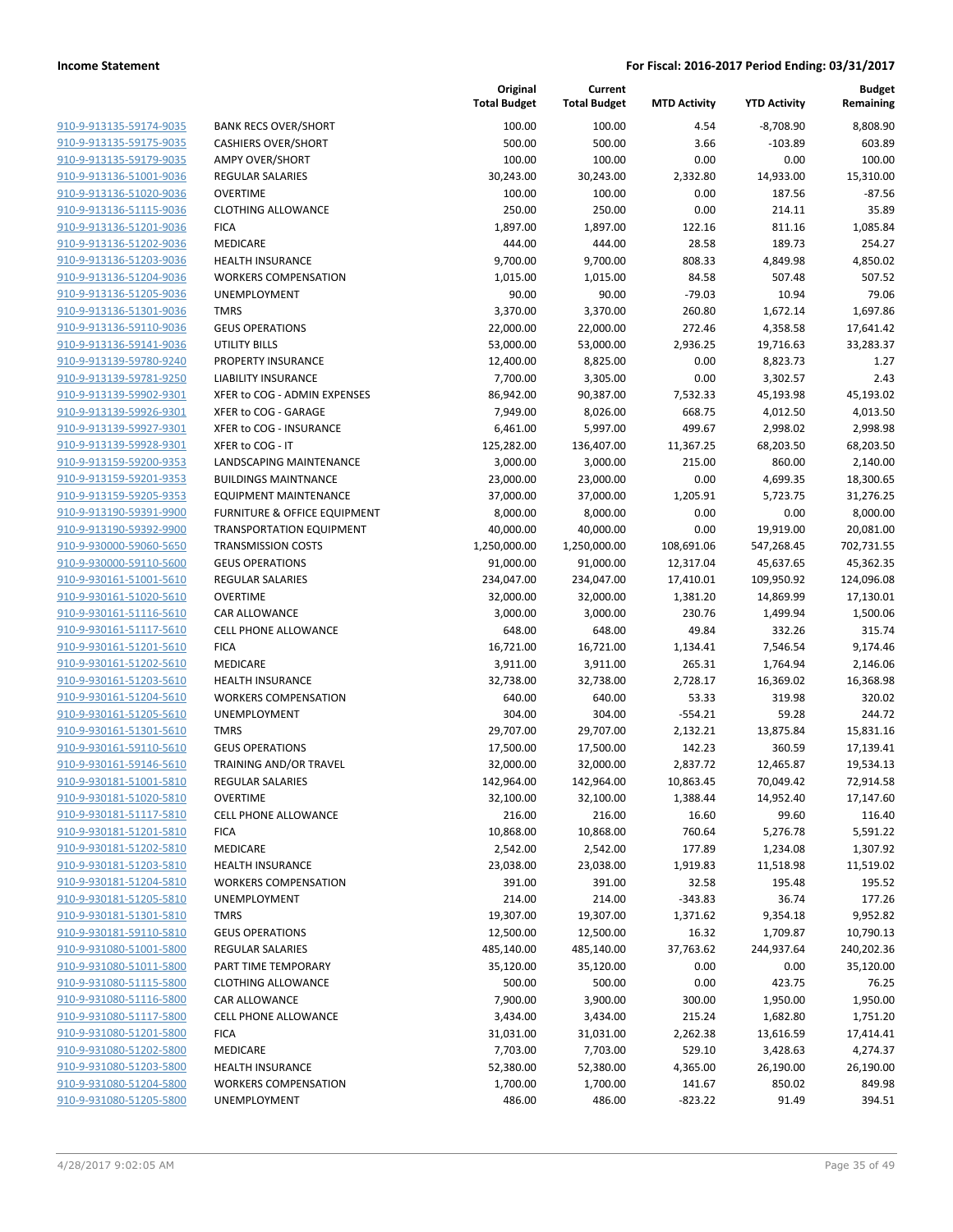|                                                    |                                             | Original<br><b>Total Budget</b> | Current<br><b>Total Budget</b> | <b>MTD Activity</b> | <b>YTD Activity</b>  | Budget<br>Remaining  |
|----------------------------------------------------|---------------------------------------------|---------------------------------|--------------------------------|---------------------|----------------------|----------------------|
| 910-9-931080-51301-5800                            | <b>TMRS</b>                                 | 54,649.00                       | 54,649.00                      | 3,996.90            | 25,580.50            | 29,068.50            |
| 910-9-931080-59110-5800                            | <b>GEUS OPERATIONS</b>                      | 26,000.00                       | 26,000.00                      | 1,012.11            | 8,217.00             | 17,783.00            |
| 910-9-931080-59205-5800                            | <b>EQUIPMENT MAINTENANCE</b>                | 5,350.00                        | 5,350.00                       | 70.99               | 75.79                | 5,274.21             |
| 910-9-931088-51001-5880                            | <b>REGULAR SALARIES</b>                     | 82,118.00                       | 82,118.00                      | 6,080.00            | 33,375.66            | 48,742.34            |
| 910-9-931088-51201-5880                            | <b>FICA</b>                                 | 5,091.00                        | 5,091.00                       | 337.88              | 1,932.89             | 3,158.11             |
| 910-9-931088-51202-5880                            | MEDICARE                                    | 1,191.00                        | 1,191.00                       | 79.02               | 452.04               | 738.96               |
| 910-9-931088-51203-5880                            | <b>HEALTH INSURANCE</b>                     | 19,400.00                       | 19,400.00                      | 1,616.66            | 9,699.96             | 9,700.04             |
| 910-9-931088-51204-5880                            | <b>WORKERS COMPENSATION</b>                 | 225.00                          | 225.00                         | 18.75               | 112.50               | 112.50               |
| 910-9-931088-51205-5880                            | UNEMPLOYMENT                                | 180.00                          | 180.00                         | $-248.84$           | 33.06                | 146.94               |
| 910-9-931088-51301-5880                            | <b>TMRS</b>                                 | 9,045.00                        | 9,045.00                       | 679.74              | 3,757.06             | 5,287.94             |
| 910-9-931088-59110-5880                            | <b>GEUS OPERATIONS</b>                      | 4,360.00                        | 4,360.00                       | 35.21               | 1,498.16             | 2,861.84             |
| 910-9-931092-51001-9202                            | <b>REGULAR SALARIES</b>                     | 97,885.00                       | 97,885.00                      | 7,611.84            | 49,358.88            | 48,526.12            |
| 910-9-931092-51117-9202                            | <b>CELL PHONE ALLOWANCE</b>                 | 1,632.00                        | 1,632.00                       | 125.54              | 827.08               | 804.92               |
| 910-9-931092-51201-9202                            | <b>FICA</b>                                 | 6,170.00                        | 6,170.00                       | 449.14              | 2,925.18             | 3,244.82             |
| 910-9-931092-51202-9202                            | MEDICARE                                    | 1,443.00                        | 1,443.00                       | 105.04              | 684.11               | 758.89               |
| 910-9-931092-51203-9202                            | <b>HEALTH INSURANCE</b>                     | 16,490.00                       | 16,490.00                      | 1,374.17            | 8,245.02             | 8,244.98             |
| 910-9-931092-51204-9202                            | <b>WORKERS COMPENSATION</b>                 | 268.00                          | 268.00                         | 22.33               | 133.98               | 134.02               |
| 910-9-931092-51205-9202                            | UNEMPLOYMENT                                | 153.00                          | 153.00                         | $-230.57$           | 27.45                | 125.55               |
| 910-9-931092-51301-9202                            | <b>TMRS</b>                                 | 10,962.00                       | 10,962.00                      | 865.04              | 5,500.12             | 5,461.88             |
| 910-9-931092-59110-9212                            | <b>GEUS OPERATIONS</b>                      | 15,500.00                       | 15,500.00                      | 858.05              | 3,179.92             | 12,320.08            |
| 910-9-931092-59130-9212                            | PHONE MANAGEMENT SERVICE                    | 66,900.00                       | 66,900.00                      | 0.00                | 27,800.00            | 39,100.00            |
| 910-9-931093-59205-9352                            | EQUIPMENT MAINTENANCE - IT                  | 10,000.00                       | 10,000.00                      | 193.98              | 1,461.18             | 8,538.82             |
| 910-9-931099-59391-9900                            | <b>FURNITURE &amp; OFFICE EQUIPMENT</b>     | 15,000.00                       | 15,000.00                      | 0.00                | 10,092.20            | 4,907.80             |
| 910-9-931462-51001-5620                            | <b>REGULAR SALARIES</b>                     | 59,851.00                       | 59,851.00                      | 4,623.20            | 30,050.80            | 29,800.20            |
| 910-9-931462-51115-5620                            | <b>CLOTHING ALLOWANCE</b>                   | 150.00                          | 150.00                         | 0.00                | 68.75                | 81.25                |
| 910-9-931462-51117-5620                            | <b>CELL PHONE ALLOWANCE</b>                 | 480.00                          | 480.00                         | 36.92               | 258.44               | 221.56               |
| 910-9-931462-51201-5620                            | <b>FICA</b>                                 | 3,651.00                        | 3,651.00                       | 253.58              | 1,669.06             | 1,981.94             |
| 910-9-931462-51202-5620                            | MEDICARE                                    | 877.00                          | 877.00                         | 59.30               | 390.33               | 486.67               |
| 910-9-931462-51203-5620<br>910-9-931462-51204-5620 | <b>HEALTH INSURANCE</b>                     | 4,850.00                        | 4,850.00                       | 404.17              | 2,425.02             | 2,424.98             |
|                                                    | <b>WORKERS COMPENSATION</b><br>UNEMPLOYMENT | 899.00                          | 899.00                         | 74.92               | 449.52               | 449.48<br>36.45      |
| 910-9-931462-51205-5620<br>910-9-931462-51301-5620 | <b>TMRS</b>                                 | 45.00                           | 45.00                          | $-79.99$            | 8.55                 |                      |
| 910-9-931462-59110-5620                            | <b>GEUS OPERATIONS</b>                      | 6,662.00<br>19,420.00           | 6,662.00<br>19,420.00          | 521.00<br>447.95    | 3,327.78<br>9,952.05 | 3,334.22<br>9,467.95 |
| 910-9-931462-59198-5620                            | <b>COLOCATION CHARGES</b>                   | 9,979.00                        | 9,979.00                       | 0.00                | 9,979.00             | 0.00                 |
| 910-9-931462-59199-5620                            | LEASE OF DARK FIBER                         | 206,520.00                      | 206,520.00                     | 0.00                | 206,520.00           | 0.00                 |
| 910-9-931470-51001-5700                            | REGULAR SALARIES                            | 70,708.00                       | 70,708.00                      | 5,476.80            | 35,599.20            | 35,108.80            |
| 910-9-931470-51020-5700                            | <b>OVERTIME</b>                             | 2,600.00                        | 2,600.00                       | 169.41              | 1,264.52             | 1,335.48             |
| 910-9-931470-51115-5700                            | <b>CLOTHING ALLOWANCE</b>                   | 500.00                          | 500.00                         | 0.00                | 495.53               | 4.47                 |
| 910-9-931470-51117-5700                            | <b>CELL PHONE ALLOWANCE</b>                 | 432.00                          | 432.00                         | 33.24               | 232.66               | 199.34               |
| 910-9-931470-51201-5700                            | <b>FICA</b>                                 | 4,603.00                        | 4,603.00                       | 307.02              | 2,045.73             | 2,557.27             |
| 910-9-931470-51202-5700                            | MEDICARE                                    | 1,077.00                        | 1,077.00                       | 71.81               | 478.44               | 598.56               |
| 910-9-931470-51203-5700                            | <b>HEALTH INSURANCE</b>                     | 9,700.00                        | 9,700.00                       | 808.33              | 4,849.98             | 4,850.02             |
| 910-9-931470-51204-5700                            | <b>WORKERS COMPENSATION</b>                 | 1,060.00                        | 1,060.00                       | 88.33               | 529.98               | 530.02               |
| 910-9-931470-51205-5700                            | UNEMPLOYMENT                                | 90.00                           | 90.00                          | $-170.44$           | 18.21                | 71.79                |
| 910-9-931470-51301-5700                            | <b>TMRS</b>                                 | 8,177.00                        | 8,177.00                       | 634.97              | 4,066.30             | 4,110.70             |
| 910-9-931470-59205-5700                            | <b>EQUIPMENT MAINTENANCE</b>                | 5,400.00                        | 5,400.00                       | 32.15               | 92.13                | 5,307.87             |
| 910-9-931470-59253-5700                            | TRANSMISSION SUBSTATION MAINT               | 43,400.00                       | 43,400.00                      | 325.00              | 12,622.19            | 30,777.81            |
| 910-9-931490-59353-9900                            | <b>TRANSMISSION SUBSTATIONS</b>             | 36,250.00                       | 36,250.00                      | 0.00                | 9,344.55             | 26,905.45            |
| 910-9-931491-51001-9911                            | <b>REGULAR SALARIES</b>                     | 5,000.00                        | 5,000.00                       | 0.00                | 0.00                 | 5,000.00             |
| 910-9-931491-51201-9911                            | <b>FICA</b>                                 | 310.00                          | 310.00                         | 0.00                | 0.00                 | 310.00               |
| 910-9-931491-51202-9911                            | MEDICARE                                    | 73.00                           | 73.00                          | 0.00                | 0.00                 | 73.00                |
| 910-9-931491-51301-9911                            | <b>TMRS</b>                                 | 551.00                          | 551.00                         | 0.00                | 0.00                 | 551.00               |
| 910-9-931528-51001-5820                            | <b>REGULAR SALARIES</b>                     | 59,851.00                       | 59,851.00                      | 4,623.20            | 30,050.80            | 29,800.20            |
| 910-9-931528-51115-5820                            | <b>CLOTHING ALLOWANCE</b>                   | 150.00                          | 150.00                         | 0.00                | 68.75                | 81.25                |
| 910-9-931528-51117-5820                            | <b>CELL PHONE ALLOWANCE</b>                 | 480.00                          | 480.00                         | 36.92               | 221.52               | 258.48               |
| 910-9-931528-51201-5820                            | <b>FICA</b>                                 | 3,651.00                        | 3,651.00                       | 288.92              | 1,882.25             | 1,768.75             |
| 910-9-931528-51202-5820                            | MEDICARE                                    | 877.00                          | 877.00                         | 67.58               | 440.26               | 436.74               |
| 910-9-931528-51203-5820                            | <b>HEALTH INSURANCE</b>                     | 4,850.00                        | 4,850.00                       | 404.17              | 2,425.02             | 2,424.98             |
| 910-9-931528-51204-5820                            | <b>WORKERS COMPENSATION</b>                 | 899.00                          | 899.00                         | 74.92               | 449.52               | 449.48               |
|                                                    |                                             |                                 |                                |                     |                      |                      |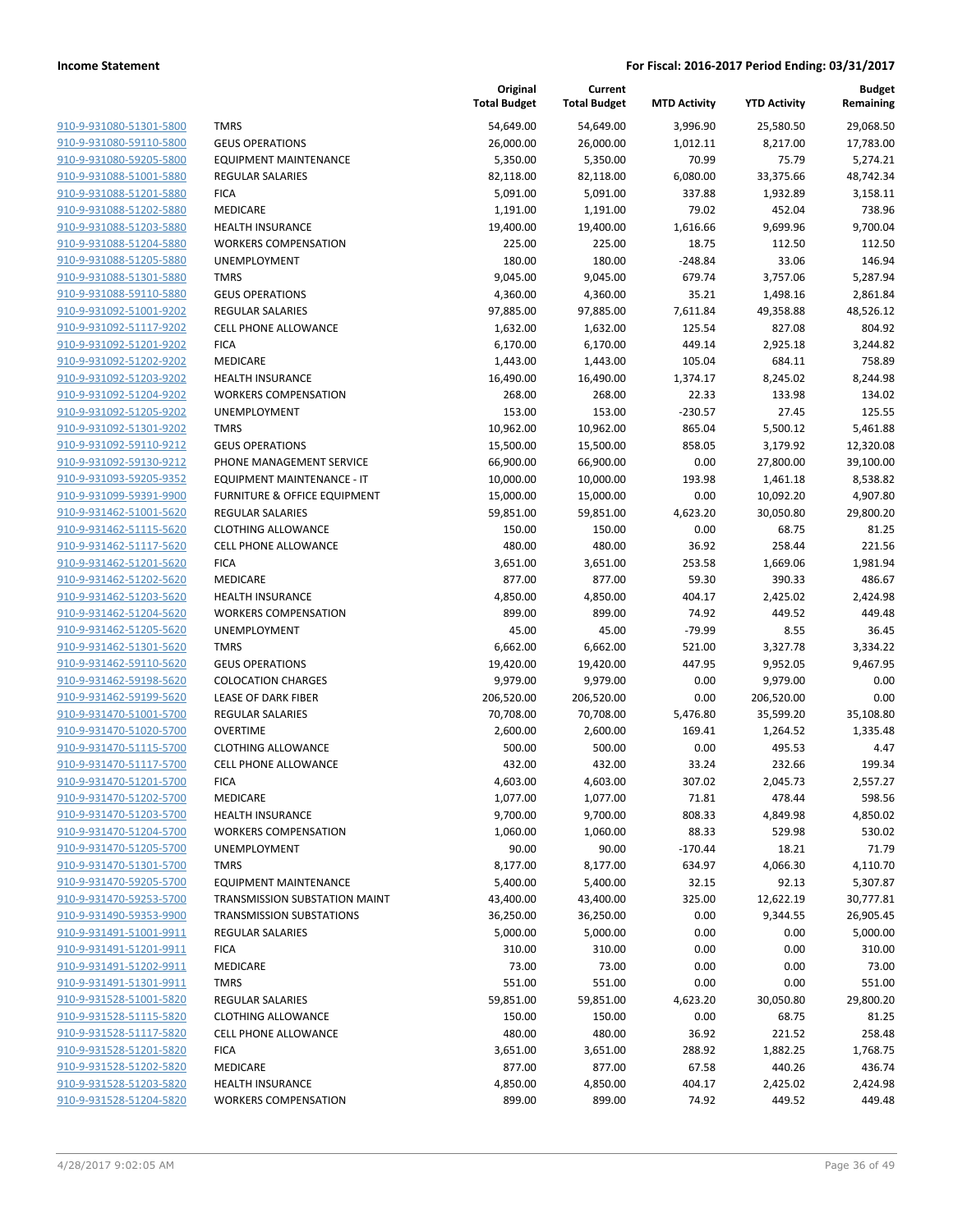| 910-9-931528-51205-5820                                   |
|-----------------------------------------------------------|
| 910-9-931528-51301-5820                                   |
| 910-9-931528-59110-5820                                   |
| 910-9-931529-51001-5920                                   |
| 910-9-931529-51020-5920                                   |
| 910-9-931529-51115-5920                                   |
| 910-9-931529-51117-5920                                   |
| 910-9-931529-51201-5920                                   |
| 910-9-931529-51202-5920                                   |
| 910-9-931529-51203-5920                                   |
| 910-9-931529-51204-5920                                   |
| 910-9-931529-51205-5920                                   |
| 910-9-931529-51301-5920                                   |
| 910-9-931529-59205-5920                                   |
| 910-9-931529-59262-5920                                   |
|                                                           |
| 910-9-931590-59362-9900                                   |
| 910-9-931591-51001-9912                                   |
| 910-9-931591-51201-9912                                   |
| 910-9-931591-51202-9912                                   |
| 910-9-931591-51301-9912                                   |
| 910-9-932467-51001-5671                                   |
| 910-9-932467-51011-5671                                   |
| 910-9-932467-51020-5671                                   |
| 910-9-932467-51115-5671                                   |
| 910-9-932467-51201-5671                                   |
| 910-9-932467-51202-5671                                   |
| 910-9-932467-51203-5671                                   |
| 910-9-932467-51204-5671                                   |
| 910-9-932467-51205-5671                                   |
| 910-9-932467-51301-5671                                   |
| 910-9-932467-59110-5671                                   |
| 910-9-932474-51001-5740                                   |
| 910-9-932474-51020-5740                                   |
| 910-9-932474-51115-5740                                   |
| 910-9-932474-51201-5740                                   |
| 910-9-932474-51202-5740                                   |
| 910-9-932474-51203-5740                                   |
| 910-9-932474-51204-5740                                   |
| 910-9-932474-51205-5740                                   |
| 910-9-932474-51301-5740                                   |
|                                                           |
| <u>910-9-932474-59257-5740</u><br>910-9-932490-59356-9900 |
|                                                           |
| 910-9-932491-51001-9913                                   |
| 910-9-932491-51020-9913                                   |
| 910-9-932491-51201-9913                                   |
| 910-9-932491-51202-9913                                   |
| 910-9-932491-51205-9913                                   |
| 910-9-932491-51301-9913                                   |
| 910-9-932500-51001-5801                                   |
| 910-9-932500-51115-5801                                   |
| 910-9-932500-51117-5801                                   |
| 910-9-932500-51201-5801                                   |
| 910-9-932500-51202-5801                                   |
| 910-9-932500-51203-5801                                   |
| 910-9-932500-51204-5801                                   |
| 910-9-932500-51205-5801                                   |
| 910-9-932500-51301-5801                                   |
| 910-9-932500-59110-5801                                   |
| 910-9-932500-59112-5801                                   |
|                                                           |

|                                                    |                                            | Original<br><b>Total Budget</b> | Current<br><b>Total Budget</b> | <b>MTD Activity</b> | <b>YTD Activity</b>   | <b>Budget</b><br>Remaining |
|----------------------------------------------------|--------------------------------------------|---------------------------------|--------------------------------|---------------------|-----------------------|----------------------------|
| 910-9-931528-51205-5820                            | UNEMPLOYMENT                               | 45.00                           | 45.00                          | $-74.50$            | 7.96                  | 37.04                      |
| 910-9-931528-51301-5820                            | <b>TMRS</b>                                | 6,662.00                        | 6,662.00                       | 521.00              | 3,327.78              | 3,334.22                   |
| 910-9-931528-59110-5820                            | <b>GEUS OPERATIONS</b>                     | 22,200.00                       | 22,200.00                      | 345.47              | 4,184.76              | 18,015.24                  |
| 910-9-931529-51001-5920                            | <b>REGULAR SALARIES</b>                    | 70,708.00                       | 70,708.00                      | 5,476.80            | 35,599.20             | 35,108.80                  |
| 910-9-931529-51020-5920                            | <b>OVERTIME</b>                            | 3,200.00                        | 3,200.00                       | 169.41              | 1,264.52              | 1,935.48                   |
| 910-9-931529-51115-5920                            | <b>CLOTHING ALLOWANCE</b>                  | 500.00                          | 500.00                         | 0.00                | 497.03                | 2.97                       |
| 910-9-931529-51117-5920                            | CELL PHONE ALLOWANCE                       | 432.00                          | 432.00                         | 33.20               | 199.20                | 232.80                     |
| 910-9-931529-51201-5920                            | <b>FICA</b>                                | 4,640.00                        | 4,640.00                       | 352.12              | 2,298.92              | 2,341.08                   |
| 910-9-931529-51202-5920                            | <b>MEDICARE</b>                            | 1,085.00                        | 1,085.00                       | 82.35               | 537.65                | 547.35                     |
| 910-9-931529-51203-5920                            | <b>HEALTH INSURANCE</b>                    | 9,700.00                        | 9,700.00                       | 808.33              | 4,849.98              | 4,850.02                   |
| 910-9-931529-51204-5920                            | <b>WORKERS COMPENSATION</b>                | 1,060.00                        | 1,060.00                       | 88.33               | 529.98                | 530.02                     |
| 910-9-931529-51205-5920                            | UNEMPLOYMENT                               | 90.00                           | 90.00                          | $-138.54$           | 14.81                 | 75.19                      |
| 910-9-931529-51301-5920                            | <b>TMRS</b>                                | 8,243.00                        | 8,243.00                       | 634.96              | 4,066.28              | 4,176.72                   |
| 910-9-931529-59205-5920                            | <b>EQUIPMENT MAINTENANCE</b>               | 7,300.00                        | 7,300.00                       | 0.00                | 451.58                | 6,848.42                   |
| 910-9-931529-59262-5920                            | DISTRIBUTION SUBSTATION MAINTENANCE        | 34,000.00                       | 34,000.00                      | 293.54              | 13,848.29             | 20,151.71                  |
| 910-9-931590-59362-9900                            | <b>DISTRIBUTION SUBSTATIONS</b>            | 79,750.00                       | 79,750.00                      | 22,370.00           | 34,812.05             | 44,937.95                  |
| 910-9-931591-51001-9912                            | <b>REGULAR SALARIES</b>                    | 10,000.00                       | 10,000.00                      | 0.00                | 0.00                  | 10,000.00                  |
| 910-9-931591-51201-9912                            | <b>FICA</b>                                | 620.00                          | 620.00                         | 0.00                | 0.00                  | 620.00                     |
| 910-9-931591-51202-9912                            | MEDICARE                                   | 145.00                          | 145.00                         | 0.00                | 0.00                  | 145.00                     |
| 910-9-931591-51301-9912                            | <b>TMRS</b>                                | 1,102.00                        | 1,102.00                       | 0.00                | 0.00                  | 1,102.00                   |
| 910-9-932467-51001-5671                            | <b>REGULAR SALARIES</b>                    | 65,058.00                       | 65,058.00                      | 6,415.04            | 50,078.92             | 14,979.08                  |
| 910-9-932467-51011-5671                            | PART TIME TEMPORARY                        | 35,050.00                       | 35,050.00                      | 0.00                | 0.00                  | 35,050.00                  |
| 910-9-932467-51020-5671                            | <b>OVERTIME</b>                            | 10,000.00                       | 10,000.00                      | 96.00               | 3,648.00              | 6,352.00                   |
| 910-9-932467-51115-5671                            | <b>CLOTHING ALLOWANCE</b>                  | 550.00                          | 550.00                         | 0.00                | 523.68                | 26.32                      |
| 910-9-932467-51201-5671                            | <b>FICA</b>                                | 6,861.00                        | 6,861.00                       | 378.43              | 3,178.16              | 3,682.84                   |
| 910-9-932467-51202-5671                            | MEDICARE                                   | 1,605.00                        | 1,605.00                       | 88.50               | 743.28                | 861.72                     |
| 910-9-932467-51203-5671                            | <b>HEALTH INSURANCE</b>                    | 9,700.00                        | 9,700.00                       | 808.33              | 4,849.98              | 4,850.02                   |
| 910-9-932467-51204-5671                            | <b>WORKERS COMPENSATION</b>                | 998.00                          | 998.00                         | 83.17               | 499.02                | 498.98                     |
| 910-9-932467-51205-5671                            | <b>UNEMPLOYMENT</b>                        | 90.00                           | 90.00                          | $-252.05$           | 29.21                 | 60.79                      |
| 910-9-932467-51301-5671                            | <b>TMRS</b>                                | 8,329.00                        | 8,329.00                       | 602.83              | 4,210.93              | 4,118.07                   |
| 910-9-932467-59110-5671                            | <b>GEUS OPERATIONS</b>                     | 26,000.00                       | 26,000.00                      | 742.12              | 4,916.17              | 21,083.83                  |
| 910-9-932474-51001-5740<br>910-9-932474-51020-5740 | <b>REGULAR SALARIES</b><br><b>OVERTIME</b> | 65,058.00<br>9,700.00           | 65,058.00<br>9,700.00          | 2,000.00<br>0.00    | 24,048.00<br>3,216.00 | 41,010.00<br>6,484.00      |
| 910-9-932474-51115-5740                            | <b>CLOTHING ALLOWANCE</b>                  | 550.00                          | 550.00                         | 0.00                | 503.03                | 46.97                      |
| 910-9-932474-51201-5740                            | <b>FICA</b>                                | 4,670.00                        | 4,670.00                       | 100.46              | 1,549.15              | 3,120.85                   |
| 910-9-932474-51202-5740                            | MEDICARE                                   | 1,092.00                        | 1,092.00                       | 23.49               | 362.29                | 729.71                     |
| 910-9-932474-51203-5740                            | <b>HEALTH INSURANCE</b>                    | 9,700.00                        | 9,700.00                       | 808.33              | 4,849.98              | 4,850.02                   |
| 910-9-932474-51204-5740                            | <b>WORKERS COMPENSATION</b>                | 998.00                          | 998.00                         | 83.17               | 499.02                | 498.98                     |
| 910-9-932474-51205-5740                            | UNEMPLOYMENT                               | 90.00                           | 90.00                          | $-114.80$           | 12.27                 | 77.73                      |
| 910-9-932474-51301-5740                            | <b>TMRS</b>                                | 8,296.00                        | 8,296.00                       | 223.60              | 2,989.04              | 5,306.96                   |
| 910-9-932474-59257-5740                            | TRANSMISSION LINE MAINTENANCE              | 41,700.00                       | 41,700.00                      | 2,531.59            | 14,247.52             | 27,452.48                  |
| 910-9-932490-59356-9900                            | <b>GEUS TRANSMISSION LINES</b>             | 675,000.00                      | 675,000.00                     | 0.00                | 46,462.50             | 628,537.50                 |
| 910-9-932491-51001-9913                            | <b>REGULAR SALARIES</b>                    | 5,000.00                        | 5,000.00                       | 0.00                | 4,157.12              | 842.88                     |
| 910-9-932491-51020-9913                            | <b>OVERTIME</b>                            | 0.00                            | 0.00                           | 0.00                | 91.68                 | $-91.68$                   |
| 910-9-932491-51201-9913                            | <b>FICA</b>                                | 310.00                          | 310.00                         | 0.00                | 242.77                | 67.23                      |
| 910-9-932491-51202-9913                            | MEDICARE                                   | 73.00                           | 73.00                          | 0.00                | 56.77                 | 16.23                      |
| 910-9-932491-51205-9913                            | UNEMPLOYMENT                               | 0.00                            | 0.00                           | $-67.23$            | 7.18                  | $-7.18$                    |
| 910-9-932491-51301-9913                            | <b>TMRS</b>                                | 551.00                          | 551.00                         | 0.00                | 500.09                | 50.91                      |
| 910-9-932500-51001-5801                            | REGULAR SALARIES                           | 115,232.00                      | 115,232.00                     | 8,819.20            | 57,324.80             | 57,907.20                  |
| 910-9-932500-51115-5801                            | <b>CLOTHING ALLOWANCE</b>                  | 300.00                          | 300.00                         | 0.00                | 232.16                | 67.84                      |
| 910-9-932500-51117-5801                            | CELL PHONE ALLOWANCE                       | 636.00                          | 636.00                         | 48.92               | 317.98                | 318.02                     |
| 910-9-932500-51201-5801                            | <b>FICA</b>                                | 7,202.00                        | 7,202.00                       | 525.42              | 3,435.21              | 3,766.79                   |
| 910-9-932500-51202-5801                            | MEDICARE                                   | 1,685.00                        | 1,685.00                       | 122.88              | 803.39                | 881.61                     |
| 910-9-932500-51203-5801                            | <b>HEALTH INSURANCE</b>                    | 9,700.00                        | 9,700.00                       | 808.33              | 4,849.98              | 4,850.02                   |
| 910-9-932500-51204-5801                            | <b>WORKERS COMPENSATION</b>                | 1,702.00                        | 1,702.00                       | 141.83              | 850.98                | 851.02                     |
| 910-9-932500-51205-5801                            | UNEMPLOYMENT                               | 90.00                           | 90.00                          | $-154.50$           | 16.51                 | 73.49                      |
| 910-9-932500-51301-5801                            | <b>TMRS</b>                                | 12,796.00                       | 12,796.00                      | 991.46              | 6,333.45              | 6,462.55                   |
| 910-9-932500-59110-5801                            | <b>GEUS OPERATIONS</b>                     | 8,900.00                        | 8,900.00                       | 493.70              | 3,044.02              | 5,855.98                   |
| 910-9-932500-59112-5801                            | SAFETY                                     | 48,200.00                       | 48,200.00                      | 10,000.35           | 32,355.77             | 15,844.23                  |
|                                                    |                                            |                                 |                                |                     |                       |                            |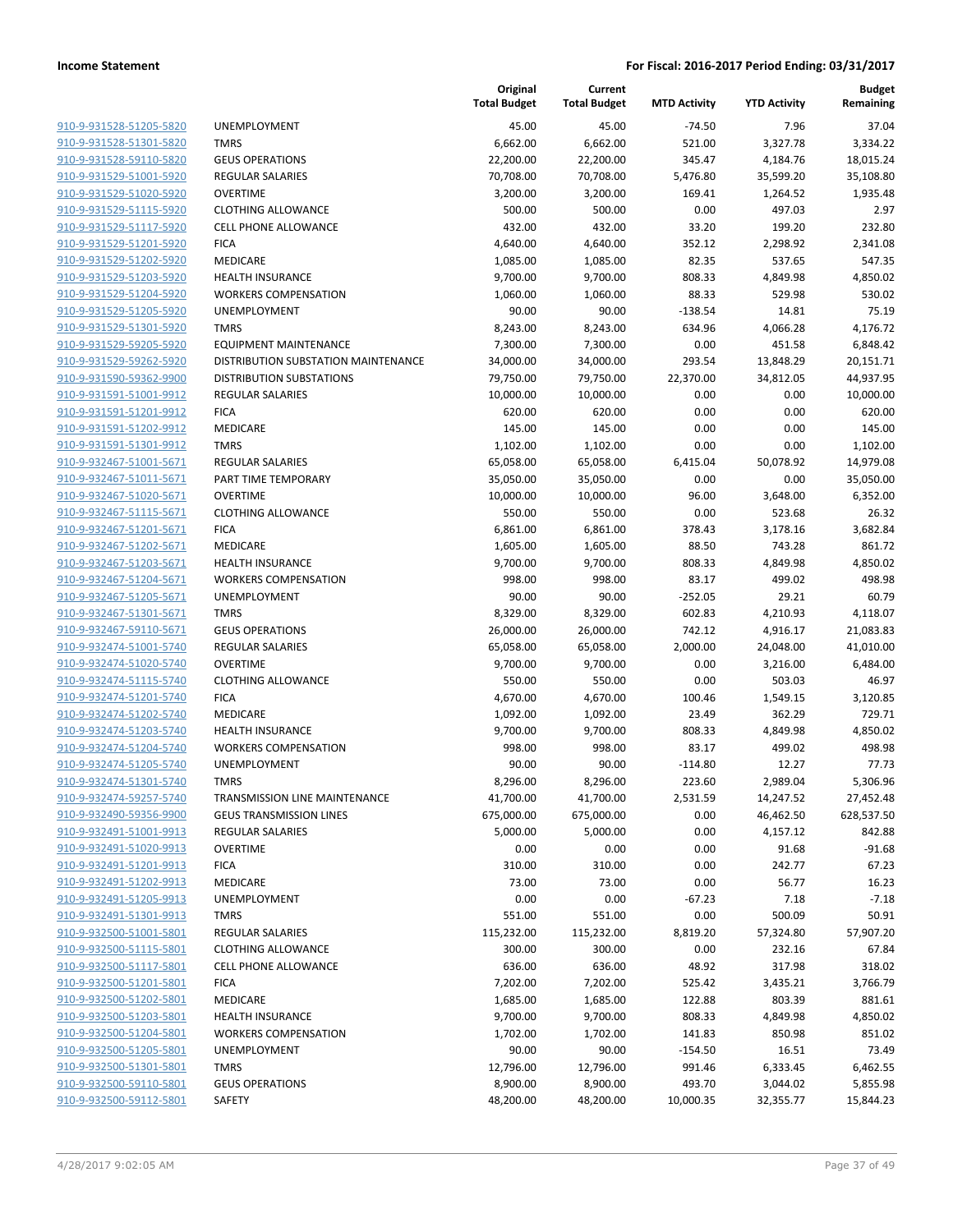| 910-9-932500-59146-5801                            |
|----------------------------------------------------|
| 910-9-932503-51001-5830                            |
| 910-9-932503-51020-5830                            |
| <u>910-9-932503-51115-5830</u>                     |
| 910-9-932503-51117-5830                            |
| 910-9-932503-51201-5830                            |
| 910-9-932503-51202-5830                            |
| 910-9-932503-51203-5830                            |
| <u>910-9-932503-51204-5830</u>                     |
| 910-9-932503-51205-5830                            |
| 910-9-932503-51301-5830                            |
| 910-9-932503-59110-5830                            |
| 910-9-932504-51001-5840                            |
| <u>910-9-932504-51020-5840</u>                     |
| 910-9-932504-51115-5840                            |
| 910-9-932504-51117-5840                            |
| 910-9-932504-51201-5840                            |
| 910-9-932504-51202-5840                            |
| <u>910-9-932504-51203-5840</u>                     |
| 910-9-932504-51204-5840                            |
| 910-9-932504-51205-5840                            |
| 910-9-932504-51301-5840                            |
| 910-9-932504-59110-5840                            |
| <u>910-9-932505-51001-5850</u>                     |
| 910-9-932505-51201-5850                            |
| 910-9-932505-51202-5850                            |
| 910-9-932505-51301-5850                            |
| 910-9-932505-59110-5850                            |
| <u>910-9-932506-51001-5860</u>                     |
|                                                    |
| 910-9-932506-51020-5860                            |
| 910-9-932506-51115-5860<br>910-9-932506-51117-5860 |
|                                                    |
| 910-9-932506-51201-5860                            |
| <u>910-9-932506-51202-5860</u>                     |
| 910-9-932506-51203-5860                            |
| 910-9-932506-51204-5860                            |
| 910-9-932506-51205-5860                            |
| 910-9-932506-51301-5860                            |
| <u>910-9-932506-59110-5860</u>                     |
| <u>910-9-932507-51001-5870</u>                     |
| 910-9-932507-51201-5870                            |
| 910-9-932507-51202-5870                            |
| 910-9-932507-51301-5870                            |
| 910-9-932507-59110-5870                            |
| 910-9-932509-59147-5890                            |
| 910-9-932510-51001-5900                            |
| 910-9-932510-51020-5900                            |
| 910-9-932510-51102-5900                            |
| <u>910-9-932510-51115-5900</u>                     |
| 910-9-932510-51201-5900                            |
| 910-9-932510-51202-5900                            |
| 910-9-932510-51203-5900                            |
| 910-9-932510-51204-5900                            |
| 910-9-932510-51205-5900                            |
| 910-9-932510-51301-5900                            |
|                                                    |
|                                                    |
| 910-9-932510-59205-5900                            |
| 910-9-932514-51001-5941                            |
| 910-9-932514-51020-5941<br>910-9-932514-51102-5941 |

|                         |                              | Original<br><b>Total Budget</b> | Current<br><b>Total Budget</b> | <b>MTD Activity</b> | <b>YTD Activity</b> | <b>Budget</b><br>Remaining |
|-------------------------|------------------------------|---------------------------------|--------------------------------|---------------------|---------------------|----------------------------|
| 910-9-932500-59146-5801 | TRAINING AND/OR TRAVEL       | 19,500.00                       | 19,500.00                      | 942.50              | 10,097.42           | 9,402.58                   |
| 910-9-932503-51001-5830 | <b>REGULAR SALARIES</b>      | 194,386.00                      | 194,816.00                     | 10,056.59           | 73,895.06           | 120,920.94                 |
| 910-9-932503-51020-5830 | <b>OVERTIME</b>              | 6,600.00                        | 6,600.00                       | 786.93              | 4,592.61            | 2,007.39                   |
| 910-9-932503-51115-5830 | <b>CLOTHING ALLOWANCE</b>    | 700.00                          | 700.00                         | 0.00                | 1,127.26            | $-427.26$                  |
| 910-9-932503-51117-5830 | <b>CELL PHONE ALLOWANCE</b>  | 318.00                          | 318.00                         | 48.92               | 195.68              | 122.32                     |
| 910-9-932503-51201-5830 | <b>FICA</b>                  | 12,524.00                       | 12,524.00                      | 591.55              | 4,401.95            | 8,122.05                   |
| 910-9-932503-51202-5830 | MEDICARE                     | 2,929.00                        | 2,929.00                       | 138.35              | 1,029.50            | 1,899.50                   |
| 910-9-932503-51203-5830 | <b>HEALTH INSURANCE</b>      | 24,250.00                       | 24,250.00                      | 2,020.83            | 12,124.98           | 12,125.02                  |
| 910-9-932503-51204-5830 | <b>WORKERS COMPENSATION</b>  | 2,976.00                        | 2,976.00                       | 248.00              | 1,488.00            | 1,488.00                   |
| 910-9-932503-51205-5830 | UNEMPLOYMENT                 | 225.00                          | 225.00                         | $-303.65$           | 32.45               | 192.55                     |
| 910-9-932503-51301-5830 | <b>TMRS</b>                  | 22,251.00                       | 22,251.00                      | 1,215.04            | 8,624.05            | 13,626.95                  |
| 910-9-932503-59110-5830 | <b>GEUS OPERATIONS</b>       | 74,000.00                       | 74,000.00                      | 6,534.00            | 29,396.93           | 44,603.07                  |
| 910-9-932504-51001-5840 | <b>REGULAR SALARIES</b>      | 194,386.00                      | 194,386.00                     | 10,056.59           | 73,895.06           | 120,490.94                 |
| 910-9-932504-51020-5840 | <b>OVERTIME</b>              | 6,600.00                        | 6,600.00                       | 786.93              | 4,592.61            | 2,007.39                   |
| 910-9-932504-51115-5840 | <b>CLOTHING ALLOWANCE</b>    | 700.00                          | 1,130.00                       | 0.00                | 1,127.26            | 2.74                       |
| 910-9-932504-51117-5840 | <b>CELL PHONE ALLOWANCE</b>  | 318.00                          | 318.00                         | 48.92               | 171.22              | 146.78                     |
| 910-9-932504-51201-5840 | <b>FICA</b>                  | 12,524.00                       | 12,524.00                      | 673.81              | 4,880.34            | 7,643.66                   |
| 910-9-932504-51202-5840 | MEDICARE                     | 2,929.00                        | 2,929.00                       | 157.59              | 1,141.39            | 1,787.61                   |
| 910-9-932504-51203-5840 | <b>HEALTH INSURANCE</b>      | 24,250.00                       | 24,250.00                      | 2,020.83            | 12,124.98           | 12,125.02                  |
| 910-9-932504-51204-5840 | <b>WORKERS COMPENSATION</b>  | 2,976.00                        | 2,976.00                       | 248.00              | 1,488.00            | 1,488.00                   |
| 910-9-932504-51205-5840 | UNEMPLOYMENT                 | 225.00                          | 225.00                         | $-242.40$           | 25.91               | 199.09                     |
| 910-9-932504-51301-5840 | <b>TMRS</b>                  | 22,251.00                       | 22,251.00                      | 1,215.04            | 8,624.05            | 13,626.95                  |
| 910-9-932504-59110-5840 | <b>GEUS OPERATIONS</b>       | 72,000.00                       | 72,000.00                      | 5,561.21            | 30,868.47           | 41,131.53                  |
| 910-9-932505-51001-5850 | <b>REGULAR SALARIES</b>      | 1,500.00                        | 1,500.00                       | 0.00                | 0.00                | 1,500.00                   |
| 910-9-932505-51201-5850 | <b>FICA</b>                  | 93.00                           | 93.00                          | 0.00                | 0.00                | 93.00                      |
| 910-9-932505-51202-5850 | MEDICARE                     | 22.00                           | 22.00                          | 0.00                | 0.00                | 22.00                      |
| 910-9-932505-51301-5850 | <b>TMRS</b>                  | 165.00                          | 165.00                         | 0.00                | 0.00                | 165.00                     |
| 910-9-932505-59110-5850 | <b>GEUS OPERATIONS</b>       | 500.00                          | 500.00                         | 0.00                | 0.00                | 500.00                     |
| 910-9-932506-51001-5860 | <b>REGULAR SALARIES</b>      | 72,126.00                       | 72,126.00                      | 5,593.60            | 37,204.80           | 34,921.20                  |
| 910-9-932506-51020-5860 | <b>OVERTIME</b>              | 1,350.00                        | 1,350.00                       | 0.00                | 332.92              | 1,017.08                   |
| 910-9-932506-51115-5860 | <b>CLOTHING ALLOWANCE</b>    | 550.00                          | 550.00                         | 0.00                | 4.91                | 545.09                     |
| 910-9-932506-51117-5860 | <b>CELL PHONE ALLOWANCE</b>  | 432.00                          | 432.00                         | 33.22               | 215.93              | 216.07                     |
| 910-9-932506-51201-5860 | <b>FICA</b>                  | 4,617.00                        | 4,617.00                       | 350.83              | 2,351.44            | 2,265.56                   |
| 910-9-932506-51202-5860 | MEDICARE                     | 1,079.00                        | 1,079.00                       | 82.05               | 549.94              | 529.06                     |
| 910-9-932506-51203-5860 | <b>HEALTH INSURANCE</b>      | 9,700.00                        | 9,700.00                       | 808.33              | 4,849.98            | 4,850.02                   |
| 910-9-932506-51204-5860 | <b>WORKERS COMPENSATION</b>  | 1,139.00                        | 1,139.00                       | 94.92               | 569.52              | 569.48                     |
| 910-9-932506-51205-5860 | UNEMPLOYMENT                 | 90.00                           | 90.00                          | $-151.68$           | 16.21               | 73.79                      |
| 910-9-932506-51301-5860 | <b>TMRS</b>                  | 8,201.00                        | 8,201.00                       | 629.08              | 4,133.36            | 4,067.64                   |
| 910-9-932506-59110-5860 | <b>GEUS OPERATIONS</b>       | 11,600.00                       | 11,600.00                      | 247.19              | 1,030.25            | 10,569.75                  |
| 910-9-932507-51001-5870 | <b>REGULAR SALARIES</b>      | 1,500.00                        | 1,500.00                       | 0.00                | 0.00                | 1,500.00                   |
| 910-9-932507-51201-5870 | <b>FICA</b>                  | 93.00                           | 93.00                          | 0.00                | 0.00                | 93.00                      |
| 910-9-932507-51202-5870 | MEDICARE                     | 22.00                           | 22.00                          | 0.00                | 0.00                | 22.00                      |
| 910-9-932507-51301-5870 | <b>TMRS</b>                  | 165.00                          | 165.00                         | 0.00                | 0.00                | 165.00                     |
| 910-9-932507-59110-5870 | <b>GEUS OPERATIONS</b>       | 400.00                          | 400.00                         | 0.00                | 0.00                | 400.00                     |
| 910-9-932509-59147-5890 | <b>RENT</b>                  | 500.00                          | 500.00                         | 0.00                | 0.00                | 500.00                     |
| 910-9-932510-51001-5900 | <b>REGULAR SALARIES</b>      | 55,557.00                       | 55,557.00                      | 3,790.08            | 26,951.68           | 28,605.32                  |
| 910-9-932510-51020-5900 | <b>OVERTIME</b>              | 10,000.00                       | 10,000.00                      | 557.99              | 3,666.40            | 6,333.60                   |
| 910-9-932510-51102-5900 | <b>BILINGUAL PAY</b>         | 600.00                          | 600.00                         | 46.16               | 300.04              | 299.96                     |
| 910-9-932510-51115-5900 | <b>CLOTHING ALLOWANCE</b>    | 500.00                          | 500.00                         | $-202.50$           | 495.53              | 4.47                       |
| 910-9-932510-51201-5900 | <b>FICA</b>                  | 4,133.00                        | 4,133.00                       | 228.34              | 1,656.53            | 2,476.47                   |
| 910-9-932510-51202-5900 | <b>MEDICARE</b>              | 967.00                          | 967.00                         | 53.40               | 387.43              | 579.57                     |
| 910-9-932510-51203-5900 | <b>HEALTH INSURANCE</b>      | 9,700.00                        | 9,700.00                       | 808.33              | 4,849.98            | 4,850.02                   |
| 910-9-932510-51204-5900 | <b>WORKERS COMPENSATION</b>  | 821.00                          | 821.00                         | 68.42               | 410.52              | 410.48                     |
| 910-9-932510-51205-5900 | UNEMPLOYMENT                 | 90.00                           | 90.00                          | $-154.49$           | 16.51               | 73.49                      |
| 910-9-932510-51301-5900 | <b>TMRS</b>                  | 7,343.00                        | 7,343.00                       | 488.70              | 3,387.00            | 3,956.00                   |
| 910-9-932510-59205-5900 | <b>EQUIPMENT MAINTENANCE</b> | 60,000.00                       | 60,000.00                      | 6,415.67            | 19,446.71           | 40,553.29                  |
| 910-9-932514-51001-5941 | REGULAR SALARIES             | 277,834.00                      | 277,834.00                     | 31,294.76           | 219,339.65          | 58,494.35                  |
| 910-9-932514-51020-5941 | <b>OVERTIME</b>              | 70,000.00                       | 70,000.00                      | 2,686.69            | 23,787.04           | 46,212.96                  |
| 910-9-932514-51102-5941 | <b>BILINGUAL PAY</b>         | 1,200.00                        | 1,200.00                       | 92.32               | 600.08              | 599.92                     |
|                         |                              |                                 |                                |                     |                     |                            |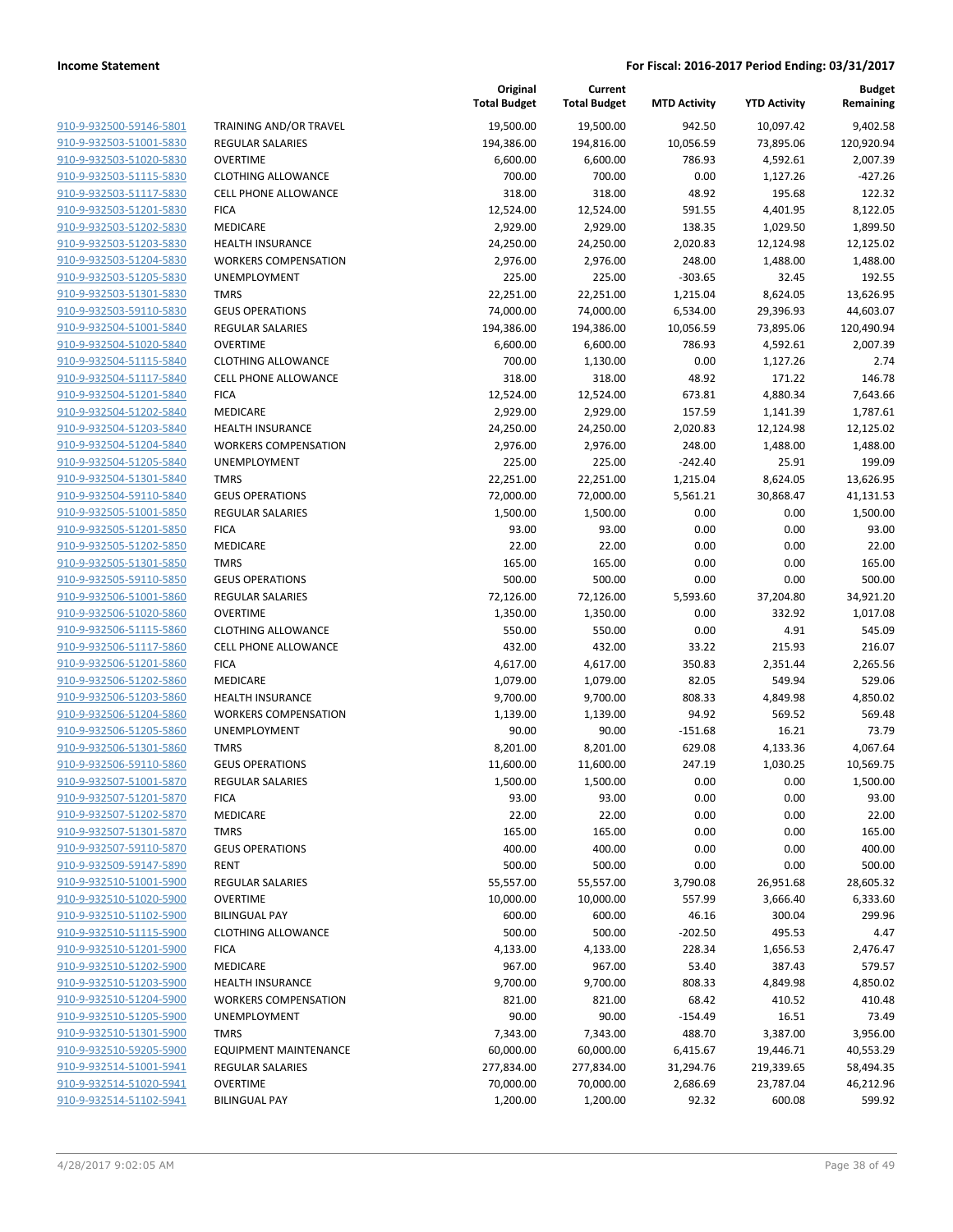|                                                    |                                      | Original<br><b>Total Budget</b> | Current<br><b>Total Budget</b> | <b>MTD Activity</b> | <b>YTD Activity</b> | <b>Budget</b><br>Remaining |
|----------------------------------------------------|--------------------------------------|---------------------------------|--------------------------------|---------------------|---------------------|----------------------------|
| 910-9-932514-51115-5941                            | <b>CLOTHING ALLOWANCE</b>            | 5,600.00                        | 5,600.00                       | 0.00                | 5,367.92            | 232.08                     |
| 910-9-932514-51201-5941                            | <b>FICA</b>                          | 21,988.00                       | 21,988.00                      | 1,976.99            | 14,295.75           | 7,692.25                   |
| 910-9-932514-51202-5941                            | MEDICARE                             | 5,143.00                        | 5,143.00                       | 462.36              | 3,343.38            | 1,799.62                   |
| 910-9-932514-51203-5941                            | <b>HEALTH INSURANCE</b>              | 87,300.00                       | 87,300.00                      | 7,275.00            | 43,650.00           | 43,650.00                  |
| 910-9-932514-51204-5941                            | <b>WORKERS COMPENSATION</b>          | 5,759.00                        | 5,759.00                       | 479.92              | 2,879.52            | 2,879.48                   |
| 910-9-932514-51205-5941                            | UNEMPLOYMENT                         | 810.00                          | 810.00                         | $-1,463.56$         | 179.32              | 630.68                     |
| 910-9-932514-51301-5941                            | <b>TMRS</b>                          | 39,063.00                       | 39,063.00                      | 3,806.89            | 26,678.95           | 12,384.05                  |
| 910-9-932514-59275-5941                            | POLES, OH, UG & SERVICES MAINTENANCE | 188,500.00                      | 188,500.00                     | 9,492.59            | 53,090.24           | 135,409.76                 |
| 910-9-932515-51001-5950                            | <b>REGULAR SALARIES</b>              | 5,500.00                        | 5,500.00                       | 0.00                | 0.00                | 5,500.00                   |
| 910-9-932515-51201-5950                            | <b>FICA</b>                          | 341.00                          | 341.00                         | 0.00                | 0.00                | 341.00                     |
| 910-9-932515-51202-5950                            | <b>MEDICARE</b>                      | 80.00                           | 80.00                          | 0.00                | 0.00                | 80.00                      |
| 910-9-932515-51301-5950                            | <b>TMRS</b>                          | 606.00                          | 606.00                         | 0.00                | 0.00                | 606.00                     |
| 910-9-932515-59282-5950                            | <b>TRANSFORMERS MAINTENANCE</b>      | 20,000.00                       | 20,000.00                      | 0.00                | 0.00                | 20,000.00                  |
| 910-9-932516-51001-5960                            | <b>REGULAR SALARIES</b>              | 17,500.00                       | 17,500.00                      | 894.93              | 3,324.05            | 14,175.95                  |
| 910-9-932516-51020-5960                            | <b>OVERTIME</b>                      | 500.00                          | 500.00                         | 151.61              | 681.29              | $-181.29$                  |
| 910-9-932516-51201-5960                            | <b>FICA</b>                          | 1,085.00                        | 1,085.00                       | 64.88               | 248.33              | 836.67                     |
| 910-9-932516-51202-5960                            | MEDICARE                             | 254.00                          | 254.00                         | 15.17               | 58.08               | 195.92                     |
| 910-9-932516-51205-5960                            | UNEMPLOYMENT                         | 0.00                            | 0.00                           | $-13.19$            | 1.79                | $-1.79$                    |
| 910-9-932516-51301-5960                            | <b>TMRS</b>                          | 1,928.00                        | 1,928.00                       | 117.00              | 445.20              | 1,482.80                   |
| 910-9-932516-59284-5960                            | ST LIGHTING & SIGNALS MAINTENANCE    | 5,000.00                        | 5,000.00                       | 0.00                | 130.80              | 4,869.20                   |
| 910-9-932517-51001-5970                            | <b>REGULAR SALARIES</b>              | 52,762.00                       | 52,762.00                      | 4,412.80            | 28,407.40           | 24,354.60                  |
| 910-9-932517-51020-5970                            | <b>OVERTIME</b>                      | 500.00                          | 500.00                         | 0.00                | 0.00                | 500.00                     |
| 910-9-932517-51115-5970                            | <b>CLOTHING ALLOWANCE</b>            | 500.00                          | 500.00                         | 202.50              | 495.53              | 4.47                       |
| 910-9-932517-51201-5970                            | <b>FICA</b>                          | 3,333.00                        | 3,333.00                       | 253.36              | 1,639.88            | 1,693.12                   |
| 910-9-932517-51202-5970                            | MEDICARE                             | 780.00                          | 780.00                         | 59.26               | 383.56              | 396.44                     |
| 910-9-932517-51203-5970                            | <b>HEALTH INSURANCE</b>              | 9,700.00                        | 9,700.00                       | 808.33              | 4,849.98            | 4,850.02                   |
| 910-9-932517-51204-5970                            | <b>WORKERS COMPENSATION</b>          | 853.00                          | 853.00                         | 71.08               | 426.48              | 426.52                     |
| 910-9-932517-51205-5970                            | UNEMPLOYMENT                         | 90.00                           | 90.00                          | $-150.22$           | 16.41               | 73.59                      |
| 910-9-932517-51301-5970                            | <b>TMRS</b>                          | 5,921.00                        | 5,921.00                       | 493.36              | 3,114.50            | 2,806.50                   |
| 910-9-932517-59270-5970                            | <b>METERS MAINTENANCE</b>            | 1,000.00                        | 1,000.00                       | 0.00                | 0.00                | 1,000.00                   |
| 910-9-932518-51001-5980                            | <b>REGULAR SALARIES</b>              | 2,500.00                        | 2,500.00                       | 149.40              | 1,001.46            | 1,498.54                   |
| 910-9-932518-51020-5980                            | <b>OVERTIME</b>                      | 200.00                          | 200.00                         | 0.00                | 178.12              | 21.88                      |
| 910-9-932518-51201-5980                            | <b>FICA</b>                          | 155.00                          | 155.00                         | 9.26                | 74.56               | 80.44                      |
| 910-9-932518-51202-5980                            | MEDICARE                             | 36.00                           | 36.00                          | 2.17                | 17.45               | 18.55                      |
| 910-9-932518-51205-5980                            | UNEMPLOYMENT                         | 0.00                            | 0.00                           | $-4.46$             | 0.58                | $-0.58$                    |
| 910-9-932518-51301-5980                            | TMRS                                 | 275.00                          | 275.00                         | 16.70               | 132.08              | 142.92                     |
| 910-9-932518-59288-5980                            | <b>VAPOR LIGHTS MAINTENANCE</b>      | 200.00                          | 200.00                         | 0.00                | 0.00                | 200.00                     |
| 910-9-932519-51001-5990                            | <b>REGULAR SALARIES</b>              | 2,500.00                        | 2,500.00                       | 0.00                | 643.80              | 1,856.20                   |
| 910-9-932519-51201-5990                            | <b>FICA</b>                          | 155.00                          | 155.00                         | 0.00                | 39.91               | 115.09                     |
| 910-9-932519-51202-5990                            | <b>MEDICARE</b>                      | 36.00                           | 36.00                          | 0.00                | 9.34                | 26.66                      |
| 910-9-932519-51205-5990                            | UNEMPLOYMENT                         | 0.00                            | 0.00                           | -0.95               | 0.10                | $-0.10$                    |
| 910-9-932519-51301-5990                            | <b>TMRS</b>                          | 275.00                          | 275.00                         | 0.00                | 68.58               | 206.42                     |
| 910-9-932590-59364-9900                            | POLES                                | 298,350.00                      | 298,350.00                     | 0.00                | 23,266.30           | 275,083.70                 |
| 910-9-932590-59365-9900                            | OH CONDUCTOR & DEVICES               | 87,650.00                       | 87,650.00                      | 0.00                | 13,107.38           | 74,542.62                  |
| 910-9-932590-59366-9900                            | <b>UG CONDUIT</b>                    | 46,870.00                       | 46,870.00                      | 0.00                | 3,179.14            | 43,690.86                  |
| 910-9-932590-59367-9900<br>910-9-932590-59368-9900 | UG CONDUCTOR & DEVICES               | 55,641.00                       | 55,641.00                      | 0.00                | 2,270.66            | 53,370.34                  |
| 910-9-932590-59369-9900                            | <b>TRANSFORMERS &amp; CAPACITORS</b> | 170,000.00                      | 170,000.00                     | 0.00                | 15,263.37           | 154,736.63                 |
|                                                    | SERVICE CONNECTIONS                  | 20,000.00                       | 20,000.00                      | 0.00                | 0.00                | 20,000.00                  |
| 910-9-932590-59370-9900<br>910-9-932590-59371-9900 | <b>METERS</b>                        | 125,000.00                      | 125,000.00                     | 1,418.74            | 33,858.97           | 91,141.03                  |
|                                                    | <b>VAPOR LIGHTS</b>                  | 5,000.00                        | 5,000.00                       | 0.00                | 0.00                | 5,000.00                   |
| 910-9-932590-59375-9900                            | STREET LIGHTING & SIGNALS            | 5,000.00                        | 5,000.00                       | 0.00                | 105.33<br>49,417.00 | 4,894.67                   |
| 910-9-932590-59392-9900                            | <b>TRANSPORTATION EQUIPMENT</b>      | 348,500.00                      | 348,500.00                     | 0.00                |                     | 299,083.00                 |
| 910-9-932591-51001-9914                            | REGULAR SALARIES                     | 20,000.00                       | 20,000.00                      | 1,813.18            | 15,088.83           | 4,911.17                   |
| 910-9-932591-51201-9914<br>910-9-932591-51202-9914 | <b>FICA</b><br>MEDICARE              | 1,240.00                        | 1,240.00                       | 113.94              | 943.09              | 296.91                     |
|                                                    |                                      | 290.00                          | 290.00                         | 26.65               | 220.56              | 69.44                      |
| 910-9-932591-51205-9914                            | UNEMPLOYMENT                         | 0.00                            | 0.00                           | $-59.38$            | 6.35                | $-6.35$                    |
| 910-9-932591-51301-9914                            | <b>TMRS</b>                          | 2,203.00                        | 2,203.00                       | 205.45              | 1,652.76            | 550.24                     |
| 910-9-932592-51001-9915                            | <b>REGULAR SALARIES</b>              | 20,000.00                       | 20,000.00                      | 9,479.95            | 23,514.17           | $-3,514.17$                |
| 910-9-932592-51020-9915                            | OVERTIME                             | 0.00                            | 0.00                           | 615.90              | 707.58              | $-707.58$                  |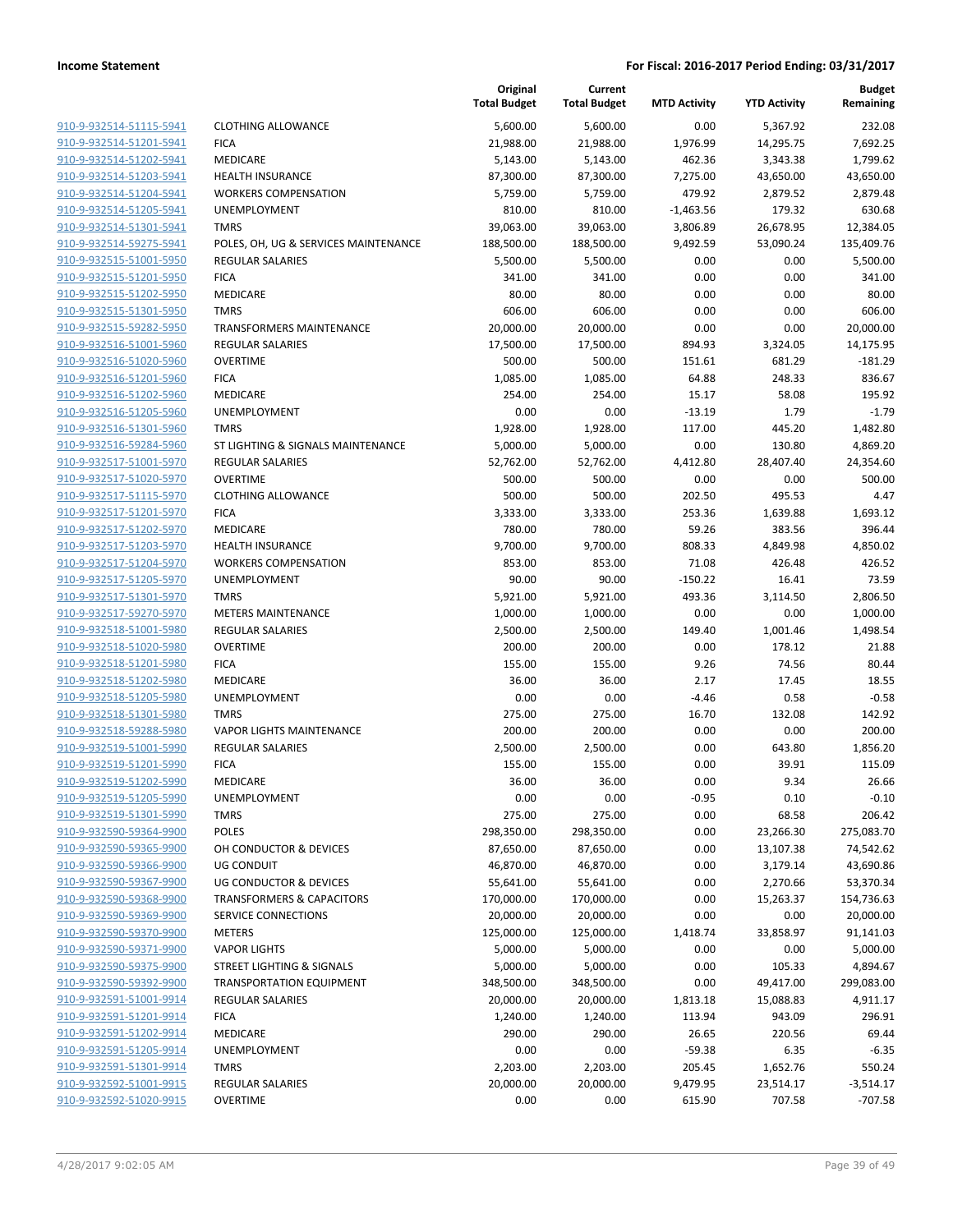| <u>910-9-932592-51201-9915</u> |
|--------------------------------|
| 910-9-932592-51202-9915        |
| 910-9-932592-51205-9915        |
| 910-9-932592-51301-9915        |
| 910-9-932593-51001-9916        |
| 910-9-932593-51020-9916        |
| 910-9-932593-51201-9916        |
| 910-9-932593-51202-9916        |
| 910-9-932593-51205-9916        |
| 910-9-932593-51301-9916        |
| 910-9-932594-51001-9917        |
| 910-9-932594-51020-9917        |
| 910-9-932594-51201-9917        |
| 910-9-932594-51202-9917        |
| 910-9-932594-51205-9917        |
| 910-9-932594-51301-9917        |
| 910-9-932595-51001-9918        |
| 910-9-932595-51201-9918        |
| 910-9-932595-51202-9918        |
| 910-9-932595-51205-9918        |
| 910-9-932595-51301-9918        |
| 910-9-932596-51001-9919        |
| 910-9-932596-51201-9919        |
| 910-9-932596-51202-9919        |
| 910-9-932596-51205-9919        |
| 910-9-932596-51301-9919        |
| 910-9-932597-51001-9920        |
| 910-9-932597-51020-9920        |
| 910-9-932597-51201-9920        |
| 910-9-932597-51202-9920        |
| 910-9-932597-51205-9920        |
| 910-9-932597-51301-9920        |
| 910-9-932598-51001-9921        |
| 910-9-932598-51020-9921        |
| 910-9-932598-51201-9921        |
| 910-9-932598-51202-9921        |
| 910-9-932598-51205-9921        |
| 910-9-932598-51301-9921        |
| 910-9-932599-51001-9922        |
| 910-9-932599-51020-9922        |
| 910-9-932599-51201-9922        |
|                                |
| 910-9-932599-51202-9922        |
| 910-9-932599-51205-9922        |
| 910-9-932599-51301-9922        |
| 910-9-970000-51801-9260        |
| 910-9-970000-59701-9040        |
| 910-9-970000-59703-4030        |
| 910-9-970000-59720-9705        |
| 910-9-970000-59730-9250        |
| 910-9-970000-59731-9250        |
| 910-9-970000-59732-9250        |
| 910-9-970000-59734-4210        |
| 910-9-970000-59750-9260        |
| 910-9-970000-59770-9997        |
| 910-9-970000-59780-9240        |
| 910-9-970000-59781-9250        |
| 910-9-970000-59790-9970        |
| 910-9-980000-59841-4280        |
| 910-9-990000-59901-9270        |
|                                |

|                                                    |                                | Original<br><b>Total Budget</b> | Current<br><b>Total Budget</b> | <b>MTD Activity</b> | <b>YTD Activity</b> | <b>Budget</b><br>Remaining |
|----------------------------------------------------|--------------------------------|---------------------------------|--------------------------------|---------------------|---------------------|----------------------------|
| 910-9-932592-51201-9915                            | <b>FICA</b>                    | 1,240.00                        | 1,240.00                       | 628.89              | 1,509.24            | $-269.24$                  |
| 910-9-932592-51202-9915                            | MEDICARE                       | 290.00                          | 290.00                         | 147.08              | 352.97              | $-62.97$                   |
| 910-9-932592-51205-9915                            | UNEMPLOYMENT                   | 0.00                            | 0.00                           | $-64.47$            | 7.01                | $-7.01$                    |
| 910-9-932592-51301-9915                            | <b>TMRS</b>                    | 2,203.00                        | 2,203.00                       | 1,134.04            | 2,676.52            | $-473.52$                  |
| 910-9-932593-51001-9916                            | <b>REGULAR SALARIES</b>        | 20,000.00                       | 20,000.00                      | 4,858.76            | 22,691.05           | $-2,691.05$                |
| 910-9-932593-51020-9916                            | <b>OVERTIME</b>                | 0.00                            | 0.00                           | 0.00                | 869.57              | $-869.57$                  |
| 910-9-932593-51201-9916                            | <b>FICA</b>                    | 1,240.00                        | 1,240.00                       | 302.68              | 1,463.63            | $-223.63$                  |
| 910-9-932593-51202-9916                            | <b>MEDICARE</b>                | 290.00                          | 290.00                         | 70.79               | 342.30              | $-52.30$                   |
| 910-9-932593-51205-9916                            | UNEMPLOYMENT                   | 0.00                            | 0.00                           | $-76.22$            | 8.15                | $-8.15$                    |
| 910-9-932593-51301-9916                            | <b>TMRS</b>                    | 2,203.00                        | 2,203.00                       | 545.78              | 2,588.23            | $-385.23$                  |
| 910-9-932594-51001-9917                            | <b>REGULAR SALARIES</b>        | 15,000.00                       | 15,000.00                      | 2,225.57            | 9,972.93            | 5,027.07                   |
| 910-9-932594-51020-9917                            | <b>OVERTIME</b>                | 0.00                            | 0.00                           | 0.00                | 501.59              | $-501.59$                  |
| 910-9-932594-51201-9917                            | <b>FICA</b>                    | 930.00                          | 930.00                         | 137.98              | 650.82              | 279.18                     |
| 910-9-932594-51202-9917                            | MEDICARE                       | 218.00                          | 218.00                         | 32.27               | 152.20              | 65.80                      |
| 910-9-932594-51205-9917                            | UNEMPLOYMENT                   | 0.00                            | 0.00                           | $-30.00$            | 3.21                | $-3.21$                    |
| 910-9-932594-51301-9917                            | <b>TMRS</b>                    | 1,652.00                        | 1,652.00                       | 248.82              | 1,144.86            | 507.14                     |
| 910-9-932595-51001-9918                            | <b>REGULAR SALARIES</b>        | 15,000.00                       | 15,000.00                      | 294.40              | 870.19              | 14,129.81                  |
| 910-9-932595-51201-9918                            | <b>FICA</b>                    | 930.00                          | 930.00                         | 18.25               | 56.01               | 873.99                     |
| 910-9-932595-51202-9918                            | MEDICARE                       | 218.00                          | 218.00                         | 4.27                | 13.11               | 204.89                     |
| 910-9-932595-51205-9918                            | UNEMPLOYMENT                   | 0.00                            | 0.00                           | $-3.86$             | 0.41                | $-0.41$                    |
| 910-9-932595-51301-9918                            | <b>TMRS</b>                    | 1,652.00                        | 1,652.00                       | 32.91               | 99.78               | 1,552.22                   |
| 910-9-932596-51001-9919                            | <b>REGULAR SALARIES</b>        | 10,000.00                       | 10,000.00                      | 0.00                | 182.46              | 9,817.54                   |
| 910-9-932596-51201-9919                            | <b>FICA</b>                    | 620.00                          | 620.00                         | 0.00                | 11.31               | 608.69                     |
| 910-9-932596-51202-9919                            | MEDICARE                       | 145.00                          | 145.00                         | 0.00                | 2.64                | 142.36                     |
| 910-9-932596-51205-9919                            | UNEMPLOYMENT                   | 0.00                            | 0.00                           | $-3.13$             | 0.34                | $-0.34$                    |
| 910-9-932596-51301-9919                            | <b>TMRS</b>                    | 1,102.00                        | 1,102.00                       | 0.00                | 21.48               | 1,080.52                   |
| 910-9-932597-51001-9920                            | <b>REGULAR SALARIES</b>        | 10,000.00                       | 10,000.00                      | 199.20              | 1,434.74            | 8,565.26                   |
| 910-9-932597-51020-9920                            | <b>OVERTIME</b>                | 0.00                            | 0.00                           | 0.00                | 50.54               | $-50.54$                   |
| 910-9-932597-51201-9920                            | <b>FICA</b>                    | 620.00                          | 620.00                         | 12.35               | 92.10               | 527.90                     |
| 910-9-932597-51202-9920                            | MEDICARE                       | 145.00                          | 145.00                         | 2.89                | 21.54               | 123.46                     |
| 910-9-932597-51205-9920                            | UNEMPLOYMENT                   | 0.00                            | 0.00                           | $-8.50$             | 0.91                | $-0.91$                    |
| 910-9-932597-51301-9920                            | <b>TMRS</b>                    | 1,102.00                        | 1,102.00                       | 22.27               | 165.65              | 936.35                     |
| 910-9-932598-51001-9921                            | <b>REGULAR SALARIES</b>        | 2,500.00                        | 2,500.00                       | 0.00                | 293.71              | 2,206.29                   |
| 910-9-932598-51020-9921                            | <b>OVERTIME</b>                | 0.00                            | 0.00                           | 0.00                | 24.17               | $-24.17$                   |
| 910-9-932598-51201-9921                            | <b>FICA</b>                    | 155.00                          | 155.00                         | 0.00                | 19.71               | 135.29                     |
| 910-9-932598-51202-9921                            | <b>MEDICARE</b>                | 36.00                           | 36.00                          | 0.00                | 4.61                | 31.39                      |
| 910-9-932598-51205-9921                            | UNEMPLOYMENT                   | 0.00                            | 0.00                           | $-0.42$             | 0.04                | $-0.04$                    |
| 910-9-932598-51301-9921                            | <b>TMRS</b>                    | 275.00                          | 275.00                         | 0.00                | 34.17               | 240.83                     |
| 910-9-932599-51001-9922                            | REGULAR SALARIES               | 2,500.00                        | 2,500.00                       | 237.45              | 501.09              | 1,998.91                   |
| 910-9-932599-51020-9922                            | <b>OVERTIME</b>                | 0.00                            | 0.00                           | 0.00                | 202.14              | $-202.14$                  |
| 910-9-932599-51201-9922<br>910-9-932599-51202-9922 | <b>FICA</b>                    | 155.00                          | 155.00                         | 14.72               | 43.60               | 111.40                     |
| 910-9-932599-51205-9922                            | MEDICARE                       | 36.00                           | 36.00                          | 3.44                | 10.19               | 25.81                      |
| 910-9-932599-51301-9922                            | UNEMPLOYMENT                   | 0.00                            | 0.00                           | $-2.12$             | 0.33                | $-0.33$                    |
| 910-9-970000-51801-9260                            | <b>TMRS</b><br>PENSION EXPENSE | 275.00<br>20,000.00             | 275.00<br>20,000.00            | 26.54<br>0.00       | 78.62<br>0.00       | 196.38<br>20,000.00        |
| 910-9-970000-59701-9040                            | <b>BAD DEBT</b>                | 125,000.00                      | 125,000.00                     | 0.00                | 0.00                | 125,000.00                 |
| 910-9-970000-59703-4030                            | <b>DEPRECIATION EXPENSE</b>    | 2,850,000.00                    | 2,850,000.00                   | 0.00                | 23,235.71           | 2,826,764.29               |
| 910-9-970000-59720-9705                            | <b>BANK FEES</b>               | 25,000.00                       | 25,000.00                      | 1,000.54            | 6,350.74            | 18,649.26                  |
| 910-9-970000-59730-9250                            | <b>INVENTORY LOSS/GAIN</b>     | 5,000.00                        | 5,000.00                       | 0.00                | 0.00                | 5,000.00                   |
| 910-9-970000-59731-9250                            | <b>GASOLINE LOSSES/GAINS</b>   | 500.00                          | 500.00                         | $-29.05$            | 229.33              | 270.67                     |
| 910-9-970000-59732-9250                            | FUEL OIL LOSSES/GAINS          | 3,500.00                        | 3,500.00                       | 683.12              | 273.74              | 3,226.26                   |
| 910-9-970000-59734-4210                            | ASSET DISPOSAL LOSSES/GAINS    | 1,000.00                        | 1,000.00                       | 0.00                | 0.00                | 1,000.00                   |
| 910-9-970000-59750-9260                            | <b>ACCRUED PTO PAY</b>         | 75,000.00                       | 75,000.00                      | 0.00                | 1,616.18            | 73,383.82                  |
| 910-9-970000-59770-9997                            | CONTINGENCY                    | 250,000.00                      | 354,594.00                     | 0.00                | 0.00                | 354,594.00                 |
| 910-9-970000-59780-9240                            | PROPERTY INSURANCE             | 175,000.00                      | 147,770.00                     | 0.00                | 147,765.63          | 4.37                       |
| 910-9-970000-59781-9250                            | LIABILITY INSURANCE            | 45,000.00                       | 59,085.00                      | 0.00                | 59,083.72           | 1.28                       |
| 910-9-970000-59790-9970                            | CAPITALIZED                    | $-2,246,209.00$                 | $-2,246,209.00$                | 0.00                | 0.00                | $-2,246,209.00$            |
| 910-9-980000-59841-4280                            | AMORTIZATION OF DISCOUNT       | $-41,665.00$                    | $-41,665.00$                   | 0.00                | 0.00                | $-41,665.00$               |
| 910-9-990000-59901-9270                            | XFER to COG - FRANCHISE FEES   | 2,485,358.00                    | 2,485,358.00                   | 0.00                | 515,457.41          | 1,969,900.59               |
|                                                    |                                |                                 |                                |                     |                     |                            |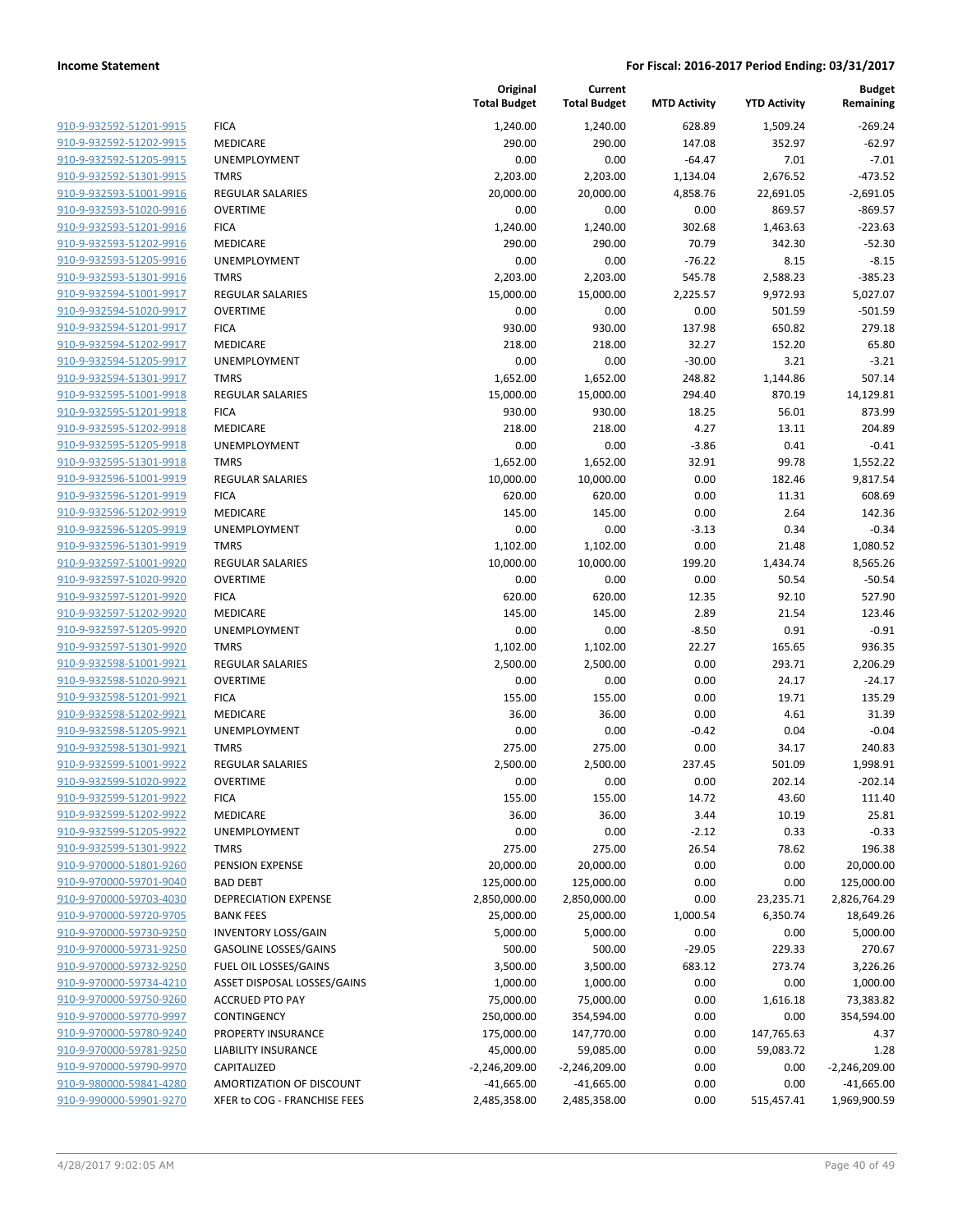|                                               |                                                        | Original            | Current             |                     |                     | <b>Budget</b> |
|-----------------------------------------------|--------------------------------------------------------|---------------------|---------------------|---------------------|---------------------|---------------|
|                                               |                                                        | <b>Total Budget</b> | <b>Total Budget</b> | <b>MTD Activity</b> | <b>YTD Activity</b> | Remaining     |
| 910-9-990000-59902-9200                       | XFER to COG- ADMIN EXPENSES                            | 234,797.00          | 234,797.00          | 19,566.42           | 117,398.52          | 117,398.48    |
| 910-9-990000-59903-4082                       | XFER to COG - PILOT                                    | 312,011.00          | 312,011.00          | 0.00                | 312,011.09          | $-0.09$       |
| 910-9-990000-59912-9999                       | XFER TO 912 - DEBT SERVICE                             | 3,840,000.00        | 3,840,000.00        | 320,000.00          | 1,920,000.00        | 1,920,000.00  |
| 910-9-990000-59926-9330                       | XFER to COG - GARAGE                                   | 71,946.00           | 71,946.00           | 5,995.50            | 35,973.00           | 35,973.00     |
| 910-9-990000-59927-9200                       | XFER to COG - INSURANCE                                | 17,781.00           | 17,781.00           | 1,481.75            | 8,890.50            | 8,890.50      |
| 910-9-990000-59928-9200                       | XFER to COG - IT                                       | 53,568.00           | 53,568.00           | 4,464.00            | 26,784.00           | 26,784.00     |
| 910-9-990000-59930-9270                       | <b>XFER to GBOD</b>                                    | 497,072.00          | 497,072.00          | 0.00                | 103,091.48          | 393,980.52    |
|                                               | <b>Expense Total:</b>                                  | 59,465,034.00       | 59,455,389.00       | 3,506,030.81        | 23,313,715.03       | 36,141,673.97 |
|                                               | Fund: 910 - ELECTRIC OPERATING FUND Surplus (Deficit): | -49,829.00          | -40,184.00          | -209,187.32         | $-1,506,462.93$     | 1,466,278.93  |
| Fund: 911 - ELECTRIC DEBT REDUCTION           |                                                        |                     |                     |                     |                     |               |
| Revenue                                       |                                                        |                     |                     |                     |                     |               |
| 911-9-000000-49801-4190                       | <b>INTEREST INCOME</b>                                 | 850.00              | 850.00              | 395.86              | $-894.53$           | 1,744.53      |
|                                               | <b>Revenue Total:</b>                                  | 850.00              | 850.00              | 395.86              | $-894.53$           | 1,744.53      |
|                                               | Fund: 911 - ELECTRIC DEBT REDUCTION Total:             | 850.00              | 850.00              | 395.86              | $-894.53$           | 1,744.53      |
| <b>Fund: 912 - ELECTRIC DEBT SERVICE</b>      |                                                        |                     |                     |                     |                     |               |
| Revenue                                       |                                                        |                     |                     |                     |                     |               |
| 912-9-000000-49710-4999                       | TRANFSER FROM GEUS 910 - ELECTRIC OP                   | 3,840,000.00        | 3,840,000.00        | 320,000.00          | 1,920,000.00        | 1,920,000.00  |
|                                               | <b>Revenue Total:</b>                                  | 3,840,000.00        | 3,840,000.00        | 320,000.00          | 1,920,000.00        | 1,920,000.00  |
| Expense                                       |                                                        |                     |                     |                     |                     |               |
| 912-9-980000-59801-9800                       | PAYING AGENT FEES                                      | 1,000.00            | 1,000.00            | 400.00              | 400.00              | 600.00        |
| 912-9-980000-59810-9800                       | ARBITRAGE                                              | 3,000.00            | 3,000.00            | 0.00                | 4,830.00            | $-1,830.00$   |
| 912-9-980000-59811-9800                       | <b>CONTINUING DISCLOSURE</b>                           | 1,000.00            | 1,000.00            | 0.00                | 0.00                | 1,000.00      |
| 912-9-980000-59820-9800                       | <b>SURETY BOND</b>                                     | 700.00              | 700.00              | 700.00              | 700.00              | 0.00          |
| 912-9-980000-59852-9800                       | PRINCIPAL 2008 ISSUE                                   | 475,000.00          | 475,000.00          | 0.00                | 475,000.00          | 0.00          |
| 912-9-980000-59853-4270                       | INTEREST 2008 ISSUE                                    | 688,213.00          | 688,213.00          | 0.00                | 348,856.26          | 339,356.74    |
| 912-9-980000-59857-4270                       | INTEREST 2010 ISSUE                                    | 2,585,790.00        | 2,585,790.00        | 0.00                | 1,292,895.00        | 1,292,895.00  |
| 912-9-980000-59859-4270                       | Interest on 2015 Tax Exempt                            | 41,844.00           | 41,844.00           | 0.00                | 20,921.86           | 20,922.14     |
| 912-9-980000-59861-4270                       | Interest on 2015 Taxable                               | 21,333.00           | 21,333.00           | 0.00                | 10,666.40           | 10,666.60     |
|                                               | <b>Expense Total:</b>                                  | 3,817,880.00        | 3,817,880.00        | 1,100.00            | 2,154,269.52        | 1,663,610.48  |
|                                               | Fund: 912 - ELECTRIC DEBT SERVICE Surplus (Deficit):   | 22,120.00           | 22,120.00           | 318,900.00          | $-234,269.52$       | 256,389.52    |
| <b>Fund: 913 - ELECTRIC CONSTRUCTION FUND</b> |                                                        |                     |                     |                     |                     |               |
| Revenue                                       |                                                        |                     |                     |                     |                     |               |
| 913-9-000000-49801-4190                       | <b>INTEREST INCOME</b>                                 | 125.00              | 125.00              | 13.20               | $-29.87$            | 154.87        |
|                                               | <b>Revenue Total:</b>                                  | 125.00              | 125.00              | 13.20               | -29.87              | 154.87        |
|                                               | Fund: 913 - ELECTRIC CONSTRUCTION FUND Total:          | 125.00              | 125.00              | 13.20               | $-29.87$            | 154.87        |
|                                               |                                                        |                     |                     |                     |                     |               |
| Fund: 950 - CABLE / INTERNET                  |                                                        |                     |                     |                     |                     |               |
| Revenue<br>950-9-000000-48001-3950            | <b>CABLE REVENUES</b>                                  | 3,140,636.00        | 3,140,636.00        | 236,239.86          | 1,460,955.90        | 1,679,680.10  |
| 950-9-000000-48003-3950                       | SET-TOP                                                | 170,053.00          | 170,053.00          | 14,286.50           | 85,897.17           | 84,155.83     |
| 950-9-000000-48030-3950                       | <b>CONTRACT CHANNELS</b>                               | 9,600.00            | 9,600.00            | 800.00              | 4,800.00            | 4,800.00      |
| 950-9-000000-48040-3950                       | <b>BROADCASTS</b>                                      | 0.00                | 0.00                | 100.00              | $-100.00$           | 100.00        |
| 950-9-000000-48101-3950                       | <b>INTERNET REVENUES</b>                               | 2,759,676.00        | 2,759,676.00        | 196,629.51          | 1,210,227.90        | 1,549,448.10  |
| 950-9-000000-48201-3950                       | LATE CHARGES                                           | 72,000.00           | 72,000.00           | 6,393.64            | 38,243.99           | 33,756.01     |
| 950-9-000000-48202-3950                       | <b>SERVICE CHARGES</b>                                 | 54,000.00           | 54,000.00           | 4,945.39            | 32,700.70           | 21,299.30     |
| 950-9-000000-48203-3950                       | LOST/DAMAGED EQUIPMENT                                 | 30,000.00           | 30,000.00           | 2,415.00            | 15,631.84           | 14,368.16     |
| 950-9-000000-48301-3950                       | <b>TRANSFER TO COG</b>                                 | 311,798.00          | 311,798.00          | 22,655.07           | 135,378.83          | 176,419.17    |
| 950-9-000000-48307-3950                       | <b>TRANSFER TO GBOD</b>                                | 62,360.00           | 62,360.00           | 4,531.20            | 27,077.21           | 35,282.79     |
| 950-9-000000-48419-3950                       | <b>CHANNEL 19</b>                                      | 300.00              | 300.00              | 0.00                | 0.00                | 300.00        |
| 950-9-000000-48434-3950                       | <b>CHANNEL 34</b>                                      | 2,700.00            | 2,700.00            | 100.00              | 900.00              | 1,800.00      |
| 950-9-000000-48488-3950                       | AD INSERTIONS                                          | 55,000.00           | 55,000.00           | 3,557.49            | 24,125.65           | 30,874.35     |
| 950-9-000000-48498-3950                       | PRODUCTION REVENUES                                    | 50.00               | 50.00               | 0.00                | 0.00                | 50.00         |
| 950-9-000000-48501-3950                       | <b>CUSTOMER AID TO CONSTRUCTION</b>                    | 50.00               | 50.00               | 0.00                | $-15,789.57$        | 15,839.57     |
| 950-9-000000-48502-3950                       | OTHER REIMBURSEMENTS                                   | 500.00              | 500.00              | 0.00                | 2,029.35            | $-1,529.35$   |
| 950-9-000000-48503-3950                       | FIBER MAINTENANCE FEES                                 | 2,772.00            | 2,772.00            | 0.00                | 0.00                | 2,772.00      |
|                                               |                                                        |                     |                     |                     |                     |               |
| 950-9-000000-48801-4190                       | <b>INTEREST INCOME</b>                                 | 3,000.00            | 3,000.00            | 201.80              | 220.11              | 2,779.89      |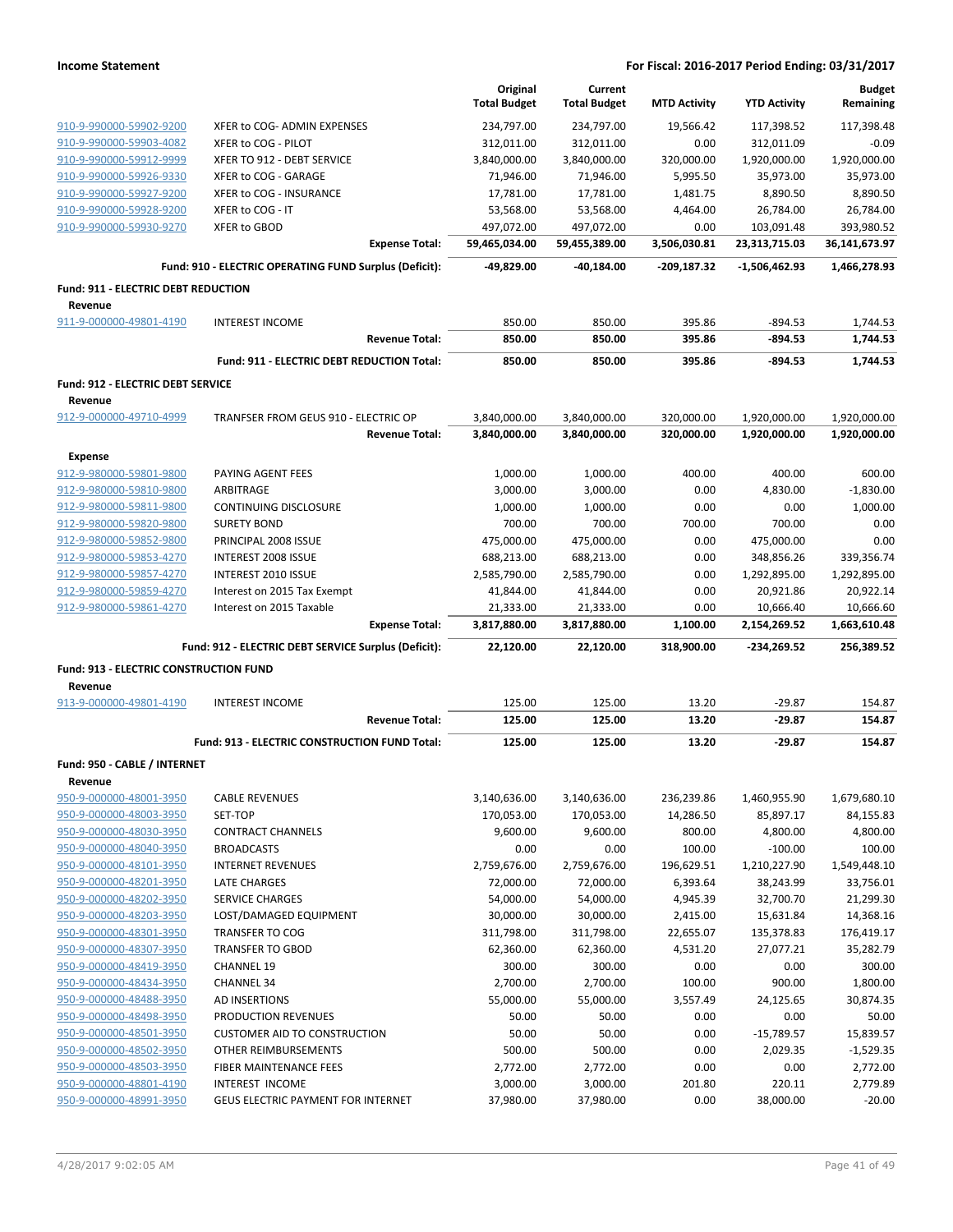|                                                    |                                                   |                       | Original<br><b>Total Budget</b> | Current<br><b>Total Budget</b> | <b>MTD Activity</b> | <b>YTD Activity</b> | <b>Budget</b><br>Remaining |
|----------------------------------------------------|---------------------------------------------------|-----------------------|---------------------------------|--------------------------------|---------------------|---------------------|----------------------------|
| 950-9-000000-48993-3950                            | GEUS ELECTRIC PAYMENT FOR PUBLIC SVC              |                       | 15,000.00                       | 15,000.00                      | 0.00                | 15,000.00           | 0.00                       |
| 950-9-000000-48994-3950                            | LEASE OF DARK FIBER                               |                       | 206,520.00                      | 206,520.00                     | 0.00                | 206,520.00          | 0.00                       |
| 950-9-000000-48995-3950                            | <b>COLOCATION FOR SCADA &amp; PHONE SYSTEM</b>    |                       | 19,958.00                       | 19,958.00                      | 0.00                | 19,958.00           | 0.00                       |
|                                                    |                                                   | <b>Revenue Total:</b> | 6,953,953.00                    | 6,953,953.00                   | 492,855.46          | 3,301,777.08        | 3,652,175.92               |
|                                                    |                                                   |                       |                                 |                                |                     |                     |                            |
| <b>Expense</b>                                     |                                                   |                       |                                 |                                |                     |                     |                            |
| 950-9-951050-51001-8500                            | <b>REGULAR SALARIES</b>                           |                       | 58,552.00                       | 58,552.00                      | 4,475.36            | 29,076.72           | 29,475.28                  |
| 950-9-951050-51115-8500                            | <b>CLOTHING ALLOWANCE</b><br><b>CAR ALLOWANCE</b> |                       | 130.00                          | 130.00                         | 0.00                | 114.13              | 15.87                      |
| 950-9-951050-51116-8500<br>950-9-951050-51117-8500 | <b>CELL PHONE ALLOWANCE</b>                       |                       | 975.00<br>312.00                | 975.00<br>312.00               | $-262.50$<br>24.00  | 487.50<br>160.61    | 487.50<br>151.39           |
| 950-9-951050-51201-8500                            | <b>FICA</b>                                       |                       | 3,718.00                        | 3,718.00                       | 255.00              | 1,677.29            | 2,040.71                   |
| 950-9-951050-51202-8500                            | <b>MEDICARE</b>                                   |                       | 870.00                          | 870.00                         | 59.64               | 392.29              | 477.71                     |
| 950-9-951050-51203-8500                            | <b>HEALTH INSURANCE</b>                           |                       | 5,820.00                        | 5,820.00                       | 485.00              | 2,910.00            | 2,910.00                   |
| 950-9-951050-51204-8500                            | <b>WORKERS COMPENSATION</b>                       |                       | 530.00                          | 530.00                         | 44.17               | 265.02              | 264.98                     |
| 950-9-951050-51205-8500                            | UNEMPLOYMENT                                      |                       | 54.00                           | 54.00                          | $-101.23$           | 10.82               | 43.18                      |
| 950-9-951050-51301-8500                            | <b>TMRS</b>                                       |                       | 6,606.00                        | 6,606.00                       | 519.80              | 3,318.75            | 3,287.25                   |
| 950-9-951050-59110-8500                            | <b>GEUS OPERATIONS</b>                            |                       | 100,200.00                      | 100,200.00                     | 3,298.47            | 32,093.84           | 68,106.16                  |
| 950-9-951050-59141-8500                            | UTILITY BILLS                                     |                       | 72,500.00                       | 72,500.00                      | 5,386.29            | 33,038.71           | 39,461.29                  |
| 950-9-951050-59191-8500                            | POLE USE                                          |                       | 18,800.00                       | 18,800.00                      | 0.00                | 18,800.00           | 0.00                       |
| 950-9-951051-51001-8510                            | <b>REGULAR SALARIES</b>                           |                       | 65,021.00                       | 65,021.00                      | 4,971.21            | 32,045.95           | 32,975.05                  |
| 950-9-951051-51020-8510                            | <b>OVERTIME</b>                                   |                       | 5,700.00                        | 5,700.00                       | 524.04              | 2,842.29            | 2,857.71                   |
| 950-9-951051-51117-8510                            | <b>CELL PHONE ALLOWANCE</b>                       |                       | 432.00                          | 432.00                         | 33.22               | 215.93              | 216.07                     |
| 950-9-951051-51201-8510                            | <b>FICA</b>                                       |                       | 4,411.00                        | 4,411.00                       | 339.30              | 2,154.37            | 2,256.63                   |
| 950-9-951051-51202-8510                            | MEDICARE                                          |                       | 1,032.00                        | 1,032.00                       | 79.35               | 503.84              | 528.16                     |
| 950-9-951051-51203-8510                            | <b>HEALTH INSURANCE</b>                           |                       | 19,400.00                       | 19,400.00                      | 1,616.66            | 9,699.96            | 9,700.04                   |
| 950-9-951051-51204-8510                            | <b>WORKERS COMPENSATION</b>                       |                       | 644.00                          | 644.00                         | 53.67               | 322.02              | 321.98                     |
| 950-9-951051-51205-8510                            | <b>UNEMPLOYMENT</b>                               |                       | 180.00                          | 180.00                         | $-191.19$           | 26.32               | 153.68                     |
| 950-9-951051-51301-8510                            | <b>TMRS</b>                                       |                       | 7,837.00                        | 7,837.00                       | 618.08              | 3,855.28            | 3,981.72                   |
| 950-9-951051-59110-8510                            | <b>GEUS OPERATIONS</b>                            |                       | 14,150.00                       | 14,150.00                      | 1,718.64            | 4,596.11            | 9,553.89                   |
| 950-9-951051-59151-8510                            | <b>BASIC PROGRAM EXPENSE</b>                      |                       | 2,750,331.00                    | 2,750,331.00                   | 221,270.98          | 1,085,989.36        | 1,664,341.64               |
| 950-9-951051-59152-8510                            | PREMIUM PROGRAM EXPENSE                           |                       | 118,126.00                      | 118,126.00                     | 8,674.71            | 46,672.39           | 71,453.61                  |
| 950-9-951051-59154-8510                            | <b>TIVO Fees</b>                                  |                       | 39,127.00                       | 39,127.00                      | 3,125.35            | 19,133.48           | 19,993.52                  |
| 950-9-951051-59155-8510                            | OTHER PROGRAM EXPENSE                             |                       | 7,500.00                        | 7,500.00                       | 0.00                | 4,042.83            | 3,457.17                   |
| 950-9-951052-51001-8520                            | <b>REGULAR SALARIES</b>                           |                       | 60,174.00                       | 60,174.00                      | 4,586.40            | 29,811.60           | 30,362.40                  |
| 950-9-951052-51115-8520                            | <b>CLOTHING ALLOWANCE</b>                         |                       | 130.00                          | 130.00                         | 0.00                | 119.03              | 10.97                      |
| 950-9-951052-51116-8520                            | <b>CAR ALLOWANCE</b>                              |                       | 975.00                          | 975.00                         | 412.50              | 487.50              | 487.50                     |
| 950-9-951052-51117-8520                            | <b>CELL PHONE ALLOWANCE</b>                       |                       | 408.00                          | 408.00                         | 31.36               | 188.16              | 219.84                     |
| 950-9-951052-51201-8520                            | <b>FICA</b>                                       |                       | 3,825.00                        | 3,825.00                       | 286.30              | 1,865.21            | 1,959.79                   |
| 950-9-951052-51202-8520                            | <b>MEDICARE</b>                                   |                       | 895.00                          | 895.00                         | 66.96               | 436.24              | 458.76                     |
| 950-9-951052-51203-8520                            | <b>HEALTH INSURANCE</b>                           |                       | 6,790.00                        | 6,790.00                       | 565.83              | 3,394.98            | 3,395.02                   |
| 950-9-951052-51204-8520                            | <b>WORKERS COMPENSATION</b>                       |                       | 534.00                          | 534.00                         | 44.50               | 267.00              | 267.00                     |
| 950-9-951052-51205-8520                            | <b>UNEMPLOYMENT</b>                               |                       | 63.00                           | 63.00                          | $-90.27$            | 10.33               | 52.67                      |
| 950-9-951052-51301-8520                            | TMRS                                              |                       | 6,795.00                        | 6,795.00                       | 516.26              | 3,297.63            | 3,497.37                   |
| 950-9-951052-59110-8520                            | <b>GEUS OPERATIONS</b>                            |                       | 104,700.00                      | 104,700.00                     | 4,699.07            | 23,583.19           | 81,116.81                  |
| 950-9-951052-59150-8520                            | <b>ISP SERVICE EXPENSE</b>                        |                       | 710,640.00                      | 710,640.00                     | 57,677.30           | 358,143.80          | 352,496.20                 |
| 950-9-951053-51001-8530                            | <b>REGULAR SALARIES</b>                           |                       | 45,282.00                       | 45,282.00                      | 3,492.80            | 22,641.08           | 22,640.92                  |
| 950-9-951053-51020-8530                            | <b>OVERTIME</b>                                   |                       | 1,800.00                        | 1,800.00                       | 222.96              | 940.86              | 859.14                     |
| 950-9-951053-51117-8530                            | <b>CELL PHONE ALLOWANCE</b>                       |                       | 432.00                          | 432.00                         | 33.22               | 215.93              | 216.07                     |
| 950-9-951053-51201-8530                            | <b>FICA</b>                                       |                       | 2,945.00                        | 2,945.00                       | 232.00              | 1,472.89            | 1,472.11                   |
| 950-9-951053-51202-8530                            | <b>MEDICARE</b><br><b>HEALTH INSURANCE</b>        |                       | 689.00                          | 689.00                         | 54.26               | 344.45<br>4,849.98  | 344.55                     |
| 950-9-951053-51203-8530<br>950-9-951053-51204-8530 | <b>WORKERS COMPENSATION</b>                       |                       | 9,700.00<br>449.00              | 9,700.00<br>449.00             | 808.33<br>37.42     |                     | 4,850.02<br>224.48         |
| 950-9-951053-51205-8530                            | UNEMPLOYMENT                                      |                       | 90.00                           | 90.00                          | $-122.14$           | 224.52<br>16.51     | 73.49                      |
| 950-9-951053-51301-8530                            | TMRS                                              |                       | 5,234.00                        | 5,234.00                       | 419.13              | 2,609.05            | 2,624.95                   |
| 950-9-951053-59110-8530                            | <b>GEUS OPERATIONS</b>                            |                       | 4,000.00                        | 4,000.00                       | 4.69                | 35.94               | 3,964.06                   |
| 950-9-951053-59160-8530                            | ADVERTISING                                       |                       | 32,800.00                       | 32,800.00                      | 311.08              | 14,004.66           | 18,795.34                  |
| 950-9-951053-59164-8530                            | <b>CONSUMER INFORMATION</b>                       |                       | 7,500.00                        | 7,500.00                       | 0.00                | 0.00                | 7,500.00                   |
| 950-9-951054-51001-8540                            | <b>REGULAR SALARIES</b>                           |                       | 158,850.00                      | 158,850.00                     | 12,164.02           | 78,820.15           | 80,029.85                  |
| 950-9-951054-51020-8540                            | <b>OVERTIME</b>                                   |                       | 3,800.00                        | 3,800.00                       | 281.00              | 1,260.63            | 2,539.37                   |
| 950-9-951054-51117-8540                            | CELL PHONE ALLOWANCE                              |                       | 216.00                          | 216.00                         | 16.62               | 116.33              | 99.67                      |
|                                                    |                                                   |                       |                                 |                                |                     |                     |                            |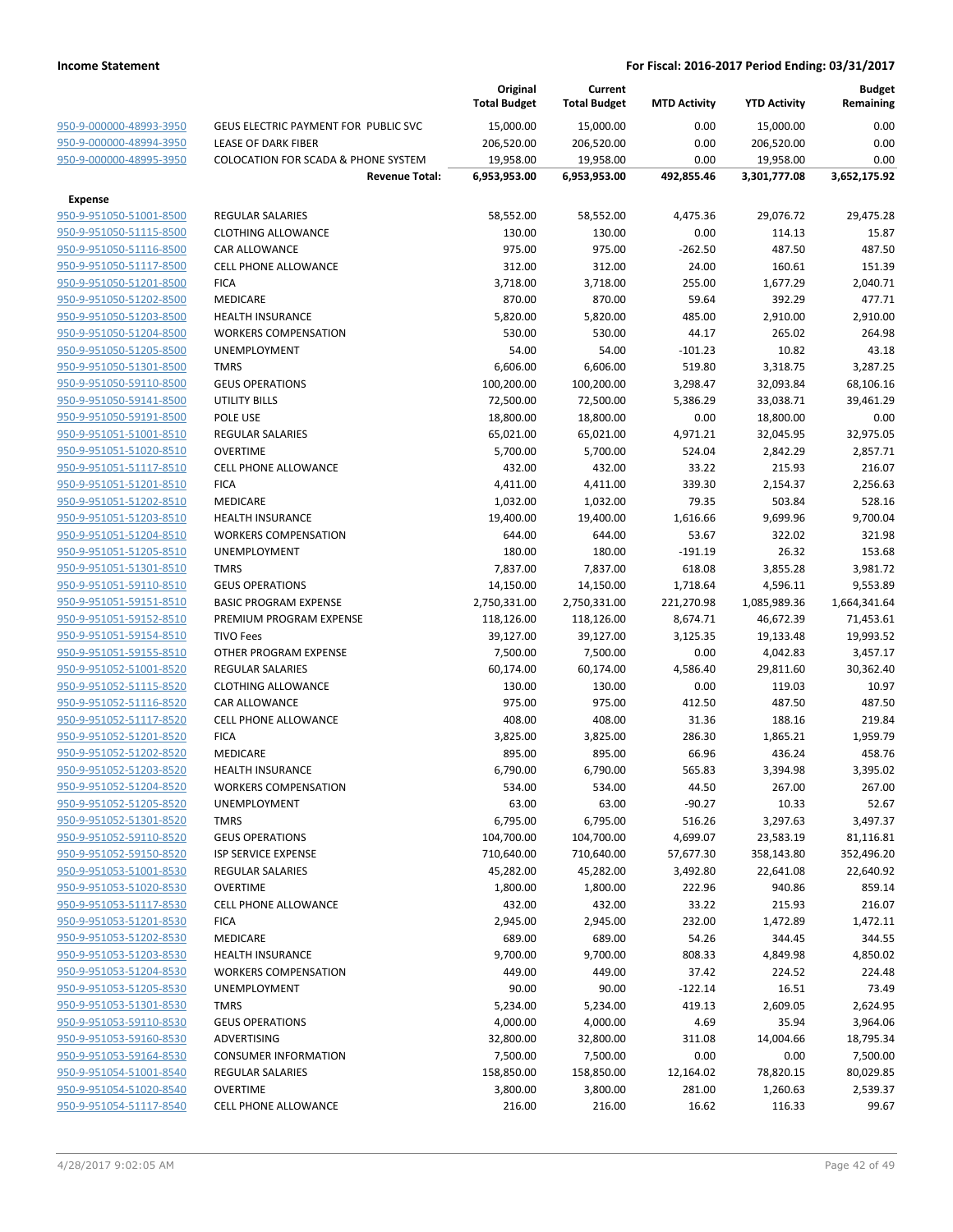|                                                    |                                                           | Original<br><b>Total Budget</b> | Current<br><b>Total Budget</b> | <b>MTD Activity</b> | <b>YTD Activity</b>    | Budget<br>Remaining    |
|----------------------------------------------------|-----------------------------------------------------------|---------------------------------|--------------------------------|---------------------|------------------------|------------------------|
| 950-9-951054-51201-8540                            | <b>FICA</b>                                               | 10,098.00                       | 10,098.00                      | 738.73              | 4,766.23               | 5,331.77               |
| 950-9-951054-51202-8540                            | MEDICARE                                                  | 2,361.00                        | 2,361.00                       | 172.76              | 1,114.67               | 1,246.33               |
| 950-9-951054-51203-8540                            | <b>HEALTH INSURANCE</b>                                   | 43,650.00                       | 43,650.00                      | 3,637.50            | 21,825.00              | 21,825.00              |
| 950-9-951054-51204-8540                            | <b>WORKERS COMPENSATION</b>                               | 435.00                          | 435.00                         | 36.25               | 217.50                 | 217.50                 |
| 950-9-951054-51205-8540                            | UNEMPLOYMENT                                              | 405.00                          | 405.00                         | $-411.80$           | 55.88                  | 349.12                 |
| 950-9-951054-51301-8540                            | <b>TMRS</b>                                               | 17,939.00                       | 17,939.00                      | 1,393.21            | 8,790.17               | 9,148.83               |
| 950-9-951054-59110-8540                            | <b>GEUS OPERATIONS</b>                                    | 16,600.00                       | 16,600.00                      | 535.17              | 3,582.98               | 13,017.02              |
| 950-9-951055-51001-8550                            | REGULAR SALARIES                                          | 139,717.00                      | 139,717.00                     | 9,134.07            | 58,181.10              | 81,535.90              |
| 950-9-951055-51020-8550                            | <b>OVERTIME</b>                                           | 2,700.00                        | 2,700.00                       | 139.72              | 1,629.71               | 1,070.29               |
| 950-9-951055-51115-8550                            | <b>CLOTHING ALLOWANCE</b>                                 | 50.00                           | 50.00                          | 0.00                | 41.24                  | 8.76                   |
| 950-9-951055-51117-8550                            | CELL PHONE ALLOWANCE                                      | 657.00                          | 657.00                         | 67.12               | 351.98                 | 305.02                 |
| 950-9-951055-51201-8550                            | <b>FICA</b>                                               | 8,330.00                        | 8,330.00                       | 579.14              | 3,405.47               | 4,924.53               |
| 950-9-951055-51202-8550                            | MEDICARE                                                  | 2,075.00                        | 2,075.00                       | 135.44              | 873.79                 | 1,201.21               |
| 950-9-951055-51203-8550                            | <b>HEALTH INSURANCE</b>                                   | 19,885.00                       | 19,885.00                      | 1,657.08            | 9,942.48               | 9,942.52               |
| 950-9-951055-51204-8550                            | <b>WORKERS COMPENSATION</b>                               | 846.00                          | 846.00                         | 70.50               | 423.00                 | 423.00                 |
| 950-9-951055-51205-8550                            | UNEMPLOYMENT                                              | 185.00                          | 185.00                         | $-228.85$           | 25.31                  | 159.69                 |
| 950-9-951055-51301-8550                            | <b>TMRS</b>                                               | 15,765.00                       | 15,765.00                      | 1,044.32            | 6,600.04               | 9,164.96               |
| 950-9-951055-59110-8550                            | <b>GEUS OPERATIONS</b>                                    | 18,300.00                       | 18,300.00                      | 545.97              | 2,279.88               | 16,020.12              |
| 950-9-951055-59112-8550                            | SAFETY                                                    | 3,000.00                        | 3,000.00                       | 0.00                | 0.00                   | 3,000.00               |
| 950-9-951055-59156-8550                            | APARTMENT C/I FACILITIES                                  | 1,000.00                        | 1,000.00                       | 0.00                | 0.00                   | 1,000.00               |
| 950-9-951055-59158-8550                            | C/I BILLING                                               | 54,000.00                       | 54,000.00                      | 0.00                | 40,843.50              | 13,156.50              |
| 950-9-951060-51001-8600                            | <b>REGULAR SALARIES</b>                                   | 182,236.00                      | 182,236.00                     | 14,052.81           | 95,926.18              | 86,309.82              |
| 950-9-951060-51011-8600                            | PART TIME TEMPORARY                                       | 16,276.00                       | 16,276.00                      | 0.00                | 0.00                   | 16,276.00              |
| 950-9-951060-51020-8600                            | <b>OVERTIME</b>                                           | 8,600.00                        | 8,600.00                       | 1,011.86            | 4,000.34               | 4,599.66               |
| 950-9-951060-51102-8600                            | <b>BILINGUAL PAY</b>                                      | 550.00                          | 550.00                         | 0.00                | 0.00                   | 550.00                 |
| 950-9-951060-51115-8600                            | <b>CLOTHING ALLOWANCE</b>                                 | 1,500.00                        | 1,500.00                       | 0.00                | 1,713.62               | $-213.62$              |
| 950-9-951060-51116-8600                            | <b>CAR ALLOWANCE</b>                                      | 975.00                          | 1,950.00                       | $-375.00$           | 975.00                 | 975.00                 |
| 950-9-951060-51117-8600                            | CELL PHONE ALLOWANCE                                      | 1,728.00                        | 1,728.00                       | 124.60              | 848.46                 | 879.54                 |
| 950-9-951060-51201-8600                            | <b>FICA</b>                                               | 13,136.00                       | 13,136.00                      | 885.60              | 5,981.87               | 7,154.13               |
| 950-9-951060-51202-8600                            | MEDICARE                                                  | 3,072.00                        | 3,072.00                       | 207.11              | 1,401.47               | 1,670.53               |
| 950-9-951060-51203-8600                            | <b>HEALTH INSURANCE</b>                                   | 38,800.00                       | 38,800.00                      | 3,233.33            | 19,399.98              | 19,400.02              |
| 950-9-951060-51204-8600                            | <b>WORKERS COMPENSATION</b>                               | 1,947.00                        | 1,947.00                       | 162.25              | 973.50                 | 973.50                 |
| 950-9-951060-51205-8600                            | UNEMPLOYMENT                                              | 360.00                          | 360.00                         | $-487.13$           | 60.63                  | 299.37                 |
| 950-9-951060-51301-8600                            | <b>TMRS</b>                                               | 21,544.00                       | 21,544.00                      | 1,672.06            | 10,965.52              | 10,578.48              |
| 950-9-951060-51401-8600                            | <b>CONTRA - SALARIES</b>                                  | 0.00                            | 0.00                           | $-2,911.25$         | $-2,911.25$            | 2,911.25               |
| 950-9-951060-59201-8600                            | <b>BUILDINGS MAINTNANCE</b>                               | 29,500.00                       | 29,500.00                      | 1,500.00            | 12,954.30              | 16,545.70              |
| 950-9-951060-59205-8600                            | <b>EQUIPMENT MAINTENANCE</b>                              | 31,250.00                       | 31,250.00                      | 301.14              | 4,317.35               | 26,932.65              |
| 950-9-951060-59231-8600                            | CABLE PLANT MAINTENANCE                                   | 75,000.00                       | 75,000.00                      | 4,907.48            | 14,801.53              | 60,198.47              |
| 950-9-951060-59235-8600                            | FIBER OPTICS PLANT MAINTENANCE<br><b>REGULAR SALARIES</b> | 45,000.00                       | 45,000.00<br>182,236.00        | 0.00                | 10,500.00<br>95,710.13 | 34,500.00<br>86,525.87 |
| 950-9-951061-51001-8610<br>950-9-951061-51011-8610 |                                                           | 182,236.00<br>16,276.00         |                                | 14,052.65<br>0.00   | 0.00                   |                        |
| 950-9-951061-51020-8610                            | PART TIME TEMPORARY<br><b>OVERTIME</b>                    | 12,000.00                       | 16,276.00                      | 1,011.52            |                        | 16,276.00<br>7,365.62  |
| 950-9-951061-51115-8610                            | <b>CLOTHING ALLOWANCE</b>                                 | 1,900.00                        | 12,000.00                      | 0.00                | 4,634.38               | 177.48                 |
| 950-9-951061-51116-8610                            | <b>CAR ALLOWANCE</b>                                      | 975.00                          | 1,900.00<br>1,950.00           | 675.00              | 1,722.52<br>975.00     | 975.00                 |
| 950-9-951061-51117-8610                            | CELL PHONE ALLOWANCE                                      | 1,728.00                        | 1,728.00                       | 124.55              | 862.37                 | 865.63                 |
| 950-9-951061-51201-8610                            | <b>FICA</b>                                               | 13,337.00                       | 13,337.00                      | 967.31              | 6,138.49               | 7,198.51               |
| 950-9-951061-51202-8610                            | MEDICARE                                                  | 3,119.00                        | 3,119.00                       | 226.23              | 1,433.16               | 1,685.84               |
| 950-9-951061-51203-8610                            | HEALTH INSURANCE                                          | 38,800.00                       | 38,800.00                      | 3,233.33            | 19,399.98              | 19,400.02              |
| 950-9-951061-51204-8610                            | <b>WORKERS COMPENSATION</b>                               | 1,947.00                        | 1,947.00                       | 162.25              | 973.50                 | 973.50                 |
| 950-9-951061-51205-8610                            | <b>UNEMPLOYMENT</b>                                       | 360.00                          | 360.00                         | $-464.05$           | 58.04                  | 301.96                 |
| 950-9-951061-51301-8610                            | <b>TMRS</b>                                               | 21,902.00                       | 21,902.00                      | 1,721.79            | 10,782.29              | 11,119.71              |
| 950-9-951061-59205-8610                            | <b>EQUIPMENT MAINTENANCE</b>                              | 2,500.00                        | 2,500.00                       | 0.00                | 0.00                   | 2,500.00               |
| 950-9-951061-59233-8610                            | INTERNET PLANT MAINTENANCE                                | 9,000.00                        | 9,000.00                       | 0.00                | 0.00                   | 9,000.00               |
| 950-9-951090-59510-9900                            | HEADEND, TRUNK & DISTRIBUTION SYSTEM                      | 100,000.00                      | 100,000.00                     | 8,640.00            | 39,457.34              | 60,542.66              |
| 950-9-951090-59511-9900                            | <b>HEADEND EQUIPMENT</b>                                  | 100,000.00                      | 100,000.00                     | 0.00                | 30,234.07              | 69,765.93              |
| 950-9-951090-59512-9900                            | <b>DROPS</b>                                              | 100,000.00                      | 100,000.00                     | 10,867.50           | 26,644.50              | 73,355.50              |
| 950-9-951090-59513-9900                            | <b>CUSTOMER PREMISES EQUIPMENT</b>                        | 50,000.00                       | 50,000.00                      | 0.00                | 0.00                   | 50,000.00              |
| 950-9-951090-59522-9900                            | INTERNET CUSTOMER INTERFACE EQUIPMENT                     | 40,000.00                       | 40,000.00                      | 0.00                | 0.00                   | 40,000.00              |
| 950-9-951091-51001-9958                            | REGULAR SALARIES                                          | 28,482.00                       | 28,482.00                      |                     | 14,522.44              | 13,959.56              |
|                                                    |                                                           |                                 |                                | 1,931.83            |                        |                        |

**Original**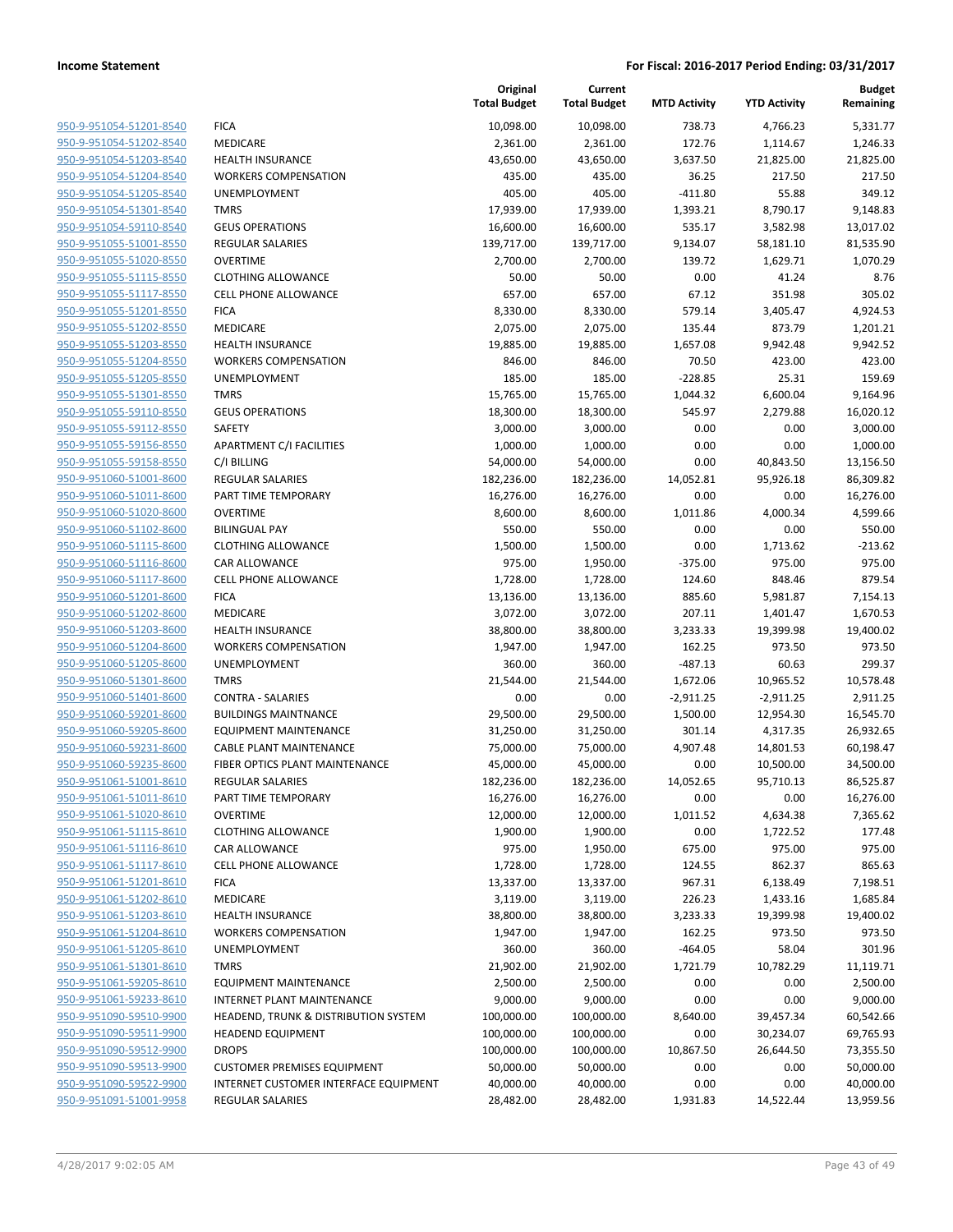|                         |                                                 | Original<br><b>Total Budget</b> | Current<br><b>Total Budget</b> | <b>MTD Activity</b> | <b>YTD Activity</b> | <b>Budget</b><br>Remaining |
|-------------------------|-------------------------------------------------|---------------------------------|--------------------------------|---------------------|---------------------|----------------------------|
| 950-9-951091-51020-9958 | <b>OVERTIME</b>                                 | 3,000.00                        | 3,000.00                       | 161.78              | 984.24              | 2,015.76                   |
| 950-9-951091-51102-9958 | <b>BILINGUAL PAY</b>                            | 100.00                          | 100.00                         | 0.00                | 0.00                | 100.00                     |
| 950-9-951091-51201-9958 | <b>FICA</b>                                     | 1,958.00                        | 1,958.00                       | 131.19              | 977.69              | 980.31                     |
| 950-9-951091-51202-9958 | <b>MEDICARE</b>                                 | 458.00                          | 458.00                         | 30.69               | 228.66              | 229.34                     |
| 950-9-951091-51205-9958 | UNEMPLOYMENT                                    | 0.00                            | 0.00                           | $-82.78$            | 11.05               | $-11.05$                   |
| 950-9-951091-51301-9958 | <b>TMRS</b>                                     | 3,478.00                        | 3,478.00                       | 236.57              | 1,727.04            | 1,750.96                   |
| 950-9-970000-51801-9260 | PENSION EXPENSE                                 | 10,000.00                       | 10,000.00                      | 0.00                | 0.00                | 10,000.00                  |
| 950-9-970000-59701-9040 | <b>BAD DEBT</b>                                 | 70,000.00                       | 70,000.00                      | 0.00                | 0.00                | 70,000.00                  |
| 950-9-970000-59703-4030 | <b>DEPRECIATION EXPENSE</b>                     | 1,200,000.00                    | 1,200,000.00                   | 0.00                | 128,727.83          | 1,071,272.17               |
| 950-9-970000-59720-9705 | <b>CREDIT CARD &amp; BANK FEES</b>              | 15,000.00                       | 15,000.00                      | 1,107.12            | 5,928.74            | 9,071.26                   |
| 950-9-970000-59730-9250 | <b>INVENTORY LOSS/GAIN</b>                      | 1,000.00                        | 1,000.00                       | 0.00                | 0.00                | 1,000.00                   |
| 950-9-970000-59734-4210 | ASSET DISPOSAL LOSSES/GAINS                     | 1,000.00                        | 1,000.00                       | 0.00                | 0.00                | 1,000.00                   |
| 950-9-970000-59750-9260 | <b>ACCRUED PTO PAY</b>                          | 5,000.00                        | 5,000.00                       | 745.17              | 745.17              | 4,254.83                   |
| 950-9-970000-59770-9970 | CONTINGENCY                                     | 100,000.00                      | 100,000.00                     | 0.00                | 0.00                | 100,000.00                 |
| 950-9-970000-59780-9240 | PROPERTY INSURANCE                              | 4,000.00                        | 13,045.00                      | 0.00                | 13,044.75           | 0.25                       |
| 950-9-970000-59781-9250 | <b>LIABILITY INSURANCE</b>                      | 7,000.00                        | 9,550.00                       | 0.00                | 9,546.70            | 3.30                       |
| 950-9-970000-59790-9970 | CAPITALIZED                                     | $-427,477.00$                   | $-427,477.00$                  | 0.00                | 0.00                | $-427,477.00$              |
| 950-9-990000-59901-9270 | TRANSFER to COG - FRANCHISE FEES                | 311,798.00                      | 311,798.00                     | 0.00                | 72,498.72           | 239,299.28                 |
| 950-9-990000-59902-9200 | TRANSFER to COG - ADMIN EXPENSES                | 39,785.00                       | 39,785.00                      | 3,315.42            | 19,892.52           | 19,892.48                  |
| 950-9-990000-59903-4082 | TRANSFER to COG - PILOT                         | 44,089.00                       | 44,089.00                      | 0.00                | 44,089.09           | $-0.09$                    |
| 950-9-990000-59926-9330 | TRANSFER to COG - GARAGE                        | 17,227.00                       | 17,227.00                      | 1,435.58            | 8,613.48            | 8,613.52                   |
| 950-9-990000-59927-9200 | TRANSFER to COG - INSURANCE                     | 4,446.00                        | 4,446.00                       | 370.50              | 2,223.00            | 2,223.00                   |
| 950-9-990000-59928-9200 | XFER to COG - IT                                | 15,254.00                       | 15,254.00                      | 1,271.17            | 7,627.02            | 7,626.98                   |
| 950-9-990000-59930-9270 | TRANSFER to GBOD                                | 62,360.00                       | 62,360.00                      | 0.00                | 14,499.74           | 47,860.26                  |
| 950-9-990000-59954-8559 | <b>TRANSFER TO 910 - BILLING</b>                | 76,544.00                       | 76,544.00                      | 6,378.66            | 38,271.97           | 38,272.03                  |
| 950-9-990000-59955-8559 | TRANSFER TO 910 - CASHIERING                    | 56,882.00                       | 56,882.00                      | 4,740.17            | 28,440.98           | 28,441.02                  |
|                         | <b>Expense Total:</b>                           | 7,649,610.00                    | 7,663,155.00                   | 450,291.96          | 2,882,088.49        | 4,781,066.51               |
|                         | Fund: 950 - CABLE / INTERNET Surplus (Deficit): | $-695,657.00$                   | -709,202.00                    | 42,563.50           | 419,688.59          | $-1,128,890.59$            |
|                         | <b>Total Surplus (Deficit):</b>                 | $-255,353.39$                   | $-1,663,877.40$                | $-1,309,731.06$     | -4,491,637.07       | 2,827,759.67               |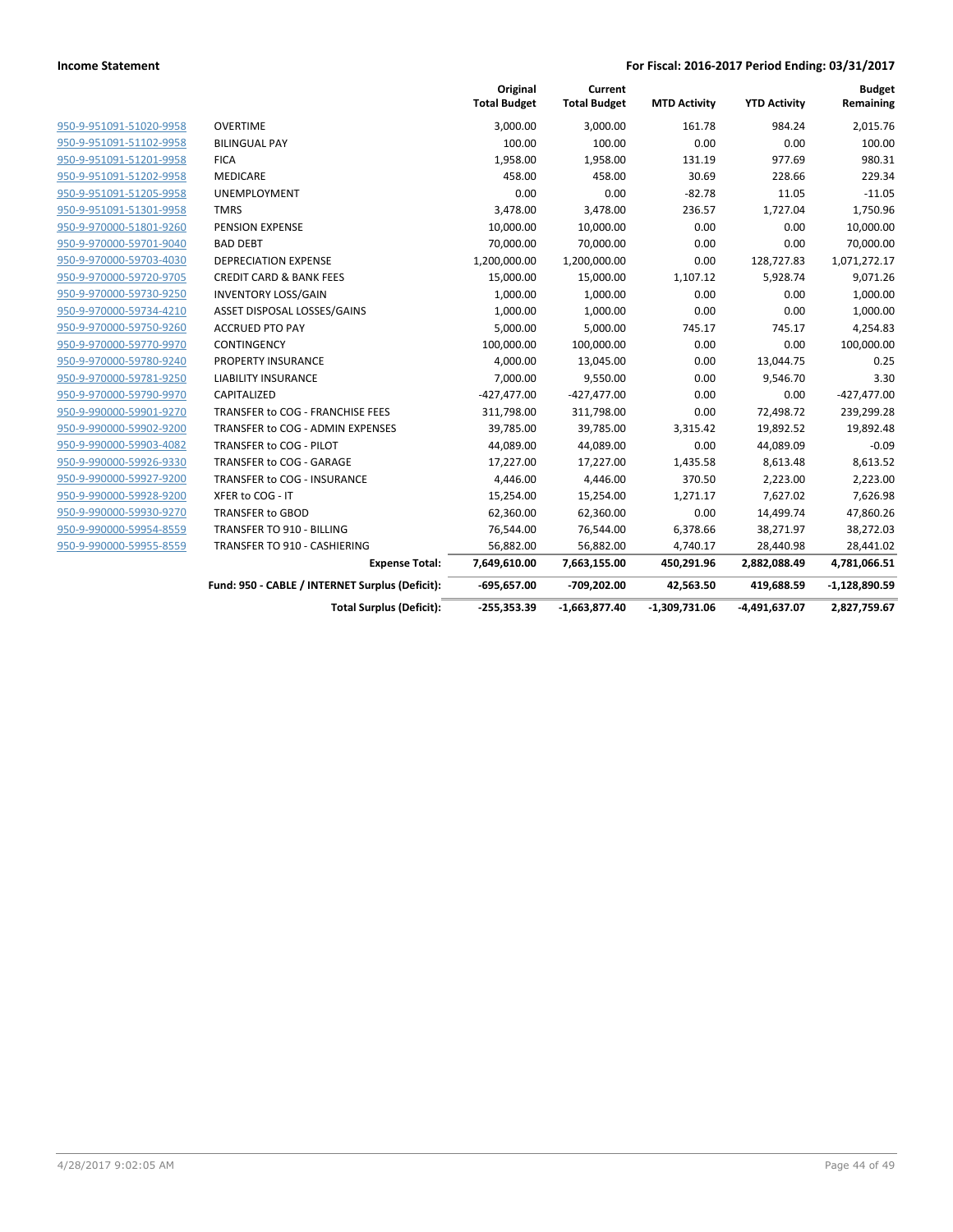# **Group Summary**

| <b>Account Type</b>                                                        | Original<br><b>Total Budget</b> | Current<br><b>Total Budget</b> | <b>MTD Activity</b>     | <b>YTD Activity</b>        | <b>Budget</b><br>Remaining |
|----------------------------------------------------------------------------|---------------------------------|--------------------------------|-------------------------|----------------------------|----------------------------|
| Fund: 100 - GENERAL FUND                                                   |                                 |                                |                         |                            |                            |
| Revenue                                                                    | 22,345,380.25                   | 22,345,380.25                  | 1,648,540.13            | 12,781,315.71              | 9,564,064.54               |
| Expense                                                                    | 23,436,084.83                   | 23,436,084.83                  | 1,700,335.14            | 10,722,160.80              | 12,713,924.03              |
| Fund: 100 - GENERAL FUND Surplus (Deficit):                                | $-1,090,704.58$                 | $-1,090,704.58$                | $-51,795.01$            | 2,059,154.91               | $-3,149,859.49$            |
| <b>Fund: 101 - MUNICIPAL COURT BUILDING SECURITY FEES</b>                  |                                 |                                |                         |                            |                            |
| Revenue                                                                    | 0.00                            | 0.00                           | 1,371.62                | 4,962.75                   | $-4,962.75$                |
| Expense                                                                    | 0.00                            | 0.00                           | 1.67                    | 15.73                      | $-15.73$                   |
| Fund: 101 - MUNICIPAL COURT BUILDING SECURITY FEES Surplus (Deficit):      | 0.00                            | 0.00                           | 1,369.95                | 4,947.02                   | $-4,947.02$                |
|                                                                            |                                 |                                |                         |                            |                            |
| Fund: 102 - MUNICIPAL COURT TECH FUND<br>Revenue                           | 0.00                            | 0.00                           | 1,822.64                | 6,614.50                   | $-6,614.50$                |
| Expense                                                                    | 0.00                            | 0.00                           | 0.59                    | 4.72                       | $-4.72$                    |
| Fund: 102 - MUNICIPAL COURT TECH FUND Surplus (Deficit):                   | 0.00                            | 0.00                           | 1,822.05                | 6,609.78                   | $-6,609.78$                |
|                                                                            |                                 |                                |                         |                            |                            |
| Fund: 103 - MUNICIPAL COURT CHILD SAFETY FUND<br>Revenue                   | 29,760.00                       | 29,760.00                      | 250.91                  | 6,638.10                   | 23,121.90                  |
| Expense                                                                    | 27,020.00                       | 27,020.00                      | 0.42                    | 5,333.38                   | 21,686.62                  |
| Fund: 103 - MUNICIPAL COURT CHILD SAFETY FUND Surplus (Deficit):           | 2,740.00                        | 2,740.00                       | 250.49                  | 1,304.72                   | 1,435.28                   |
|                                                                            |                                 |                                |                         |                            |                            |
| Fund: 110 - EXCHANGE BUILDING FUND                                         | 0.00                            | 0.00                           | 0.00                    | 12.61                      | $-12.61$                   |
| Revenue<br>Expense                                                         | 0.00                            | 0.00                           | 0.00                    | 5.22                       | $-5.22$                    |
| Fund: 110 - EXCHANGE BUILDING FUND Surplus (Deficit):                      | 0.00                            | 0.00                           | 0.00                    | 7.39                       | $-7.39$                    |
|                                                                            |                                 |                                |                         |                            |                            |
| Fund: 111 - RECREATION ACTIVITIES FUND<br>Revenue                          |                                 |                                |                         |                            | 181,781.21                 |
| Expense                                                                    | 261,265.00<br>254,267.00        | 261,265.00<br>254,267.00       | 21,903.99<br>22,618.89  | 79,483.79<br>74,387.06     | 179,879.94                 |
| Fund: 111 - RECREATION ACTIVITIES FUND Surplus (Deficit):                  | 6,998.00                        | 6,998.00                       | $-714.90$               | 5,096.73                   | 1,901.27                   |
|                                                                            |                                 |                                |                         |                            |                            |
| <b>Fund: 112 - GUN RANGE FUND</b>                                          |                                 |                                |                         |                            |                            |
| Revenue                                                                    | 5,124.00                        | 5,124.00                       | 4.60                    | 1,292.83                   | 3,831.17                   |
| Expense<br>Fund: 112 - GUN RANGE FUND Surplus (Deficit):                   | 1,040.00<br>4,084.00            | 1,040.00<br>4,084.00           | 71.04<br>$-66.44$       | 430.05<br>862.78           | 609.95<br>3,221.22         |
|                                                                            |                                 |                                |                         |                            |                            |
| Fund: 113 - HOTEL / MOTEL OCCUPANCY TAX FUND                               |                                 |                                |                         |                            |                            |
| Revenue                                                                    | 541,200.00                      | 541,200.00                     | 45,630.51               | 291,290.64                 | 249,909.36                 |
| Expense<br>Fund: 113 - HOTEL / MOTEL OCCUPANCY TAX FUND Surplus (Deficit): | 470,205.00<br>70,995.00         | 470,205.00<br>70,995.00        | 33,448.73<br>12,181.78  | 231,207.90<br>60,082.74    | 238,997.10<br>10,912.26    |
|                                                                            |                                 |                                |                         |                            |                            |
| <b>Fund: 114 - VENUE MANAGEMENT FUND</b>                                   |                                 |                                |                         |                            |                            |
| Revenue                                                                    | 252,443.00<br>246,577.00        | 252,443.00                     | 6,309.67                | 99,522.56                  | 152,920.44                 |
| Expense<br>Fund: 114 - VENUE MANAGEMENT FUND Surplus (Deficit):            | 5,866.00                        | 246,577.00<br>5,866.00         | 7,591.30<br>$-1,281.63$ | 127,020.35<br>$-27,497.79$ | 119,556.65<br>33,363.79    |
|                                                                            |                                 |                                |                         |                            |                            |
| Fund: 116 - ROADWAY IMPACT FEE 1                                           |                                 |                                |                         |                            |                            |
| Revenue                                                                    | 0.00                            | 0.00                           | 2.22                    | 1.10                       | $-1.10$<br>$-4.96$         |
| Expense<br>Fund: 116 - ROADWAY IMPACT FEE 1 Surplus (Deficit):             | 0.00<br>0.00                    | 0.00<br>0.00                   | 0.50<br>1.72            | 4.96<br>$-3.86$            | 3.86                       |
|                                                                            |                                 |                                |                         |                            |                            |
| Fund: 117 - ROADWAY IMPACT FEE 2                                           |                                 |                                |                         |                            |                            |
| Revenue<br>Fund: 117 - ROADWAY IMPACT FEE 2 Total:                         | 0.00                            | 0.00                           | 0.01                    | 0.01                       | $-0.01$                    |
|                                                                            | 0.00                            | 0.00                           | 0.01                    | 0.01                       | -0.01                      |
| Fund: 118 - ROADWAY IMPACT FEE 3                                           |                                 |                                |                         |                            |                            |
| Revenue                                                                    | 0.00                            | 0.00                           | 0.02                    | 0.02                       | $-0.02$                    |
| Expense                                                                    | 0.00                            | 0.00                           | 0.00                    | 0.03                       | $-0.03$                    |
| Fund: 118 - ROADWAY IMPACT FEE 3 Surplus (Deficit):                        | 0.00                            | 0.00                           | 0.02                    | $-0.01$                    | 0.01                       |
| Fund: 123 - PTRAIN - POLICE REIMBURSEMENT GRANTS & CONT EDUCAT             |                                 |                                |                         |                            |                            |
| Revenue                                                                    | 0.00                            | 0.00                           | 1.84                    | 4,675.27                   | $-4,675.27$                |
| Expense                                                                    | 0.00                            | 0.00                           | 75.32                   | 670.19                     | $-670.19$                  |
| Fund: 123 - PTRAIN - POLICE REIMBURSEMENT GRANTS & CONT EDUCAT Surp        | 0.00                            | 0.00                           | $-73.48$                | 4,005.08                   | $-4,005.08$                |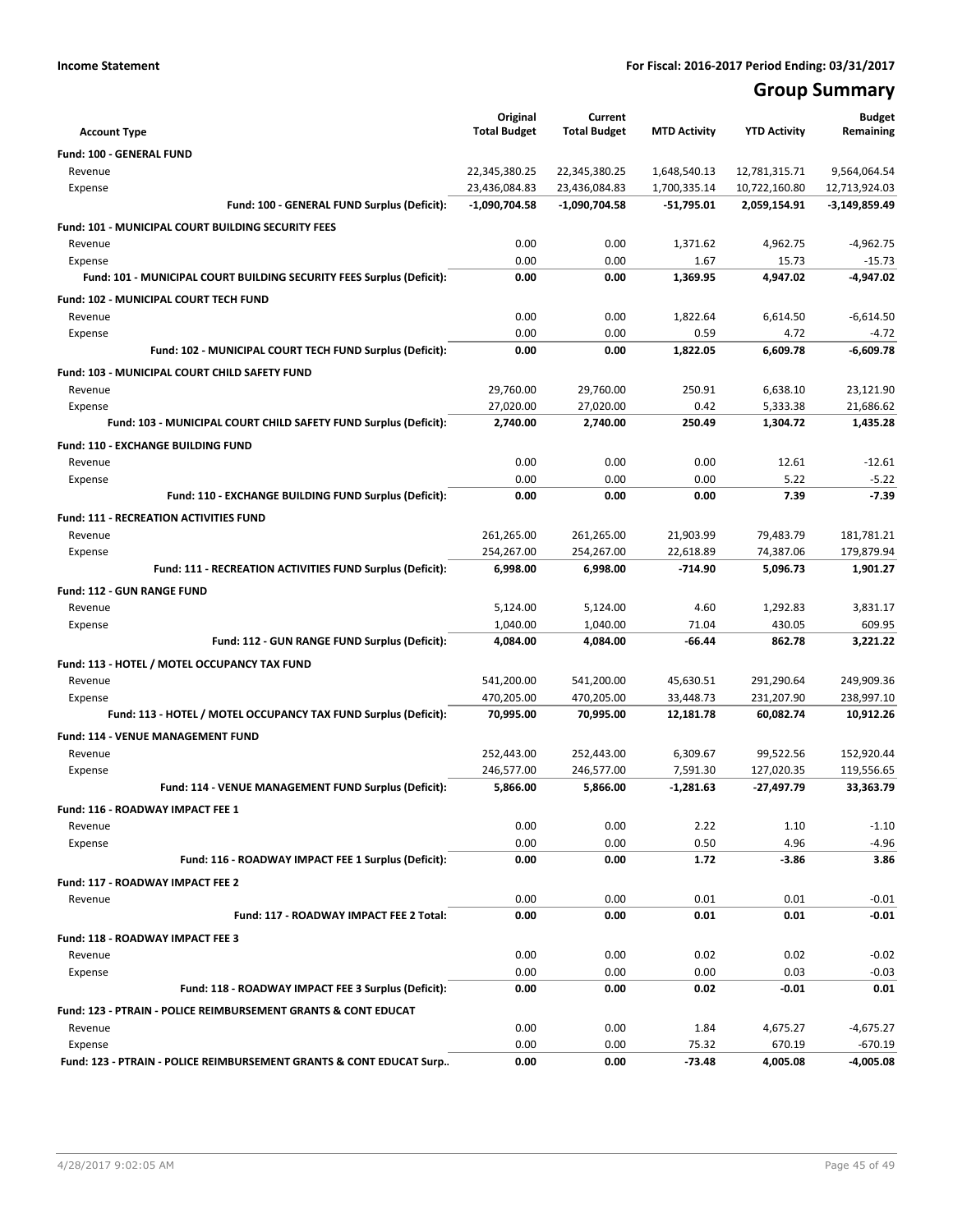|                                                                       | Original                         | Current                          |                               |                                 | <b>Budget</b>               |
|-----------------------------------------------------------------------|----------------------------------|----------------------------------|-------------------------------|---------------------------------|-----------------------------|
| <b>Account Type</b>                                                   | <b>Total Budget</b>              | <b>Total Budget</b>              | <b>MTD Activity</b>           | <b>YTD Activity</b>             | Remaining                   |
| <b>Fund: 126 - TIFMAS MOBILIZATION</b>                                |                                  |                                  |                               |                                 |                             |
| Expense                                                               | 0.00                             | 0.00                             | 0.00                          | 99.99                           | $-99.99$                    |
| Fund: 126 - TIFMAS MOBILIZATION Total:                                | 0.00                             | 0.00                             | 0.00                          | 99.99                           | -99.99                      |
| <b>Fund: 140 - DEBT SERVICE FUND</b>                                  |                                  |                                  |                               |                                 |                             |
| Revenue                                                               | 6,115,875.00                     | 6,115,875.00                     | 199,528.01                    | 5,164,481.98                    | 951,393.02                  |
| Expense<br>Fund: 140 - DEBT SERVICE FUND Surplus (Deficit):           | 6,081,646.00<br>34,229.00        | 6,081,646.00<br>34,229.00        | 361,336.44<br>$-161,808.43$   | 5,365,993.09<br>$-201,511.11$   | 715,652.91<br>235,740.11    |
|                                                                       |                                  |                                  |                               |                                 |                             |
| Fund: 160 - GENERAL CAPITAL IMPROVEMENT FUND                          |                                  |                                  |                               |                                 |                             |
| Revenue<br>Expense                                                    | 2,090,400.00<br>1,761,300.00     | 2,090,400.00<br>3,145,924.01     | 188,050.70<br>785,135.25      | $-1,443,981.00$<br>2,282,384.29 | 3,534,381.00<br>863,539.72  |
| Fund: 160 - GENERAL CAPITAL IMPROVEMENT FUND Surplus (Deficit):       | 329,100.00                       | -1,055,524.01                    | -597,084.55                   | -3,726,365.29                   | 2,670,841.28                |
|                                                                       |                                  |                                  |                               |                                 |                             |
| Fund: 161 - STREET CONSTRUCTION FUND<br>Revenue                       | 0.00                             | 0.00                             | 142.98                        | 70.18                           | $-70.18$                    |
| Expense                                                               | 0.00                             | 0.00                             | 32.36                         | 147.65                          | $-147.65$                   |
| Fund: 161 - STREET CONSTRUCTION FUND Surplus (Deficit):               | 0.00                             | 0.00                             | 110.62                        | $-77.47$                        | 77.47                       |
| Fund: 164 - 2013 CO CAPITAL FUND                                      |                                  |                                  |                               |                                 |                             |
| Revenue                                                               | 0.00                             | 0.00                             | 15.03                         | 86.52                           | $-86.52$                    |
| Expense                                                               | 0.00                             | 0.00                             | 0.07                          | 0.07                            | $-0.07$                     |
| Fund: 164 - 2013 CO CAPITAL FUND Surplus (Deficit):                   | 0.00                             | 0.00                             | 14.96                         | 86.45                           | -86.45                      |
| Fund: 165 - 2014 GO FUND                                              |                                  |                                  |                               |                                 |                             |
| Revenue                                                               | 0.00                             | 0.00                             | 2,468.70                      | 26,753.48                       | $-26,753.48$                |
| Expense                                                               | 0.00                             | 20,000.00                        | 373,587.88                    | 1,987,964.98                    | $-1,967,964.98$             |
| Fund: 165 - 2014 GO FUND Surplus (Deficit):                           | 0.00                             | $-20,000.00$                     | $-371,119.18$                 | $-1,961,211.50$                 | 1,941,211.50                |
| Fund: 170 - LAW ENFORCEMENT GRANT - CAPITAL PURCHASES                 |                                  |                                  |                               |                                 |                             |
| Revenue                                                               | 0.00                             | 30,000.00                        | 0.00                          | 0.00                            | 30,000.00                   |
| Expense                                                               | 0.00                             | 30,000.00                        | 0.00                          | 0.00                            | 30,000.00                   |
| Fund: 170 - LAW ENFORCEMENT GRANT - CAPITAL PURCHASES Surplus (Defici | 0.00                             | 0.00                             | 0.00                          | 0.00                            | 0.00                        |
| Fund: 171 - MAIN STREET SPECIAL REVENUE                               |                                  |                                  |                               |                                 |                             |
| Revenue                                                               | 0.00                             | 25,000.00                        | 0.00                          | 25,000.00                       | 0.00                        |
| Expense                                                               | 0.00                             | 25,000.00                        | 0.00                          | 5,000.00                        | 20,000.00                   |
| Fund: 171 - MAIN STREET SPECIAL REVENUE Surplus (Deficit):            | 0.00                             | 0.00                             | 0.00                          | 20,000.00                       | $-20,000.00$                |
| <b>Fund: 172 - MINOR GRANTS FUND</b>                                  |                                  |                                  |                               |                                 |                             |
| Revenue                                                               | 0.00                             | 25,000.00                        | 0.00                          | 530.25                          | 24,469.75                   |
| Expense                                                               | 0.00                             | 25,000.00                        | 241.97                        | 27,034.90                       | $-2,034.90$                 |
| Fund: 172 - MINOR GRANTS FUND Surplus (Deficit):                      | 0.00                             | 0.00                             | $-241.97$                     | $-26,504.65$                    | 26,504.65                   |
| <b>Fund: 174 - FEMA GRANT</b>                                         |                                  |                                  |                               |                                 |                             |
| Revenue                                                               | 0.00                             | 0.00                             | 0.00                          | 182,810.00                      | $-182,810.00$               |
| Expense                                                               | 0.00                             | 0.00                             | 0.00                          | 182,740.00                      | $-182,740.00$               |
| Fund: 174 - FEMA GRANT Surplus (Deficit):                             | 0.00                             | 0.00                             | 0.00                          | 70.00                           | $-70.00$                    |
| Fund: 175 - JUSTICE ASSISTANCE GRANT - JAG                            |                                  |                                  |                               |                                 |                             |
| Revenue                                                               | 0.00                             | 0.00                             | 0.00                          | 6,165.00                        | $-6,165.00$                 |
| Expense                                                               | 0.00                             | 0.00                             | 0.00                          | 6,165.00                        | $-6,165.00$                 |
| Fund: 175 - JUSTICE ASSISTANCE GRANT - JAG Surplus (Deficit):         | 0.00                             | 0.00                             | 0.00                          | 0.00                            | 0.00                        |
| Fund: 190 - FIXED ASSETS                                              |                                  |                                  |                               |                                 |                             |
| Expense                                                               | 0.00                             | 0.00                             | 0.00                          | $-134,526.72$                   | 134,526.72                  |
| Fund: 190 - FIXED ASSETS Total:                                       | 0.00                             | 0.00                             | 0.00                          | $-134,526.72$                   | 134,526.72                  |
| Fund: 200 - WATER / WASTEWATER FUND                                   |                                  |                                  |                               |                                 |                             |
| Revenue                                                               | 12,628,222.00                    | 12,628,222.00                    | 901,768.14                    | 6,100,183.94                    | 6,528,038.06                |
| Expense<br>Fund: 200 - WATER / WASTEWATER FUND Surplus (Deficit):     | 14,820,349.08<br>$-2,192,127.08$ | 14,820,349.08<br>$-2,192,127.08$ | 1,128,141.51<br>$-226,373.37$ | 7,347,964.26<br>-1,247,780.32   | 7,472,384.82<br>-944,346.76 |
|                                                                       |                                  |                                  |                               |                                 |                             |
| <b>Fund: 210 - WATER IMPACT FEES</b>                                  | 0.00                             | 0.00                             | 0.01                          | 0.01                            | $-0.01$                     |
| Revenue<br>Fund: 210 - WATER IMPACT FEES Total:                       | 0.00                             | 0.00                             | 0.01                          | 0.01                            | $-0.01$                     |
|                                                                       |                                  |                                  |                               |                                 |                             |
| <b>Fund: 211 - WASTEWATER IMPACT FEES</b>                             |                                  |                                  |                               |                                 |                             |
| Revenue                                                               | 0.00                             | 0.00                             | 0.34                          | 0.16                            | $-0.16$                     |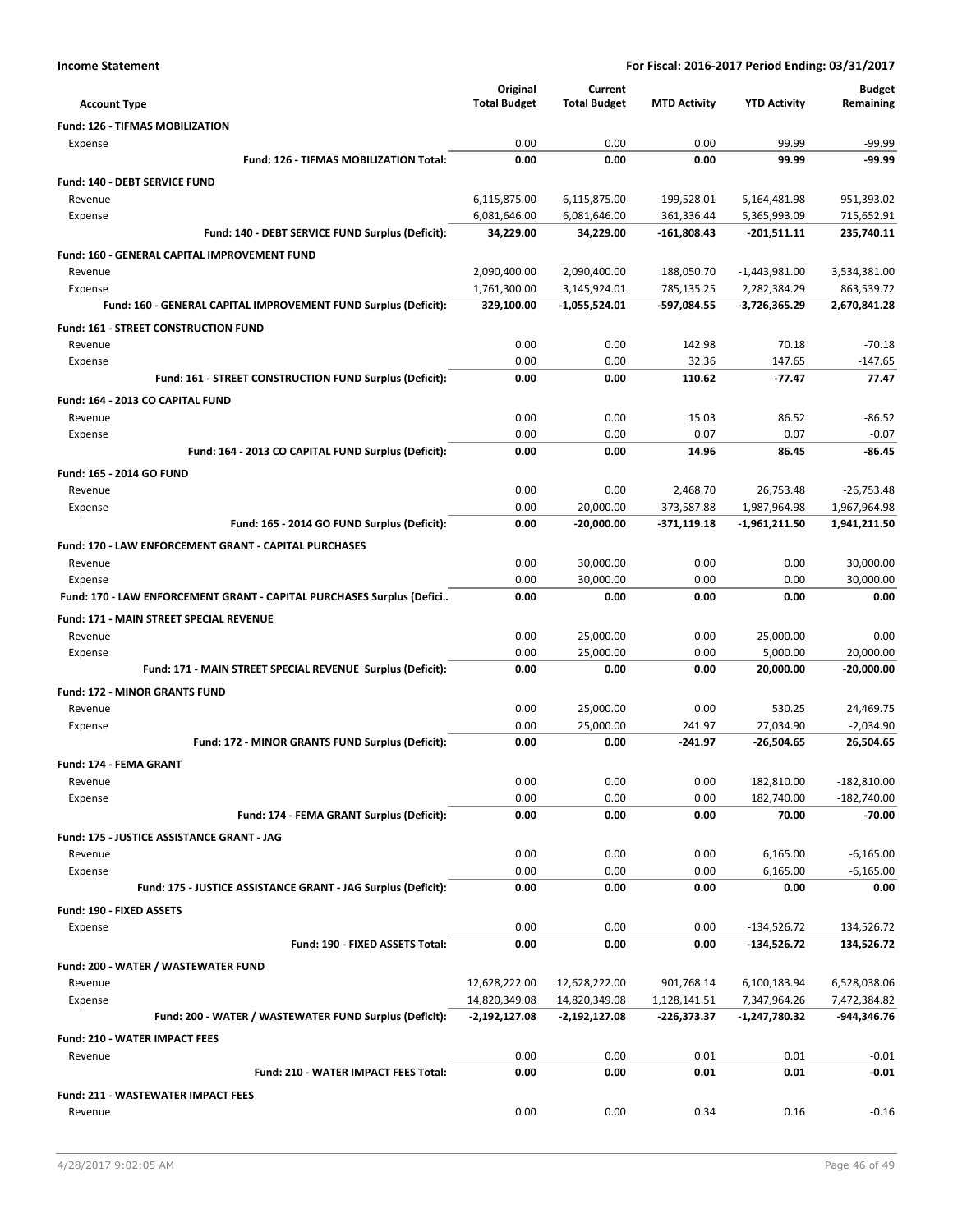|                                                         | Original                 | Current                  |                         |                          | <b>Budget</b>                |
|---------------------------------------------------------|--------------------------|--------------------------|-------------------------|--------------------------|------------------------------|
| <b>Account Type</b>                                     | <b>Total Budget</b>      | <b>Total Budget</b>      | <b>MTD Activity</b>     | <b>YTD Activity</b>      | Remaining                    |
| Expense                                                 | 0.00                     | 0.00                     | 0.07                    | 0.70                     | $-0.70$                      |
| Fund: 211 - WASTEWATER IMPACT FEES Surplus (Deficit):   | 0.00                     | 0.00                     | 0.27                    | $-0.54$                  | 0.54                         |
| Fund: 216 - UTILIITY CIP FUND                           |                          |                          |                         |                          |                              |
| Revenue                                                 | 2,967,447.00             | 2,967,447.00             | 247,578.72              | 1,481,530.15             | 1,485,916.85                 |
| Expense                                                 | 225,000.00               | 225,000.00               | 111,393.61              | 296,187.79               | $-71,187.79$                 |
| Fund: 216 - UTILIITY CIP FUND Surplus (Deficit):        | 2,742,447.00             | 2,742,447.00             | 136,185.11              | 1,185,342.36             | 1,557,104.64                 |
| <b>Fund: 217 - WASTEWATER RECLAMATION FUND</b>          |                          |                          |                         |                          |                              |
| Revenue                                                 | 0.00                     | 0.00                     | 415.66                  | 1,986.16                 | $-1,986.16$                  |
| <b>Fund: 217 - WASTEWATER RECLAMATION FUND Total:</b>   | 0.00                     | 0.00                     | 415.66                  | 1,986.16                 | $-1,986.16$                  |
| Fund: 300 - AIRPORT FUND                                |                          |                          |                         |                          |                              |
| Revenue                                                 | 655,344.00               | 655,344.00               | 146,172.79              | 410,308.09               | 245,035.91                   |
| Expense<br>Fund: 300 - AIRPORT FUND Surplus (Deficit):  | 181,200.00<br>474,144.00 | 181,200.00<br>474,144.00 | 11,173.89<br>134,998.90 | 74,310.50<br>335,997.59  | 106,889.50<br>138,146.41     |
|                                                         |                          |                          |                         |                          |                              |
| Fund: 320 - AIRPORT TXDOT GRANT                         |                          |                          |                         |                          |                              |
| Revenue<br>Fund: 320 - AIRPORT TXDOT GRANT Total:       | 0.00<br>0.00             | 0.00<br>0.00             | 0.00<br>0.00            | 200,000.00<br>200,000.00 | $-200,000.00$<br>-200,000.00 |
|                                                         |                          |                          |                         |                          |                              |
| <b>Fund: 360 - AIRPORT CAPITAL FUND</b>                 |                          |                          |                         |                          |                              |
| Revenue<br>Expense                                      | 301,500.00<br>501,200.00 | 301,500.00<br>501,200.00 | 31,009.73<br>8,736.86   | 798,694.45<br>50,203.03  | -497,194.45<br>450,996.97    |
| Fund: 360 - AIRPORT CAPITAL FUND Surplus (Deficit):     | -199,700.00              | -199,700.00              | 22,272.87               | 748,491.42               | -948,191.42                  |
|                                                         |                          |                          |                         |                          |                              |
| <b>Fund: 362 - AIRPORT FBO FUEL</b><br>Revenue          | 0.00                     | 0.00                     | 44,121.92               | 224,743.59               | $-224,743.59$                |
| Expense                                                 | 0.00                     | 0.00                     | 33,992.88               | 139,242.19               | $-139,242.19$                |
| Fund: 362 - AIRPORT FBO FUEL Surplus (Deficit):         | 0.00                     | 0.00                     | 10,129.04               | 85,501.40                | -85,501.40                   |
| Fund: 400 - GOLF FUND                                   |                          |                          |                         |                          |                              |
| Revenue                                                 | 272,528.00               | 272,528.00               | 17,969.63               | 92,392.66                | 180,135.34                   |
| Expense                                                 | 238,612.00               | 238,612.00               | 15,168.42               | 99,725.98                | 138,886.02                   |
| Fund: 400 - GOLF FUND Surplus (Deficit):                | 33,916.00                | 33,916.00                | 2,801.21                | $-7,333.32$              | 41,249.32                    |
| <b>Fund: 500 - SANITATION FUND</b>                      |                          |                          |                         |                          |                              |
| Revenue                                                 | 3,783,204.00             | 3,783,204.00             | 325,534.99              | 1,983,533.78             | 1,799,670.22                 |
| Expense                                                 | 3,514,606.33             | 3,514,606.33             | 121,127.81              | 1,381,669.23             | 2,132,937.10                 |
| Fund: 500 - SANITATION FUND Surplus (Deficit):          | 268,597.67               | 268,597.67               | 204,407.18              | 601,864.55               | -333,266.88                  |
| Fund: 601 - CENTRAL SERVICE FUND                        |                          |                          |                         |                          |                              |
| Revenue                                                 | 813,206.00               | 813,206.00               | 67,767.17               | 406,603.02               | 406,602.98                   |
| Expense                                                 | 875,620.40               | 875,620.40               | 57,958.75               | 419,083.37               | 456,537.03                   |
| Fund: 601 - CENTRAL SERVICE FUND Surplus (Deficit):     | -62,414.40               | $-62,414.40$             | 9,808.42                | -12,480.35               | -49,934.05                   |
| Fund: 602 - INSURANCE FUND                              |                          |                          |                         |                          |                              |
| Revenue                                                 | 4,921,219.00             | 4,921,219.00             | 414,323.07              | 2,490,490.75             | 2,430,728.25                 |
| Expense                                                 | 5,582,794.00             | 5,582,794.00             | 822,077.00              | 3,609,598.73             | 1,973,195.27                 |
| Fund: 602 - INSURANCE FUND Surplus (Deficit):           | $-661,575.00$            | $-661,575.00$            | -407,753.93             | -1,119,107.98            | 457,532.98                   |
| Fund: 604 - MIS FUND                                    |                          |                          |                         |                          |                              |
| Revenue                                                 | 808,151.00               | 808,151.00               | 67,345.92               | 404,075.52               | 404,075.48                   |
| Expense                                                 | 850,672.00               | 850,672.00               | 41,239.85               | 311,057.79               | 539,614.21                   |
| Fund: 604 - MIS FUND Surplus (Deficit):                 | -42,521.00               | $-42,521.00$             | 26,106.07               | 93,017.73                | -135,538.73                  |
| Fund: 660 - VEHICLE REPLACEMENT FUND                    |                          |                          |                         |                          |                              |
| Revenue                                                 | 379,430.00               | 379,430.00               | $-26,101.84$            | $-154,888.26$            | 534,318.26                   |
| Expense                                                 | 229,830.00               | 229,830.00               | 140,672.97              | 223,498.70               | 6,331.30                     |
| Fund: 660 - VEHICLE REPLACEMENT FUND Surplus (Deficit): | 149,600.00               | 149,600.00               | -166,774.81             | -378,386.96              | 527,986.96                   |
| Fund: 800 - SPENCE FUND                                 |                          |                          |                         |                          |                              |
| Revenue                                                 | 4,800.00                 | 4,800.00                 | 40.42                   | 192.52                   | 4,607.48                     |
| Expense                                                 | 600.00                   | 600.00                   | 50.00                   | 300.00                   | 300.00                       |
| Fund: 800 - SPENCE FUND Surplus (Deficit):              | 4,200.00                 | 4,200.00                 | $-9.58$                 | $-107.48$                | 4,307.48                     |
| <b>Fund: 801 - JONES LIBRARY TRUST</b>                  |                          |                          |                         |                          |                              |
| Revenue                                                 | 0.00                     | 0.00                     | 2.61                    | 1.29                     | $-1.29$                      |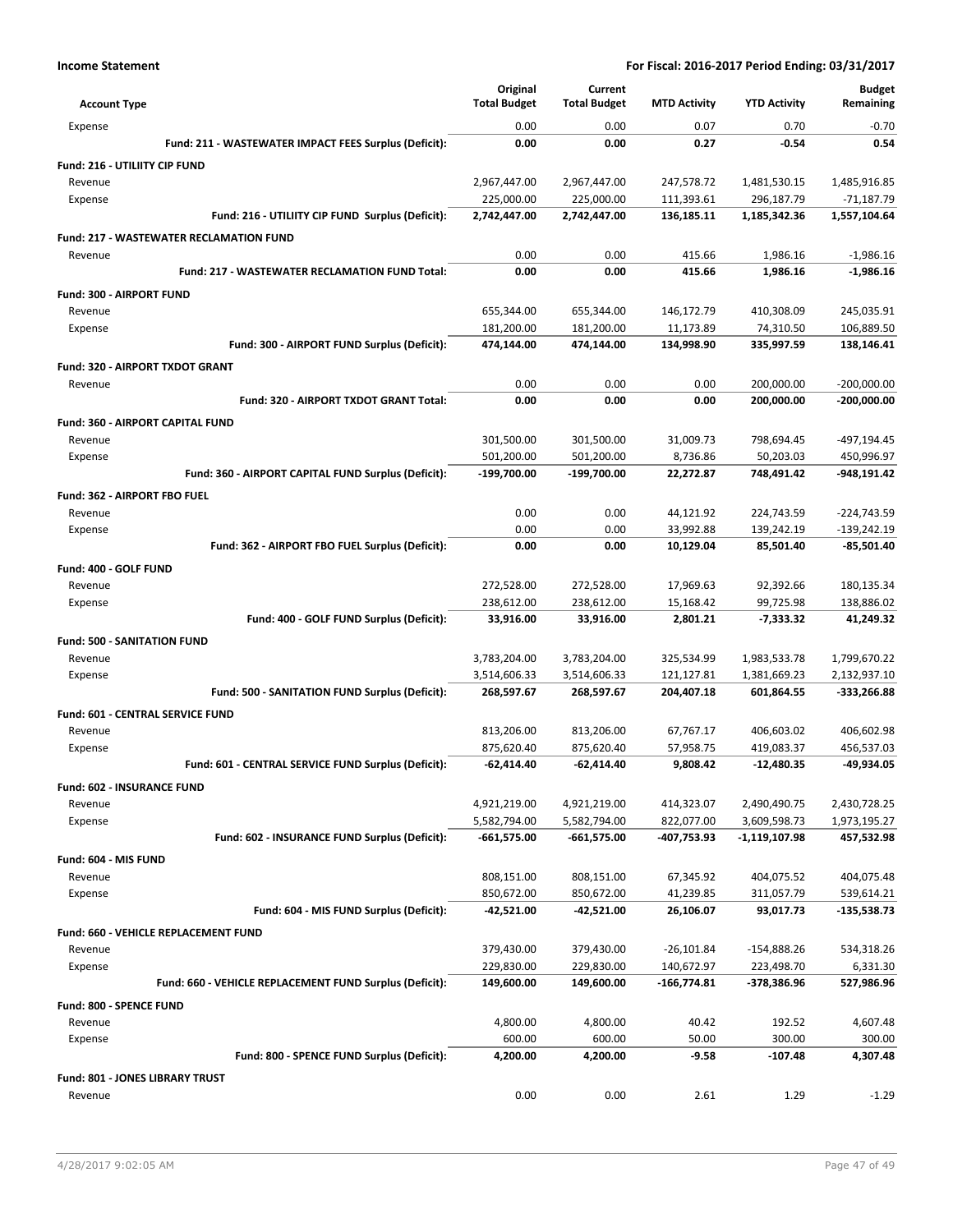|                                                                            | Original<br><b>Total Budget</b> | Current<br><b>Total Budget</b> | <b>MTD Activity</b> | <b>YTD Activity</b> | <b>Budget</b><br>Remaining |
|----------------------------------------------------------------------------|---------------------------------|--------------------------------|---------------------|---------------------|----------------------------|
| <b>Account Type</b>                                                        |                                 |                                |                     |                     |                            |
| Expense                                                                    | 0.00                            | 0.00                           | 0.59                | 5.83                | $-5.83$                    |
| Fund: 801 - JONES LIBRARY TRUST Surplus (Deficit):                         | 0.00                            | 0.00                           | 2.02                | $-4.54$             | 4.54                       |
| Fund: 809 - GREENVILLE IDC (L-3)                                           |                                 |                                |                     |                     |                            |
| Revenue                                                                    | 0.00                            | 0.00                           | 88,289.78           | 1,599,926.44        | $-1,599,926.44$            |
| Expense                                                                    | 0.00                            | 0.00                           | 88.289.78           | 1,599,926.44        | $-1,599,926.44$            |
| Fund: 809 - GREENVILLE IDC (L-3) Surplus (Deficit):                        | 0.00                            | 0.00                           | 0.00                | 0.00                | 0.00                       |
| <b>Fund: 810 - SEIZURE FUNDS - STATE RULES</b>                             |                                 |                                |                     |                     |                            |
| Revenue                                                                    | 806.00                          | 806.00                         | 52.31               | 615.48              | 190.52                     |
| Expense                                                                    | 600.00                          | 600.00                         | 33,573.42           | 34,339.09           | $-33,739.09$               |
| Fund: 810 - SEIZURE FUNDS - STATE RULES Surplus (Deficit):                 | 206.00                          | 206.00                         | $-33,521.11$        | $-33,723.61$        | 33,929.61                  |
| Fund: 811 - SEIZURE FUNDS - FED RULES                                      |                                 |                                |                     |                     |                            |
| Revenue                                                                    | 709.00                          | 709.00                         | 24.83               | 7,389.98            | $-6,680.98$                |
| Expense                                                                    | 300.00                          | 300.00                         | 605.62              | 945.12              | $-645.12$                  |
| Fund: 811 - SEIZURE FUNDS - FED RULES Surplus (Deficit):                   | 409.00                          | 409.00                         | -580.79             | 6,444.86            | $-6,035.86$                |
| Fund: 820 - TIRZ FUND (Tax Increment Reinvestment Zone)                    |                                 |                                |                     |                     |                            |
| Revenue                                                                    | 595,648.00                      | 595,648.00                     | $-4,303.33$         | 278,093.45          | 317,554.55                 |
| Expense                                                                    | 7,100.00                        | 7,100.00                       | 1,792.15            | 260,965.90          | $-253,865.90$              |
| Fund: 820 - TIRZ FUND (Tax Increment Reinvestment Zone) Surplus (Deficit): | 588,548.00                      | 588,548.00                     | $-6,095.48$         | 17,127.55           | 571,420.45                 |
| <b>Fund: 910 - ELECTRIC OPERATING FUND</b>                                 |                                 |                                |                     |                     |                            |
| Revenue                                                                    | 59,415,205.00                   | 59,415,205.00                  | 3,296,843.49        | 21,807,252.10       | 37,607,952.90              |
| Expense                                                                    | 59,465,034.00                   | 59,455,389.00                  | 3,506,030.81        | 23,313,715.03       | 36,141,673.97              |
| Fund: 910 - ELECTRIC OPERATING FUND Surplus (Deficit):                     | -49,829.00                      | $-40,184.00$                   | $-209,187.32$       | $-1,506,462.93$     | 1,466,278.93               |
| <b>Fund: 911 - ELECTRIC DEBT REDUCTION</b>                                 |                                 |                                |                     |                     |                            |
| Revenue                                                                    | 850.00                          | 850.00                         | 395.86              | $-894.53$           | 1,744.53                   |
| <b>Fund: 911 - ELECTRIC DEBT REDUCTION Total:</b>                          | 850.00                          | 850.00                         | 395.86              | $-894.53$           | 1,744.53                   |
| <b>Fund: 912 - ELECTRIC DEBT SERVICE</b>                                   |                                 |                                |                     |                     |                            |
| Revenue                                                                    | 3,840,000.00                    | 3,840,000.00                   | 320,000.00          | 1,920,000.00        | 1,920,000.00               |
| Expense                                                                    | 3,817,880.00                    | 3,817,880.00                   | 1,100.00            | 2,154,269.52        | 1,663,610.48               |
| Fund: 912 - ELECTRIC DEBT SERVICE Surplus (Deficit):                       | 22,120.00                       | 22,120.00                      | 318,900.00          | $-234,269.52$       | 256,389.52                 |
| <b>Fund: 913 - ELECTRIC CONSTRUCTION FUND</b>                              |                                 |                                |                     |                     |                            |
| Revenue                                                                    | 125.00                          | 125.00                         | 13.20               | $-29.87$            | 154.87                     |
| Fund: 913 - ELECTRIC CONSTRUCTION FUND Total:                              | 125.00                          | 125.00                         | 13.20               | $-29.87$            | 154.87                     |
| Fund: 950 - CABLE / INTERNET                                               |                                 |                                |                     |                     |                            |
| Revenue                                                                    | 6,953,953.00                    | 6,953,953.00                   | 492,855.46          | 3,301,777.08        | 3,652,175.92               |
| Expense                                                                    | 7,649,610.00                    | 7,663,155.00                   | 450,291.96          | 2,882,088.49        | 4,781,066.51               |
| Fund: 950 - CABLE / INTERNET Surplus (Deficit):                            | $-695,657.00$                   | -709,202.00                    | 42,563.50           | 419,688.59          | $-1,128,890.59$            |
| <b>Total Surplus (Deficit):</b>                                            | $-255,353.39$                   | $-1,663,877.40$                | $-1,309,731.06$     | -4,491,637.07       | 2,827,759.67               |